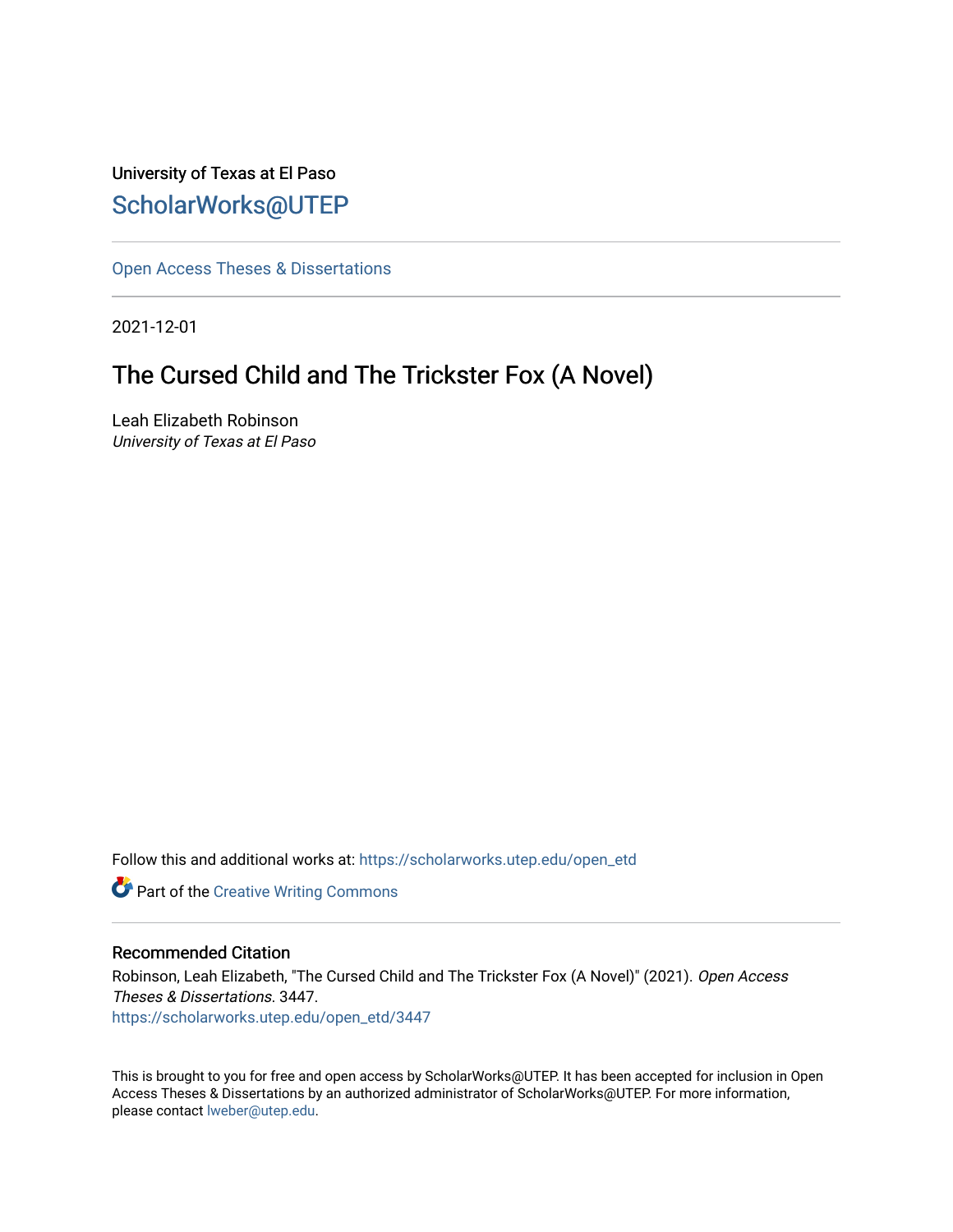# THE CURSED CHILD AND THE TRICKSTER FOX (A NOVEL)

# LEAH ELIZABETH ROBINSON

Master's Program in Creative Writing

APPROVED:

Tim Z. Hernandez, M.F.A., Chair

Nelson Cardenas, Ph.D.

Lisa Mims-Devezin, Ph.D.

Stephen L. Crites, Jr., Ph.D. Dean of the Graduate School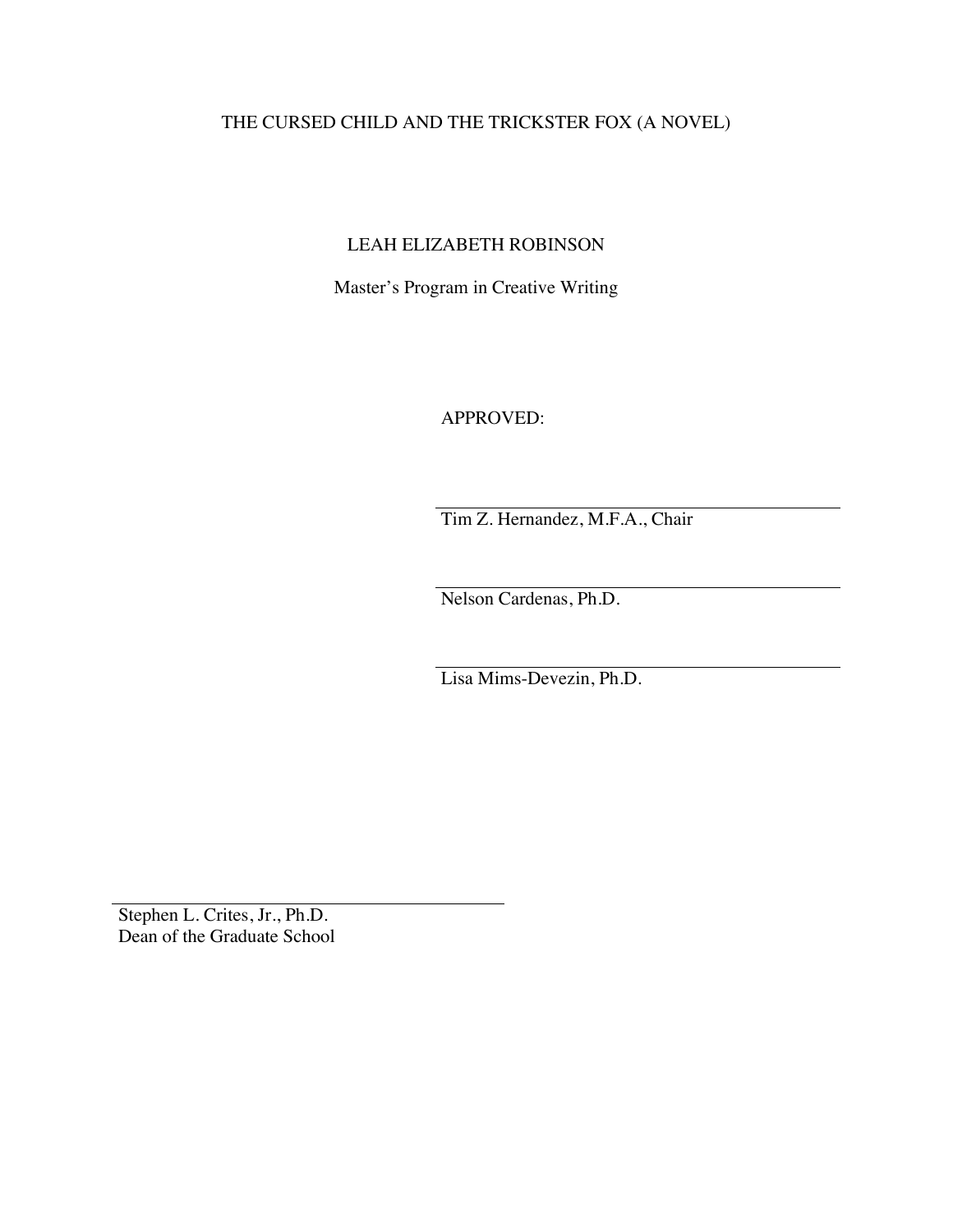Copyright ©

by

Leah Elizabeth Robinson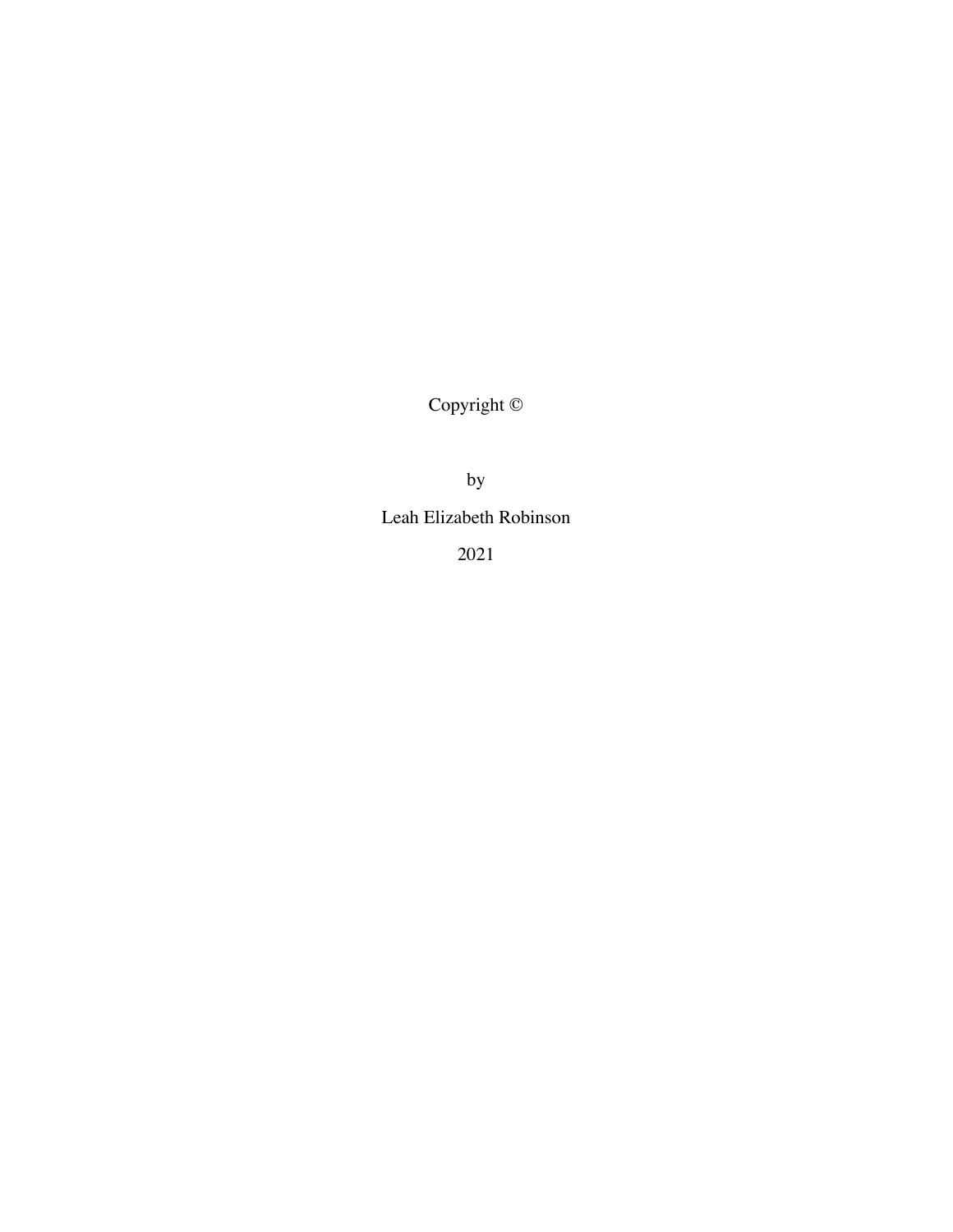# THE CURSED CHILD AND THE TRICKSTER FOX (A NOVEL)

by

### LEAH ELIZABETH ROBINSON

### THESIS

Presented to the Faculty of the Graduate School of Liberal Arts

The University of Texas at El Paso

in Partial Fulfillment

of the Requirements

for the Degree of

### MASTER OF FINE ARTS

Department of Creative Writing THE UNIVERSITY OF TEXAS AT EL PASO December 2021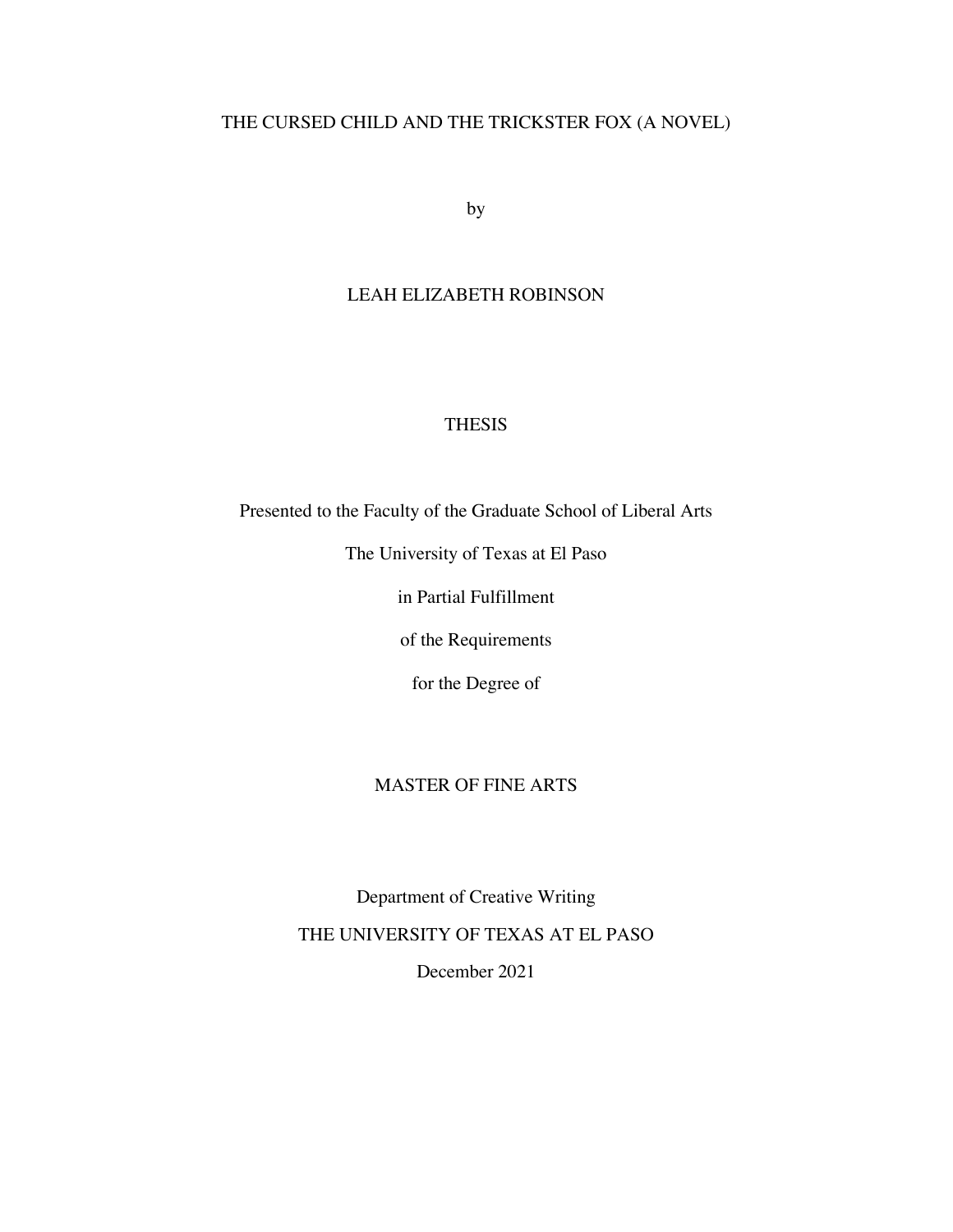#### **Acknowledgements**

For Karen L. Robinson, my mother, thank you for seeing what I couldn't see. I am genuinely grateful for the support and guidance of so many people in my life. In addition, I have experienced a growth in confidence and skill under the tutelage of the Department of Creative Writing's faculty at the University of Texas at El Paso. Every class opened my eyes to a wealth of information which I am beyond grateful to have had the opportunity to explore. I owe a special thanks to Tim Hernandez, Nelson Cardenas, and Sasha Pimentel. They have shown me a multitude of support and made a long-lasting impression, even though they may never know the extent of how much I've valued their opinions. Finally, a special thanks go to Dr. Lisa Mims-Devezin for declaring, "I will participate, even if I need to walk through fire." because that statement alone shows your character and generosity. My mother, I owe the most gratitude to you. You have been my biggest cheerleader, never wavering when I lacked the confidence to pursue my dreams. You've always said, "I could do anything if I stopped being my biggest critic," and you're right. It's been a hard-won battle to get this far, and I appreciate all the sacrifices you've made and the love and support you have given me.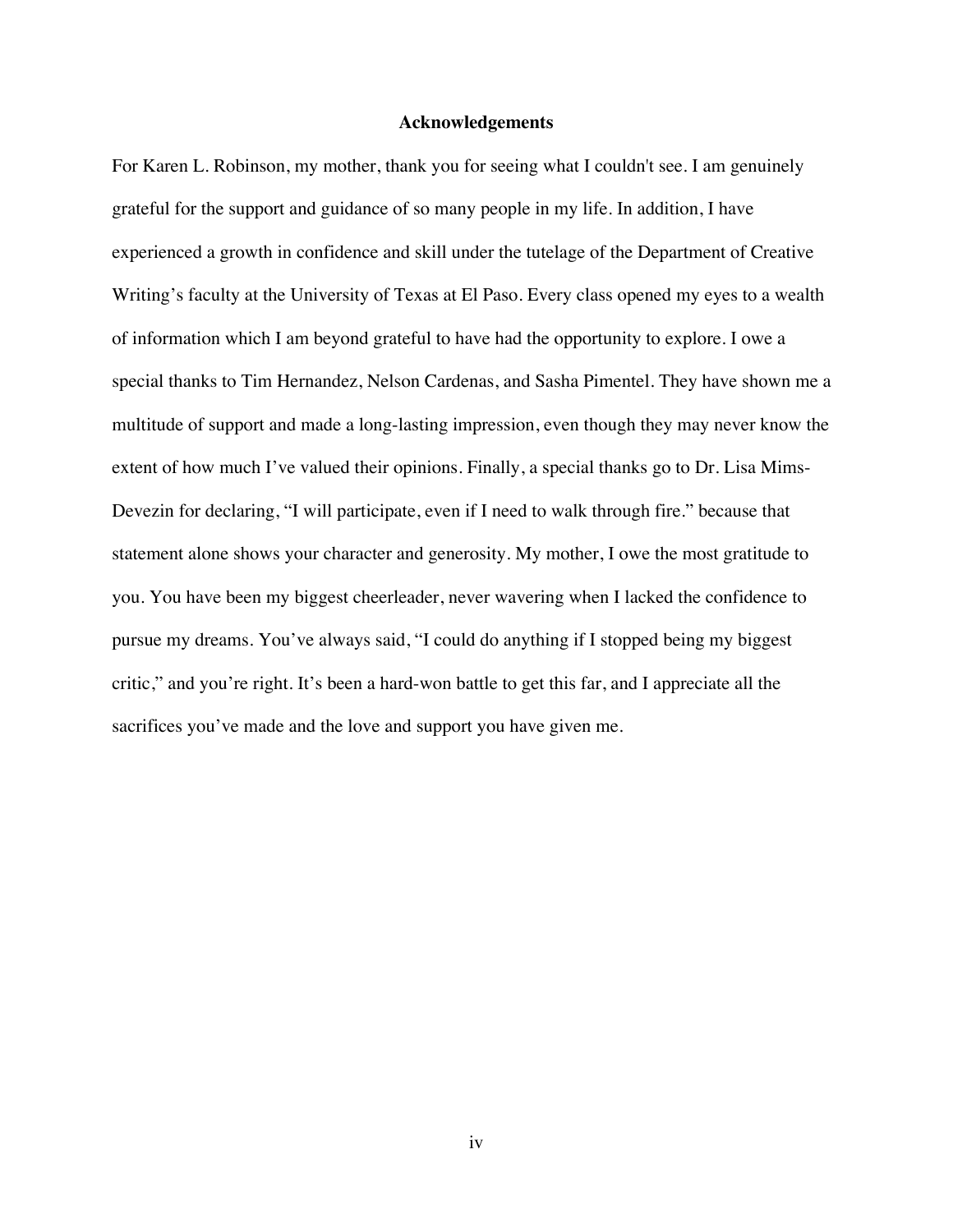## **Table of Content**

| Chapter 2: What You Know and What You Dream and Everything in Between20 |  |
|-------------------------------------------------------------------------|--|
|                                                                         |  |
|                                                                         |  |
|                                                                         |  |
|                                                                         |  |
|                                                                         |  |
|                                                                         |  |
|                                                                         |  |
|                                                                         |  |
|                                                                         |  |
|                                                                         |  |
|                                                                         |  |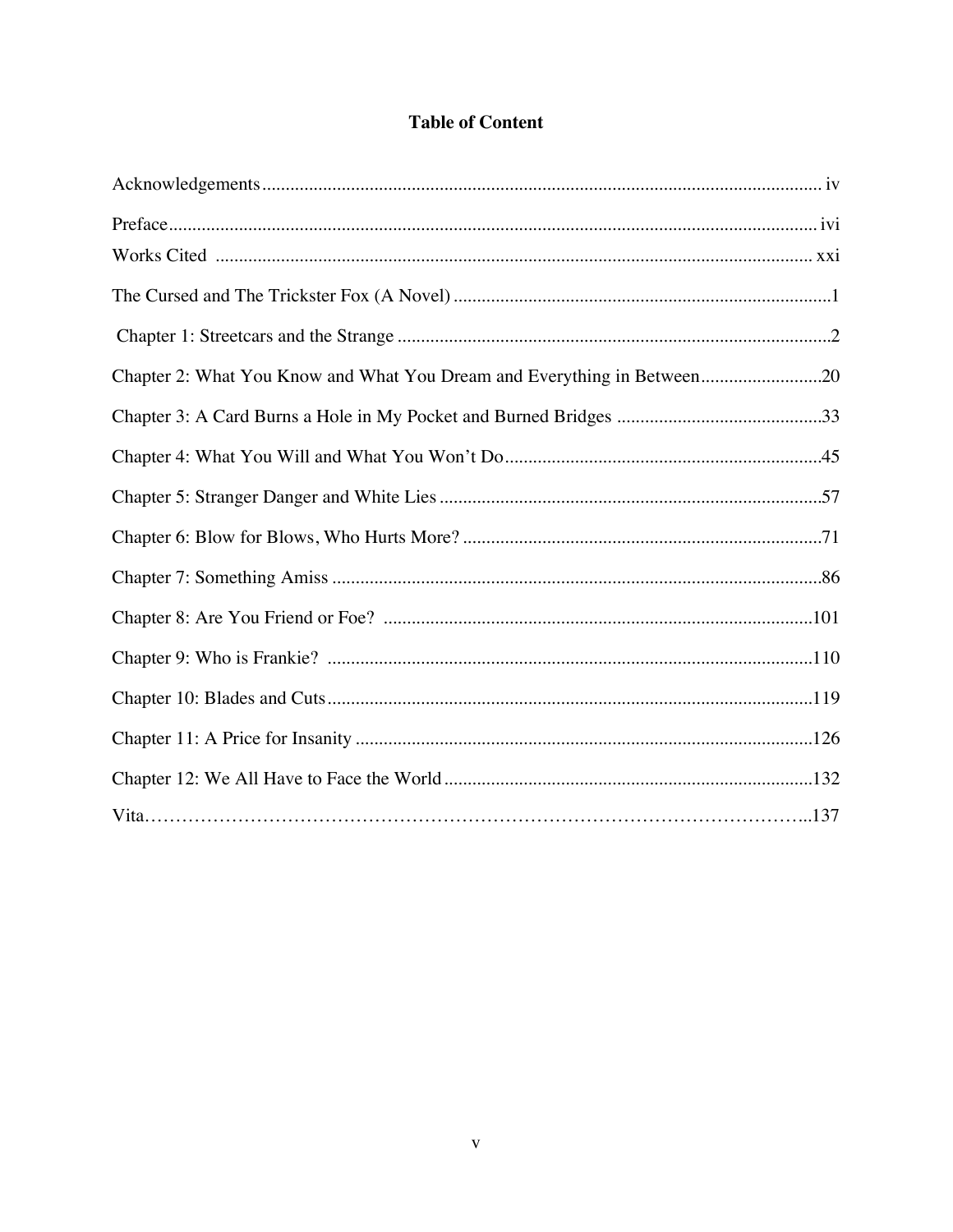#### **Preface**

#### **Scope of the Project**

Gottschall states, "The human imperative to make and consume stories runs even more deeply than literature, dreams, and fantasy. We are soaked to the bone in story." (Gottschall, 18). My project, *The Cursed Child and The Trickster Fox*, is a fictional representation of the stigma of mental illness in the black community. A subject that is "soaked to the bone" in my own experiences of both mental illness and the mental illness stigma. The mental illness stigma isn't as cut and dry as one might imagine, nor is this a stigma that pertains solely to the black community. Still, layers of circumstances and situations like onion peels shroud mental illness negatively among black people. It's a hushed subject, one kept closely between teeth and tongue. It's whispered and tauntingly snickered at as a mark of shame and weakness. And I have often wondered why? What are the complexities that have led to this stigma?

As a writer, I began to address the complexities of this stigma by turning the microscopic lens onto myself so that my narrative truly represents the illness and the stigma. And, by no means is this an easy task because we write what we see, hear, and know, which comes at the price of being exposed. I'm pretty transparent now about my bipolar disorder with family and people in general, not seeing a reason to hide my condition or fearing the backlash, and there's a lot of backlash for being open. Even so, there are still wounding moments that I'd like to forget. Still, as Gottschall claims, "We tell some of the best stories to ourselves." (Gottschall, 18), and so I have had to examine my story first, the mental illness, the stressors, my community, etc. In turn, I conceptualized my main character, Frankie sharing aspects of my life, bipolar disorder, and of course, the response of her illness by the community, not excluding her family.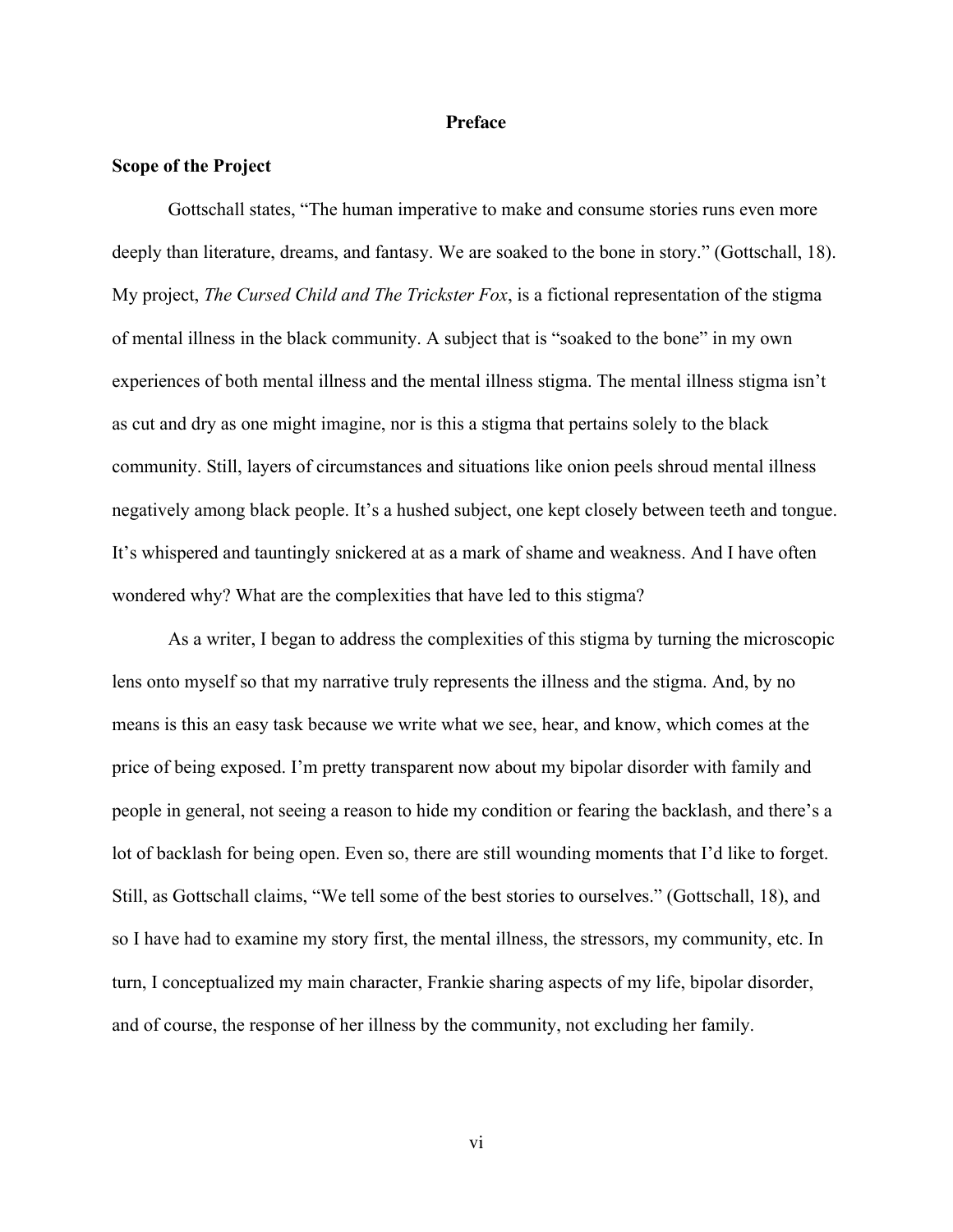I am a product of my environment, and we know that our environments are subjectively different and ethnically so. Collectively, black people are products of their environment, molded by the black community that is still often excluded or on the fringe of American society. Not to mention, the scarred history of black people in this nation still projects onto every aspect of our lives. And, our environment imparts positive and negative experiences, which then shape an individual's perspective. While being excluded from the mainstream "white" American society, black people believe specific issues like mental illness don't pertain to them and are exclusive to other ethnic groups. Thus, we've constructed a "social glue" (Gottschall, 28) in our narrative or story of what pertains solely to our community.

My Novel, *The Cursed Child and The Trickster Fox*, focuses on Frankie Marchand, a woman child who has bipolar disorder with psychotic features. Frankie has lost her mother, father, and twin brother in a tragic accident, for which she is the sole survivor. However, this accident isn't the reason for her disorder. The disorder is already present. There is no set cause for bipolar disorder; it's thought to be a combination of many factors such as genetics, environment, brain structure, and chemistry and causes significant mood changes. Because there's not a set cause for this mental illness, it allows me certain freedoms to use this trauma as a stressor. Her life undergoes a drastic change that delivers stressors like grief, strained communication and or relationships, lack of acceptance and support. Sadly, Grandma Fran and Uncle Auggie, her remaining family, are from an older generation, viewing mental illness as a weakness or a lack of faith. This older generation's response to mental illness factors past mistreatment of blacks under doctor supervision and views certain illnesses as exclusive to other ethnicities. As Frankie's grandma likes to claim, mental illness is not a black people issue. So,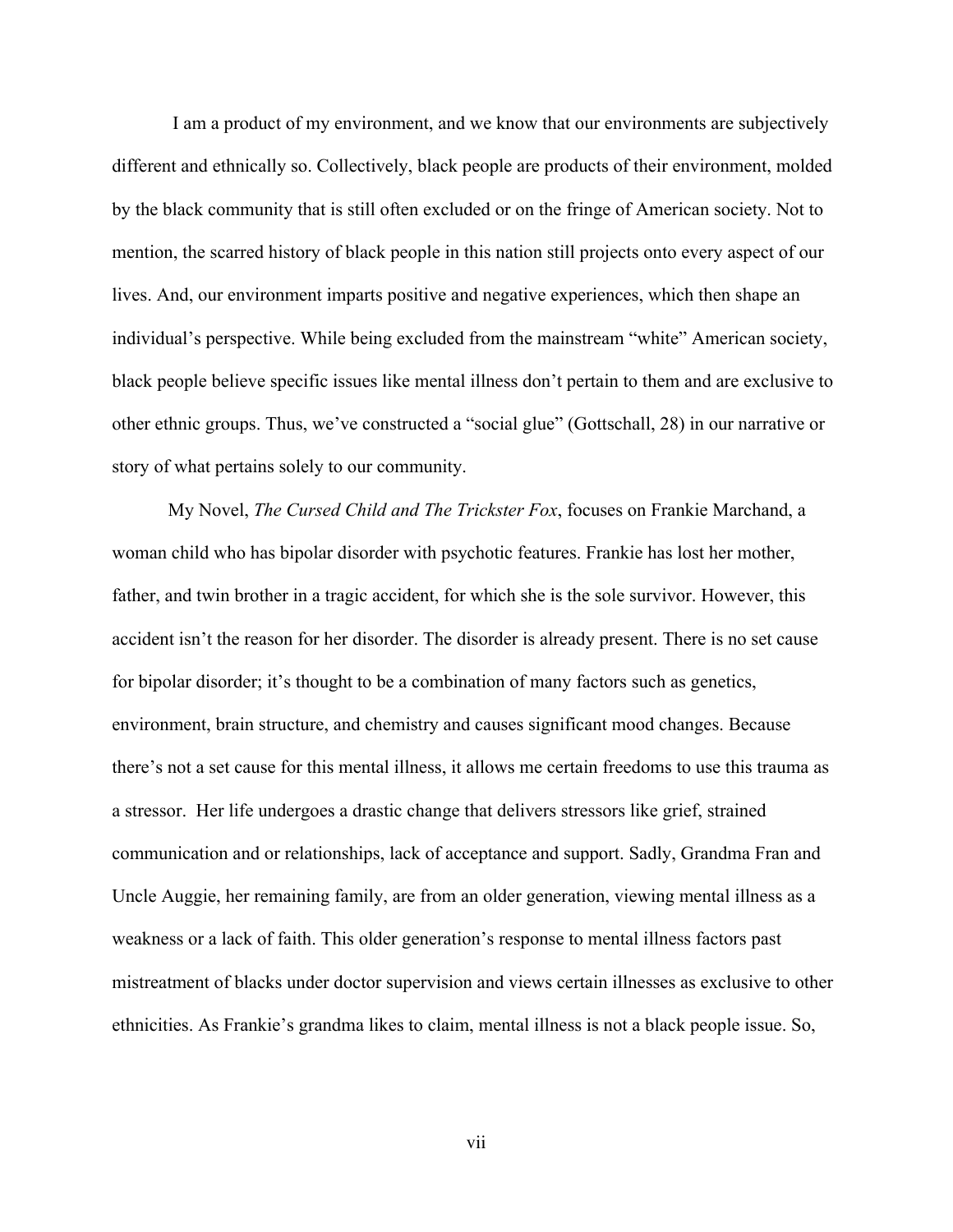any delusions or hallucinations that Frankie experiences are either dismissed or a subject of criticism. It leaves Frankie vulnerable to destructive ways to cope.

The setting of my novel is in New Orleans, Louisiana, fixated on various places in the city and an in-patient hospital setting. Louisiana is filled with brutal histories, ghosts, religion, and Cajun folklore, granting me the creative freedom to influence Frankie's delusions and hallucinations. The idea is to present magical realism existing parallel to the actions of the real world. Yet, I am attempting to make these elements harder to distinguish from the hallucination. There are five types of hallucinations: visual, olfactory, gustatory, auditory, and tactile. Frankie experiences a mixture of the five types triggered randomly. I've decided to have the several characters play different roles interchangeably. They are viewed differently depending on whether their part is in the hallucination or not. Frankie transforms "real" people into images of things she's read or believes. So, doctors take on the persona of people of power in Voodoo, for example, Barron Samedi and Maman Brigitte. Therefore, the trickster fox plays the part of the devil's advocate. Leviticus Wright (Fox or Levi) plays a dual role, one that he seems to encourage Frankie crumbling mental state. The character follows Native American and Asian folklore of fox spirits, a natural trickster able to guide or bring an omen of misfortune. Because of this, Leviticus is curious and is willing to exploit for his benefit, which plays into the idea that mental illness is synonymous with weakness.

My purpose and intent for writing *The Cursed Child and the Trickster Fox* are to showcase the disease and its existence in the black community. Additionally, I want to show how the mental illness stigma has caused devastating factors via ignorance and fear for those unaware of their conditions and those with mental illness afraid to treat their disease beyond church council. Finally, I want to explore the issues that have resulted in this stigmatization. In this

viii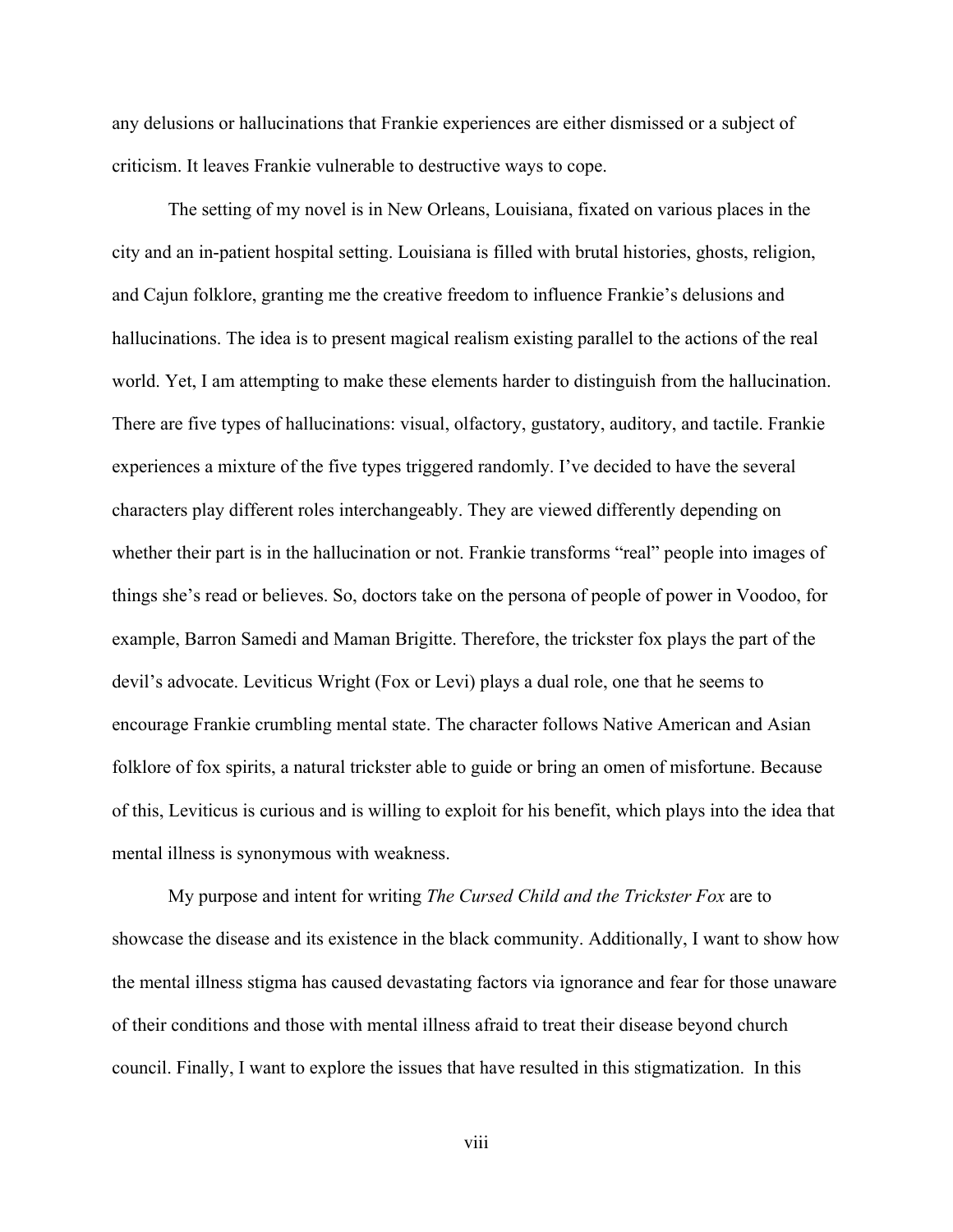preface, I will further discuss why I've chosen this topic and title, specifically the use of the word curse, and why I have chosen the novel form. My goal is to offer insight and representation for a topic still being evaluated by the black community.

#### **Story and Form Choice**

Above, I've mentioned countless times that the black community and its tumultuous history in America have imparted specific ideas regarding mental illness. Hence, the stigma begins with teaching past experiences, but I have been vague on how. We, black people, have passed on the collective trauma of enslavement, segregation, racism, and microaggressions. Collective trauma is "when a traumatic occurrence happens to an entire group of people and impacts them in much the same way" (choosingtherapy.com). However, this collective trauma transcends into Transgenerational or intergenerational trauma because of how the effect is experienced by "subsequent generations" (goodtherapy.org).

As a child, I realized now that I was a sponge soaking up the stories of my elders, their plights, which had also been stories shared with them. But, unfortunately, they were often stories filled with mistreatment and mistrust. I had internalized stories of my grandmother being spit on while walking on the street near the sidewalk of a white's only park because even that was too close. Jim Crow laws had stifled and subjected the black community to living in fear. I remember how she mentioned certain hospitals in the city being unsafe for blacks. And while I don't know the hospitals and no longer have my grandmother's memory due to Alzheimer's disease, I know that we have historical documentation of medical experimentation on blacks. J. Marion Sims gynecology experiments on enslaved black women, 1920s to 1970s forced sterilization of women, and the Tuskegee Syphilis Study has led to generations of fears linked to medical

ix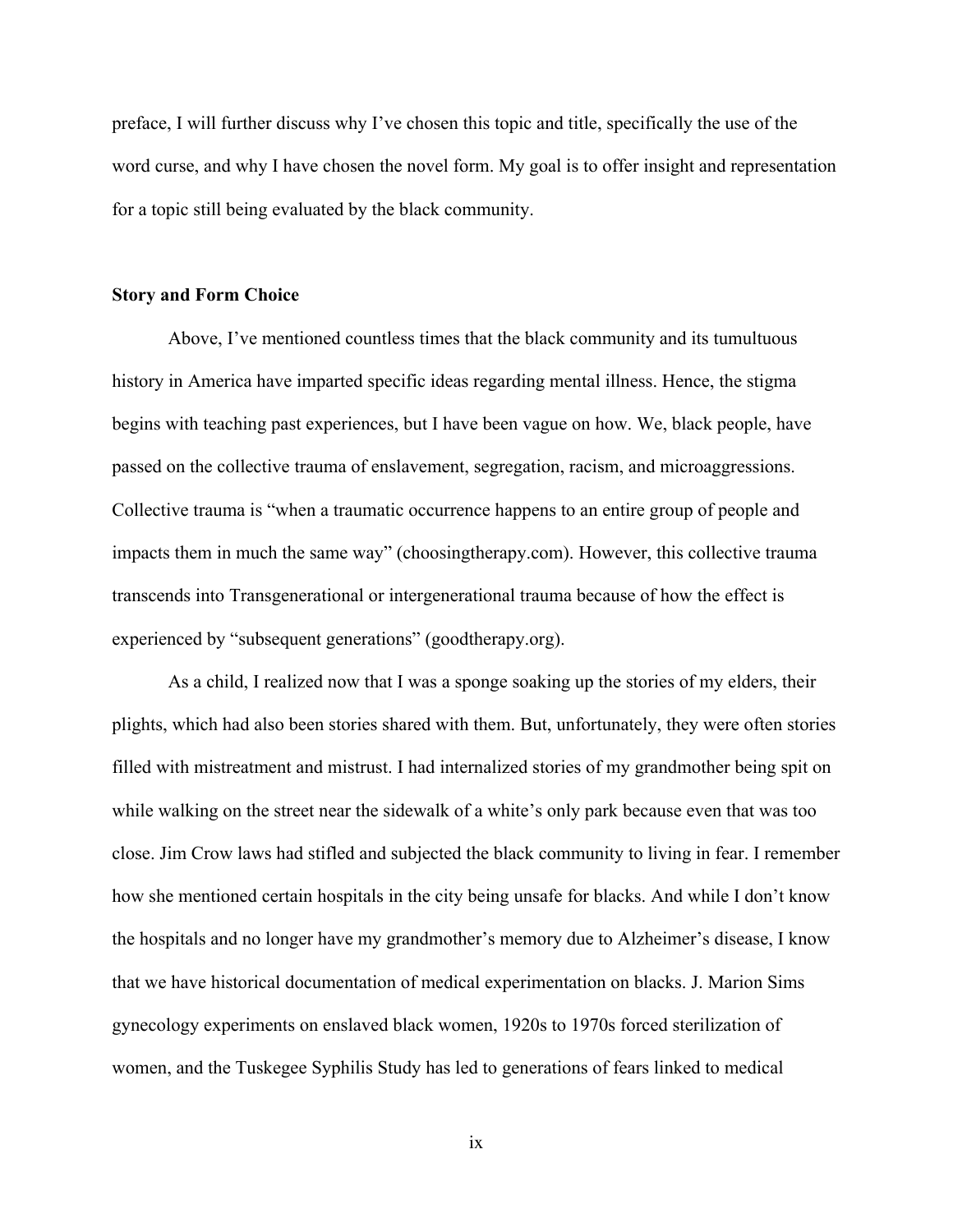treatment. These conversations are presented to Frankie and used passive-aggressively to cull her condition. It's PTSD of sorts or "Post Traumatic Slave Syndrome," as Dr. Joy DeGruy has titled her book, and it explores the trauma of enslaved blacks to ensure the health of future generations of black people. I asked myself: why is this so important?

Towards the end of eighth grade at a predominantly black catholic school in 2001, I went to my first psychiatric visit, a pivotal moment in my life where confronting the idea of being less than "normal" was a crushing blow. At the age of thirteen, I had already formed my thoughts regarding the medical profession based on my mistrust owed to my physical limitations caused by a doctor. In addition, of course, I had the influences of my grandmother's point of view on doctors not being "worth shit." However, my mother thought otherwise due to her working for a psychiatrist. My mother read the literature provided in the office and had probably selfdiagnosed herself before moving on to me. While my mother never thought to help herself, she decided that the best thing to do was help me, which may be one of the most progressive moves for someone raised in my religious family. And I resented her for it because I was thirteen, and I associated her job with "crazy" or where the "crazy folk" went. I hadn't wanted to be labeled crazy. I knew the "crazy" label would force distance between me and my environment. Crazy people were a separate entity to be viewed cautiously. However, I did have issues that I began to unravel, attesting to my flip-flop in moods, which led to a diagnosis of bipolar disorder two years later. There's fear in the unknown and in discovering things about yourself. It's even more terrifying to know that the mental illness doesn't turn off or is cured with a pill or chat with your doctor or even a prayer. It's a life sentence, and that in itself is suffocating, but the pressure continues to build when you add in the perception of everyone around you. Therein lies the reason for the usage of the word cursed.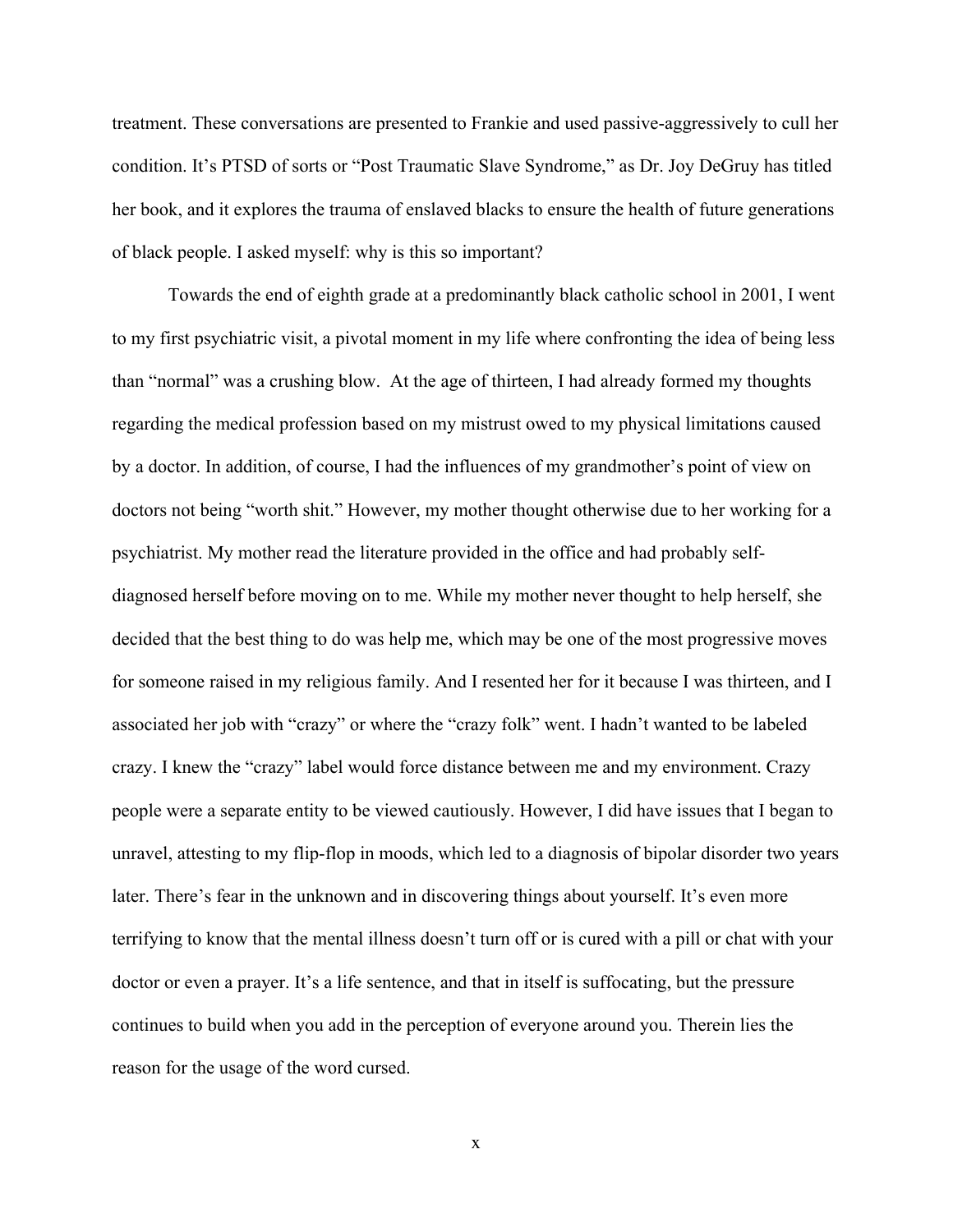And so, this story is not only a representation of mental illness and stigma but an explanation for my own experiences. Vargas Llosa's "Letter's to a Young Novelist" states: "My impression is that life—a big word, I know—inflicts themes on a writer through certain experiences that impress themselves on his consciousness or subconscious and later compel him to shake himself free by turning them into stories." (Vargas Llosa,17). Subconsciously, I believe, I've been looking to explain things that have indeed affected my life. Still, I am present enough to realize that this situation goes further than my personal experience, that the story is not mine alone to tell, but to narrate a subject the many are afraid to speak. Through fiction, I can, in a sense, remove myself and form a barrier between my experience and the story.

Approaching this subject has been difficult, in that the voices of the illness aren't just the mentally ill, but those forced to confront their loved ones with the disease, to not understand, yet have to care. Therefore, I have chosen to engage this issue while using the narrative method of the Chinese box or frame narrative. There are stories that each character can connect to the disease; as Vargas Llosa states, "it is rare and almost impossible for a novel to have only one narrator." (Vargas Llosa,55). Hence, three characters are narrating this story. Surprisingly, I haven't chosen to convey through Levi (Fox). Instead, I've decided to use Cassandra, a character with a close relationship with Levi. She and Frankie's uncle, Uncle Auggie, give an objective perspective of reality, her with a medical view and Uncle Auggie an older generation connecting the dots where his sister, Fran, won't. They are present in Frankie's story but removed to voice separate but related stories. However, this doesn't affect Levi's role as devil's advocate. He is a lead in Frankie's narrative.

xi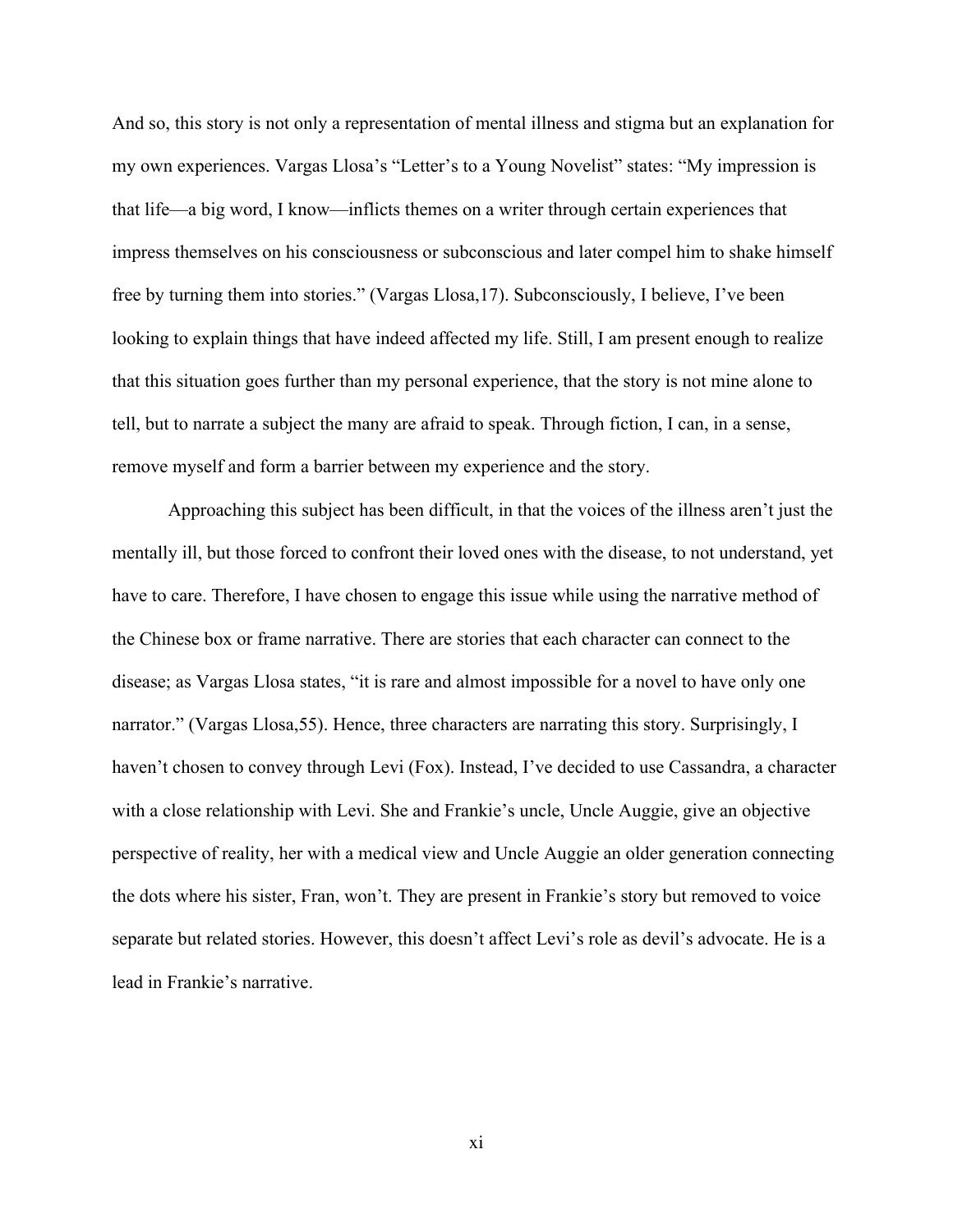#### **Framework**

 The Chinese box is a nest of stories, a narrative inside another. Mary Shelley's "Frankenstein" and Emily Bronte's "Wuthering Heights" implemented the Chinese box method, narrating their stories to express themes that provoked emotions depending on each narration. For example, Wuthering Height depicted mental and physical cruelty, the challenges of their social structure, and the savagery of love. I thought the format was conducive to explaining the strained ideas between very different perspectives, showcasing mental illness, stigma, and strained relationships. That way, each story tends to impart an observation-like view of mental illness. My character Cassandra's medical background gives her the ability to understand the illness, the fracturing of the mind but still puzzled by who it affects, Frankie.

Throughout my studies at The University of Texas at El Paso, I've read countless works of fiction that showcase similar literary techniques; however, they are contextual differences due to cultural significance. They honor the tradition and experience of that writer. Our identity is at the forefront of our work, so I had to delve into literature that may not have necessarily centered on mental illness. Still, they had themes that clung to certain aspects of the scope of my project. Toni Morrison's books center on African American themes, where her characters experience an unjust society and struggle to find their identity. I reviewed Toni Morrison's book "Beloved" and how she addressed the atrocity of slavery through a fictional adaptation of Margaret Garner's story of murder and the attempted murder of her children to save them from being enslaved again. I believe this insane act is enforced by trauma, possibly the mind fragmenting by stress. Morrison writes the character of Sethe as an unstable woman burdened by guilt which borders on madness with the introduction of the character Beloved. There was a line in particular that struck a chord; Morrison states, "Sweet, crazy conversations full of half sentences, daydreams and

xii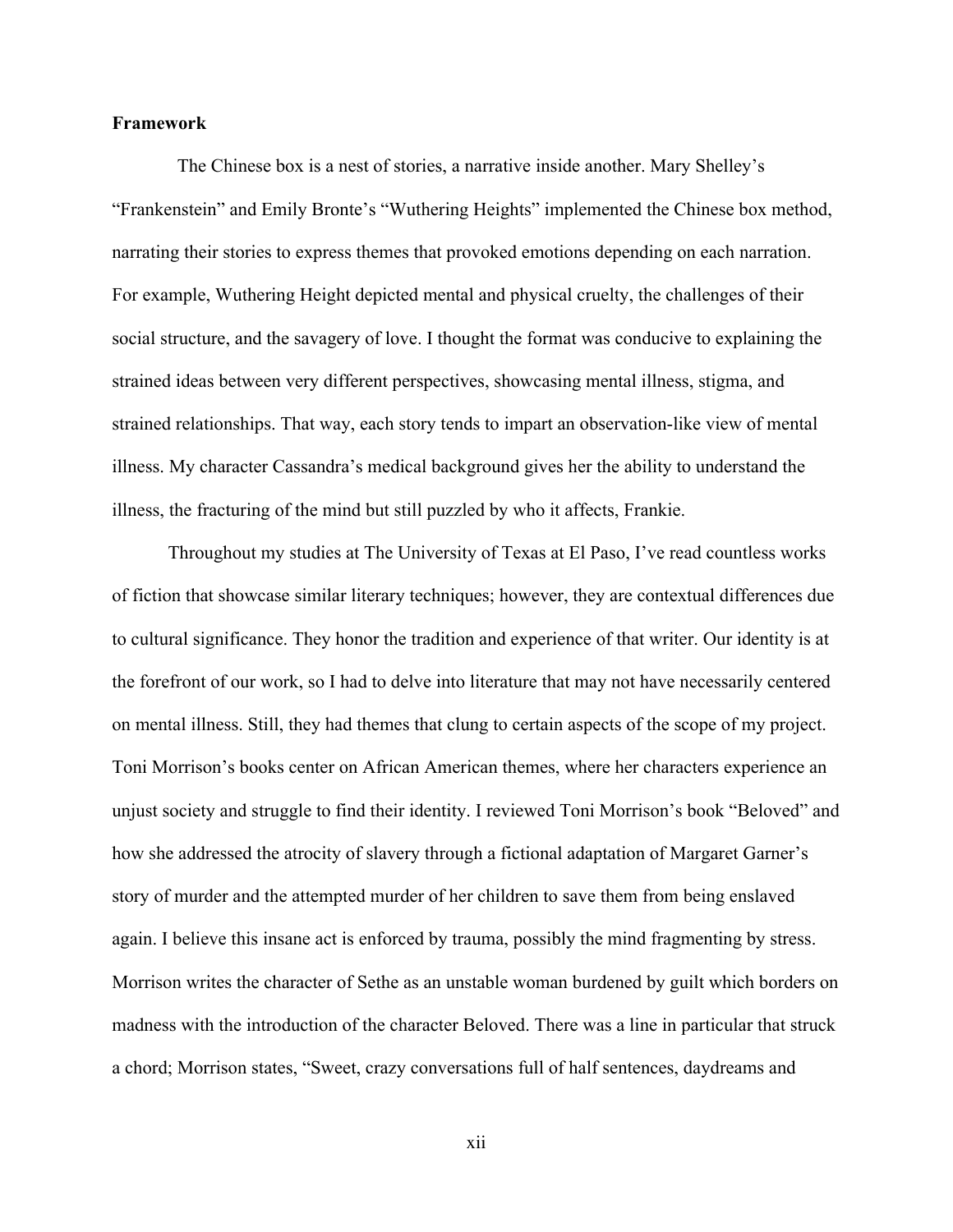misunderstandings more thrilling than understanding could be." (Morrison,67). This line is the first omission of insanity. I viewed the character of Beloved and all those craving her attention warped by several mental illnesses and her appearance like a shared hallucination until Beloved becomes no more. "Beloved" not only shows insanity but the social construct of their community. Morrison shows Sethe living on the fringe, her family shunned by the community due to the horrors of her actions.

Gottschall states, "memories we use to form our own life stories are boldly fictionalized," (Gottschall, 18). And I've taken this to mean interpretation. I say this because of how we all individually interpret subjects and actions. For example, in fictionalizing a documented history as Morrison did, we see the double edge sword of Margaret Garner's actions through Sethe. It's easier to swallow the horror because we interpret Sethe's character, and the narration garners some sympathy. In considering my story development, I wanted to have my reader interpret the persistently administered tensions on those that don't fit in the so-call box of normalcy because we individually define normal. Not only should we interpret normalcy for ourselves, but I also hope that readers will see how the aspect of "the veil" and "double consciousness," (DuBois, 38) terms used by W.E.B DuBois, factors into our opinions even in modern society. Double consciousness "is a concept in social philosophy referring, originally, to a source of inward "twoness" putatively experienced by African-Americans because of their racialized oppression" (plato.stanford.edu). The theory that we, black people, have viewed ourselves through the eyes of our oppressors and warred with our personal view of self.

I've chosen to model my story in the literary method of the Chinese box; however, I would like to use Reeves's style of dialogue for demonstrating mental illness. Reeves's "Bleeding Violet" masterfully, in my opinion, incorporates the internal dialogue of Hanna and

xiii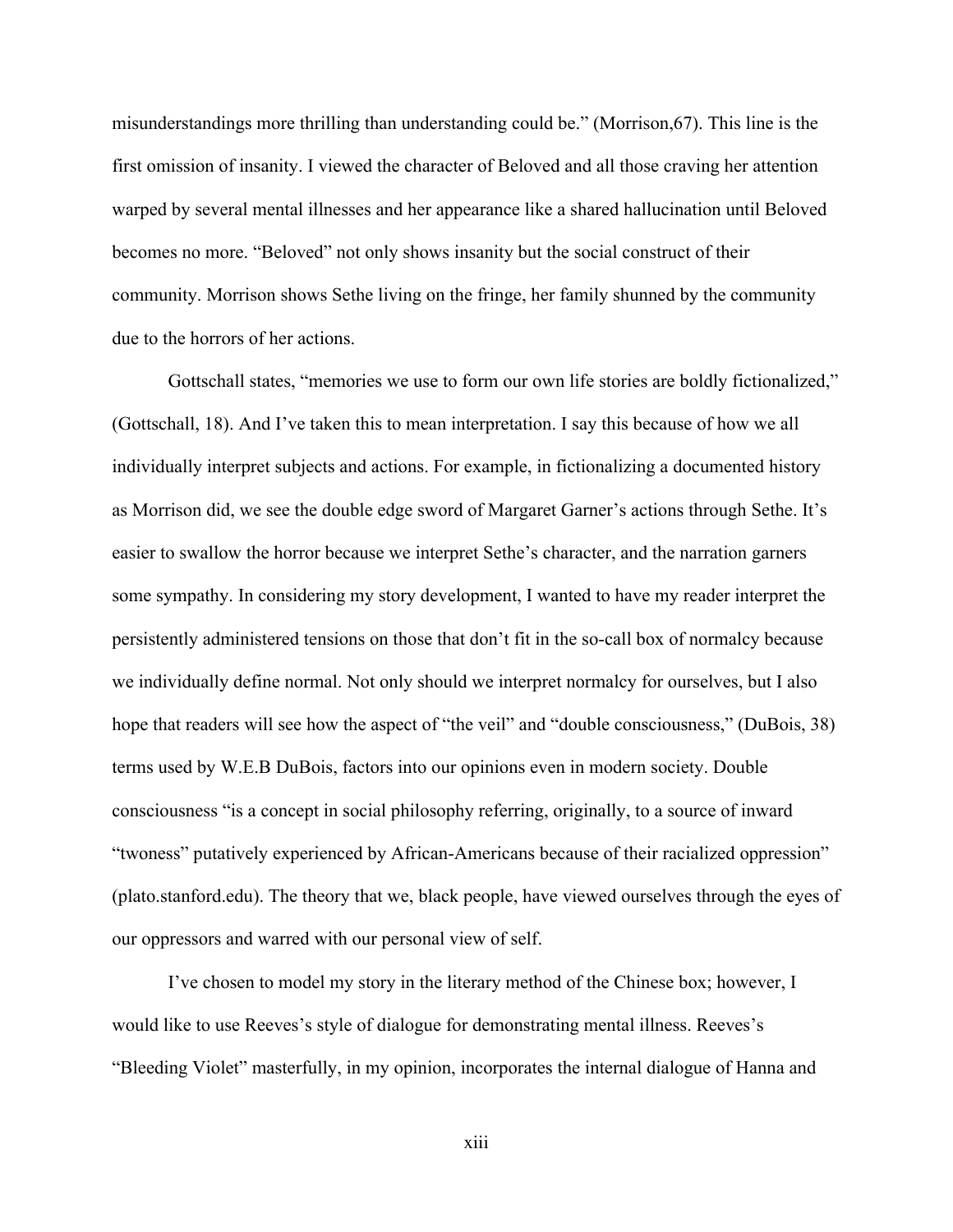her dead father. The discussion below shows how Reeves writes the internal conversation of father and daughter and projects madness in Hanna's description of her actions against Aunt Ulla. Reeves writes,

"Whose blood is that?"

*Tell her, Poppa encouraged. I guarantee she won't care.* 

"It's Aunt Ulla's blood," I said. "I hit her on the head with a rolling pin."

I risked another glance into her face. Nothing.

*Told you*.

"And?" Rosalee prompted.

Did she want *details*?

"Aunt Ulla's blood spurted everywhere, onto my dress, into my eyes." I blinked hard in remembrance. "It burned." I fingered the smidges at the waist. "I thought I'd cleaned myself up, but apparently—" (Reeves,12)

Hallucinations plagued this character, her actions ruthless but told in such a childish manner that it punctuates the character's illness. In addition, Reeves shows the dysfunction in Hanna's mind and gives a curiously weird setting with secrets to make Hanna appear less of an outcast while showing the overall theme of the character desiring to be loved.

I've imagined that my character Levi (Fox) is like Reeves's depiction of Hanna's father, her father being a voice of reason, and Levi (Fox) being the little angel or devil on Frankie's shoulder, ushering in her hallucinations. Below is an example of Levi and Frankie's interaction in a hallucination:

> *MOVE AWAY!* A deep voice bellowed in my head, so loudly that I stumbled to my knees, clutched my ears in my hands, and knocked into a tall man sandwiched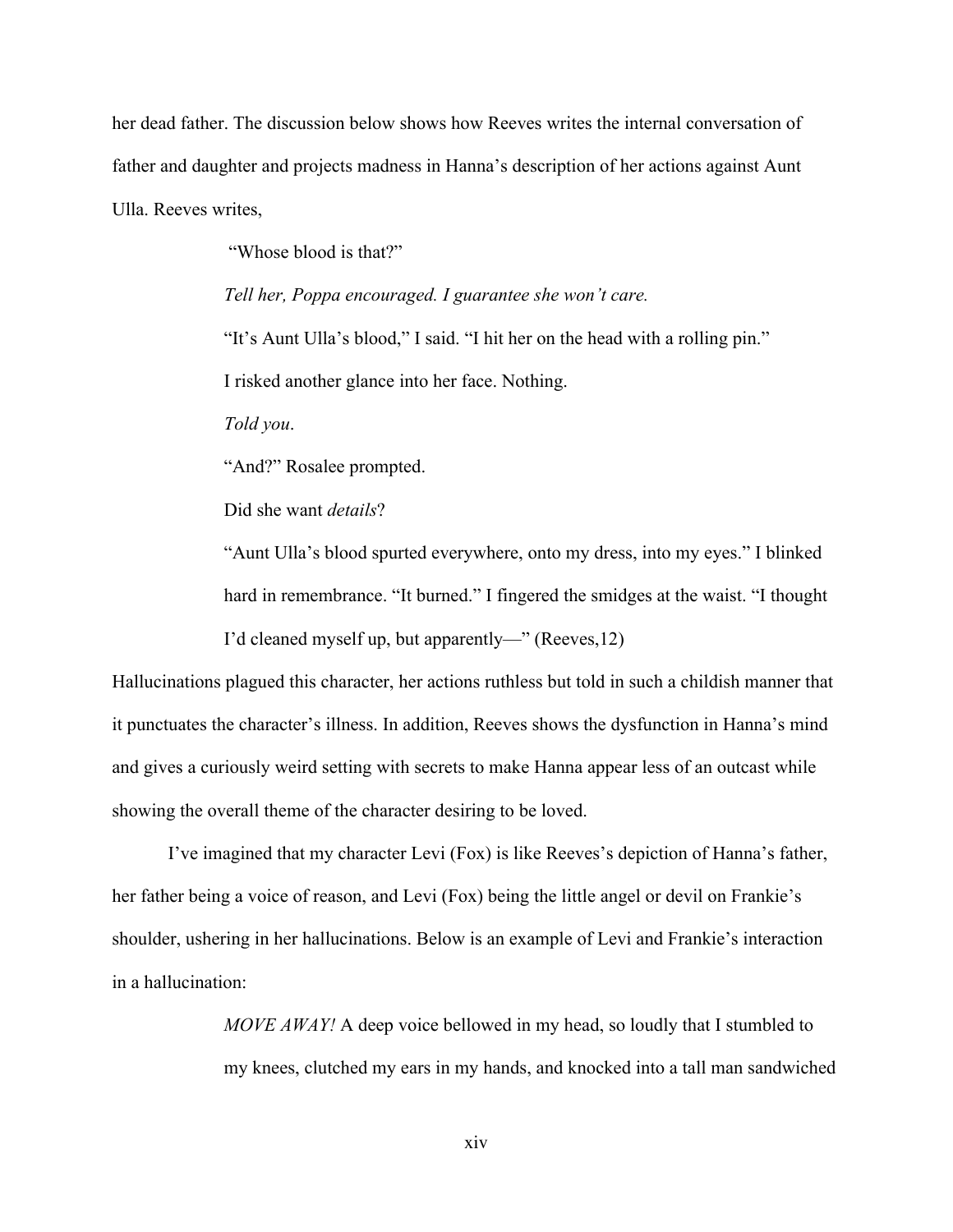between me and the side of a wooden seat. The man turned and sneered and shoved me away.

"I'm sorry," I apologized over and over again. After a while, the apology became a chanted whisper before the voice spoke again.

*YOU'RE IN DANGER! When the streetcar stops, get off quickly and run. Do not turn back to look at the sin eaters. You've attracted them to you, already.* The deep voice demanded.

"WHAT? I DIDN'T MEAN TO!" I shouted out again. Who the hell was speaking to me? There weren't any mouths moving, but the voice sounded a clear as a bell inside my head. I wonder if anyone else could hear, or was it just me? (Robinson,4-5)

Their interaction is the hallucination, but Frankie views this as an incident in her reality. And while the representation of the stigma of mental illness in the black community is needed, I hope to impart the theme of wanting acceptance and understanding. Stigma is a mark of disgrace that forces separation and becomes heightened by ignorance. According to Snyder, "Those with a limited understanding of mental illness are frightened, annoyed, and sometimes amused by Schizophrenics." and here we see how ignorance is deeply destructive, abusive, and isolating. This quote is why I have Uncle Auggie trying to breach the barrier and connect to his greatniece's plight. But, unfortunately, the stigma continues through Grandma Fran, who wields the Bible like a pistol condemning Frankie and her illness which demonstrates ignorance and fear.

Wielding the Bible like a pistol might sound like an extremist attitude, but this is an example of this stigma's cause, interpretation, or misinterpretation. The black community has a long history and relationship with religion. Black people have interpreted the Bible scriptures to

xv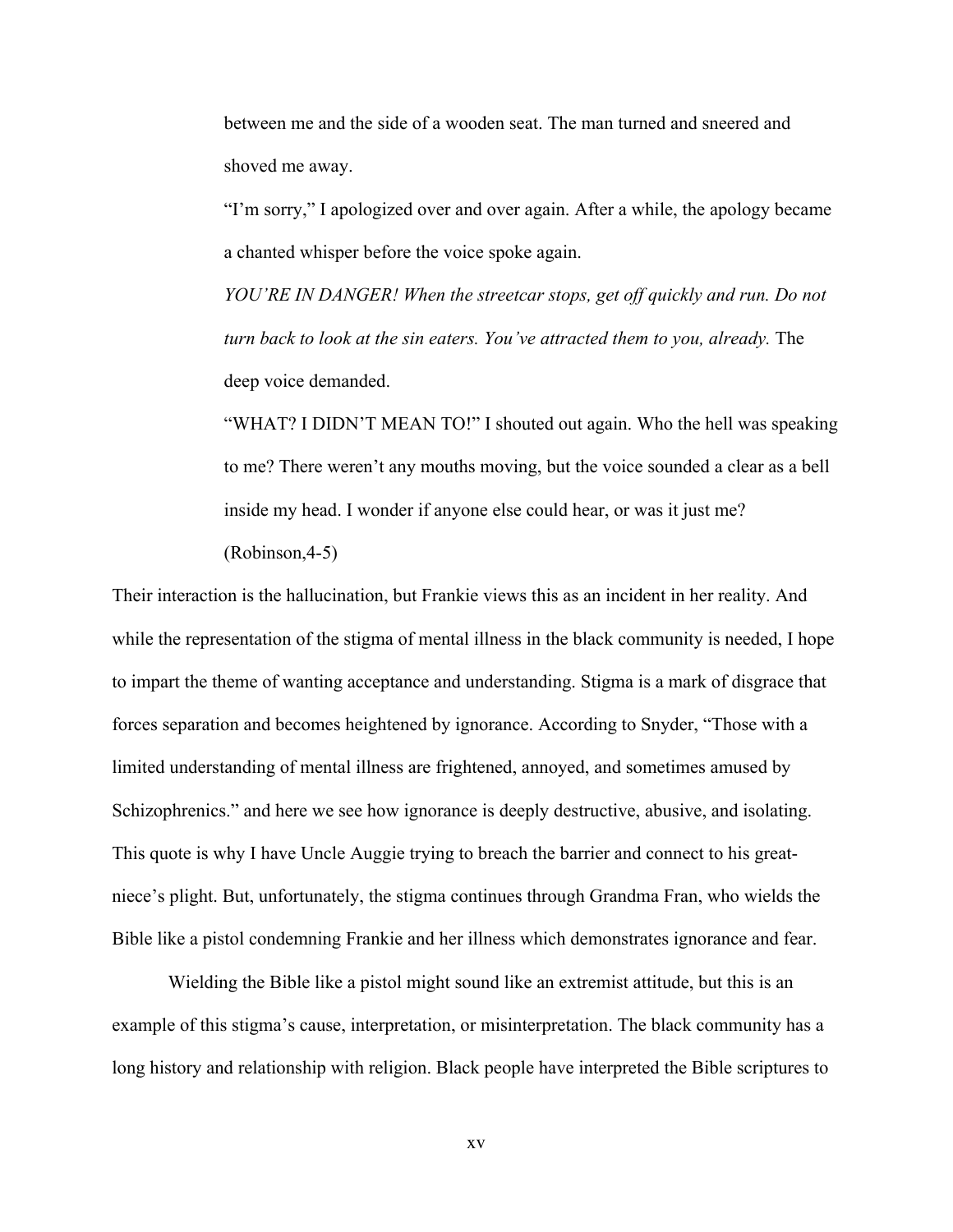explain their oppression and suffering. The scriptures often deliver hope and answers for situations that seem to have none. I don't question religion or someone's faith, but I saw how religious views greatly affected mental illness as I researched this stigma. Mental illness is often viewed negatively by the church and also deemed evil because of some factors like suicidal ideation. Walker states, "church pastors were asked their opinions about Black suicide. They responded by saying that suicide was a denial of black identity and culture." which I believe has to do with interpretation or misinterpretation of Bible scriptures, and again with W.E.B Dubois's theory of double consciousness. It also goes against the idea of black people's strength and endurance and their ability to persevere. Maybe, due to my upbringing in an equally sinful and religious city, I've chosen to incorporate Voodoo, a religion often criticized and misunderstood because it combines Catholicism and African traditions. I am attempting to show misinterpretation further and have this religion be the crux to which Frankie holds onto mentally for, "Voodoo embraces and encompasses the entirety of human experience. It is practiced by people who are imperfect and may use religion for their own purposes." (huffpost.com).

The idea that we cling to an identity so tightly that we can't allow ourselves to see the flaws or how it silences those who fall wayside is stunning. Still, I've used this blindness, so to speak, as a defining characteristic for Grandma Fran. I don't intend for her character to become a villain, but her actions and words villainize Frankie, and in the past, Frankie's mother. So Grandma Fran is not a villain, but she is a stressor due to her beliefs and ignorance. And while Grandma Fran is clinging to the so-called black identity or her interpretation of mental illness, we have characters who forward my story to a place of understanding. It may be a tightrope journey, where emotions fluctuate between irritation, anger, and sadness, but it is a journey nonetheless or even an awakening.

xvi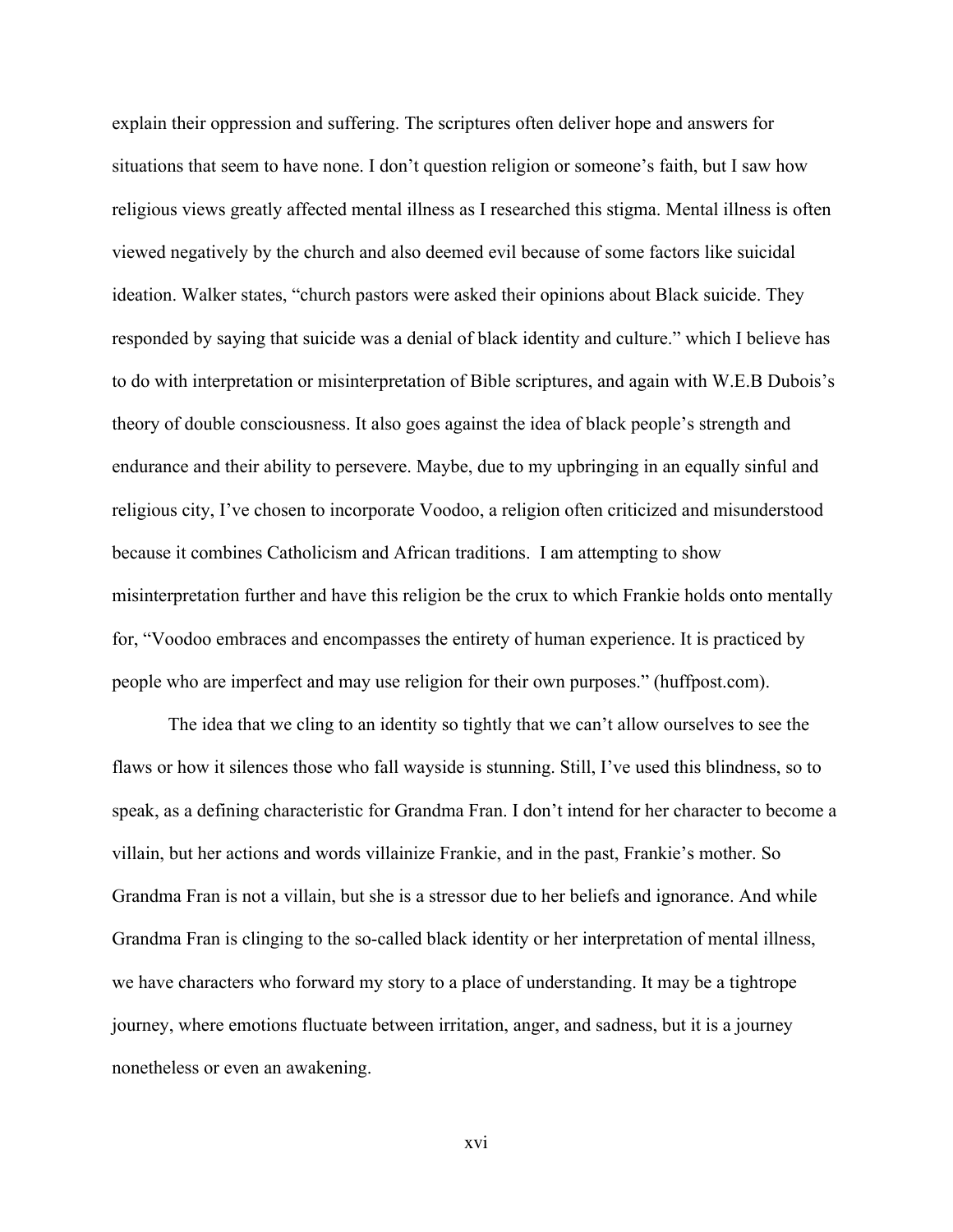Throughout the construction of *The Cursed Child and the Trickster Fox*, I have had to uncover many issues to convey a stigma still being addressed by the black community. It's been an awakening, of course, but a struggle. I have biases towards some of the issues that have separated the mentally ill from the black community because we must educate ourselves in matters that we don't understand. Still, I also realized that cycles or generational curses are hard to break. Often these beliefs cycle as a misguided attempt to guard oneself against larger-scale issues from a society that excluded them based on racial separation. I have felt like I've flipflopped between understanding the plight and not, confused by my own experience and the factual evidence of the rise in mental illness in the black community, and again why we've chosen to put on blinders. Even still, I have constantly felt that my flip-flopping contradicts everything that I have researched.

How do I impart these issues in a work of fiction when we haven't conclusively addressed the problem in reality? I have included religion, an older generation, and a medical perspective, yet I haven't shown enough. A representation feels lacking, and I feel like there is so much more that I am missing and can incorporate, but I've struggled with how. When Frankie hallucinates about foxes and merges the stereotypical Hollywood views of Voodoo with the actual religion, how does that address mental illness? Hallucinations vary from person to person, and the length of time one spends in a hallucination differs. Even so, I desire to have something more concrete. Do Frankie's hallucinations give insight into the issues? Does it normalize mental illness?

Vargas Llosa states, "Fiction is a lie covering up a deep truth: it is life as it wasn't, life as men and women of a certain age wanted to live it and didn't and thus had to invent." (Vargas Llosa, 8) when regarding this statement, I have indeed invented this lie. I wrote a lie that

xvii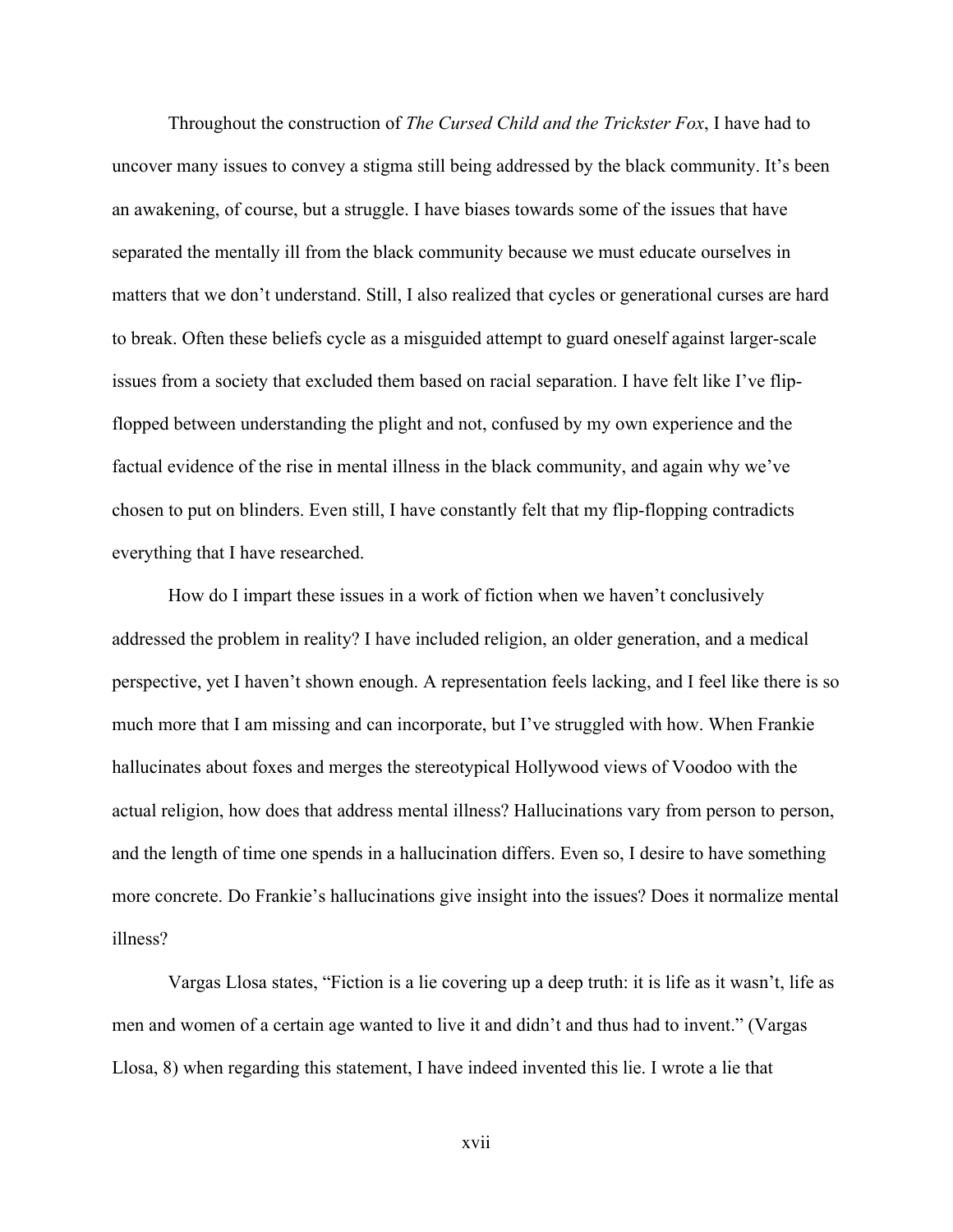encompasses my want for understanding that I hadn't personally experienced—the idea of having mental illness upfront and not hidden behind another storyline. I wanted to establish a relationship between Uncle Auggie and Frankie that would lead one to look outwards while the other dealt with the condition head-on. There's no doubt that the relationship and bond experiences strain, but they can weather the storm. Frankie's character needs to have a semblance of stability in the form of familial and in-patient medical care, which addresses the importance of seeking mental health help.

By far, the most challenging factor of writing *The Cursed Child and The Trickster Fox* is the contextual relevance and the literary form. I envisioned this novel as a Chinese box where it's told from several points of view of reality, hallucination, and delusion. However, I am still uncertain if the frame narrative is the best way to showcase mental illness. In addition, I don't know if I am limiting Frankie's story by not solely focusing on her point of view. She is the main character, but I've started the story with Cassandra's point of view at the forefront. Even though Cassandra starts the narration, her focus is on Frankie, the patient, that hasn't been mentally present while in her care at the mental health facility. The novel continuously shifts between points of view and various experiences. I thought having these shifts in voices would allow us to see the illness inwards and outwards. I need to show how relationships develop or dissolve under tension. I need to show how these individuals live and even cope while presented with mental illness. Yet, I wonder if I lose Frankie's view on her relationships which is one of the most critical aspects of the novel.

In Uncle Auggie's point of view, we see resentment, anger, and sadness. Still, he's the character who brings the possibility of change in a generation where misinterpretation and mistrust have governed them. However, I've questioned whether his voice is integral to Frankie.

xviii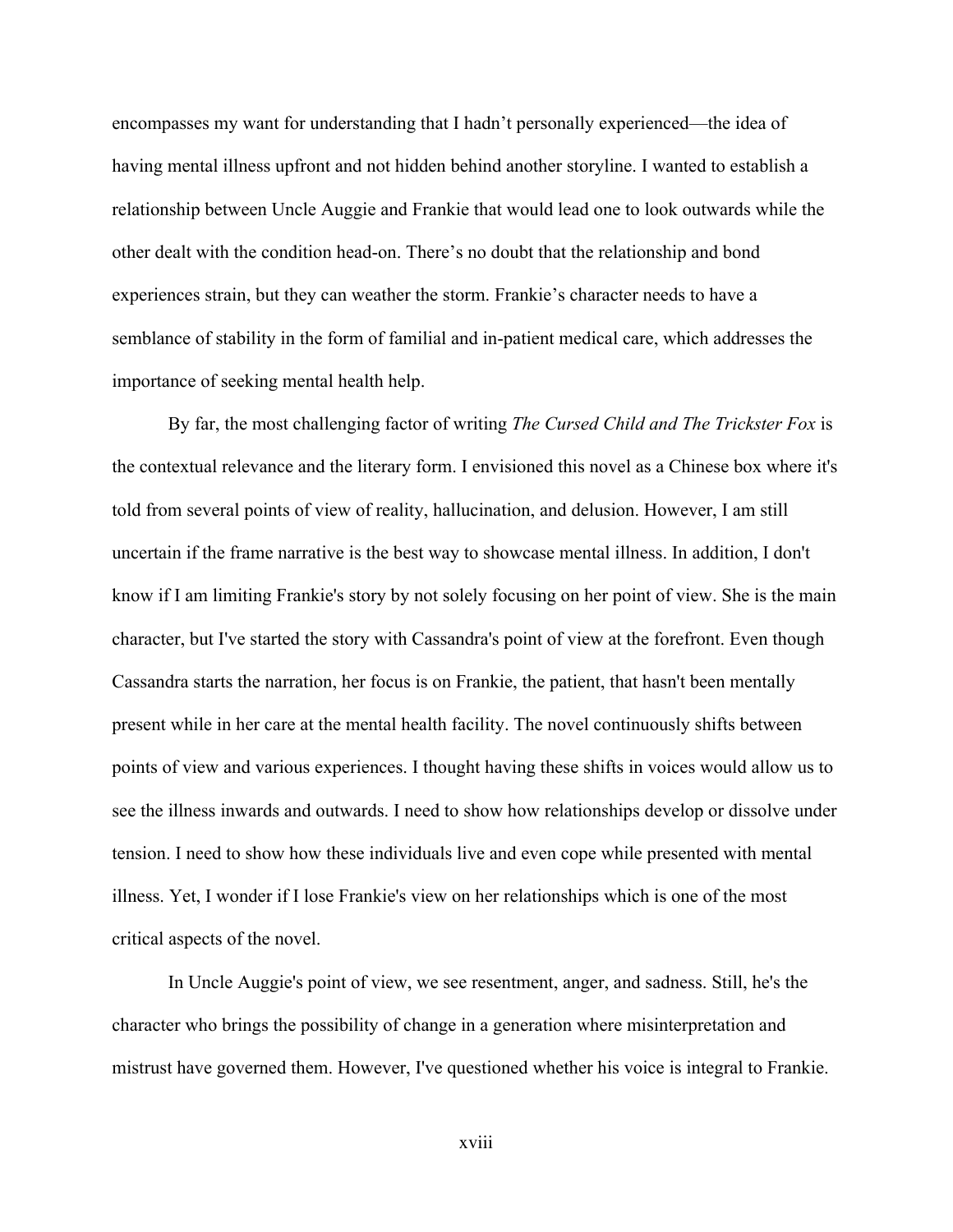Then again, he is a member of her family and shares a bond with Frankie. His point of view also showcases two very different settings, their home and the mental facility. And then we have Frankie, who isn't present or has little moments of cognitive presence in the other characters' reality. She narrates her story as if she is living alongside her family, which she is not. As I explain this, I realize that this may work, which makes me believe this is self-doubt because I'm still in the "getting dressed" (Vargas Llosa,16) stage of my novel.

Another trial-and-error issue I had while writing was whether or not to write the novel in the first person or third person. I originally wrote my book in the third person, presenting Frankie through the narrator's view. However, the third-person point of view felt too distant and impersonal, even though it is easier to write descriptions in the third person, in my opinion. I wanted Frankie's voice to be the focal point, stating how she felt and discerning how mental illness affected her life. The Chinese box seemed to incorporate better in the first person. So, I've written chapters repeatedly to fix scenes and descriptions previously written in the third person. These scenes have drastically changed within the storyline because of the choice of narrators.

Although I've had these moments of self-doubt and trials-and- errors with the Chinese box narrative and point of view, I've seen this as a form of experimentation. I've experimented with the very structure of the novel and even the storyline. And I adapted as needed to benefit the flow and pace of my book. Like Gaimen states in "Anansi's Boys,"

> "Stories are like spiders, with all they long legs, and stories are like spiderwebs, which man gets himself all tangled up in but which look so pretty when you see them under a leaf in the morning dew, and in the elegant way that they connect to one another, each to each." (Gaimen,45).

> > xix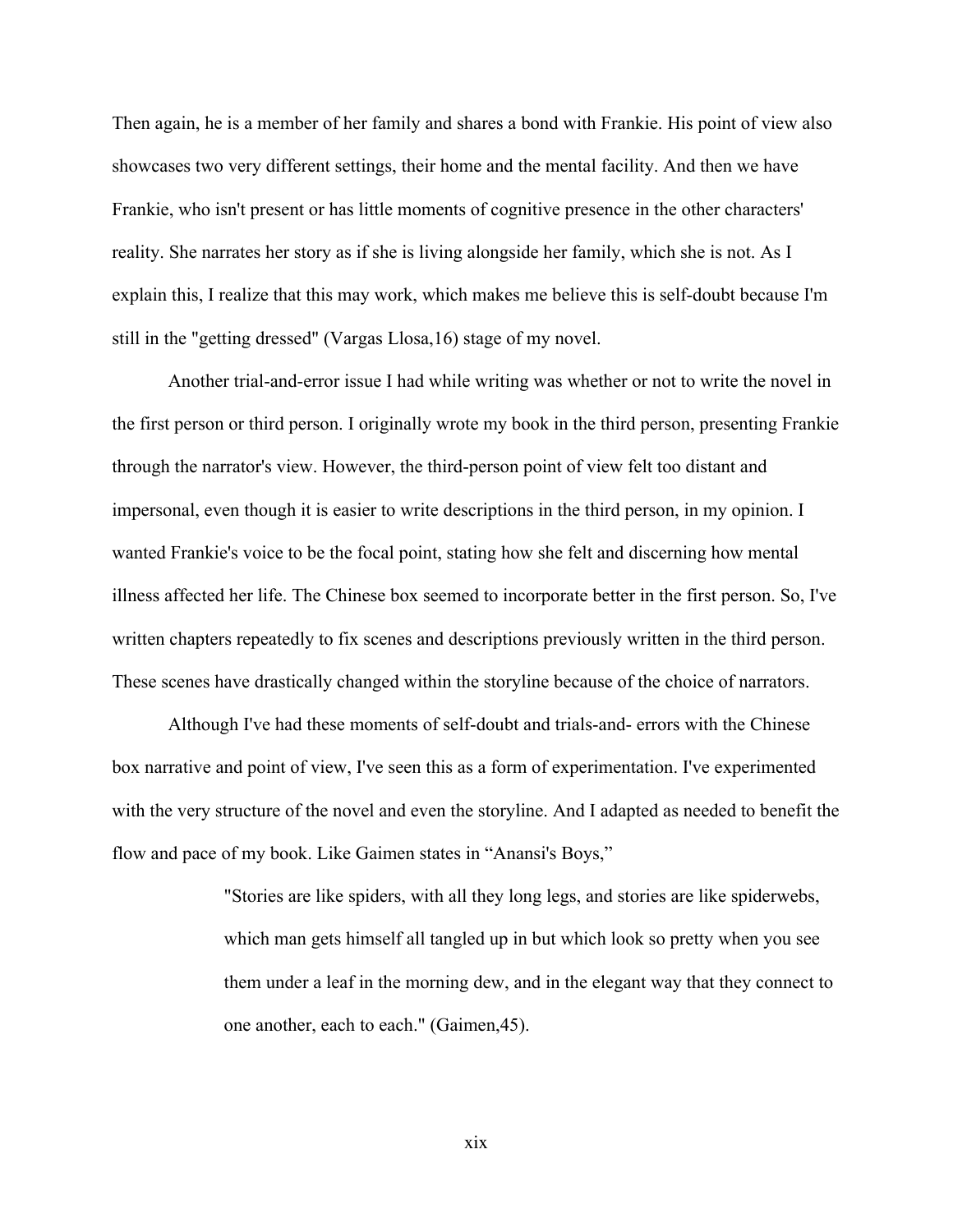And like those spiders creating spiderwebs, I've allowed mental illness to create a web connecting various people to Frankie, weaving its effects on those witnessing her psychotic break. The mind is infinitely more complex than any web, and though we know that mental illness exists, we have yet to unravel the how, what, and why. So, in a way, if stories are like spiderwebs that we get tangled in, then my novel *The Cursed Child and The Trickster Fox* is the unraveling of Frankie.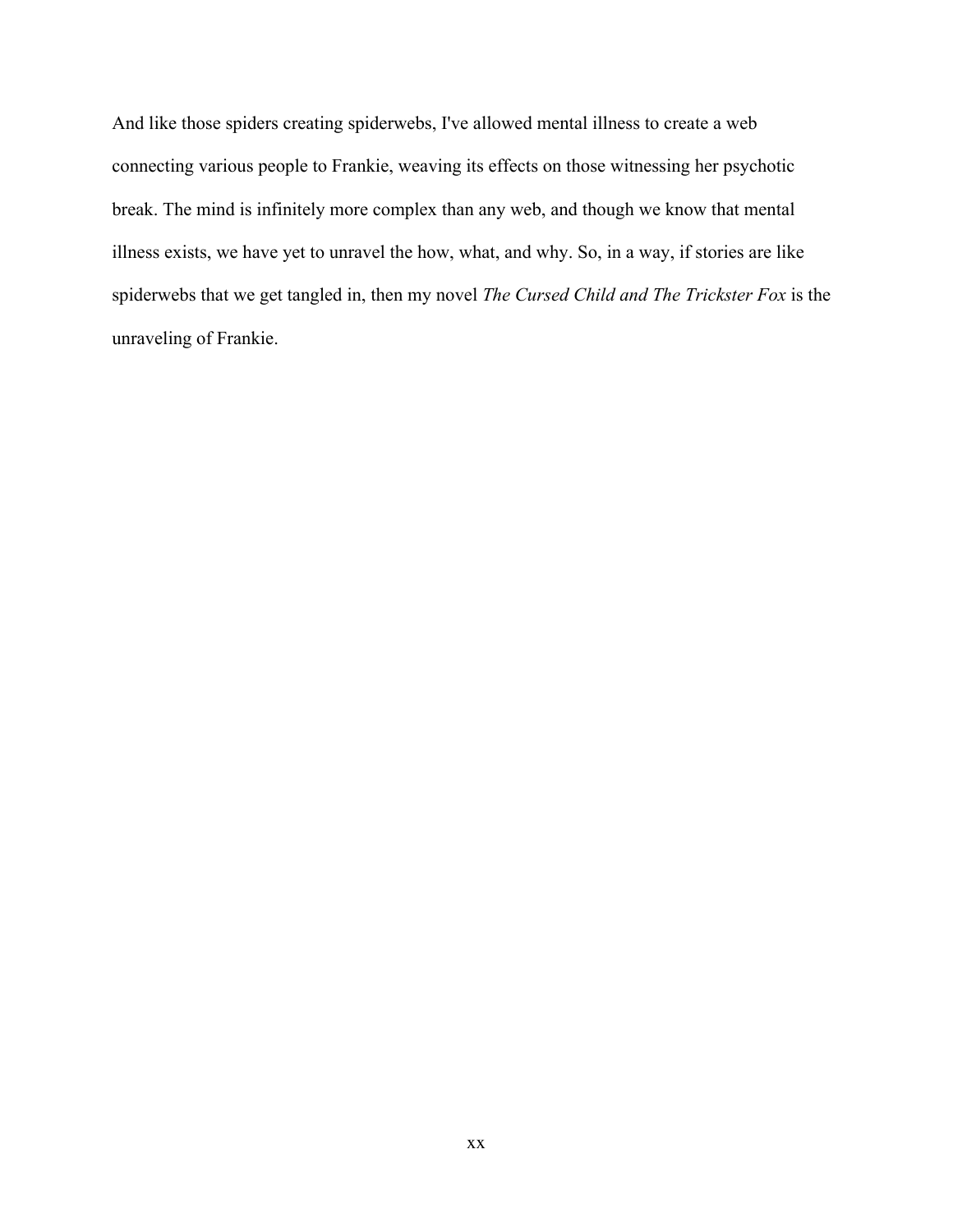### **Works Cited**

Beauboeuf-Lafontant, Tamara. *Behind the Mask of the Strong Black Woman: Voice and the Embodiment of a Costly Performance*. Temple University Press, 2009.

Blackman, Marci. *Po Man's Child: A Novel*. Manic D Press, 1999.

- Bruce, Marino A., and Darnell Felix Hawkins. *Inequality, Crime and Health Among African American Males*. Emerald, 2019.
- DeGruy, Joy, and Randall Robinson. *Post Traumatic Slave Syndrome: America's Legacy of ENDURING Injury and Healing*. Joy DeGruy Publications Inc., 2018. .

Du Bois, W.E.B. *The Souls of Black Folk*. 2020.

Franco, Dr. Fabiana. "Understanding Intergenerational Trauma: An Introduction for Clinicians." *GoodTherapy.org Therapy Blog*, 7 Jan. 2021, https://www.goodtherapy.org/blog/Understanding\_Intergenerational\_Trauma.

Gaimen, Neil. *Anansi Boys: A Novel*. William Morrow, 2021.

- Gottschall, Jonathan. *The Storytelling Animal: How Stories Make Us Human*. Mariner Books, 2013.
- Haas, Saumya Arya. "What Is Voodoo? Understanding a Misunderstood Religion." *HuffPost*, HuffPost, 25 May 2011, https://www.huffpost.com/entry/what-is-vodou\_b\_827947.
- Hazzard, Vanessa, et al. *The Color of Hope: People of Color Mental Health Narratives*. Self-Published, 2015.
- LMHC, Written by: Rachel Larson, and Reviewed by: Trishanna Sookdeo MD. "Collective Trauma: Definition, Effects, & How to Heal." *Choosing Therapy*, https://www.choosingtherapy.com/collective-trauma/.

McCormick, Patricia. *Cut*. Push, 2011.

Morrison, Toni. *Beloved*. Vintage Classics, 2020.

Pittman, John P. "Double Consciousness." *Stanford Encyclopedia of Philosophy*, Stanford University, 21 Mar. 2016, https://plato.stanford.edu/entries/double-consciousness/.

Reeves, Dia. *Bleeding Violet*. Simon Pulse, 2010.

Snyder, Aaren. *Black Mental Health Matters: The Ultimate Guide for Mental Health Awareness in the Black Community*. Majestic Publishing, 2020.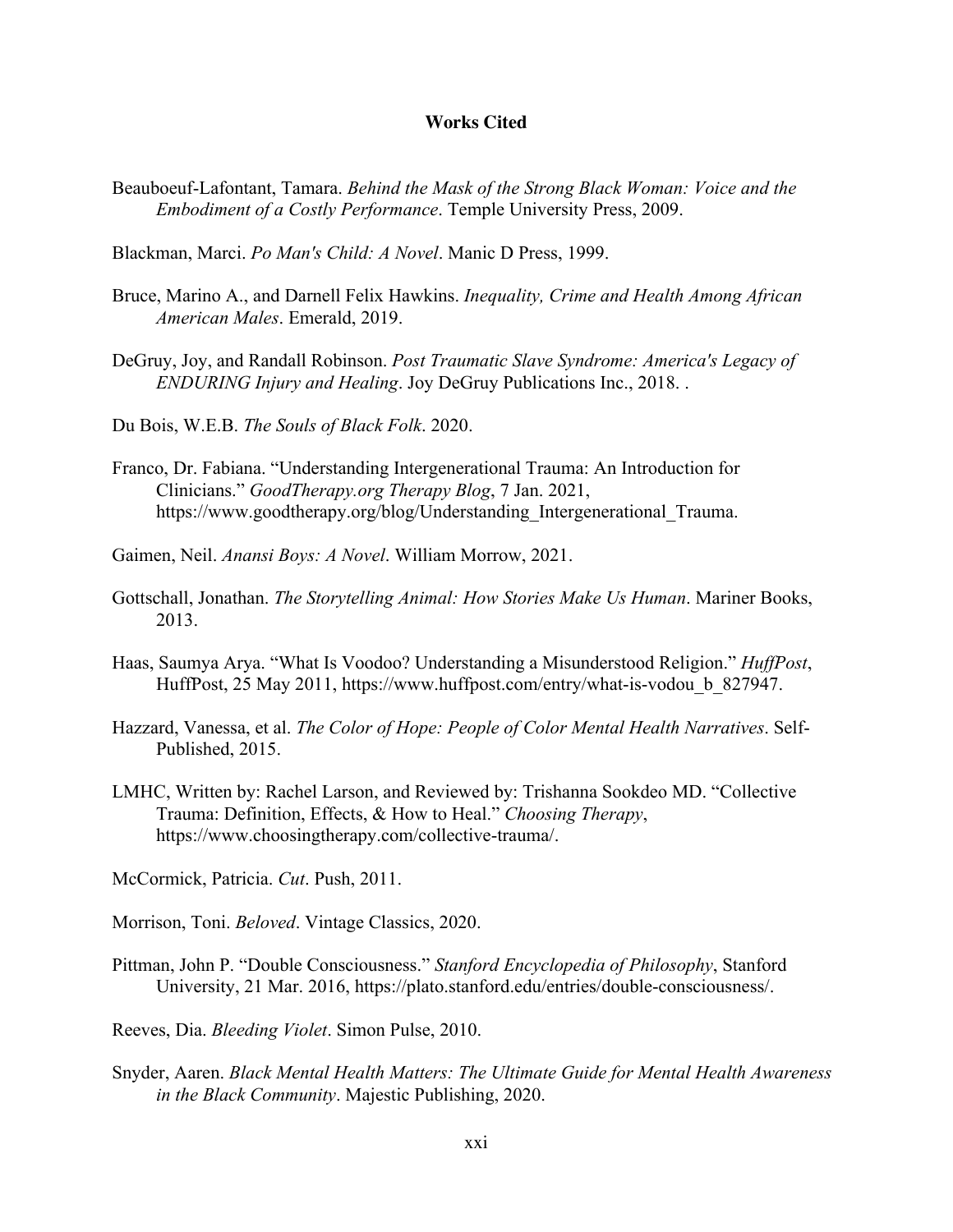Spandler, Helen, et al. *Madness, Distress and the Politics of Disablement*. Policy Press, 2015.

- Walker, Rheeda. *The Unapologetic Guide to Black Mental Health: Navigate an Unequal System, Learn Tools for Emotional Wellness, and Get the Help You Deserve*. New Harbinger Publications, Inc., 2020.
- Williams, Terrie M. *Black Pain: It Just Looks like We're Not Hurting: Real Talk for When There's Nowhere to Go but Up*. Scribner, 2009.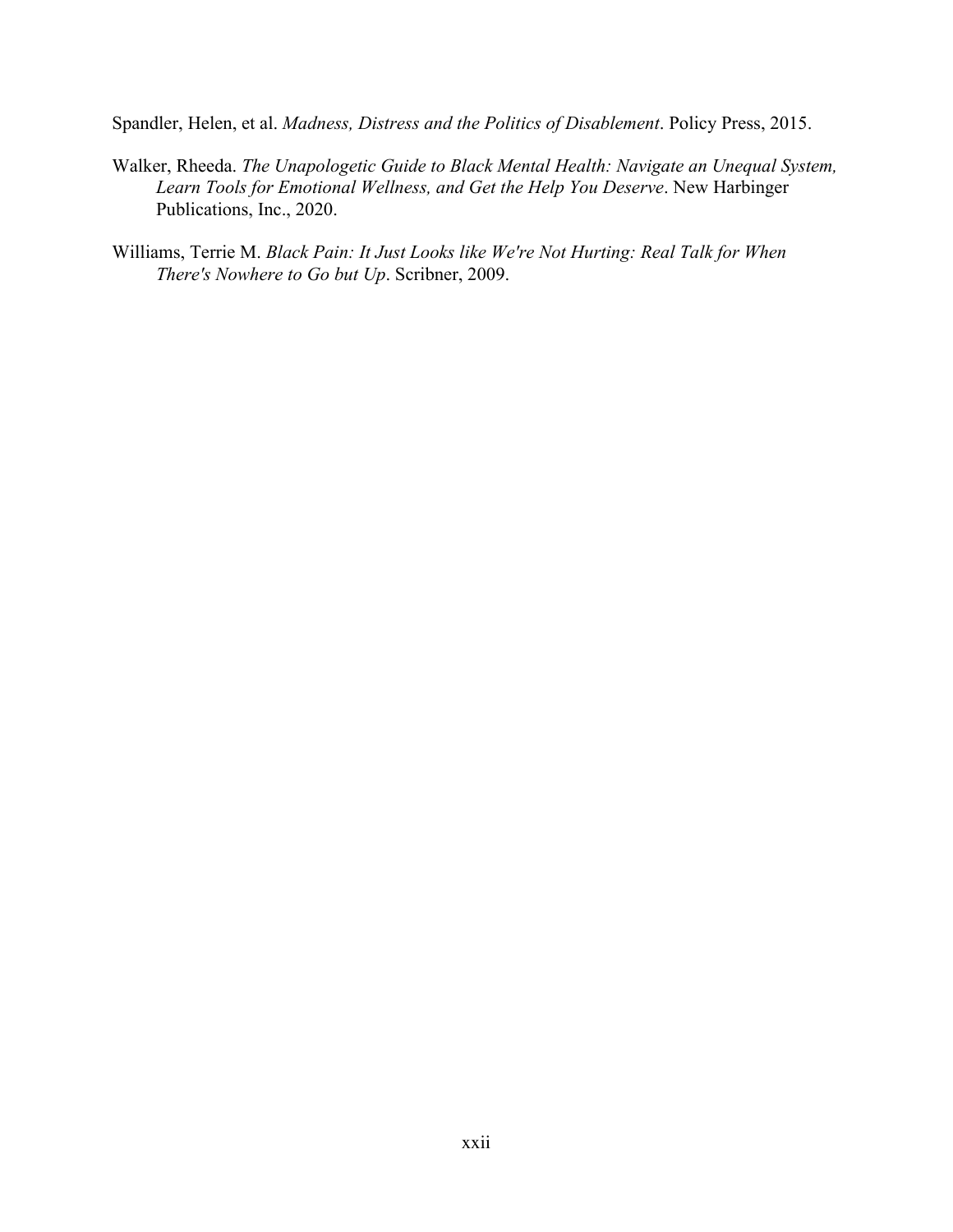**The Cursed Child and The Trickster Fox**

**A Novel**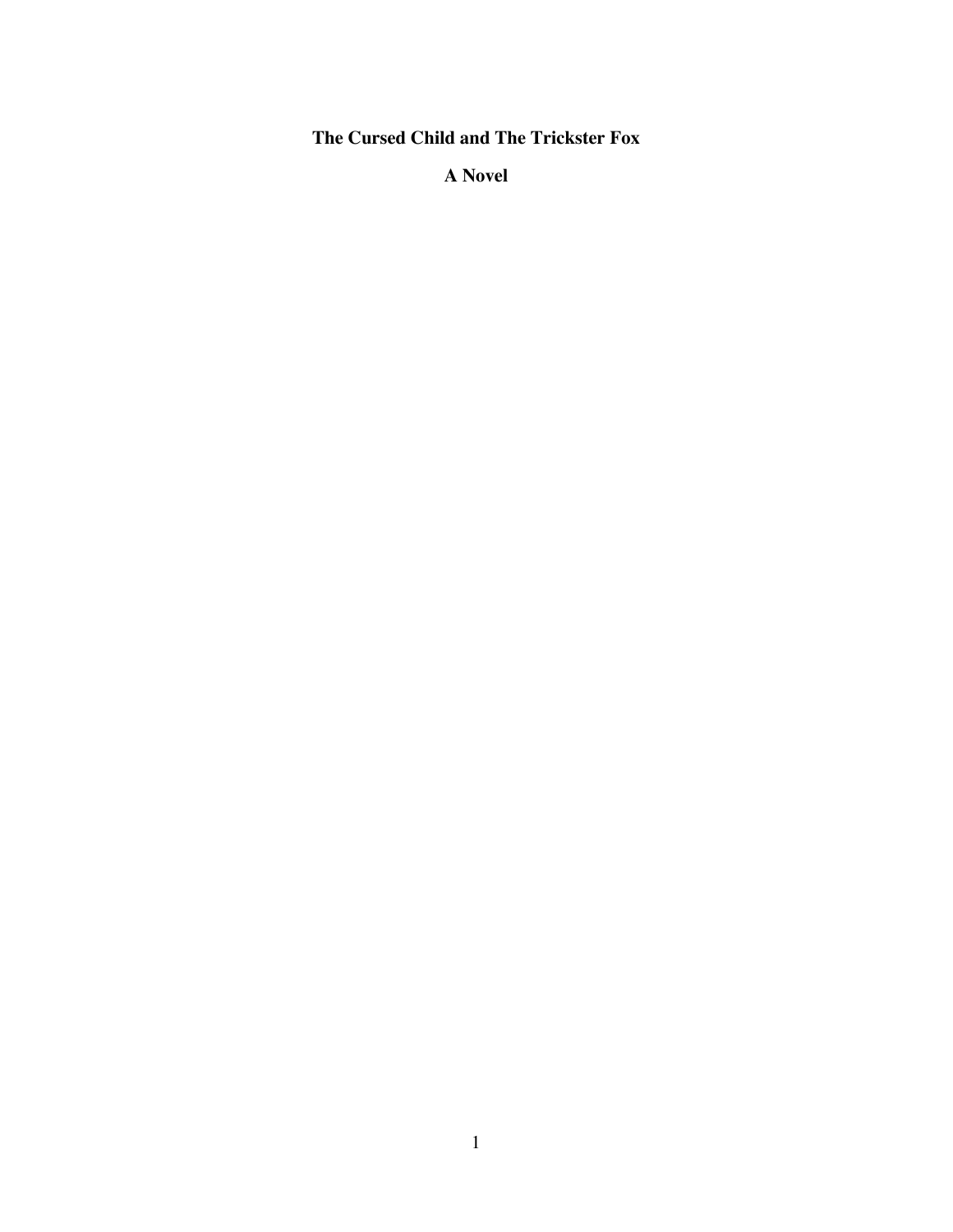#### **Streetcars and the Strange**

#### **Chapter One**

"Cassandra, she's sat there for hours, now." Matthew said with his arms crossed over his cheery white cat scrubs. "A little after serving her breakfast, and administering her meds, she dragged that chair to the window. She's been staring out all day at the storm. I don't think she's moved an inch." He huffed and looked through the small observation window. I could see just how agitated he was becoming, his shoulders drawn tight, his nose flared, and he hovered over his wards like a mother hen.

A tuff of auburn hair over the back of the chair was all we saw—the only pop of color in the sterile room. White sheets, fluorescent lights, faded shades of gray tiles, the room was depressing, to say the least, and I often wonder how conducive this environment was to healing. How could all this gloomy gray inspire any positive emotions? I remember the first day, after working an entire shift, Matthew ordered every happy-looking unisex scrub he could find in doubles, "We have to liven this place up. Them damn gray walls for damn sure won't." My brother and his bleeding heart, so sensitive to every little problem. I listened to Matthew speak about how the girl seemed to regress after visitation. It wasn't the first time I had seen patients who've made progress regress, and the girl had only begun.

 I didn't say anything to him. There wasn't anything for me to say. I moved past Matthew, making my way into the room. I knew my brother lingered outside the door, watching to see if there would be any change. I wasn't hopeful. I had only ever seen her mouth twitch a little, saw her eyes make contact for a few short seconds, but other than her opening her mouth for me as I administered her nightly medication, I rarely saw anything. It was my brother Matthew who managed to get the girl to respond. I always wondered if it was the shell-shocking difference in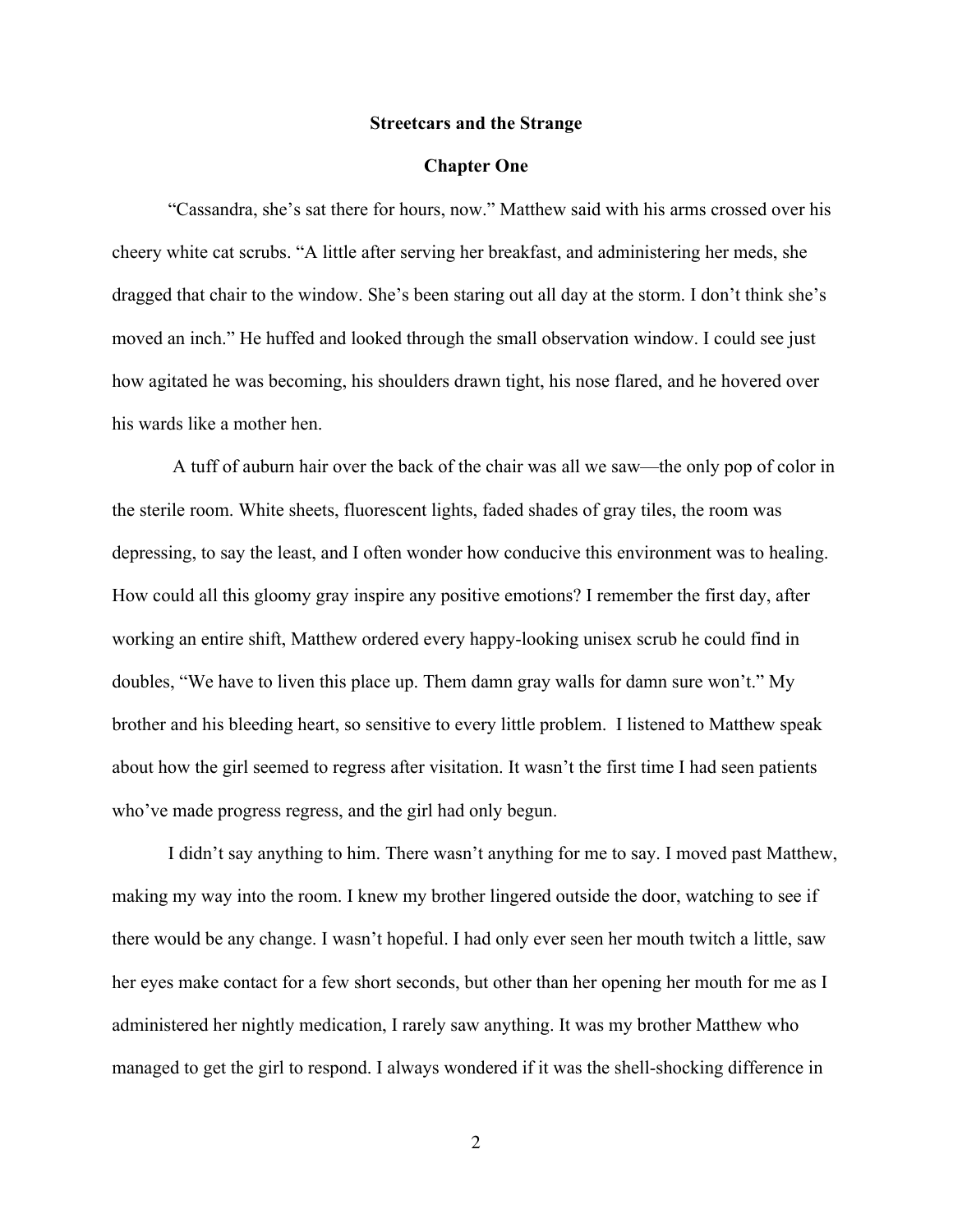our appearances and personalities. He was a rarity among the staff, a snow-white albino with a bubbly, easy-going attitude opposite my dark as night skin and hair and seriousness. She spoke to him once, called him the white kitty, and asked him why the black kitty only came at night. I remembered how my brother grinned like a Cheshire cat, and I laughed. It was good to know that she was aware of us, even if she had only chosen to speak with him.

"It's time for your medicine," I said and walked towards the chair. "Let's move you to the bed. Get you more comfortable and ready to sleep. Are you tired?" She said nothing.

§

"Young lady, would you like my seat?" asked the older gentleman seated before me.

I shook my head; a light spray of moisture flew from my hair with my frantic motions, gesturing awkwardly with my braced right hand for the older gentleman to continue to stay seated. In his late seventies, the man was well dressed in pressed clothing, albeit a little soggy, but the four-prong cane and the brace on the gentleman's knee meant he needed the seat far more than I did. I clutched on the brown leather strap hanging from the railing, braced myself by spreading my feet on the black traction grooved floor, and hoped to God that I wouldn't stumble on anyone, especially the nice man.

It had been raining all day. According to the weatherman, a storm in the Gulf had sent torrential rains to New Orleans all week, and it would continue into the weekend. Unfortunately, for everyone riding N.O. public transportation, this guaranteed delays and drenched passengers. I had experienced both, waiting on the streetcar today after attending my Thursday appointment with Dr. Gary Warner. The streetcar traveled as quickly as the driver dared down the track, picking up more soggy passengers to sardine pack onto the car. I did not mind the crowded car.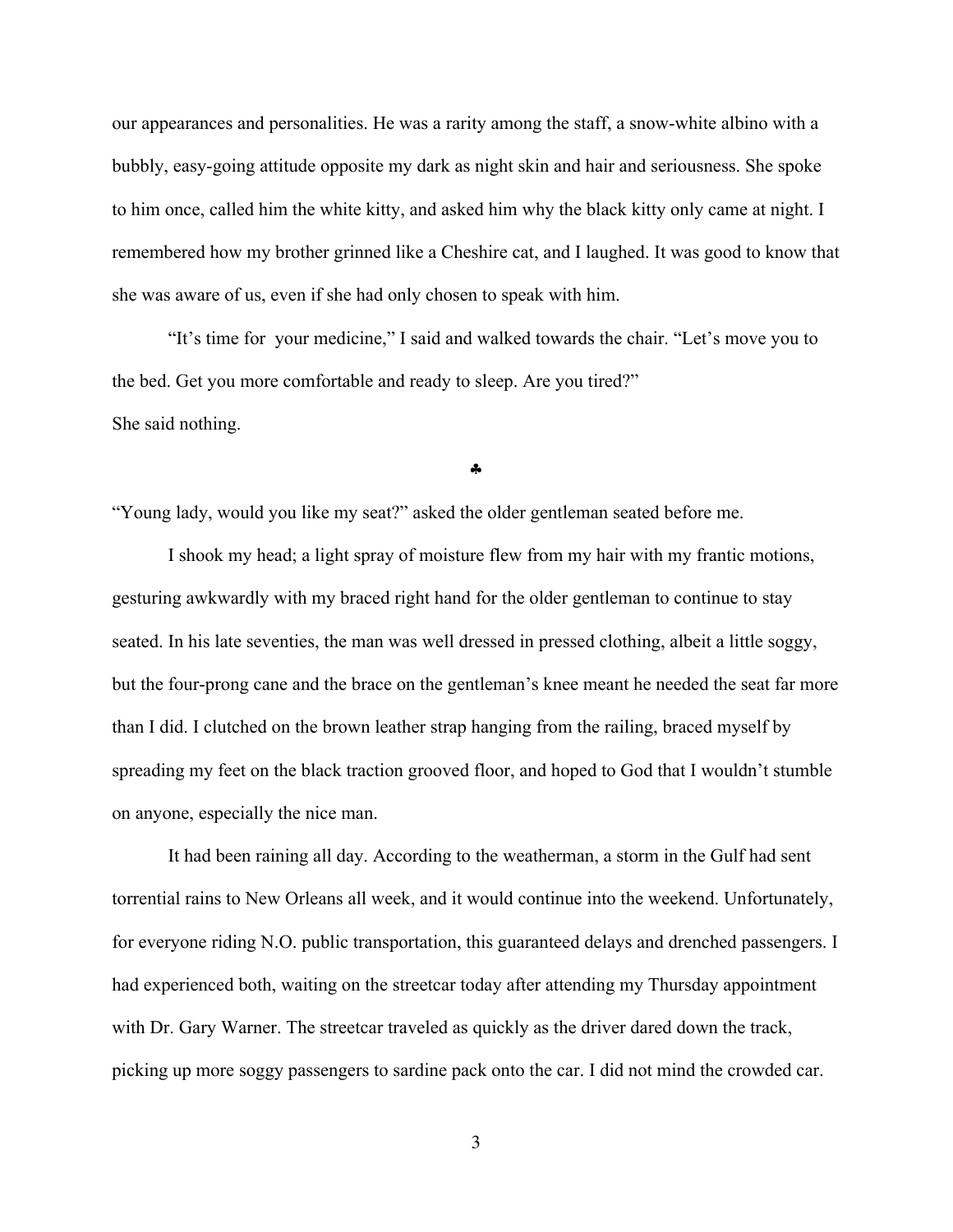My mind liked to wander, and I was already seeing the conversation with Dr. Warner replay. The brown paper bag filled with samples of Lexapro in my book sack seemed to cement the visit. Heatedly, during the thirty-minute session, Dr. Warner said, "Frankie, grief and mental illness aren't signs of weakness or abnormality." And I had disagreed and had expressed how the family viewed me as broken or cracked. And I argued venomously that one hallucination could drive a rift between people like crazy was contagious and spread through the air as a cough would. The session ended with us at a standoff. After all, Dr. Warner couldn't press the point; unlike I, he had never experienced it.

A few people and I were startled by a thunderous boom, and a baby shrieked his displeasure. Outside the windows, everything was blurred gray by thick sheets of rain. The lights flickered in and out on the streetcar for a few seconds. Then, something flashed in the flickering lights and drew my attention. I peered out the corner of my eye and saw these glints of gold from two passengers in the rear. At first, I thought it was a trick of the eye, maybe because of the flickering lights, but as I turned my head slightly more to the right, I saw something strange. In the back of the streetcar, the eyes appeared gilded gold, bugged-out, and resembled the bottom of glass soda bottles in hollowed faces. The bugged-eyed figure sat across from another with the same eyes. This time I turned my head slightly more to the side, resting it along my shoulder, and peered at the other. Its hands were curved, skinny like a skeleton, bone-thin and garish, more like claws than fingers. They were attached to an overweight man who seemed to sleep completely unaware of the creatures sitting next to him, eating him. Clawed fingers raked along flesh, drawing back and forward as the figure's mouth clamped on to his neck. Wicked sharp teeth slowly pulled wisps of silver light away from the thick neck. "What the hell?" I whispered. I had never seen anything like this before. The figure, no creature, slowly drew out and chewed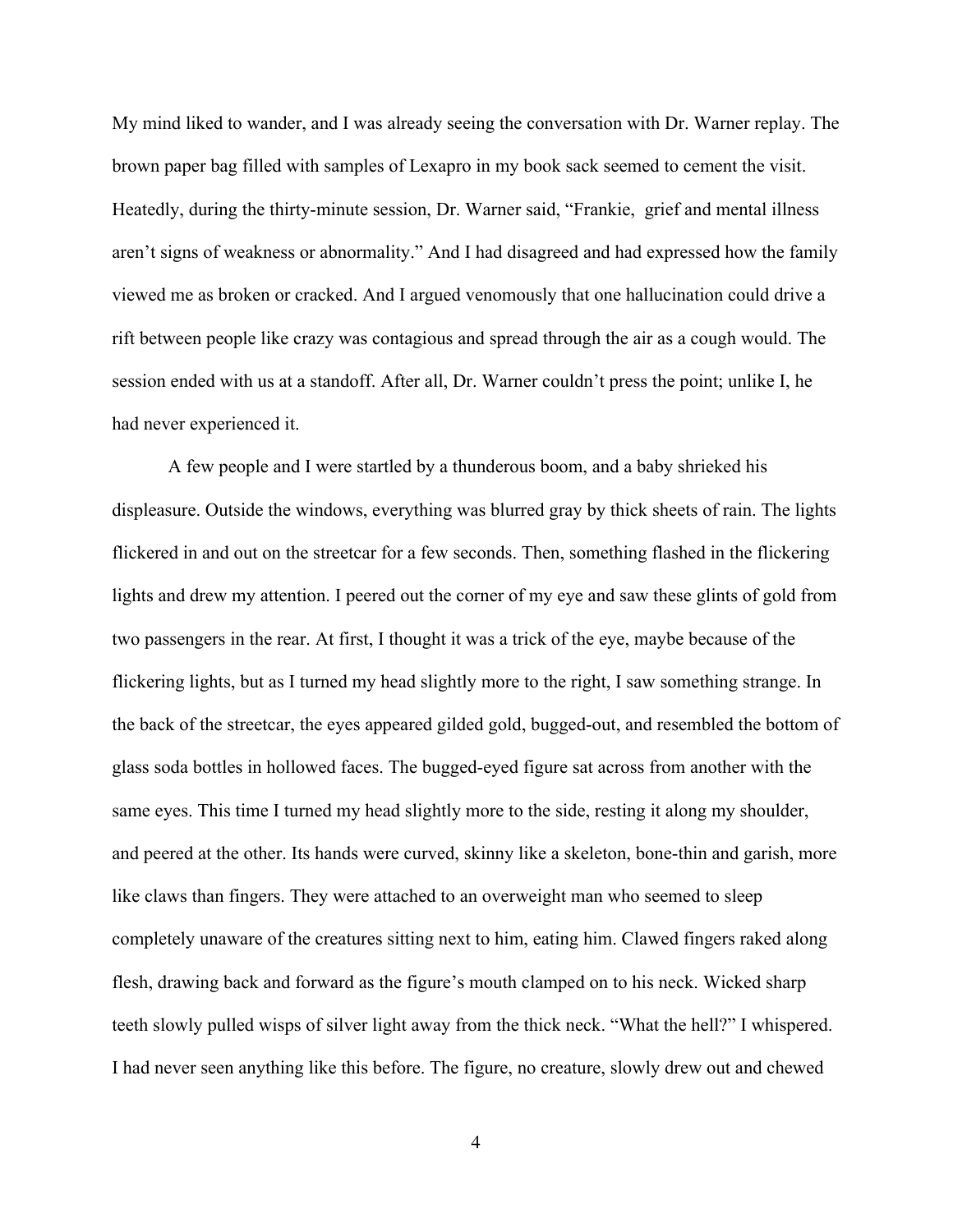the wisp of light from fatty flesh. The overweight man's ruddy skin color disappeared with each pull of that silvery light until it turned ash white.

"Stop... STOP!" I shouted as I forced my way through the crowd to the back of the streetcar. The man slumped over, but the creatures still clawed at his flesh. The only thing I could think to do was swing my book sack at them, nearly hitting a woman behind me with how wildly I swung.

"It's another fucking crazy. Every damn time, I swear the streetcar carries more drunks and crazies. We got two more stops before Canal Street." A woman grumped from two seats away.

"Don't you see them?" I asked the crowd. No one answered me. They shuffled away as much as the crowded streetcar would allow, some muttering crazy under their breaths, and others ignored me.

Why didn't anyone see? They were eating the man alive. I had seen it. I had seen every pull of life leave his body. It was something I don't think I would ever forget. Something that would haunt me, but the crowd moved away from me as if I had swung at air. I stared back at the creatures, and the man slumped on the wooden bench. A chittering sound came from one of the creature's mouths, a click of teeth against teeth.

*MOVE AWAY!* A deep voice bellowed in my head, so loudly that I stumbled to my knees, clutched my ears in my hands, and knocked into a tall man sandwiched between me and the side of a wooden seat. The man turned and sneered and shoved me away.

"I'm sorry," I apologized over and over again. After a while, the apology became a chanted whisper before the voice spoke again.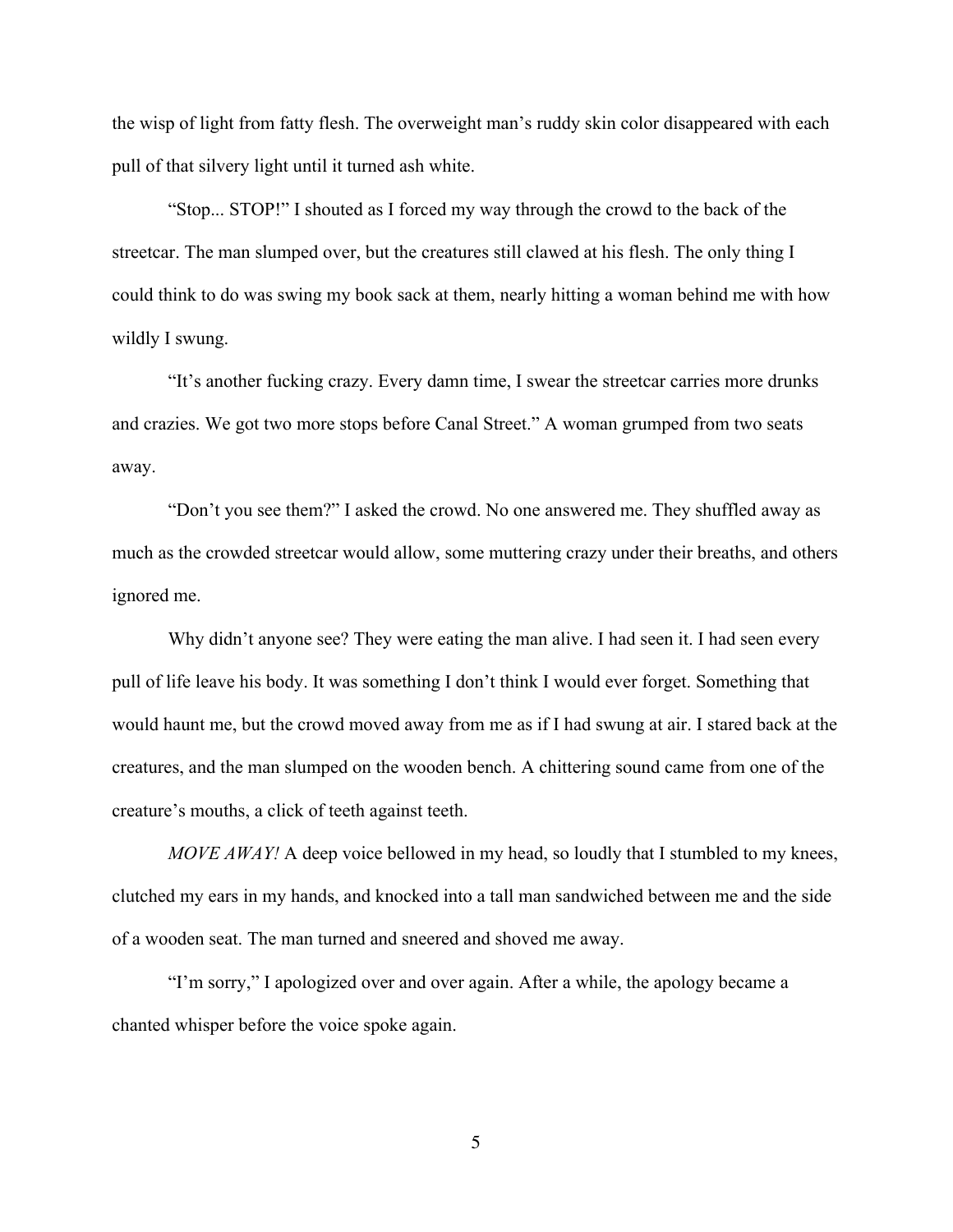*YOU'RE IN DANGER! When the streetcar stops, get off quickly and run. Do not turn back to look at the sin eaters. You've attracted them to you, already.* The deep voice demanded.

"WHAT? I DIDN'T MEAN TO!" I shouted out again. Who the hell was speaking to me? There weren't any mouths moving, but the voice sounded a clear as a bell inside my head. I wonder if anyone else could hear, or was it just me.

"END OF THE LINE! EVERYONE OFF!" The driver yelled.

Several people stood before me shuffling to the exit, but I pushed and shoved my way through the crowd, angering people who hurled curses on my way out. I ran through the crowded sidewalks of Canal Street, up long city blocks, bumping and stumbling through poncho-covered sightseers and hotel workers. The soles of my shoes pounded the pavement, splashed through puddles on the sidewalk, and the street until I reached the corner of Magazine and Canal. I tried to catch my breath at the red light before running across the street. The Elysian Fields bus awaited a block away at the intersection of Canal and North Peters. The bus driver was ready to close the double doors and pull off when I stepped in, huffing and puffing. Dark auburn curly hair lay matted on my face and dripped soggily down the purple raincoat I wore. I sat focused out the window in the closest seat near the driver and the door. My heart pounded against my ribcage painfully. The rain and sweat and the bus's air condition chilled me to the bone. My anxiety took hold, and I bit down and chewed at the fullness of my bottom lip; the jolt of pain centered me. A man had died, I had seen it clear as day, and the voice had to have witnessed it too. If any of it was real, I wasn't sure, but the running had been very real.

The Elysian Fields bus traveled slowly through the French quarters, the city's heart drenched in gray and gloom. Still, people braved the weather, and some in horse-drawn buggies. I watched it until everything seemed to blur together before me. Then, it was like being sucked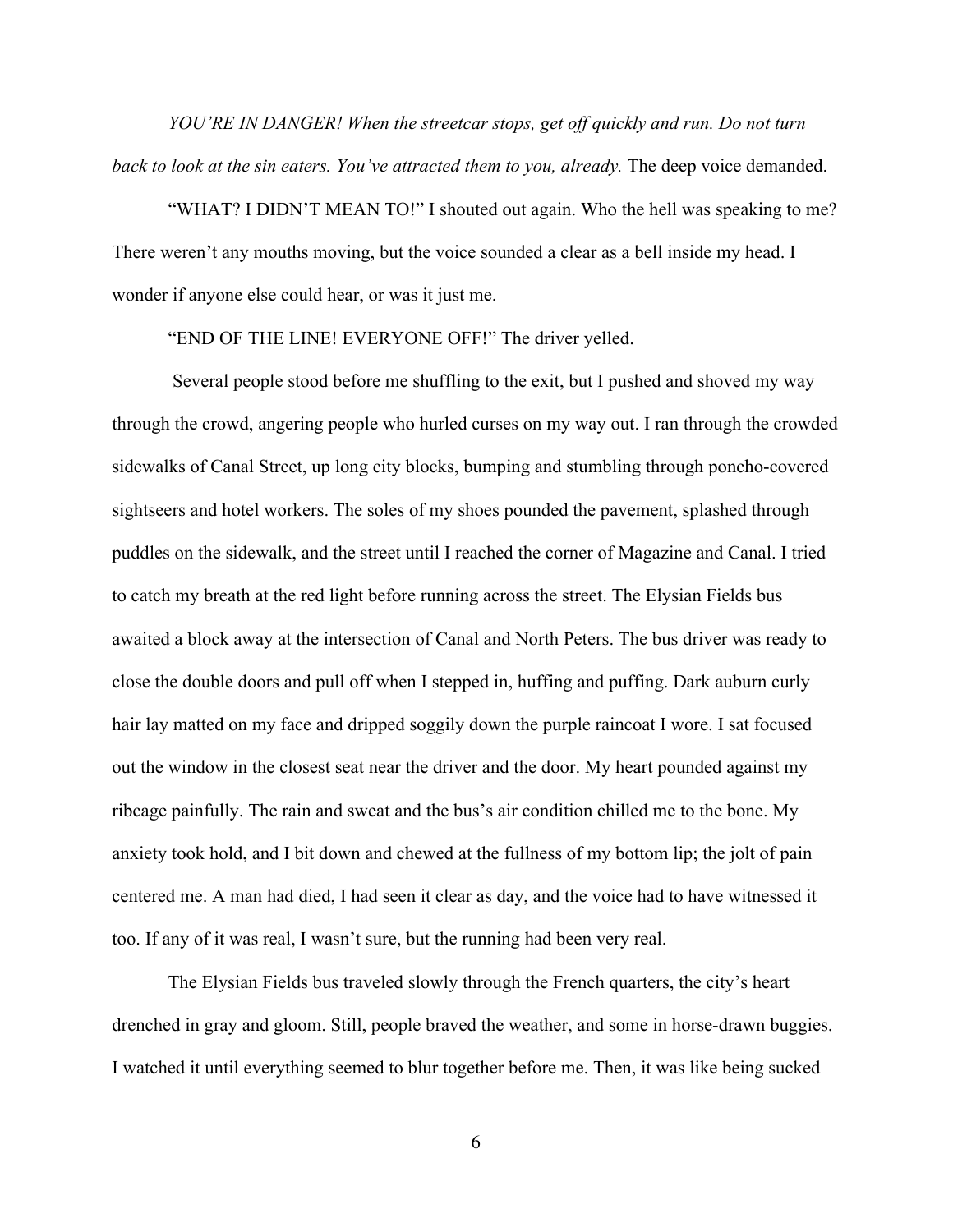down a vacuum hose, the air pulled me forward and compressed my lungs tight at the same time as every little insignificant thing played over and over in my head, and the world around me disappeared. The gray sky swallowed in black darkness, and after fighting for however long it takes to pass through the French Market, I've finally sucked in a breath. I gripped my book sack tightly in my arms as if it were the only thing tethering me to this world. The Lexapro in my bag crumpled under the weight, another supply of pills that solved nothing. No one has seen anything; I cannot help but sign in relief.

After a thirty-minute bus ride, I stumbled off the bus at Selma Street with weak knees. I still had a short walk before I would finally make it home. I crossed the street quickly and walked in the dark. There were busted street lights at the end of my block and two blighted properties next door and across the street. They were all remnants of hurricane Katrina. I was not too fond of their appearance in the day, and the lightning and heavy rain made them appear much eerier. So, I quickened my step to reach the front porch. Over my shoulder, I constantly looked for anything like those creatures, anything that stood out. Digging into my pocket, I dug out keys and a few miscellaneous items like dental floss and a crumbled business card. I shoved everything else back into my pocket, checking a few more times over my shoulder before I opened the front door.

The smell of burning food and smoke greeted me and choked the living room. At the door, I dropped my bag and rushed to the kitchen. Uncle Auggie sat at our small green Formica kitchen table, a glass of ice tea sweated between his worn brown fingers, a box fan whirling in his face, and he was the very picture of smug. A small fire extinguisher lay on the floor between the stove and the green table. Grandma Fran stood scrapping blacken bits of some poor charred piece of unidentifiable food. The room was smoky, and the open window only helped so much.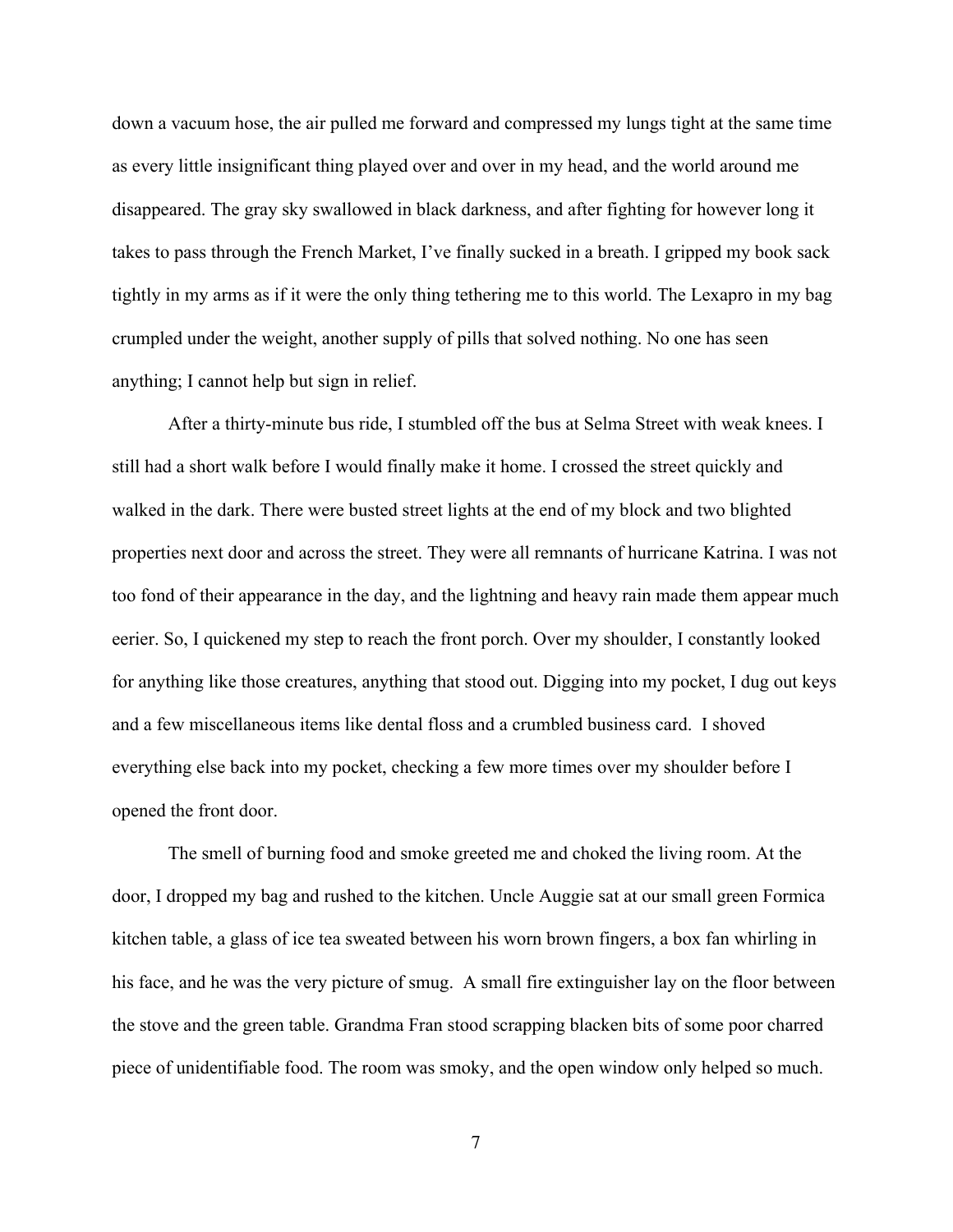Finally, I flipped the switch for the ceiling fan and opened the back door. All the while, my uncle waved me away from helping.

"This is her mess," He signed.

"Do I even want to know what that was supposed to be?" I signed back.

"That was seven steaks. The damn pan was on fire. I thought she was going to burn the house down. Can you please tell your grandmother to stay the hell out of my kitchen?" Uncle Auggie signed.

"No." I said out loud and then signed, "Your kitchen, your sister." To which, he waved me away.

"I know you and the old coot are talking about me. I was on the damn phone, and he could have damn well turned the fire off for me. But he's sitting his smug ass over there like he's the only damn person in this house that can cook." Grandma Fran yelled and signed.

Uncle Auggie just sat there. He pulled a hearing aid from his ear and shook it a few times.

"Need a new battery, can't hear a damn thing." He signed. The man was hearing impaired, wore two hearing aids, spoke and signed, but chose to sign more with his sister and me. It was his way of using his disability to his advantage. Uncle Auggie always chose the right moments to hear or speak. The easiest way to live with his sister, in silence.

A laugh escaped me; it was almost hysterical in sound, but the whole chaotic scene was oddly funny. The tension and anxiety that had crawled under my skin like marching ants since the streetcar had uncoiled some. All the muscles in my neck released their pressure, and I clutched my sides as I watched Uncle Auggie snatch the pan from his sister's hands and toss it into the trash and leave her standing with a metal spatula in her hands.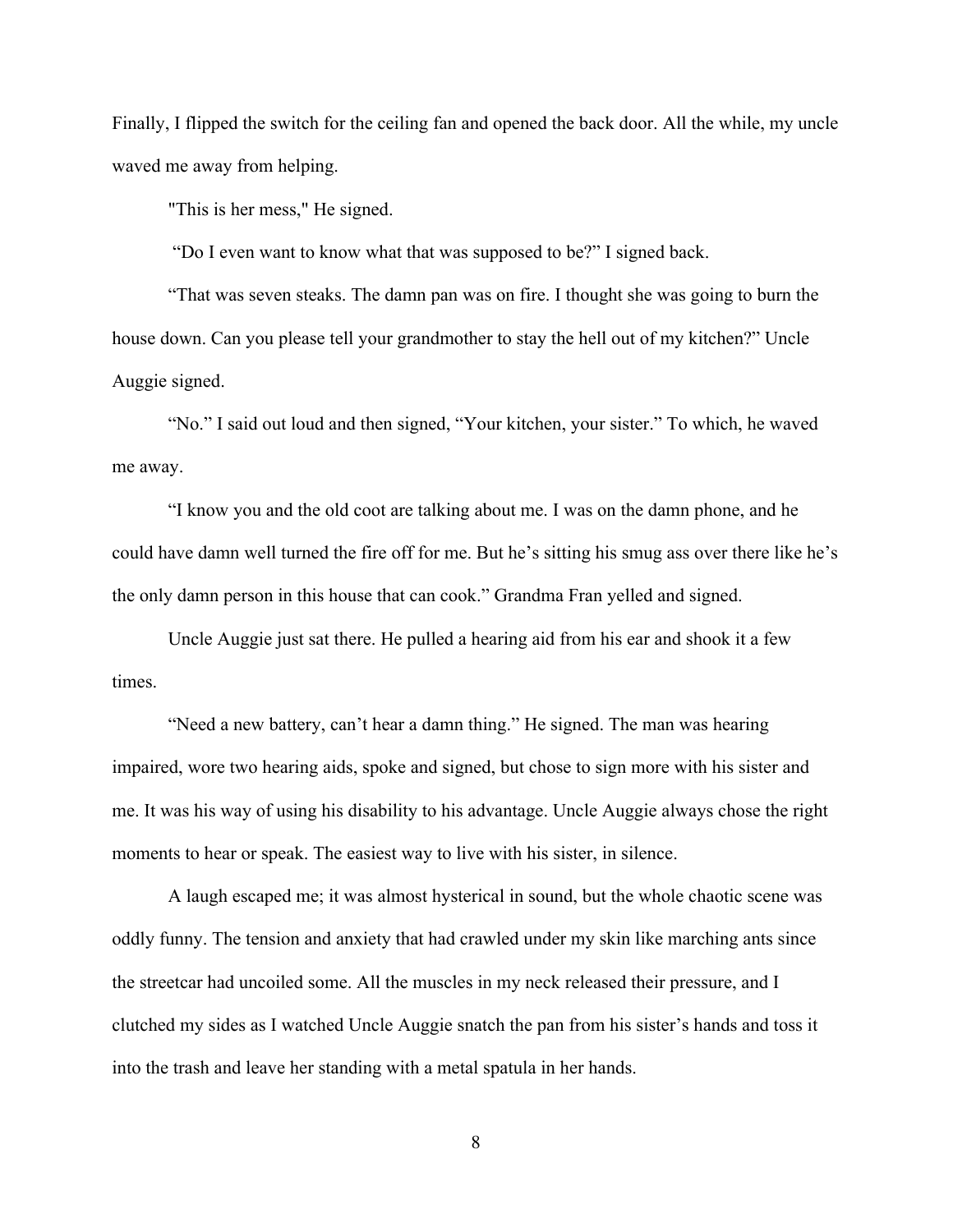"Auggie, why the hell you do that?"

"Throw the shitten pan away! You owe me a new one. I don't want the cheap shit either." Uncle Auggie hissed.

"What's so funny?" Grandma Fran questioned.

I watched her mouth quirk into a firm pout. The look was the most significant warning if there ever was one creased into the lines of her mouth, deepening the ones made from smoking Benson and Hedges cigarettes for thirty-plus years. Uncle Auggie hooked his thumb at his sister with a smug smirk, another silent jab. I think he was trying to make light of the situation. However, that look ripped the smile right off my face. I straightened up and fixed my face as she taught me to as a child. And, I had to answer even if I didn't want to. There were no rhetorical questions when considering my grandmother.

"Nothing, ma'am," I said, "I just felt like laughing."

" What the hell wrong with you, Fran? The girl can laugh if she wants—your sourpuss ass can leave the room. "

"Don't tell me shit, Auggie," Grandma Fran angrily huffed.

Uncle Auggie raised his voice, "I TELLS YOU! I SAID LEAVE THAT GIRL ALONE!"

I took my chance and walked out of the kitchen for my room. It was a choice that could lead to several reactions. It all depended on my grandmother's mood. I shook my head; I couldn't even laugh without being scrutinized. My every move deciphered as a mood swing or being crazy. As if adult twins squabbling over burnt food and pans wasn't funny. Finally, I slammed my bedroom door closed. How I wished it would shut out the world or at least keep my grandmother away.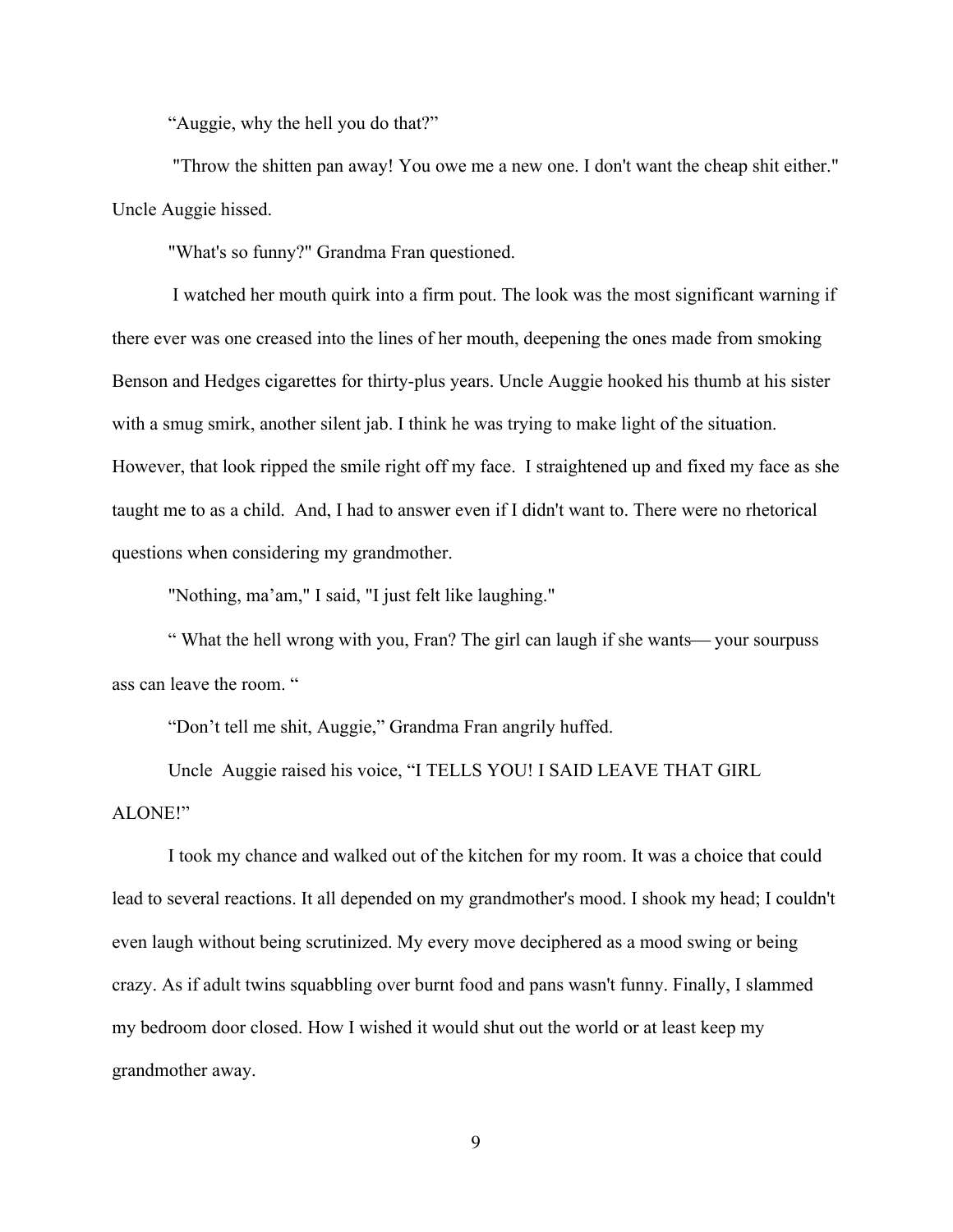"Frankie, you're cracked, and you'll always be." I mumbled to myself, and I knew my Grandma Fran would never allow me to forget how cracked I was. I saw it in her eyes.

The room wasn't mine, not even with all my drawings hanging on the wall or movie posters. The room never felt like mine. It was my mother's, and it hadn't changed much over the years; it was still yellow, and the curtains were the same cornflower and daisy motif. Everything I owned stood out against the 70s blue floral and yellow wallpaper, but it was like having my mother here. I felt her presence in the room. My mother was here in the small possessions that hung on the walls. Pictures of my mother as a teen remained on the desk. I felt safe but hollowed out among my mother's things because all that survived were scattered photographs and memories. I pulled off my purple raincoat, wotted it into a ball, and threw it near the hamper; my work apron and shoes followed. Next, I emptied my jean pockets and sat the spare change and the dental floss onto the dresser before changing into dry clothes. The card lay on the dresser, crumpled free. Where had I picked it up? I couldn't remember taking it, not at the bakery or the doctor's office. Foreign words shimmered in metallic ink on a nondescript white cardstock when I examined the card. I flipped the card a few times, looking at the print as it shimmered in the yellow light of my room. Then right before my eyes, the words began to shift and bleed off the card. It dripped onto her dresser before disappearing. My heartbeat quickened, and I could hear the blood rushing in my ears.

Was I losing my mind? Could you lose your mind twice? My hand swiped over the dresser a few times to check if there was any moisture left behind. There was none, just smooth polished wood. I stared quizzically at the card. Leviticus's Herbs and Teas, brightly written in bronze ink, appeared. Harmlessly, it glowed in the light of the room, like it hadn't just bled off the card and transformed from foreign symbols to plain old English. What would happen next? I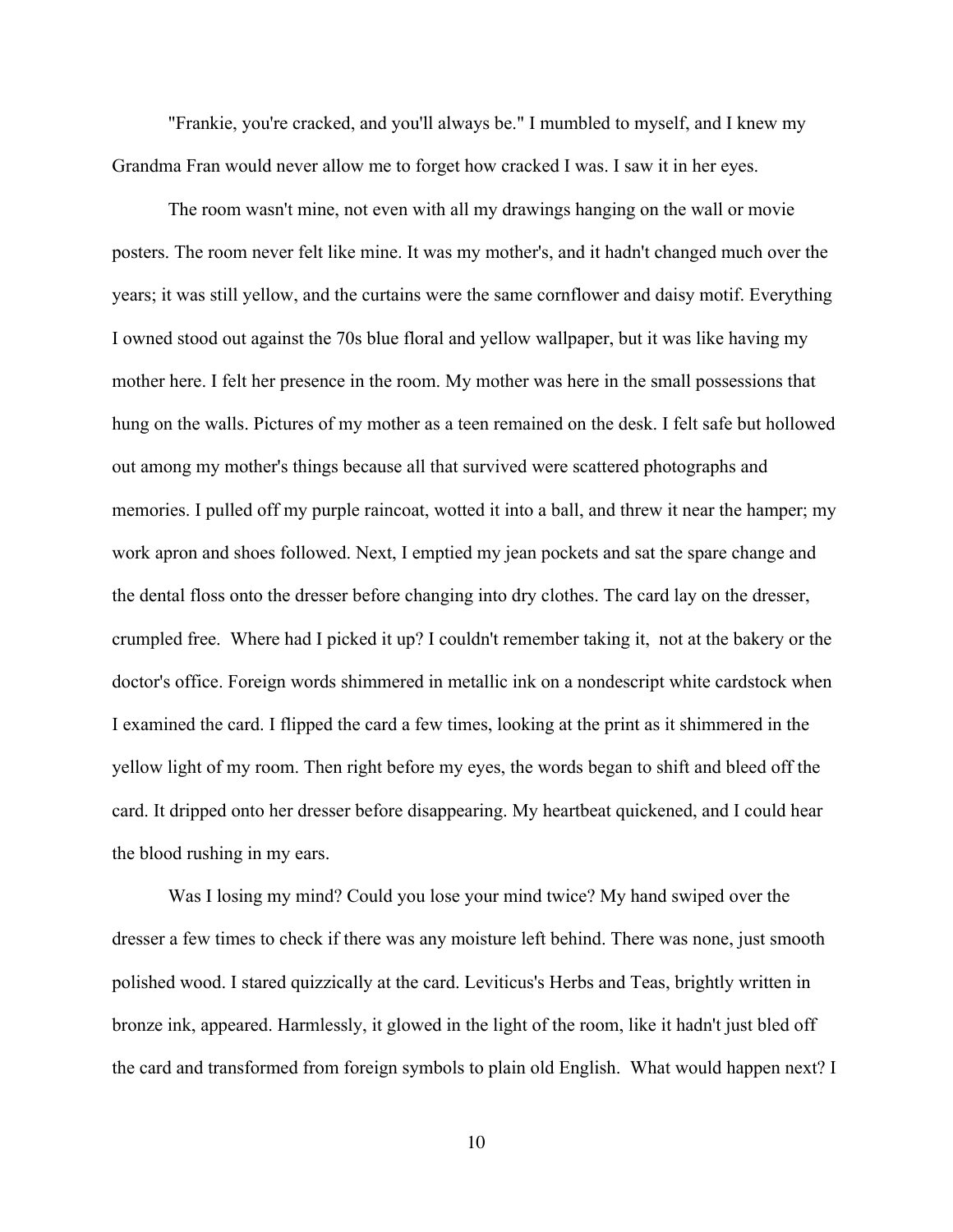waited for the card to disappear or explode. Maybe I should take my meds. Had I taken them today? The slot for Thursday morning was empty. I had taken them, but why did I see things? Anxiety clawed at me, shortening my breath and drawing spots at the corners of my vision. The prescription bottle of Klonopin shook, clutched between my trembling hands, and I struggled to swallow the pill dry.

"Please, not another one." I gasped. I couldn't breathe, and the vacuum feeling slammed into me fast. I struggled to see past the blackness, to force air through my mouth. I clenched my eyes closed tight and tried to remember what Dr. Warner said to do, count. Out loud, I counted, "One Mississippi... Two Mississippi... Three Mississippi."

§

The facility was a little over two hours outside of New Orleans. Matthew was already there, having had an earlier shift than me. I don't know why I thought it was good to travel two hours for work. Some crazy idealistic view on loyalty perhaps drove me there every shift. Maybe, I desired to keep close to the man I loved like another brother. Because I couldn't, and I wouldn't leave him behind, neither could Matthew. So, I rolled all my jeep's windows down and blasted Marvin Gaye. I sang along to *Grapevine* as the sun rose higher into the sky and flickered through cypress trees. The long strip of highway gave me time to breathe and adjust. I sipped at my coffee and felt the wind blow through my hair, and drummed my fingers against the steering wheel between shifting gears. And I promised myself that I would be ok. I promised myself that I was stronger today than yesterday. And when I exited the highway, and ten minutes later, drove up into the facility's parking lot, I locked the nagging feelings and thoughts behind a professional mask.

"Good morning, Stanley," I greeted the security guard.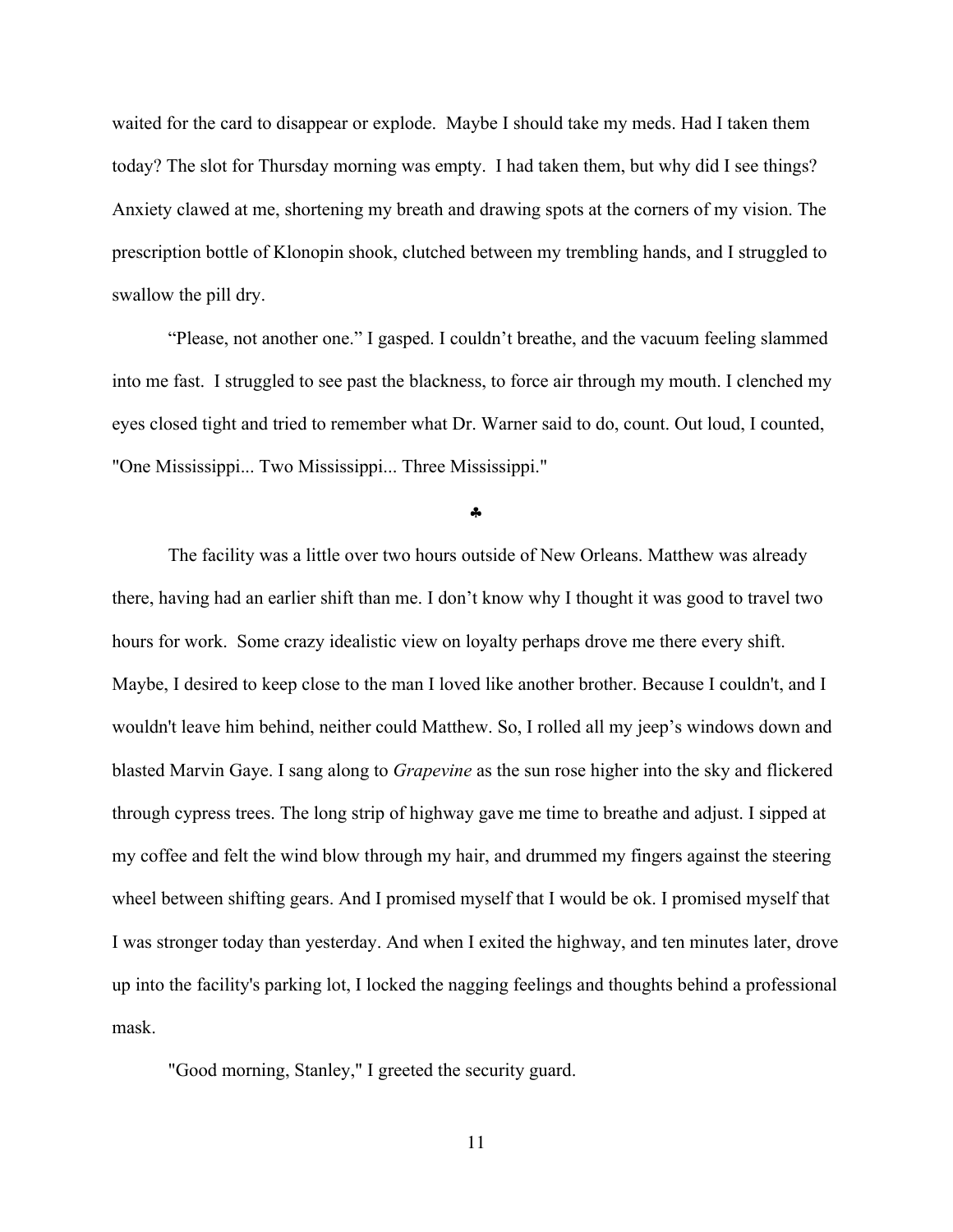"Miss Cassandra, your looking prettier than ever, this morning," greeted Stanley with a wink in his glassy blue eyes.

"You, big flirt, I'm going tell your wife when I get back there."

"She already know. I am allowed to compliment, but y'all already know Patrice is my one and only. I loved that gal all my life." He laughed.

I waved goodbye and headed for the break room.

Breakfast and morning medicines were underway when I reached the breakroom. The breakroom wasn't updated since probably the 80s; its pink and blue triangle checked walls and old blue laminate cabinets and tables were chipped and worn. Nevertheless, the room oddly had more occupants for this time of morning. Patrice sat across the room sipping a coke and talking on the phone with her pregnant daughter, more than likely. There were two people sitting at the table closest to the kitchenette. I gave Patrice a wave. I'd tell her later about her husband Stanley on her smoke break. I then headed to put my lunch away. Matthew was making a pot of coffee and pulling out three cups.

"I hope one of those are for me?"

"Always sis, but we have two visitors this morning for breakfast," he said with a small corner of his mouth lifted as he nudged his head to the right.

A tuff tangled red hair and golden wheat irises greeted me.

"Good morning," I whispered. I was almost scared to speak, and whatever spell that made this happen would break.

"They're here for coffee; the cafeteria's coffee is disgusting. I watch Miss Frankie spit the contents back into the cup."

"Oh really?"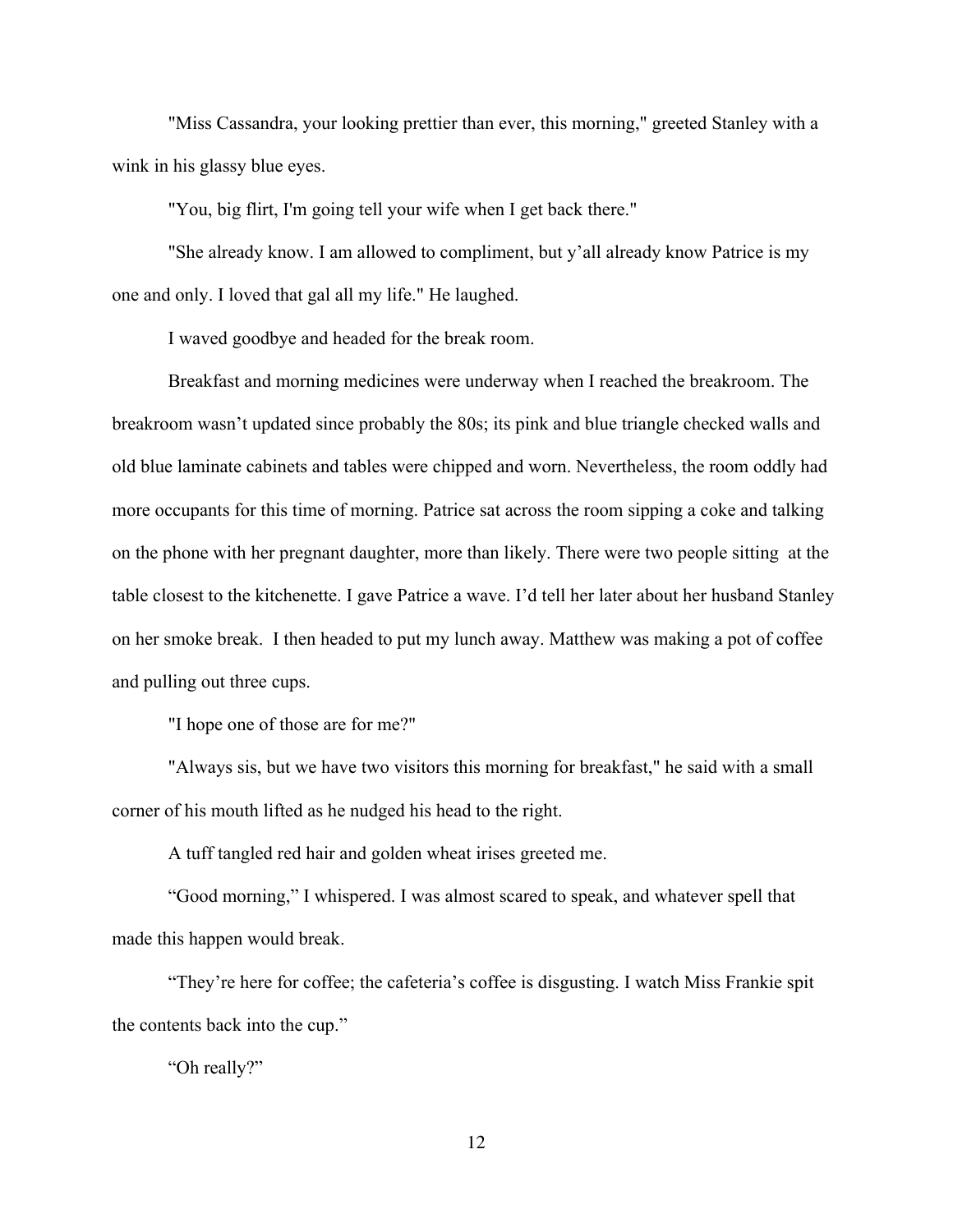"Yup, She's a CDM girl, chicory all the way. She was raised right," Matthew laughed.

I shook my head, and placed my lunch in the fridge and then grabbed the carton of cashew milk and the flavored creamers. Levi sat close to Frankie, his eye inquisitively examining her face and hair like he had found something unique in the spill of brown freckles across her face or the coils of tangled red curls. I'd have to see if she'd let me wash and comb her hair today. She was such a pretty girl.

"Miss Kitty, you're here early." Frankie rasped softly.

Nearly four weeks and she finally spoke to me. I laughed, "Yes, my schedule changed back. I'll be here during the day now."

Levi turned and faced me; he blinked his eyes and smiled as if seeing me for the first time.

"Cassandra, good morning," he said in smooth tenor that I remembered cracked before it settled into silk.

"You're looking well, Levi. New friend?"

"Yes," he drawled lazily.

My charge smiled at me, and then her attention was drawn away by Matthew and cups of coffee. "Oh, goody, you got the creamers. Does anyone want cereal or I think we have bagels and cream cheese?" Matthew asked, turning to search the stocked cabinets.

"Cereal, please. Do we have any fruit?"

Frankie pulled a banana from her lap and offered it to me.

"Thanks, I'll take half and you'll eat the other?"

She nodded her head. Levi again stared at the wild curls falling into her face like a curious child. They sprang wildly with her movement, and his eyes followed them. I watched as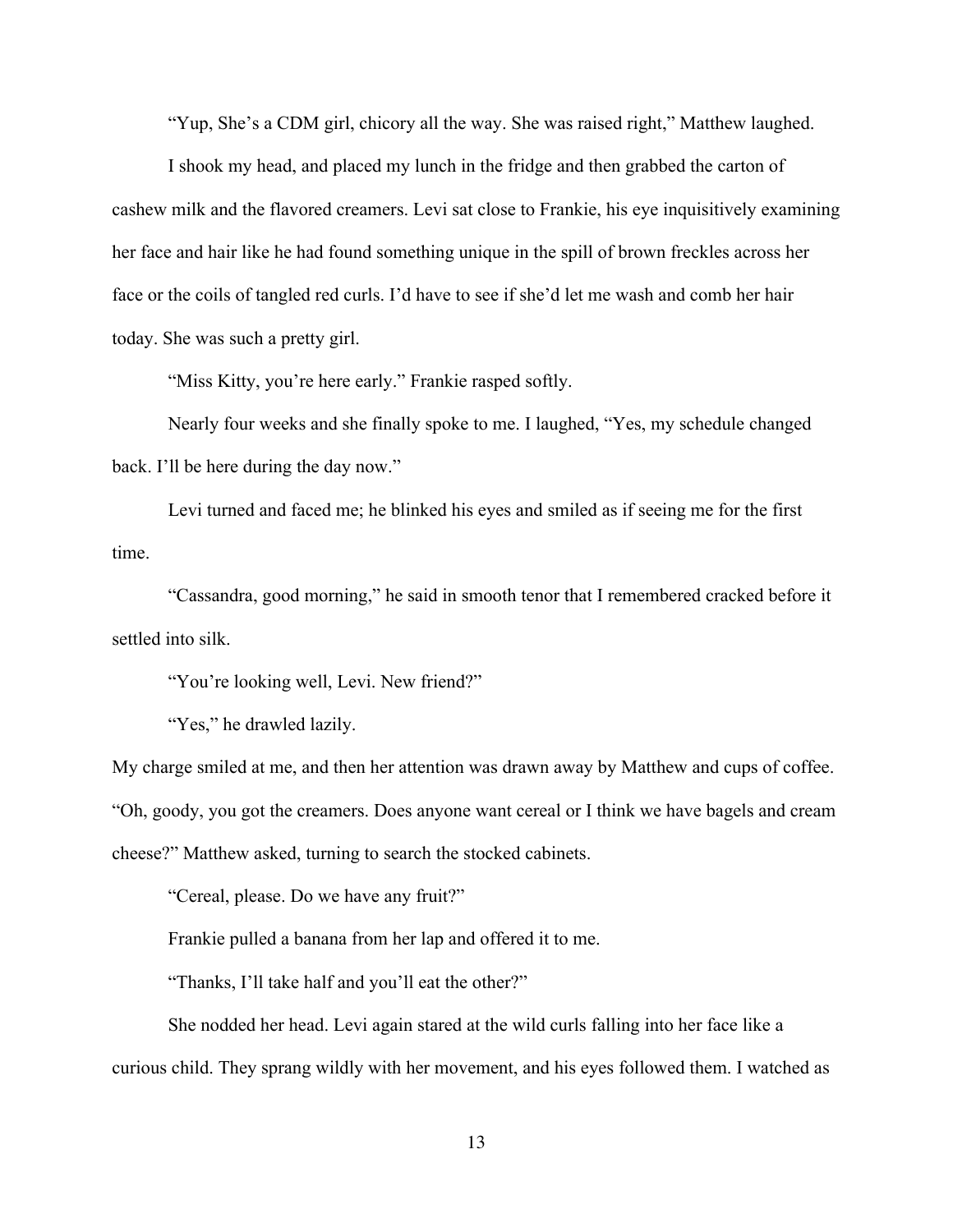Levi expressed more emotion starring at Frankie than he had in the last two months. He seemed to move on autopilot, working without existing.

"You all right there, boss-man?" Matthew asked as he slid four halves of bagels smeared in pineapple cream cheese onto the table.

"Matthew, why wouldn't I be alright?" Levi said in a dull tone before taking a bite. He chewed methodically, side to side.

I tried my hardest not to stare. Instead, I only took quick glimpses of Levi and Frankie as I poured cereal and cashew milk into my bowl. The banana smelled fragrant. I took less than half and pushed it towards Frankie, who smiled and took a bite. They were aware and eating, and I refused to make breakfast awkward between us. I needed to see them progress beyond the fog of medications. Matthew chattered on like this was the norm for them, and I knew it wasn't, and so did he, but he kept their attention as if this was a regular occurrence. One day, maybe. I shoved in another spoonful and could taste the honey bunches of oats for the first time.

§

"Four Mississippi... Five Mississippi, I'm in my mother's room on the floor. Six Mississippi... seven Mississippi, I can smell the lemony scent of Florida water. Eight Mississippi...nine Mississippi, I can hear my grandmother and uncle talking in the kitchen. Ten Mississippi, I am in control." I declared to myself and breathed in slow and deep.

The prescription bottle lay discarded on the floor along with the card. I pulled myself up onto the edge of the bed, took several more deep breaths with the side of my face pressed into a pillow. Then, finally, I curled up on my left side and closed my eyes; everything ached and felt heavy, and my left hand spasmed unpleasantly. I don't know how long I lay there, but I could feel how the pillow began to dampen underneath my wet hair.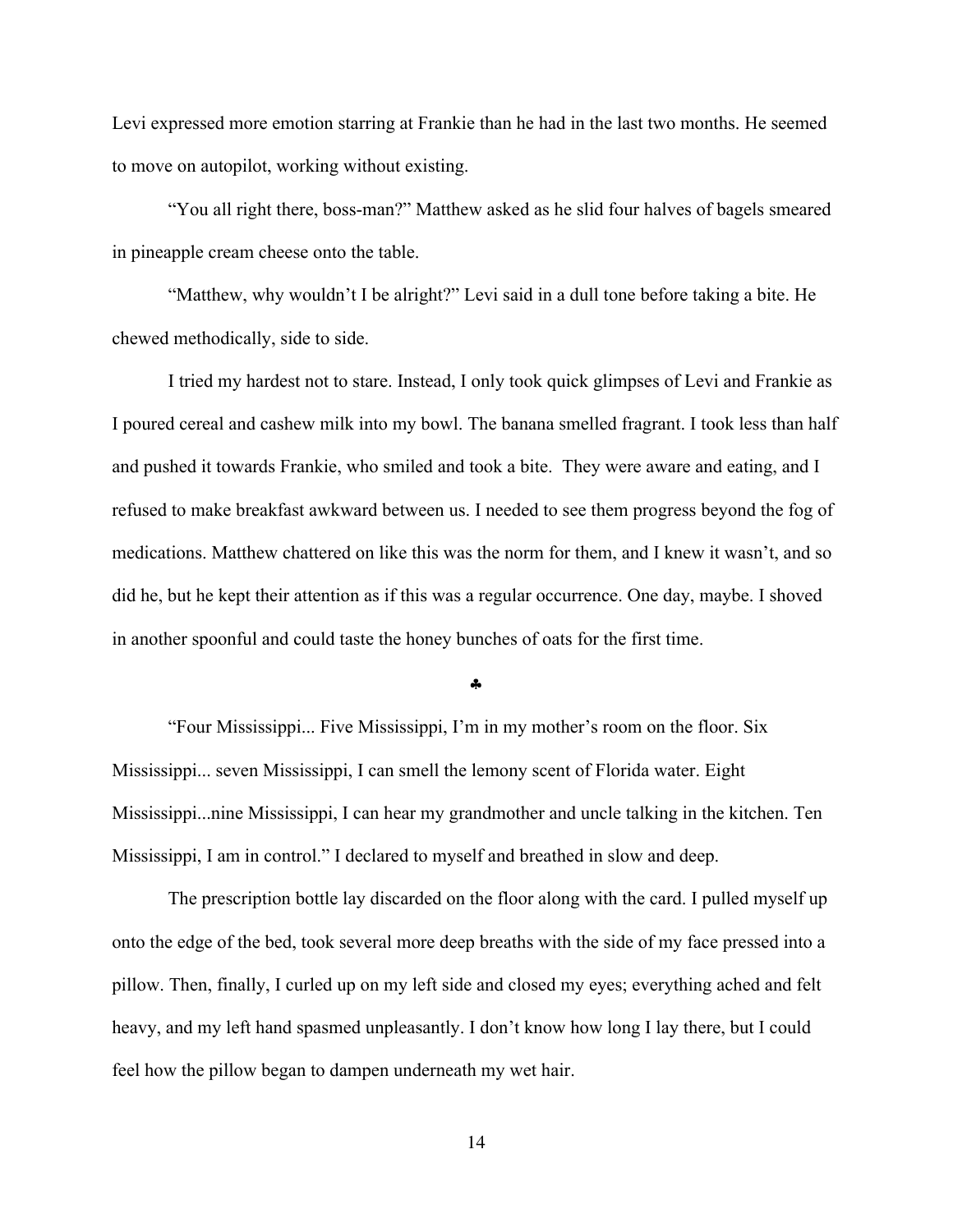"Get up, Frankie. You need to get dry before you get sick." I told myself.

After a panic attack, it was always harder for me to move, too heavy, and too tired from losing control. When the medicine kicked in, it left me limp; it took another five minutes of coaxing myself to move. The thought of taking a shower was too much; I just wanted to sleep if I could. Purple pajamas and one messy, partially damp braid later, I laid across my bed just breathing.

"Knock. Knock," Uncle Auggie called.

"Once second," I called and dove across the bed to shove the card and the pills beneath the bed skirt. "Come in!"

Uncle Auggie walked into the room with a tray containing our dinner, tomato soup, and grilled cheese. He pulled two cans of coke from his pocket and gave a toothy grin.

"Make yourself comfortable," I signed.

We rested against the headboard; frilly decorative pillows tucked behind us. Our soup was conveniently in mugs, and I held my cup to my chest with a triangle piece of sandwich submerged in the creamy tomato soup.

"Your Grandmother was pissed off, but not with you. We should let her stew in it for a bit." Uncle Auggie signed.

My uncle, ever the peacemaker, would love to brush off my grandmother's behavior or blanket it under a joke or a comfort meal, but the tension continued to build.

"I don't think that's true, Uncle Auggie. This entire day has been a nightmare, and to make it worse, I can't even laugh around her. She makes everything that I do seem off. I'm tired. I'm tired of her," I said out loud. And if she so happened to be listening, I wanted her to know how I felt.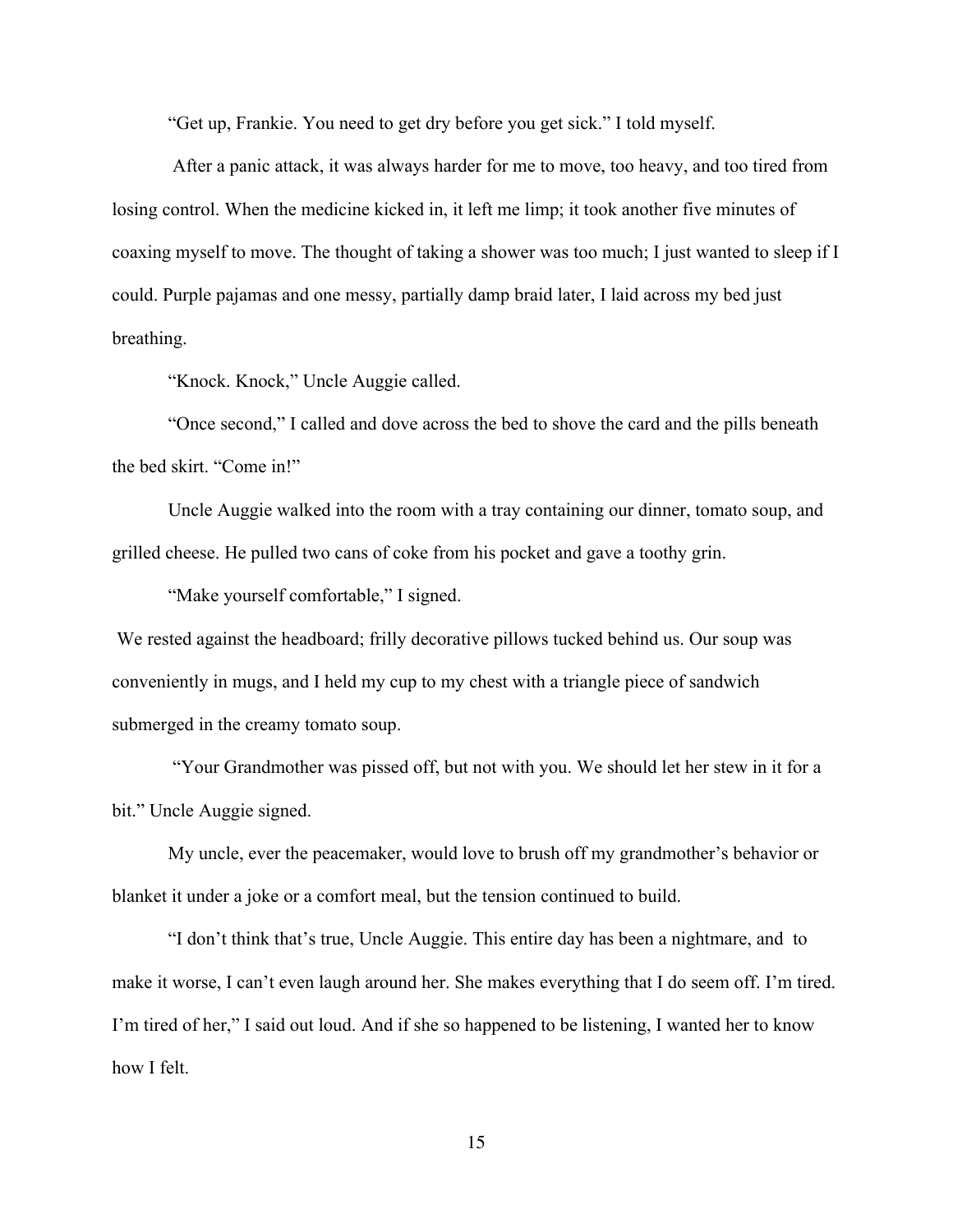He sighed before me; his brown face creased between the brow. I never wanted to cause friction between them, but who else could I talk to about this?

"I'm sorry, Frankie. I don't know what to do about your grandmother. Sometimes, even I don't know what's her problem. I guess that don't help you very much."

"No, it don't." I shook my head. "And you shouldn't have to try."

We sat there for a while, eating in silence, my uncle in deep thought, and I enjoyed the last of my meal, alternating between sips of soup and my cold drink. Then, from the corner of my eye, I saw how my uncle struggled to say something, probably something to soothe me, but I wasn't very interested in being comforted; hell, if the medication didn't do it, then his words sure wouldn't.

"Look, Uncle Auggie, you don't have to go against my grandma. I know she's your sister. I guess I'm struggling to understand why everything had to change, but you never did. So, don't worry about it." The crease began to ease between his brow, but he still looked uneasy to me. Finally, I watched him clap his hands and brush the crumbs from his hands on the tray.

He made eye contact and said, "She may be my sister, but that don't make her right."

"Yeah, that's true."

"So, girl, you gonna tell me why your day was bad? Don't think I didn't hear what you said before talking about your grandmother spoiled the mood. You looked a little frazzled earlier. I don't think it was the smoke in the kitchen either. You're used to that. What's on your mind?"

"It's nothing. I just saw something strange. "You're going to think that I'm crazy, anyway." I signed, not wanting the conversation overheard. I didn't dare look into his eyes.

My uncle shook his head, his worn hands tilted my chin, brushed stray hairs away from my tan freckled face, his aged brown irises ringed in gray stared into mine. He tapped my nose to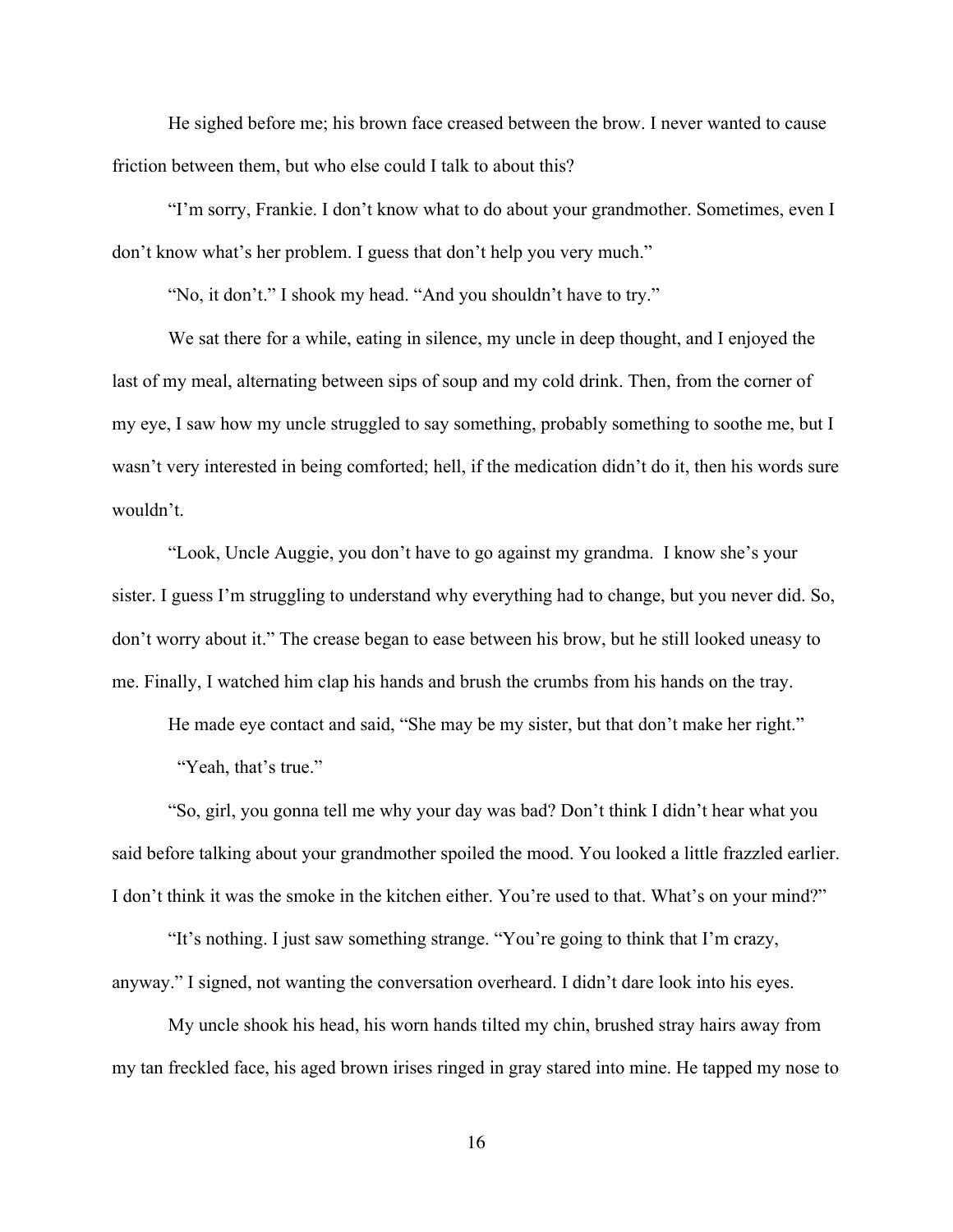draw my attention, a small gesture between us from days when I was a little girl following him around the house. "Never be afraid to show me those whiskey browns. You speak freely with me. I tells you this all the time." He whispered, then signed, "Nothing you say could ever make me think you're crazy. You've never been crazy. Now your grandmother's downstairs is a whole different story. She was crazy in the womb."

I laughed at the wisecrack. Uncle and grandmother were seventy-three years old and had shared the same womb. So if my grandmother was crazy, then so was he by proxy. At that moment, I ached because my twin brother was dead, and I wouldn't ever have what my uncle and grandmother had. My brother died, and with him, we buried our bond.

I stared at my uncle and finally asked, "Have you ever heard of sin eaters?"

"I don't think that I have? Is that some kind of music group or something?"

My uncle made a face, mouthing the words a few times as if that would bring some recollection. I wasn't sure if I wanted to continue. As I mulled over the events of the day, the story seemed too farfetched for anyone to believe. Maybe, I had hallucinated everything I saw. It wasn't the first time, and it wouldn't be the last, considering I had two on the same day, a matter of hours between the two. However, I had seen something, and there was a name for those things. Usually, I only saw my parents and brother, who lurked in mirrors and puddles. Sometimes they were smiling at me, and other times they appeared covered in blood and glass. I had never seen anything like today.

"Don't tell grandma…I saw something on the streetcar."

"I won't. What did you see?"

"That's the thing, I don't know what I saw," I said out loud. "I saw something strange… No, let's just forget about it. It's not important." I signed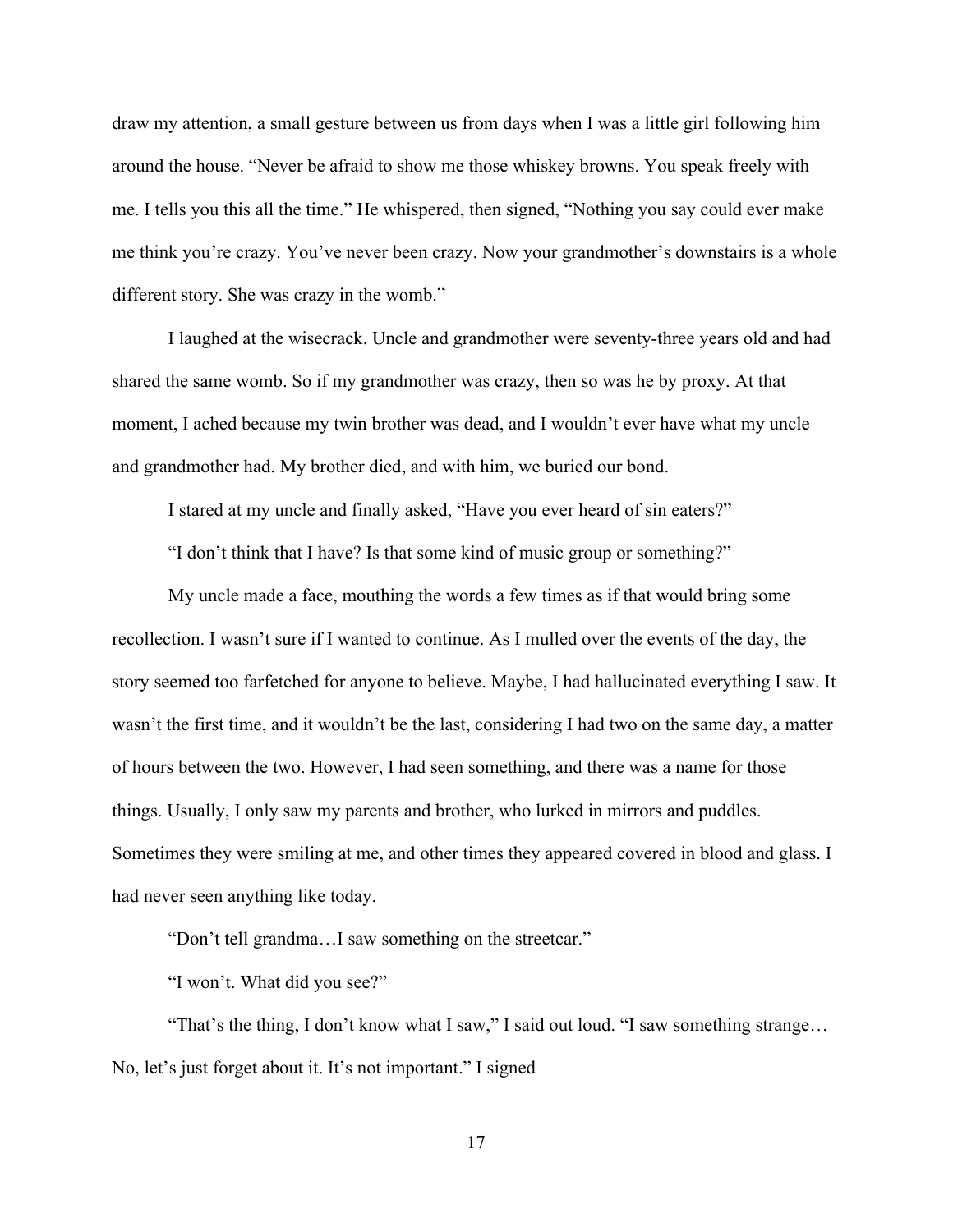"Kiddo, don't worry. We can talk about it whenever you ready."

"Yeah…I know, Uncle Auggie."

Picking at the hangnail on my thumb until it lifted and bled a little at the corner was a nervous habit, and I was worried about my uncle's reaction to how the whole incident would be perceived. So I watched his facial expressions, determining the tiny twitches or lack thereof if I should continue.

"A man was asleep on the streetcar. He was a big man with flushed red skin, almost like a bad sunburn. Well, he wasn't sitting alone. There was something next to him, but it wasn't right. It wasn't human. There were two of them. I thought I was seeing things. Their eyes looked like the bottom of glass bottles, but they were gold and bulged from their heads. One of them was doing something to the man. I think he was eating him." I signed quickly.

I continued to dig at the thumbnail before pulling my thumb into my mouth to gnaw at the skin. I couldn't tell Grandma Fran because nine out of ten, she'd have me on a higher dosage of meds or in front of the priest. I hoped that my uncle would keep this to himself, but there was no guarantee.

"I never heard of anything like this, Frankie. I'm not saying it isn't possible. I've seen some strange shit before. You know, I worked in the shipyards, but let's keep this between us. Get you some rest." Uncle Auggie signed. He patted my head, gathered the tray, and left the room.

Alone, I felt absolutely alone. I turned the light off and curled up under the covers. It wasn't late enough for me to sleep, barely 8:30, but there wasn't anything for me to do. Nothing that I wanted to do, at least. I could have untangled my hair and made it easier to manage tomorrow, but I didn't. When the door clicked closed behind my uncle, my energy depleted.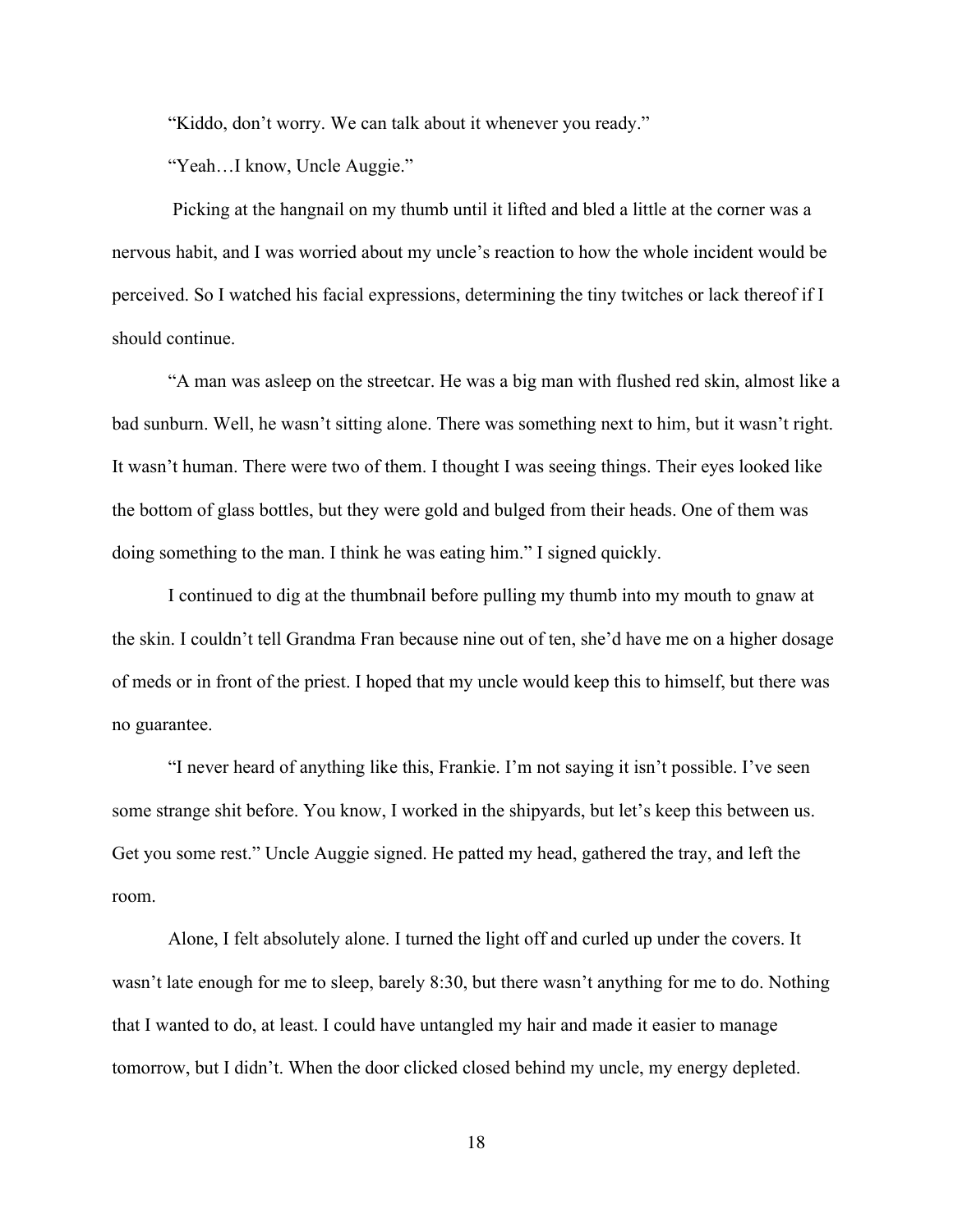Tears slid down my cheek and welled in my ear. I was tired. Everything had gone wrong since the car accident, and sometimes I wished I hadn't made it. I often wished that they hadn't pried my body from the wreckage. It was a selfish thought, but I couldn't help it. The loss of my family took its toll; coping was nonexistent. I buried everything so deep down until something small like a memory pulled it to the surface, and then I buried again under antidepressants and antipsychotics. It was exhausting, but I wasn't ready to confront it; I was afraid that I would lose everything a second time if I did face it. The pit of her stomach burned and was cramped with anxiety. Tucking my face into my pillow, I prayed for sleep. I prayed that I could forget everything that happened today, but I felt deep inside that I wouldn't forget.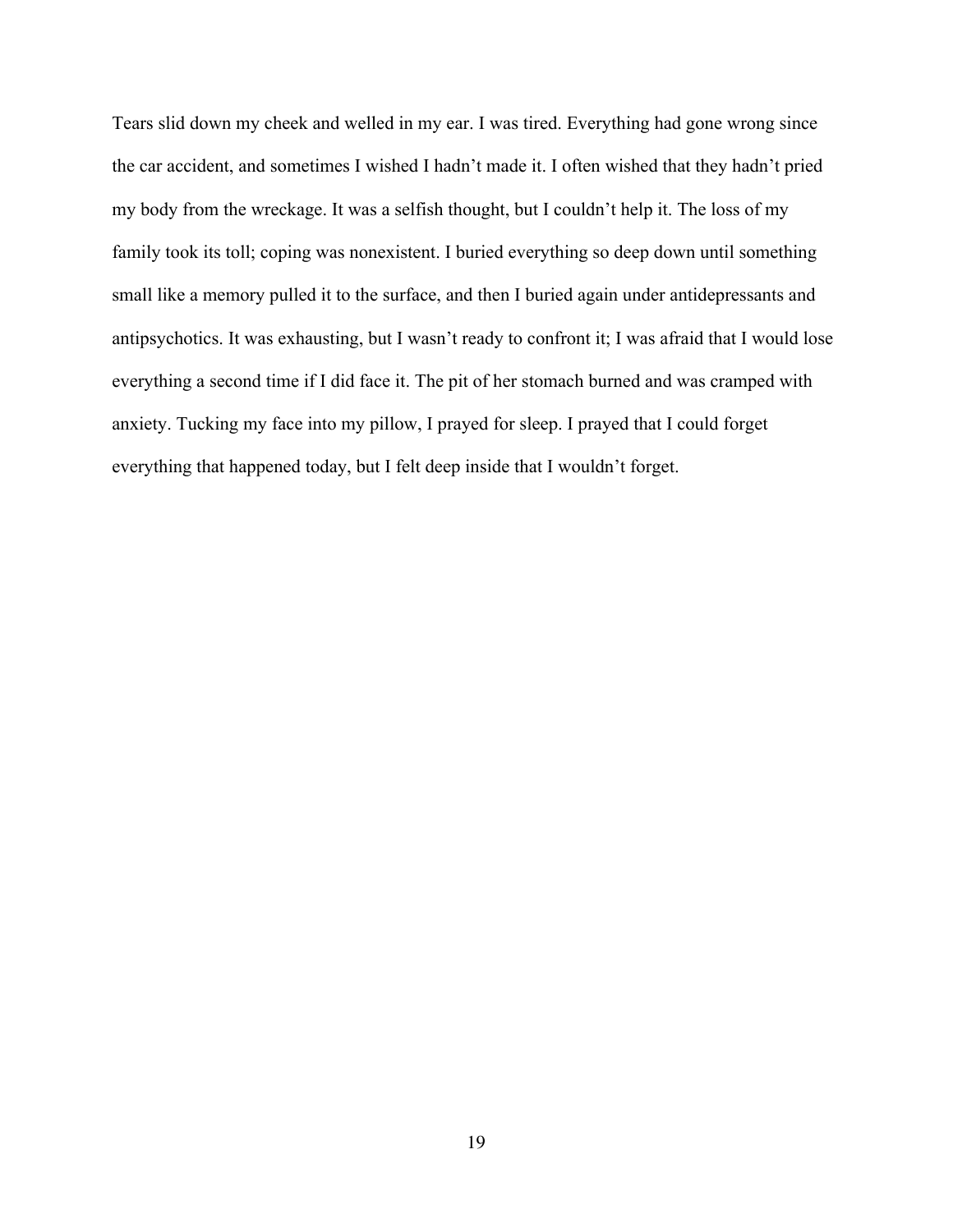## **What You Know and What You Dream and Everything in Between**

# **Chapter Two**

I don't know anything about what this child was working through or how her smiles had changed into something like a false mask that she hid behind, but I knew they weren't the same. Everything seemed hollowed out from the child I knew. When she was a little girl, she sat on my knee and asked me every question in the world, about the sky, the flowers, how I knew when to pick the vegetables in the backyard, and why okra created slime in a pot. A little shadow, her twin brother, August, listened along to Frankie's chattering as if the questions were not just hers but shared between the two. I missed that little girl, the one I hoped would swim above the grief, but she sank like me, just not in the bottom of a bottle. Maybe, I knew all along that grief was like quicksand, and she was sinking deep, but I could only do what I knew how. So I tried to buffer some of the self-righteous bullshit Fran dished out.

Morning mass was small this morning. I sat in the back pew, alone. The stained glass made a kaleidoscope of colors across the benches, another thing I remembered my grandniece enjoyed. Father Tony's voice became distant to my mussing. I had failed so much. I failed this child, failed at seeing what was right before my face, and the misery inflicted on her by Fran and even me, who only buffered my sister's behavior. Because I still wasn't very understanding of what Frankie needed. Mass ended, and I hadn't noticed until he tapped my shoulder.

"Got a lot on your mind, old friend?"

"More than you know, Father Tony," I said as I rubbed my hands down my face. I didn't think I could feel older than I was, but I did.

"Mass is over, and I've known you since I was a boy. So, it's just Tony here or do you need me to be Father Tony?" He asked.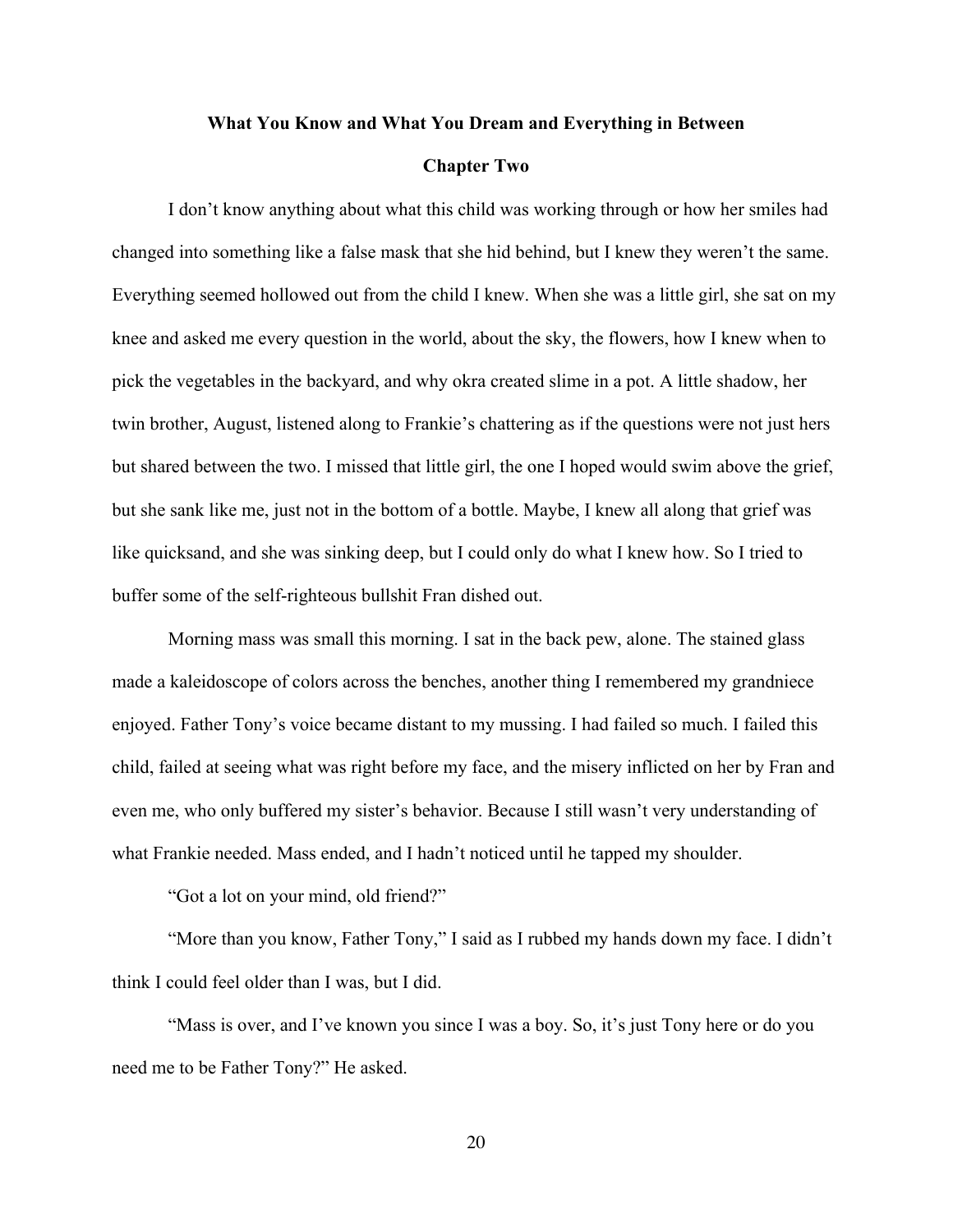"I could use a friend."

"Well, that I can do. Come. I'll change, and then we can talk."

I followed Father Tony. He directed me to his open office and went to change.

After a while, Tony returned without his robes and shut the door behind him," That'll give us a little privacy." He said, sitting in a chair while I sat on the tiny leather love seat in his office. " So, what's on your mind Auggie?"

"I don't know where to begin."

"The beginning is nice or maybe let's start with what had you preoccupied in my mass," Tony said with his eyebrow raised.

"I thought we were talking as friends. You know, the scraggly kid that followed me and his older brother everywhere?"

He laughed, "You got jokes, but really what's bothering you."

"My niece Frankie hasn't been doing well. She's not with us right now."

"I heard from Fran that's she's in a facility a few hours away."

"Yeah, did Fran tell you why?" I asked. The woman wasn't one for telling the whole story; she told bits and pieces that satisfied herself.

"She just told me that Frankie's sick, but from the look on your face there's more to it."

"A lot more to it. Frankie gots what the doctor's call Bipolar disorder with psychotic features. I don't even know what half that means."

§

I was always told that New Orleans was open to the invisible. The Iwa walked the city among us humans, side by side, and that things preyed on the wicked in the quarters. The Cajuns believed that shifters ran in the woods and hid in swamps. Someone told me that twins who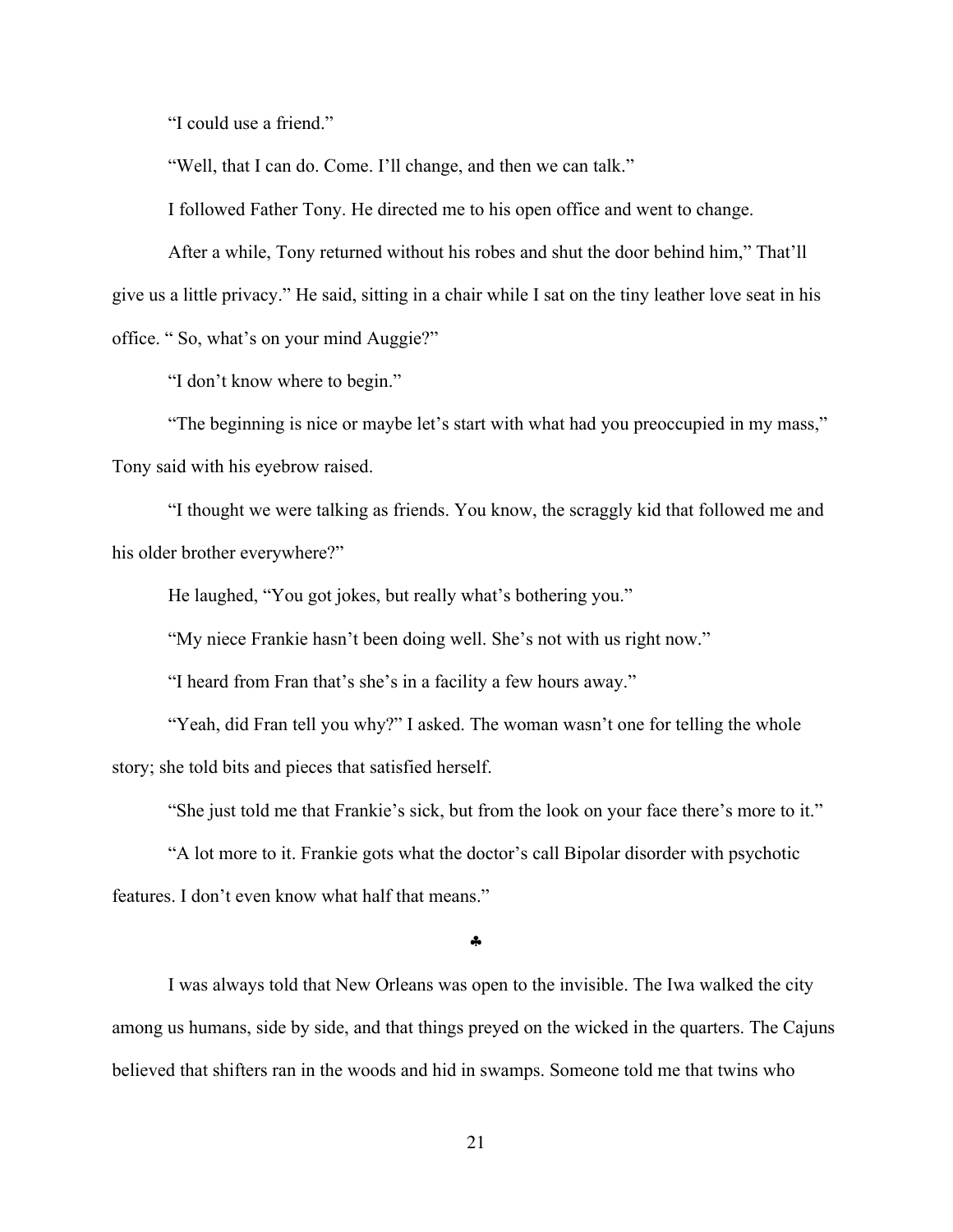balanced the city between good and evil played a hopscotch game between the living and the dead. Baron and Maman partied in the graveyard, spiced rum on their tongues and lips; their raucous laughter and giddy trumpet-filled music bounced along the sides of tombstones and frightened those who dared to walk past. As the rain slowed down to a trickle, I saw a sly fox combing the streets in my daydreams. In the street-light, you could see his russet tail swaying and a smiling grin on his maw like he knew something I didn't. Something was brewing, and somehow I knew that this little fox had his paws in it.

The fox no longer combed the streets but sat starring into my darkened room, perched on my windowsill, which was on the second floor furthest away from the fire escape of what used to be an upstairs and downstairs double. Ordinary foxes can't jump or climb this high without some kind of platform, not even a stray cat for that matter, but there it sat, peering at me.

*She sleeps. She dreams. She waits just for me.* The fox crooned.

"But she doesn't sleep, and she doesn't dream. And she doesn't wait for strange creatures peering through her bedroom window like a creep, " I crooned back at the fox.

*How rude; I thought you a sensible girl. Even with your little outburst on the streetcar, I believed you to be so. But, maybe, I was wrong.* 

"The streetcar?" I inquired."

*Yes, don't you recognize my voice?* 

I rushed to the window and stared into the glowing amber eyes of the fox.

"YOUR THE VOICE!" I hollered.

*Yes, now lower your voice unless you want the rest of your family to know that you are speaking to a fox. How do you think they would react to that?* He ordered with a condescending attitude.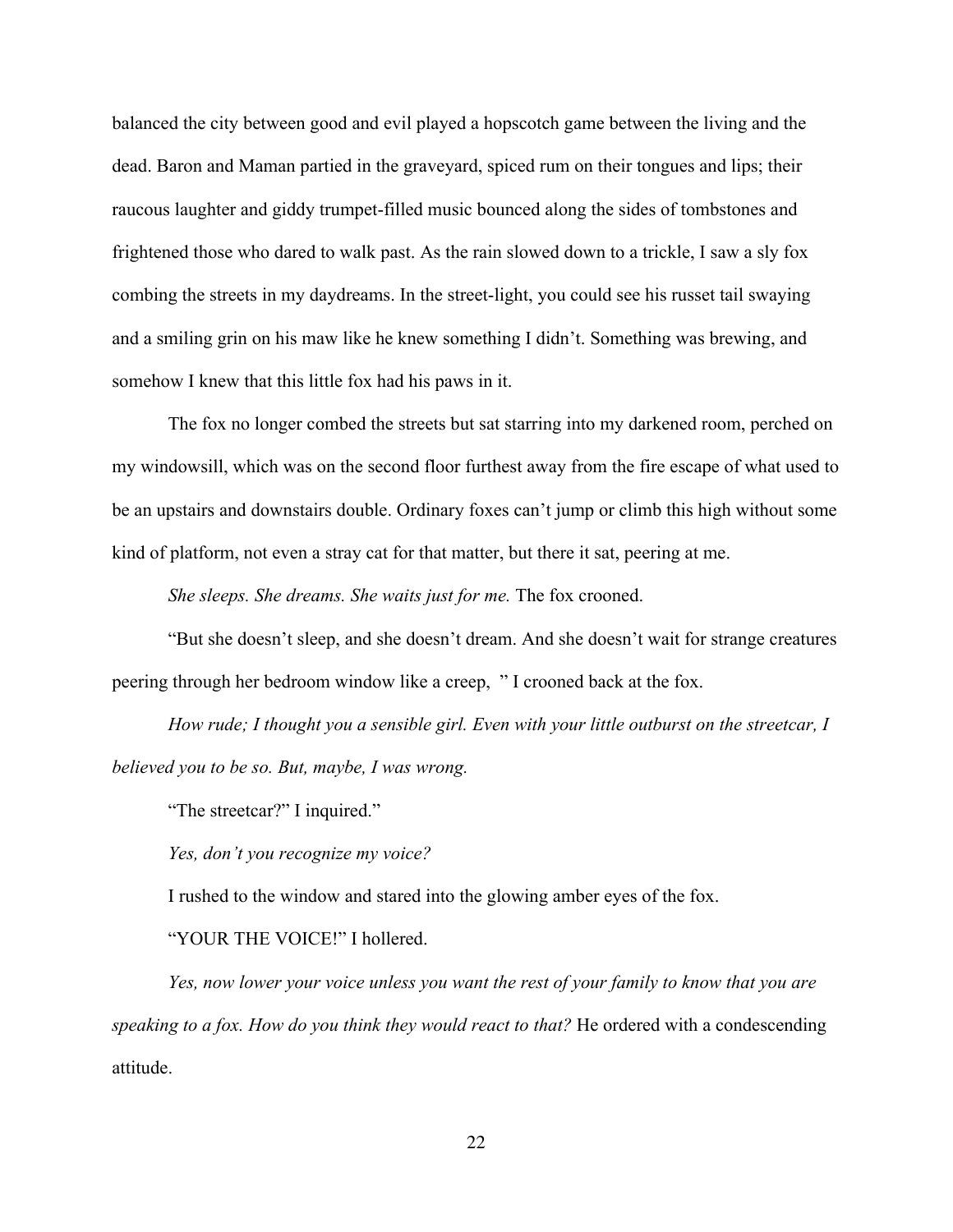I shut up quickly. It wasn't a good idea to wake up my grandma; Uncle Auggie slept like a log once his hearing aids were out and only awakened to his internal clock, 5:00 a.m. sharp. I listened to hear any movements down the stairs. After a minute and no sounds of creaking steps, I turned to the fox. I raised my eyebrow at the fox, and my mouth twisted into a frown.

"I don't like you very much."

*You don't know me, darling. There's a lot to admire about me. Just let me in, or should I let myself in?* The fox smiled as much as a fox could, all sharp teeth, black lips, and pink gums. It was a predatory kind of smile. I kind of felt a little skittish too.

The fox pawed at the window, balanced haphazardly on the ledge by his hind legs; no wards blocked him from entering. The fox tapped his paws against the window. The glass shimmered and rippled under his paws. It rippled until the fox was able to pass entirely through. I jumped back and onto my bed; I reached out for the lamp on my nightstand and willed it like a sword.

"I'll bash your head in if you come any closer."

*Oh, really? Girl, I'm a talking fox. I just shimmied through a window. Do you really think that a lamp would stop me from doing whatever I please?* The fox said and sat back on his hind legs.

I clutched the lamp to my chest. It was true that the fox could probably do a lot more than I could with a plastic lamp.

"You stay over there." I pointed to where he sat. *That's perfectly fine with me, Frankie.* "How the hell do you know my name?" *Really? Must we go over this again? I am a talking fox.*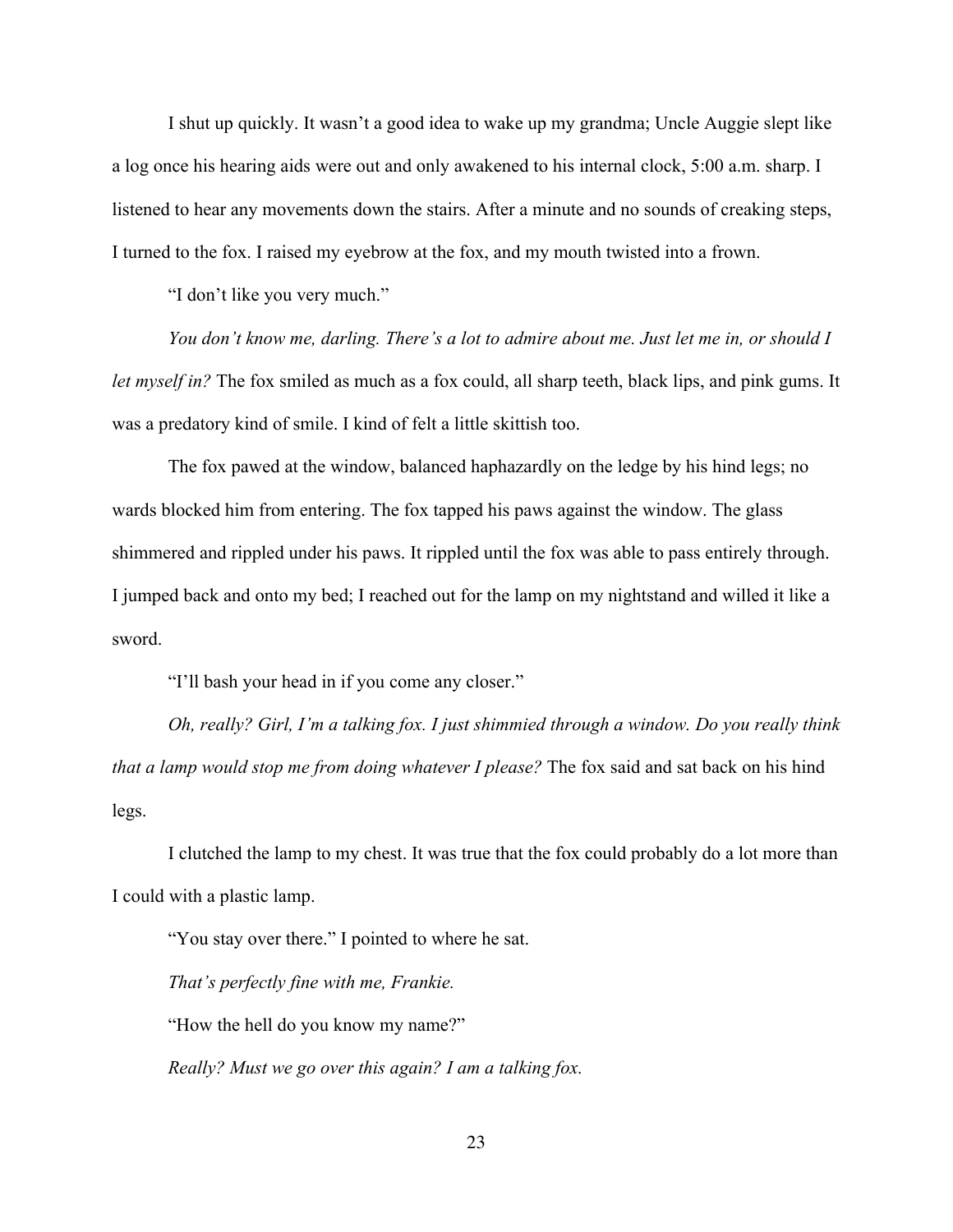"O'Fuck I'm really losing my mind."

*Language!* The fox corrected sharply. *But if you must. I believe a curse or two is acceptable for this moment in time.*

"You think?"

#### §

A stout lady with salt and pepper hair tamed in a braided bun shuffled into the facility before me. She was a fair skin woman with a sprinkle of freckles across the bridge of her nose. The woman clutched a bible in her hand, her mouth unsmiling and her brows pinched. I had never seen the woman before today, but I noticed Patrice, who sat next to the receptionist, Summer, and her husband, roll her eyes. It took an excruciating amount of attitude or disrespect for Patrice to blatantly show anything but professional courtesy. I had seen Patrice deal with some of the most destructive and violent patients without any sort of malice, but this woman had managed to make Patrice act out of character.

"Good morning." I called out.

"Good morning, Cassandra," they chorused.

Summer was busy talking to the woman when Patrice excused herself from the front desk to walk with me to the break room.

"Do I even want to ask who that woman is?"

"Ask your brother. I had to get away before I acted out of character. The woman is a bible-thumping menace."

"Oh my God, please tell me that woman isn't here."

"Oh, she's here with her bible in hand," Patrice said and crossed her arms.

"Shit! I be back. Finish fixing the coffee, sis." Matthew said and was out the door.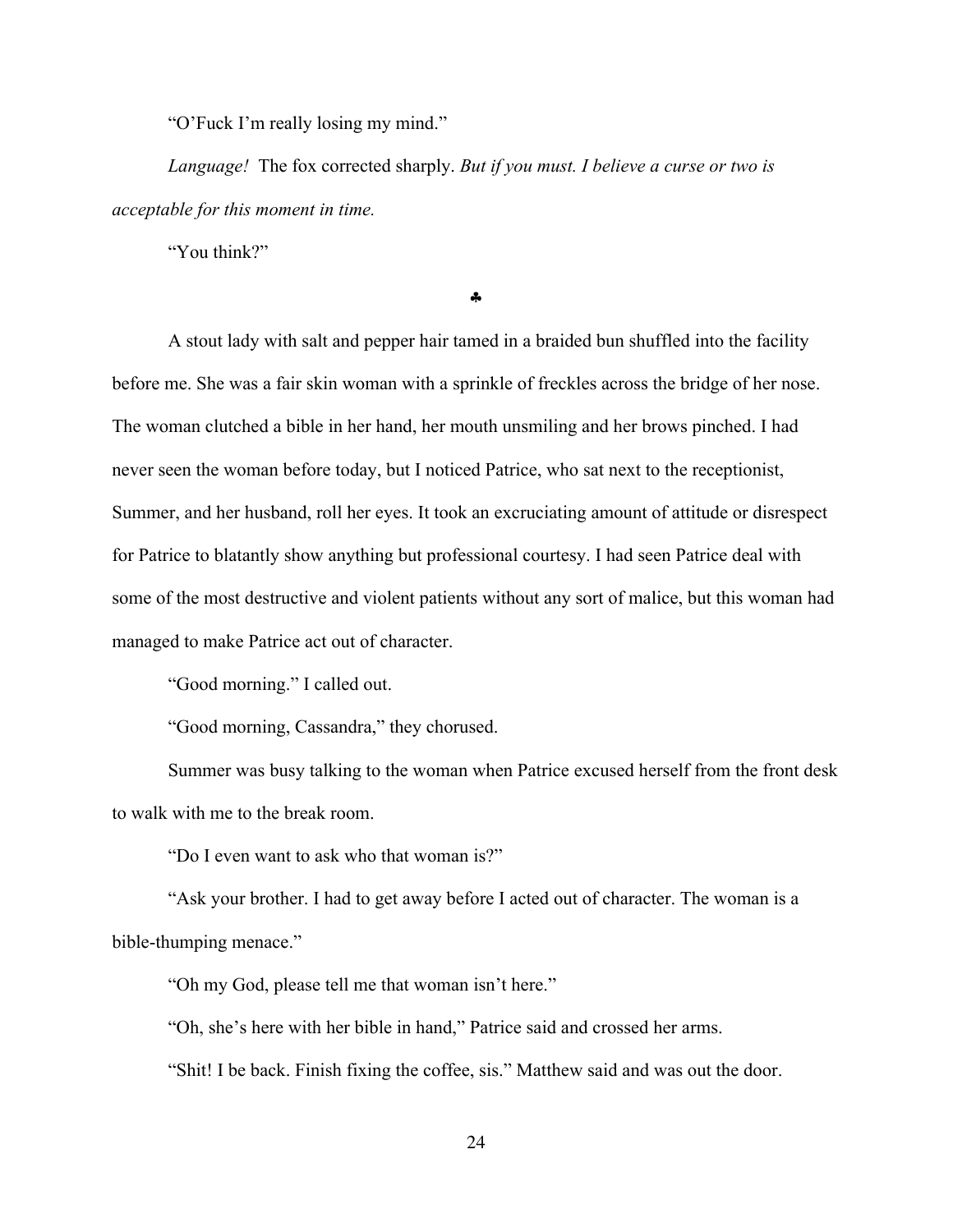"What the hell is going on, Patrice?"

"That would be Frankie's grandmother. The woman has caused problems since the girl was checked in. When she comes, Dr. Warner is immediately notified, and Frankie is whisked off to a session with him or Dr. Babin. The man's trying to keep her from regressing, but the woman is hell-bent on getting her way. Today, Frankie's uncle isn't here to control the woman or drag her away. I have a feeling the woman is responsible for some of what's wrong with the girl, but we won't know if she regresses."

I stood at the counter and listened as she explained the woman and the protocol for Frankie.

"What do you think will happen, if she's refused visitation?" I asked as I poured coffee grinds into the coffee pot.

Matthew walked in and pulled the bag of coffee grinds out of my hand.

"I forgot you couldn't make coffee to save your life. Move out the way for you kill us with the tar your trying to make. Got damn witch brew!" He said, emptying the coffee filter. "You know that's nearly a cup of grinds. Tablespoons. All you need is a few tablespoons."

"What's going on with Frankie? Is she ok?" I asked, not worrying about his coffee rantings. He should've known by now that I couldn't make it, but I drank several cups to survive.

"I barely made it, but I got her to Dr. Babin's office and notified Dr. Warner as he finished up his session with Charlie. The woman looked like she was ready to curse up a storm. But, instead, she clutched that bible like it was the only thing holding her back and started yelling about her rights. I heard Dr. Warner say that he would bar all visitations if she continued to disturb the peace of the facility and its patients. The girl's an adult even though, I think there's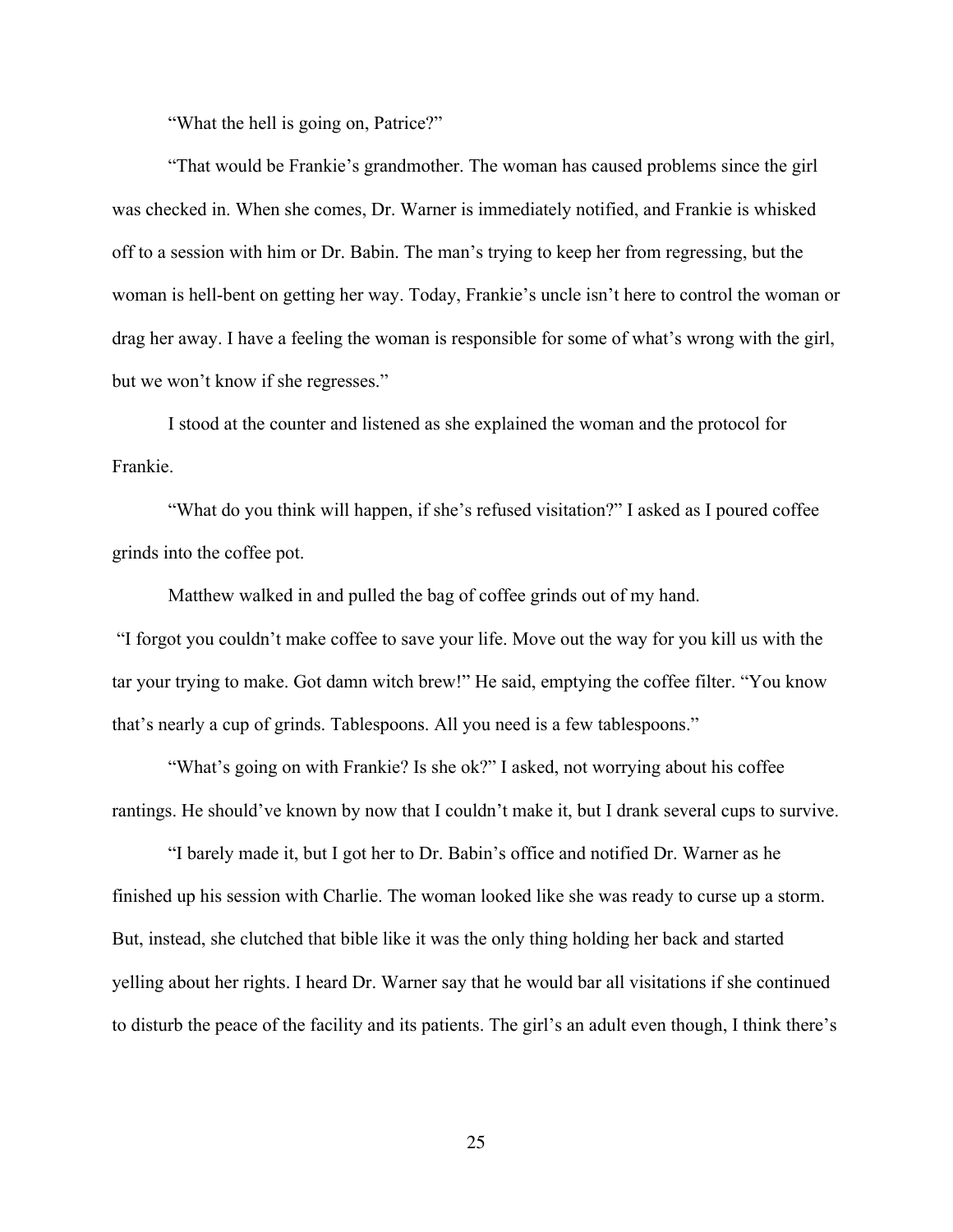some kind of guardianship thing, but Frankie was committed by her psychiatrist. I think he's trying hard not to bring the law into this for the sake of the uncle, but she's pushing it."

"You think he'll really report the grandmother to social services?"

"She keeps that attitude or Frankie declines; I would say yes. Dr. Warner will never let the welfare of his patient be hindered."

"Well, isn't this just a beautiful Wednesday morning…"

"Ha! Girl, I'm ready for this day to be over with. The woman is a menace and I bet you lunch that she's upset a patient or two," Patrice huffed.

"Hell, no! Ain't no body crazy enough to take that bet, plus Summer's grandaddy selling gumbo and grilled cheese today. I ain't sharing shit. You better have yawls money." Matthew said and gave Patrice and me the stink eye.

Patrice snorted her cup of coffee, "Your crazy Matt."

"Hmm, I paid for mine in advance. How you like that?"

"I'm just letting y'all know."

I slurped down the last of my coffee and left the break room to start my rounds.

§

"I know. Colette and Thomas talked to me some time ago before their deaths. They wanted advice on how to proceed. You know I've volunteered in mental hospitals. I've seen many things, and while I've had to acknowledge that I've lacked some understanding of how the mind works, I know that God placed me there to learn and be open to what I experienced. As a priest, I was taught that our service is to people, to bring charity to those in need. Mental illness isn't simple. I know Fran has her own ideas and I've tried to get her to see otherwise, but she's stubborn." Tony said, then sighed.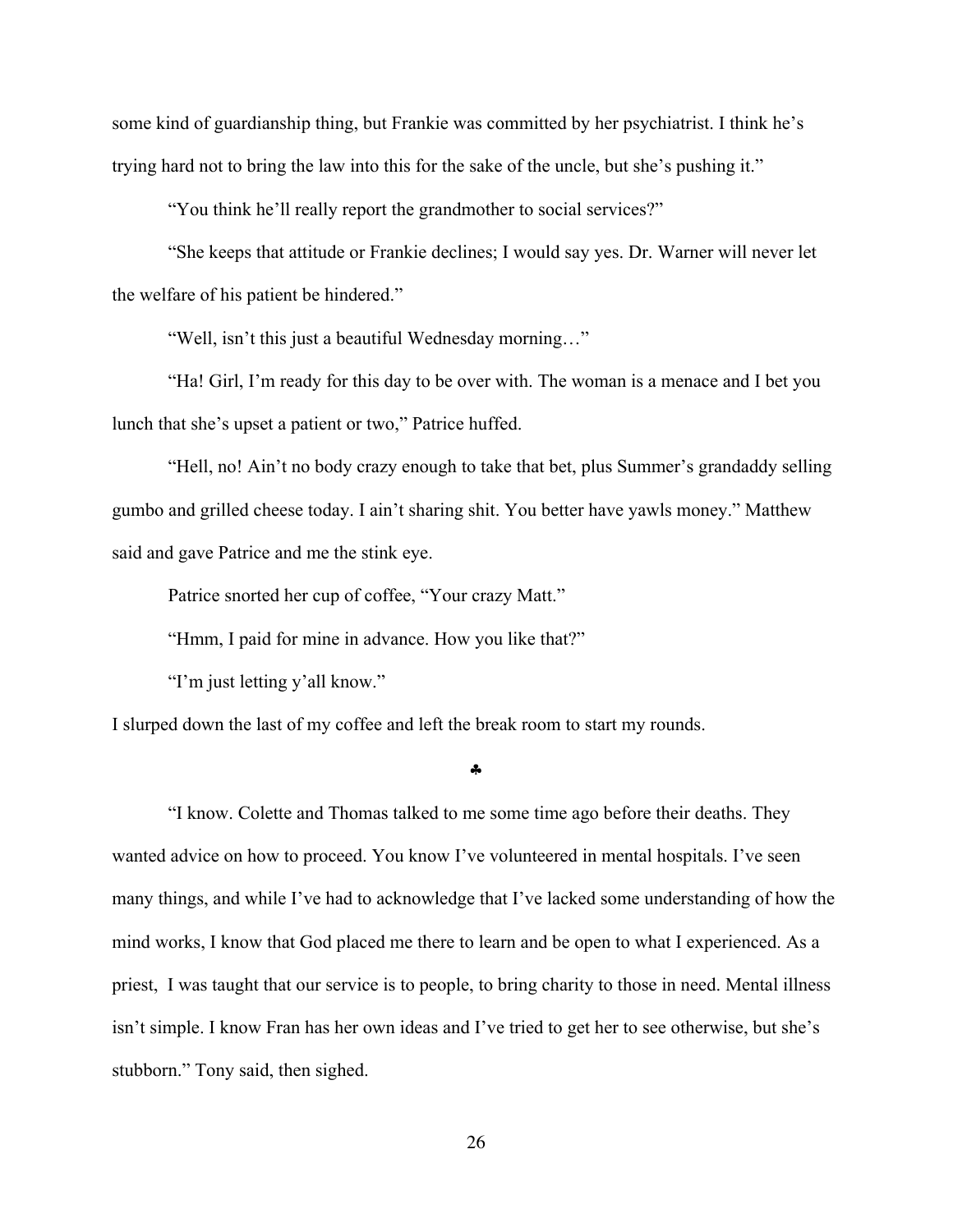"Don't I know it. She's been right pain in my-"

"Auggie, we are still in the church." Tony reprimanded.

"Sorry. Tony, she's driving me up walls. It's a bitterness that she has and it's so spiteful. I honestly don't know why she's turned it on Frankie. She's unbearable. I had to drag her out of the hospital. She made a nurse so frazzled that the security guard had to step in. All that selfrighteous indignation she spewed as I dragged her out made me so sick. I can't even talk with the doctor or see Frankie with her there."

"I didn't know it was so bad, Auggie. Colette and James told me that they wouldn't mentions Frankie's condition. Colette felt that her mother wasn't fit to know after she experienced something negative after …" Tony paused.

"When Colette miscarried." I said for him.

"Yes, she was insensitive to Colette's grief and the depression that followed. Thomas told me."

" My poor Colette. If she knew how much I failed her child , she would never forgive me."

I felt the tears burn my eyes. Tony said nothing. He handed over a few tissues and squeezed my shoulder as they finally fell. I never wanted to feel sorry for myself. I wasn't here for me.

"I don't think that she would blame you. You've always done your best. I know that type of person you are. You've never wavered in your love or loyalty. Fran has always been a force to recon with. I know Colette struggled against her control. She stuck in her ways."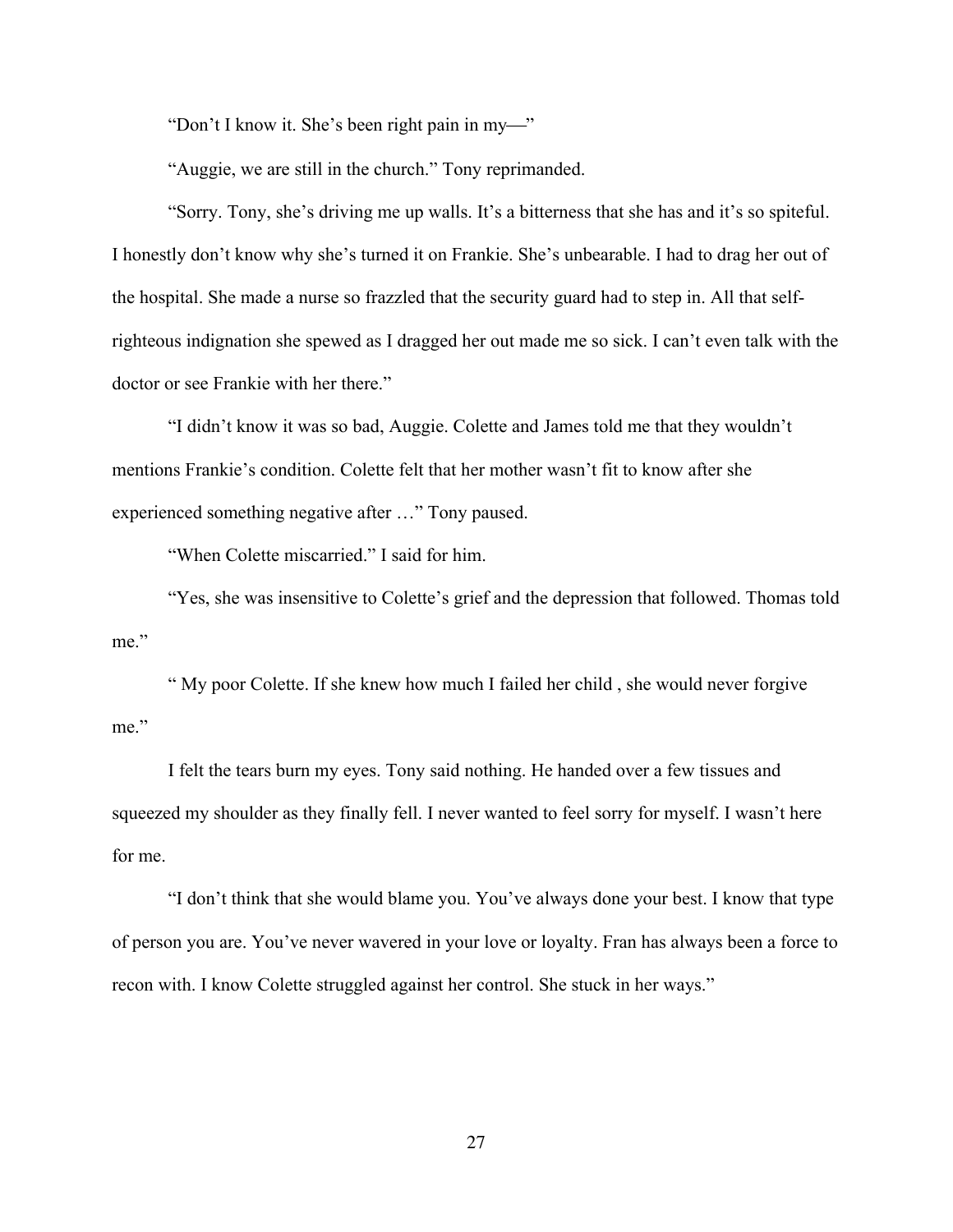"I don't care about Fran right now. I'm struggling to reach my grandniece and I need to know what to do. I can't believe what Fran says. I know she's ain't right. Hell, I know what grief is and how it chocked and drowned me until I hit the bottle."

"Let me start by saying that the lord never makes mistakes. This isn't a possession either. I know possessions are possible, but Frankie has faith in her that is strong. Her mind just doesn't work like ours. She doesn't process emotions like us. It's imbalanced. Her mind runs through emotions without her control. The psychotic features means that she can hear, see, and even feel things that may not be there."

"What does that all mean? She ain't Frankie no more?" I asked.

"No, she's Frankie. Let's think of it like a faucet. Our emotions turn on and off depending on our circumstances. Well Frankie's faucet runs continuously and uncontrollably. She can't turn it off and she can't control the flow. So, she may cycle through sadness, anger, and a false happiness. Does that make a little since?"

"So, there's nothing we can do?"

"Not exactly. The illness doesn't have a cure, but it can be managed. She will need a lot of support and stability. I guess she's been struggling to find that with Fran's behavior."

"And, I've made things harder. Because I haven't done enough."

"But, now you know what to do. You need to give her the support she needs and I think that you should visit Frankie's doctor and have he or she explain her condition to you. He won't tell you what's she says in sessions, but he'll tell you how's she faring."

"Thank you, Tony." I said and stood to leave. "I think I need to clear my head for a while, but thank you for talking with me."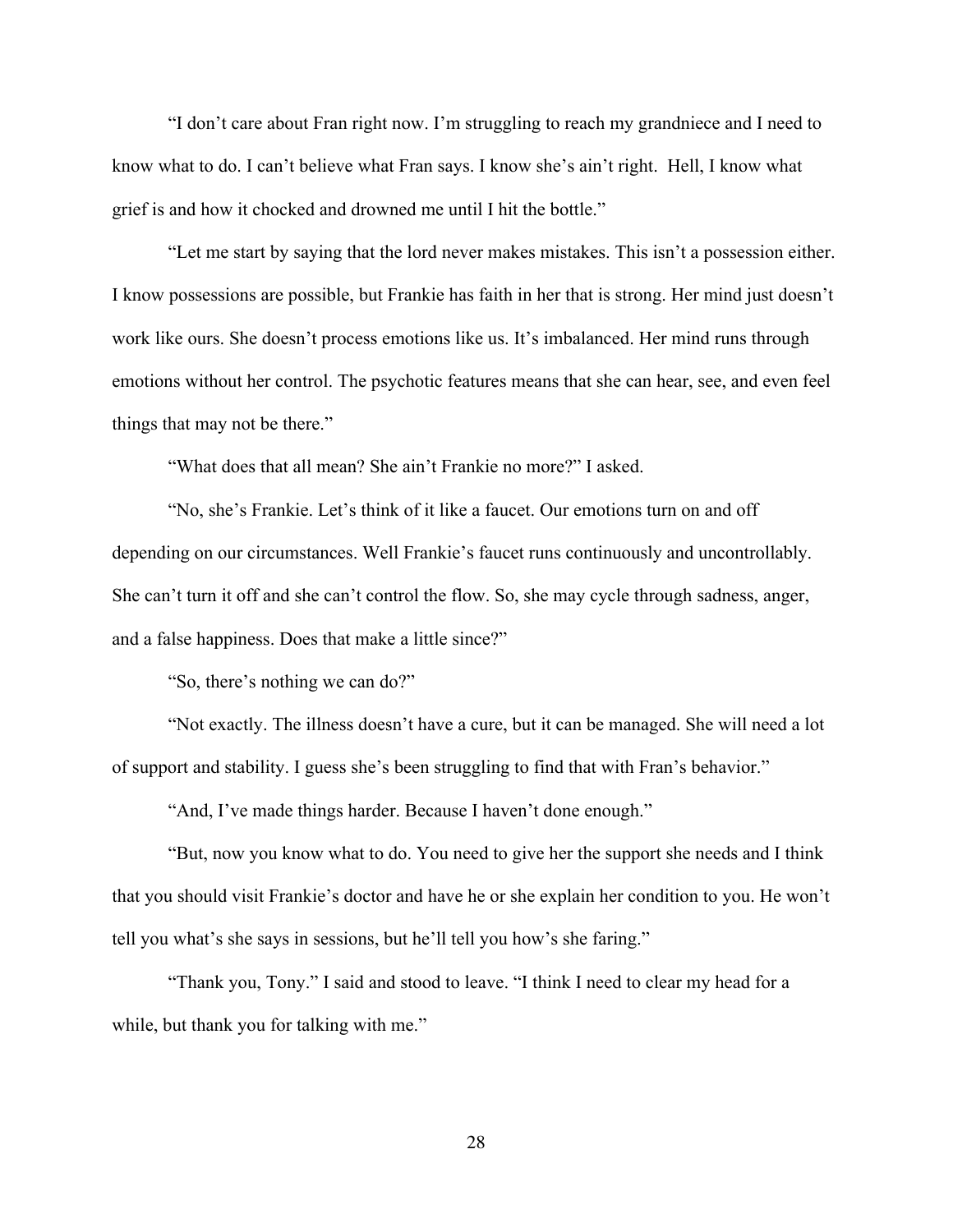"Auggie, my friend, this door is always open to you and in any compacity, priest or friend. Now go clear your head and maybe get something to eat."

" I will, thank you. "

§

The fox walked around, sniffing and pawing through anything of interest on the floor. My clothing lay in a heap, drawing the fox to the crumpled wet clothes, which he stuck his muzzle in and sniffed.

*Your clothes smell of rain, human, and the dead. What's that lingering sweet smell? It smells familiar.* 

"Didn't I tell you to stay over there?"

*You did, but does that doesn't matter. What's that smell, Frankie?*

"I work in a bakery."

*Mm, that's cake and yeasty sweet bread.*

"Yes, I made cupcakes, cinnamon rolls, and cardamom buns. You can smell all that? And what do you mean I smell like the dead?"

*Frankie, dear, I am a fox. My sense of smell is decisively stronger in this form. Hmm, and you smell like grave soil and grief. That's what death smells like on you. You don't have the decaying smell because you aren't the one dead,* He said and continued to sniff around my room.

The fox seemed to be controlled by his baser needs and sniffed every corner of my room.

*You work at that small bakery off St. Charles. They have the most delectable braided* 

*pastries with crushed pistachio.*

"You've been rustling around our trash?" I asked, staring down at the fox from my perch on the headboard.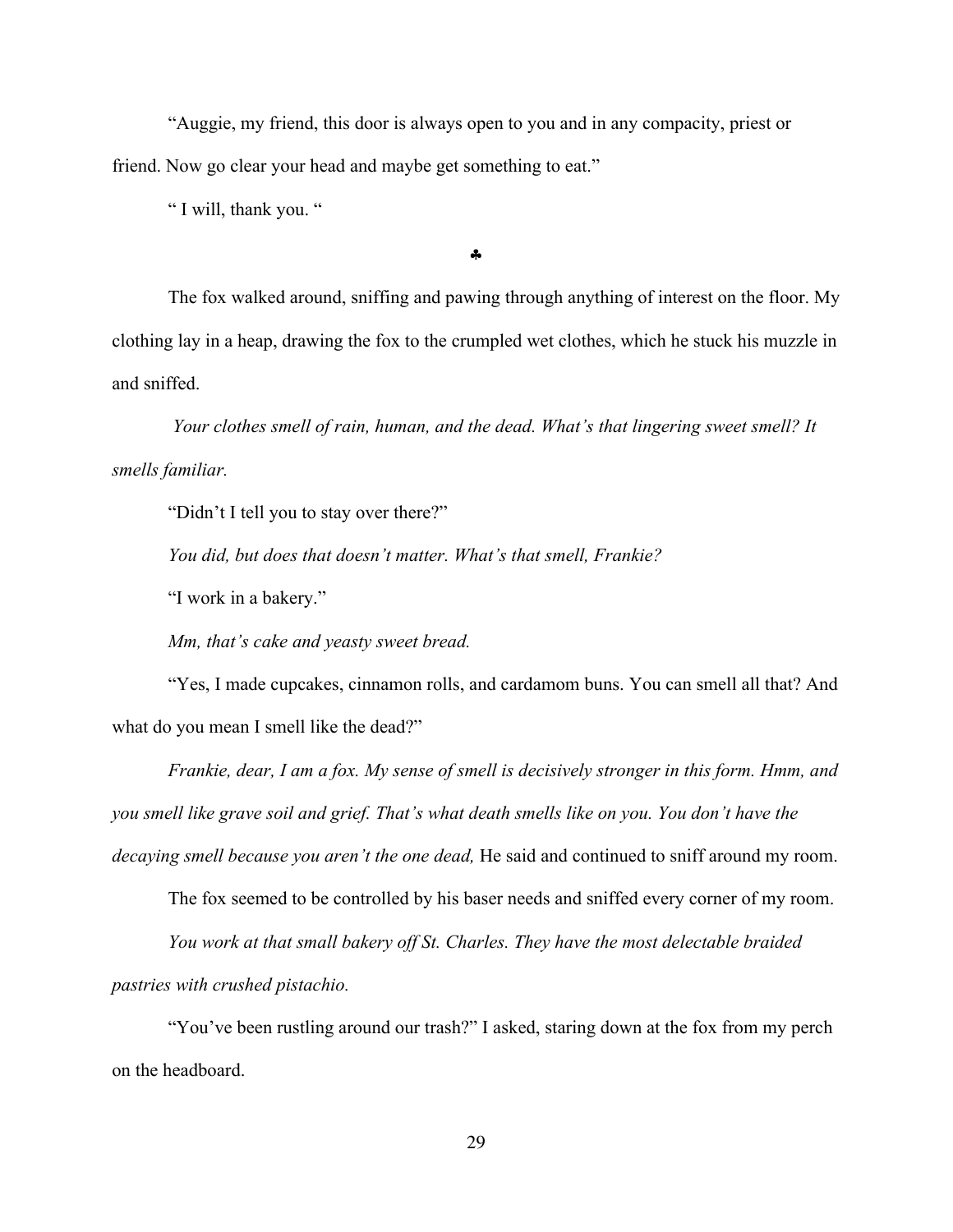The fox gave me a pointed stare, then said, *I am a creature of magic, Frankie. My body holds no limitations. I appeared very human when I bought that treat. Just what exactly are those things called. I might have to get one sometime soon.*

"It's a cardamom bun. It's Swedish."

*They're delicious.*

"Ok, sure, they're delicious, but don't you think that we are moving further and further away from what matters— Like why the hell are you here?"

*I'm here about the card. I gave it to you. Have you read it? I've come to invite you for tea, formally. Otherwise, you may never understand my intent. You've proven you're a little slow to the uptake. I've told you several times what I am, and you've yet to comprehend or connect point a to point b. So, my dear, I want to see you at that address tomorrow at noon.*

"Like hell, I will!"

*Indeed, you will,* he said before a blinding light flashed through my room, and the fox shifted into an owl on the last shard of blinding white light.

*Be a good girl, Frankie, and do as I instructed.* His voice echoed in my head. The owl flew through the window so fast that I would have believed the whole thing, my imagination playing tricks on me until I saw a tawny feather float down to the carpet.

"Shit, this was real. No, it can't be. It's just a dream." I whispered.

§

The kitchen felt different without Frankie here. I had no one I wanted to cook for and had been eating out instead. I hadn't even put effort into groceries. Bitterly, I left Fran to fend for herself. My petty act of punishment. Not that it seemed to bother her. I watched her make toast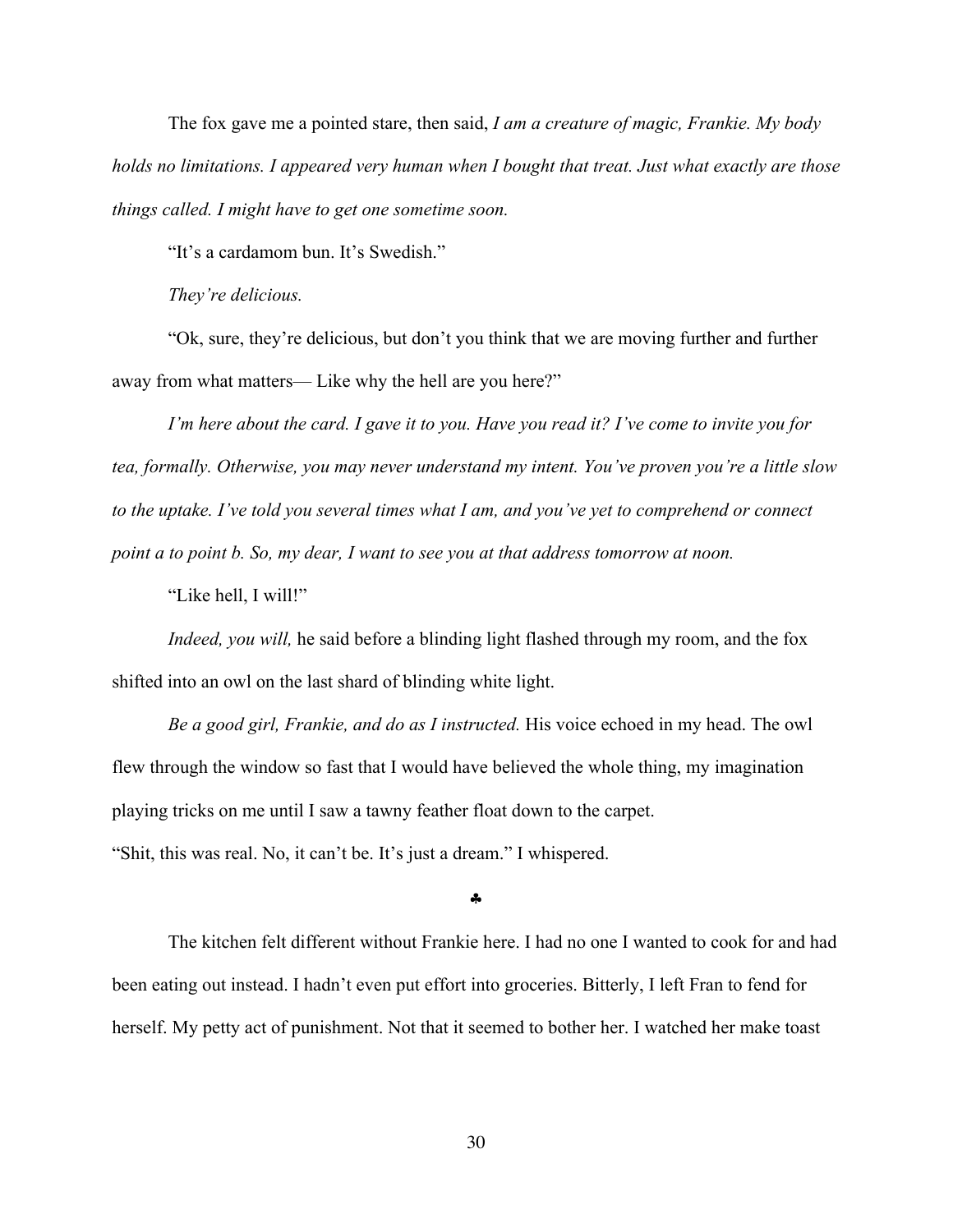or sandwiches, but she never asked, nor did I offer to fix a meal. I wouldn't have anyways, too pissed to cook anything, and I wasn't about to waste good food to my sour mood.

Fran came thundering through the door, her keys clattered against the coffee table, and the door slammed. I don't know what the hell was bothering her, and I didn't care to find out. So, I removed myself from the kitchen and headed for my room. Whatever it was, she could solve it herself. My pocket vibrated, and a string of text messages came one after the other. The first message I read was from Dr. Warner. It read,

"Hello, Mr. Moon. You advised me to text you if there were any issues. So, I am informing you of an incident that transpired today. Your sister, Ms. Moon, visited the facility and caused an uproar. I have been closely monitoring my patient's behaviors before and after visitation day. I have noticed that Frankie regresses after every encounter with her grandmother. I know that she has guardianship over Frankie; however, your sister's behavior has been disruptive, disturbing the safe environment of other patients and antagonizing the staff. As a result, I have threatened to bar her from visitation, which I have decided to enforce, for now. If this continues, I will seek other means for the welfare of my patient. I would appreciate it if we could speak in person soon. I am available Thursday or Friday."

I clicked onto the following notification, and Fran left several messages that I had ignored earlier, and they were filled with rantings about the doctor and how he wouldn't let her see Frankie. Finally, I stormed out of my bedroom and into Fran's room. I was so mad; I could feel the heat creeping up my neck.

"EXACTLY, WHAT THE FUCK HAVE YOU DONE?" I hollered. She startled and closed her housecoat over herself as she was in the process of undressing when I barged in.

"I don't know what your talkin about," She said and looked through her purse.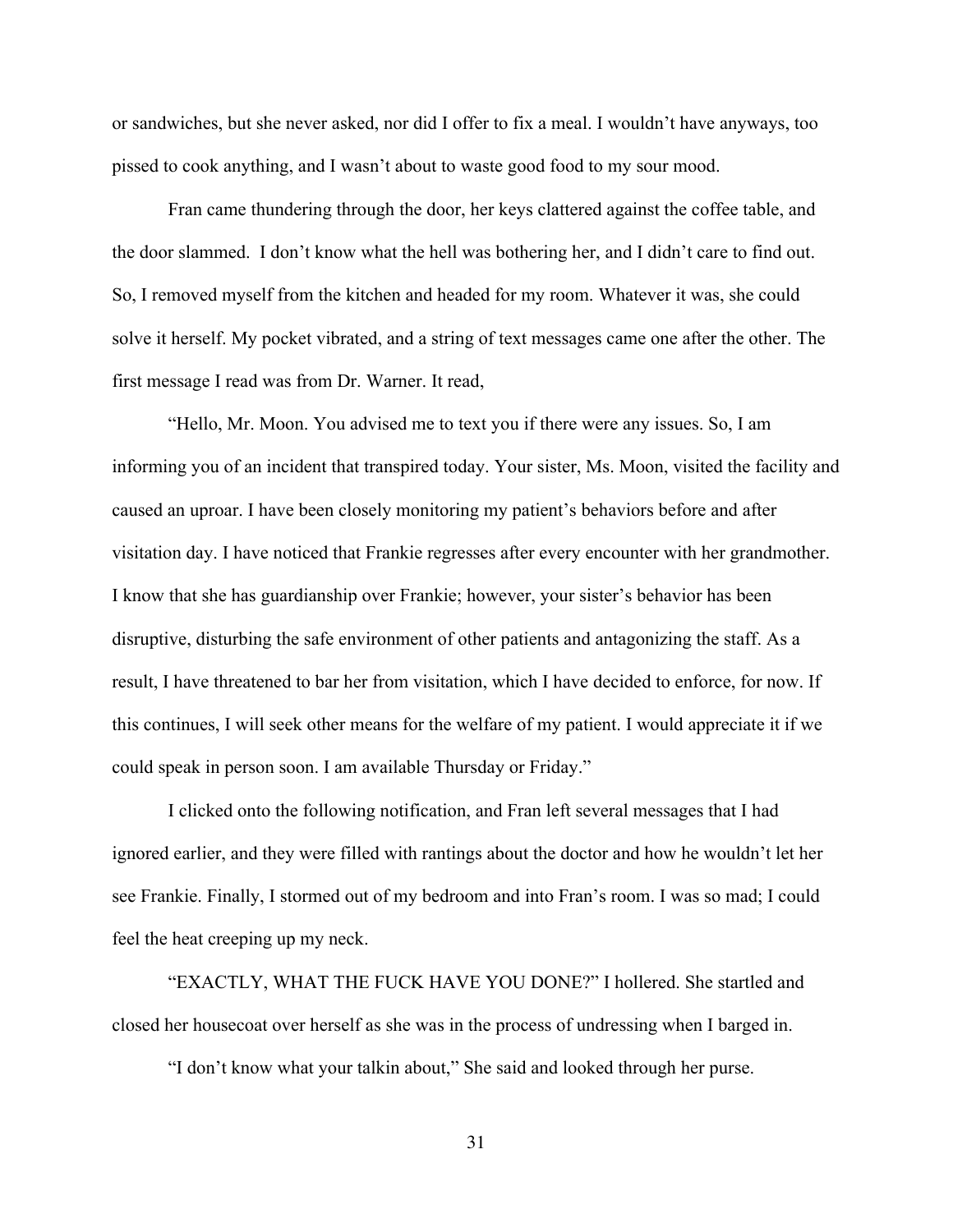I yanked the purse from the bed. "You know what I'm talking about, and the doctor contacted me. You were disruptive in the facility. I know you, Fran. And, I know this man ain't lying. You went and acted a damn plum fool. Well, guess what? You done fucked up and got yourself barred from visitation."

"He can't do that!"

"Like hell, he can't, and I ain't saying a word to contest that decision. You park your ass here in New Orleans. I'm going to talk to the doctor tomorrow, and I swear before God that if you step out of order, I will help this man do whatever he has in mind to keep you out. You can take that check to the bank."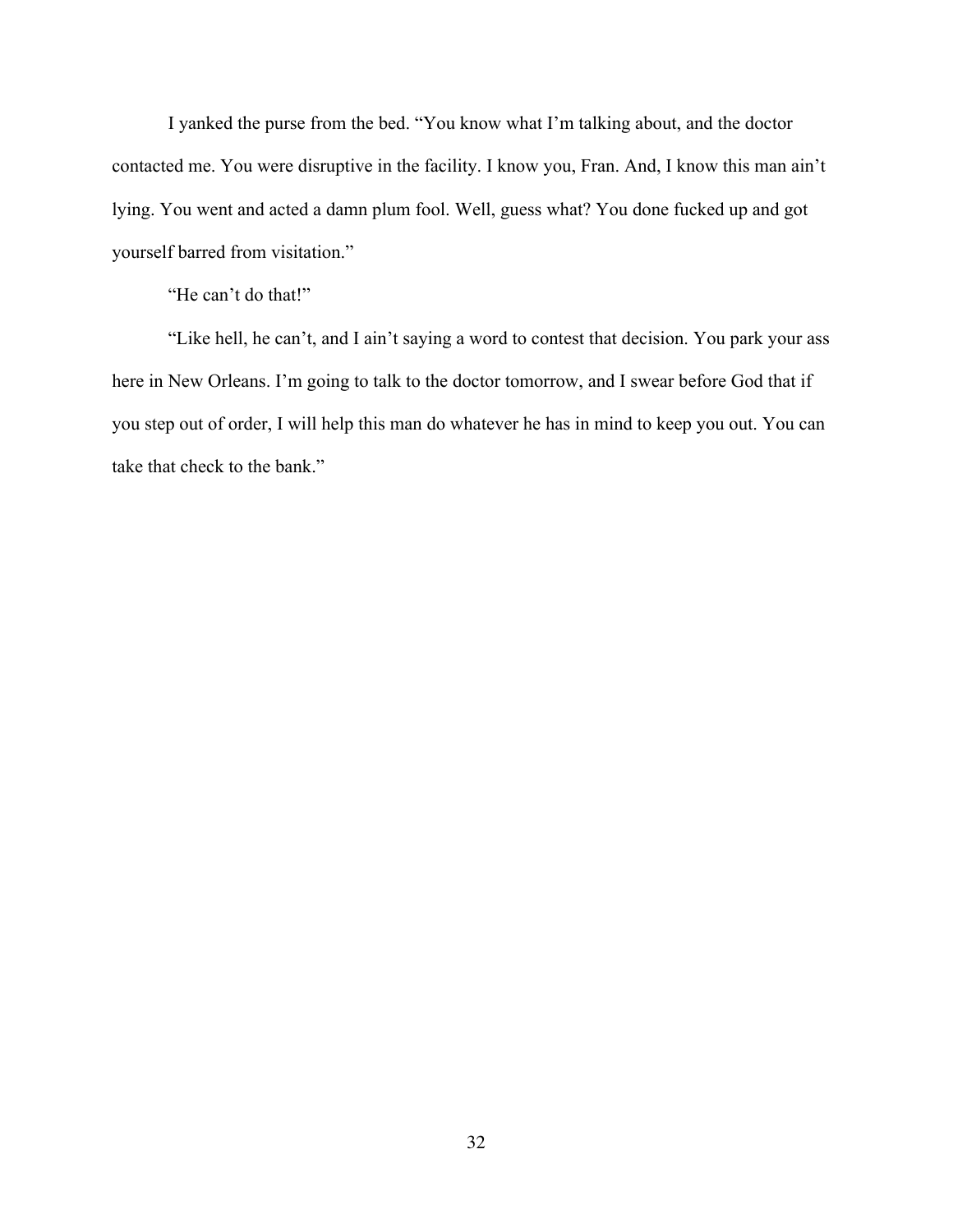# **A Card Burns a Hole in My Pocket and Burned Bridges**

## **Chapter 3**

I awoke earlier than usual, warmed by the sun, and the rumbling of my stomach. My body stretched out among the rumpled comforter and sheets. I reached and stretched high, pulled free the tightness of aching muscles, and then sat up to embrace the day. Shockingly, I felt calmer, no nightmares, just a weird dream. My dream was about a stupid, annoying, uppity fox inviting himself into my room like he owned the place. The creepy little twerp even sniffed my clothes, just plain rude, but the snark that the fox exuded reminded me of my brother August, who had been a downright pain in my ass. I missed him and my parents.

Shaking my head, I tried to clear my thoughts. It wasn't like I didn't want to remember them, but memories, big or small, made my moods spiral out. The sun glinted off the dresser and drew my attention to all the snapshots and photographs of my family. A lot of them had come from August's camera and a USB. Loads of pictures of our family and everything my brother collected for his college entrance portfolio. I taped them to the mirror and on the wall above my bed. I mixed his photography with my sketches and paintings in a cluttered collage of realism and my chaotic works of dreams and folklore. My grandma thought it looked unsightly against the floral wallpaper. I didn't care. I kept it purposely.

After a few more minutes of mussing, I collected myself, pulled back the sheets, and climbed out of bed. I dismissed the dream; it was time to get ready for work. I grabbed clothes for the day, a worn and hole-filled tee shirt and paint-splattered jeans; I'd change into my uniform at work. I walked barefoot towards my closet for shoes, pausing when my foot stepped on something. My eyes widened as I lifted my foot and saw the tawny feather below.

"Nope. Nope. Nope." I mumbled. "That's not real."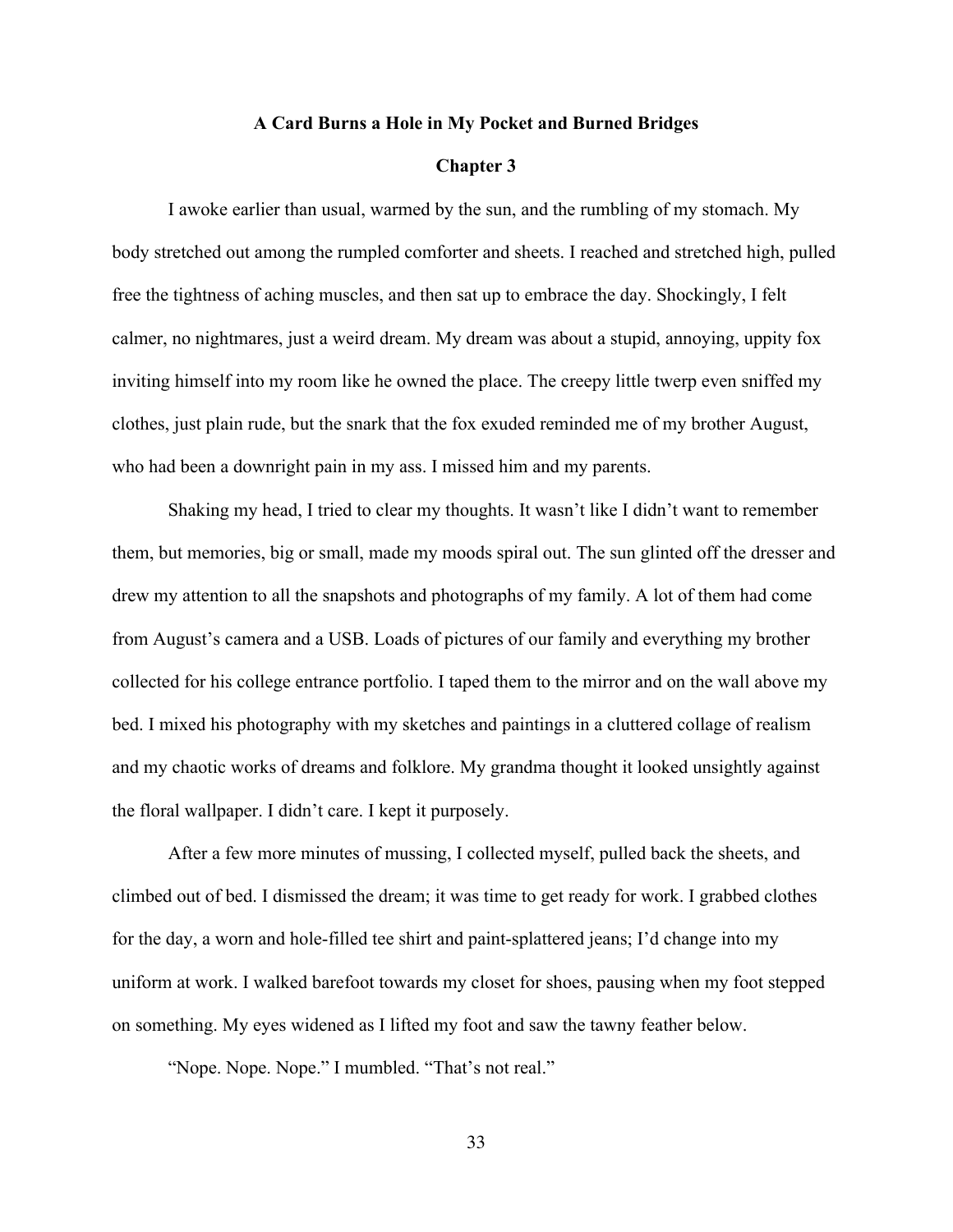The clothes dropped out of my hands, and I turned quickly to look out the window. A tuff of fur and another feather lay on the brick ledge outside the window. Backing away slowly from the window, I stumbled into the edge of my bed. I was scared; this couldn't be real. All of this was a dream. I just needed to leave the room, and everything would go back to normal. I scooped up my clothes and left for the bathroom.

The bathroom was as dated as my room. It was a combination of pink and black tiles, dingy white walls, and black and white checkered tile floors. I was amazed as a child to see the pink sink, toilet, and tub, but it now resembled a Pepto Bismol explosion. The water took a while to heat up, so I turned the shower on first. Then, I brushed and pulled my hair into a high bun in front of the mirror. Quickly, I went through my routine of brushing my teeth and washing my face, then hopped in the shower.

Twenty minutes later, I was standing in the kitchen making a pot of chicory coffee. Uncle Auggie entered the kitchen a few minutes later and pulled out ingredients to make breakfast.

"Good morning kiddo, you feel like shrimp and grits?" Uncle Auggie said with a smile instead of signing. His hands filled with ingredients from the fridge.

"Morning, I'm up for whatever you want to cook. Just do your magic." I said from my seat at the green table. "Need help?"

He gave me a slight nod. Then, in comfortable silence, we moved around each other; I pulled out a cutting board and knife to help with the prep work. My uncle methodically peeled and deveined shrimp quickly over a strainer in the kitchen sink. He was patient with me and tried his best to adapt to the limited motion in my right hand. Uncle Auggie nudged my shoulder with his elbow, pointed to the seasoning I was chopping, and signed for a smaller dice. I ran the blade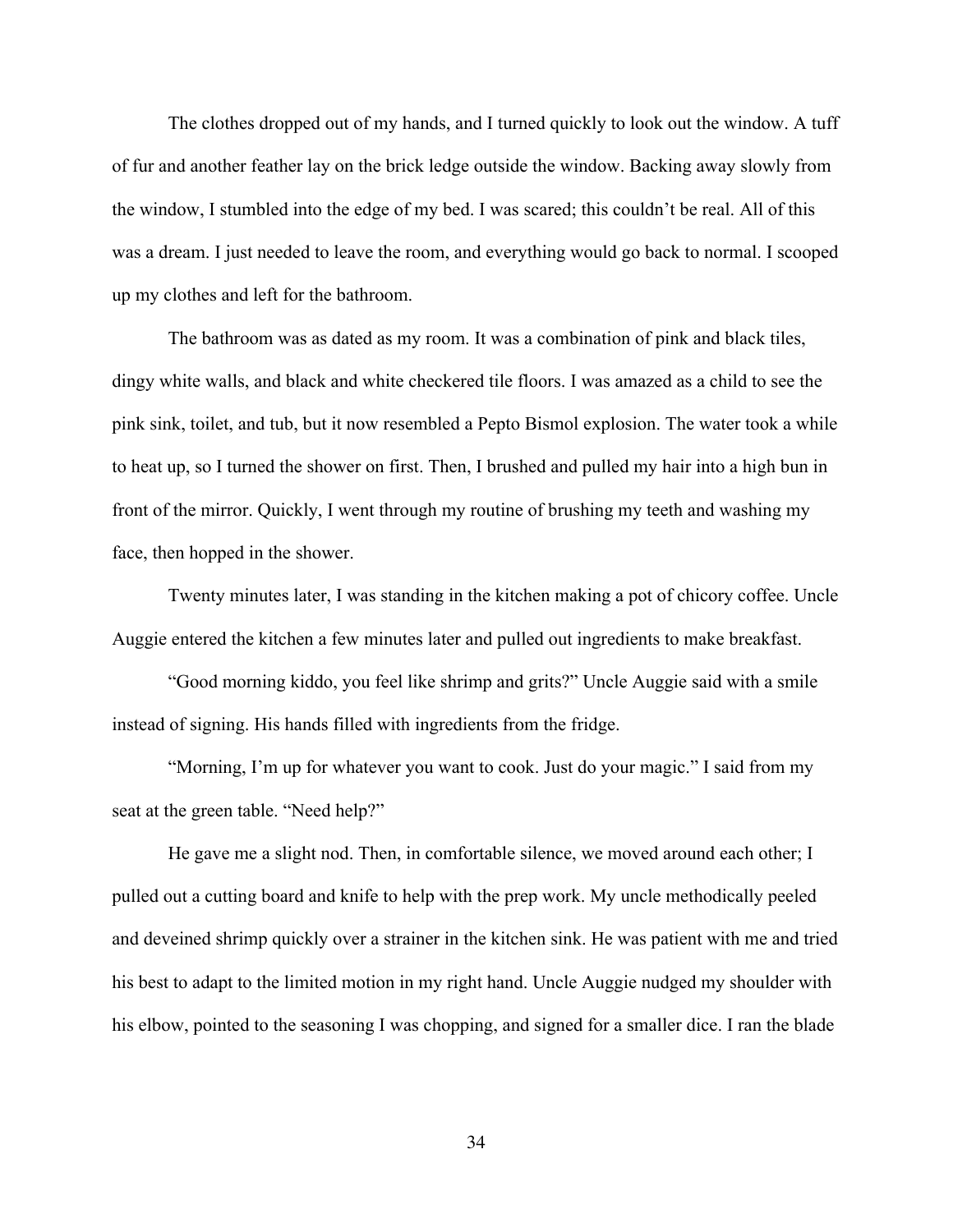over the holy trinity until the vegetables were finely diced. We stood before the stove and were tending to a pot of grits and sauteed shrimp when Grandma Fran's voice broke our momentum.

"Frankie, go get your medicine. I want to see you take it." Grandma Fran called out from her bedroom.

"Good morning to you too, Fran. Fell off your broom last night?" Uncle Auggie snapped. The smile ripped from his face.

"August, don't start with me."

"I do believe you started it, woman."

I left the kitchen to retrieve my pill case and everything I needed for work and avoided looking at the floor and window. When I returned to the kitchen, Grandma Fran was drinking coffee at the table. I sat my pill case on the table, and Grandma Fran snatched it up to examine the contents. My grandma pulled the two pills from the Friday slot and handed them to me. With a sip of coffee, I swallowed the Seroquel and Lexapro. Uncle Auggie slammed a plate in front of his sister.

"Here, warden, your breakfast."

Uncle Auggie sat a plate before himself and me. I itched to leave the tense room. They were getting ready to argue about me, and I would rather not be a part of it or hear it. The meal would have been something I savored if given a chance. Instead, I stuffed my mouth with spoonful after spoonful of creamy grits and sautéed shrimp, rushing through the meal. I washed it down quickly with the last drags of coffee in my cup. I was getting ready to place my dishes in the kitchen sink when my uncle stopped me.

"Leave it, kiddo. Go on, get to work." He said out loud. I had barely left the kitchen before I heard Uncle Auggie snap.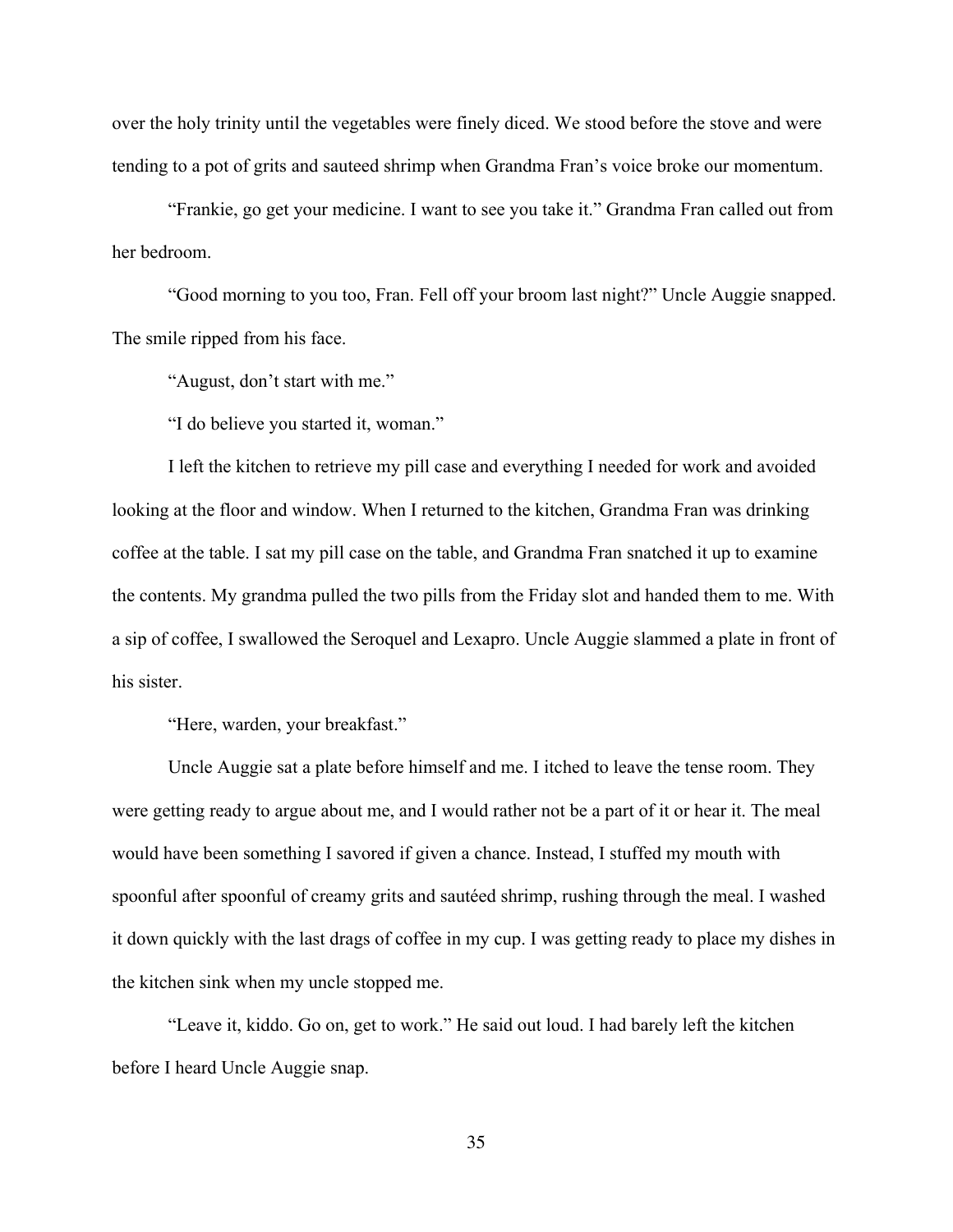"You are starting to piss me off. You need to leave that girl alone."

The front door closed at the beginning of Uncle Auggie's rant. I left the house, grateful that I wouldn't have to hear more, and walked quickly to the bus stop. The sky was overcast, and it was hot and humid. I hated the month of August. It was one of the hottest months in New Orleans. All the rain they had this week had made it even more sticky, for sure. The cotton shirt was beginning to stick to her back with sweat. The bus was pretty empty when I got on. I paid for an all-day pass and sat in the middle section of the bus. It moved quickly up Elysian Fields picking up and letting off people at different stops. This morning, I decided to walk through the quarters. I had two hours before I needed to be at work. So, when the bus turned at the French Market, I got off.

It was still early morning, and the vendors set up their goods. A vendor sold African clothing, bright prints hanging on metal racks. There were tables piled with sunglasses, leather purses, bags, and jewelry covered many tables. There was a tall older blonde man stacking books on a table. I peeked at a few books and pulled a few romances out of a pile.

"Good morning. How much for these?"

"Hello, those are three for six-fifty," the blonde man said.

"I'll take them."

I handed over the money then shoved the books into my book sack. I left the vendor behind and headed into the food stall area. At a juice bar in the market, I stopped for a fresh green drink and then the praline stall for a treat for Uncle Auggie. Then made my way across the street and out of the market to browse the shops. I walked by Jackson Square, and it was beautiful, regardless of the overcast. The horse-drawn buggies were all lined up in front of the square. However, the smell of horse dung forced me to pick up my pace up North Peters, where I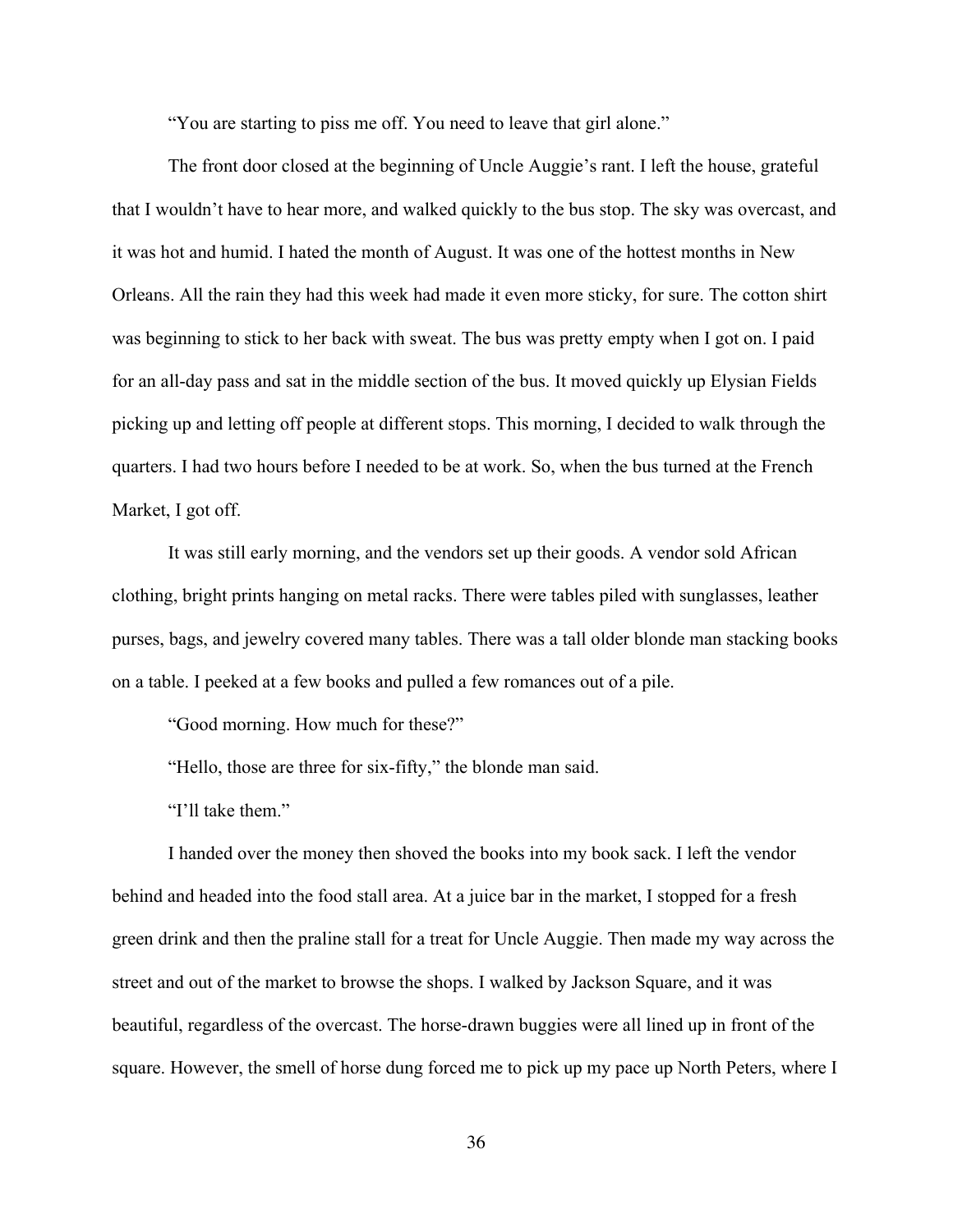finally reached Canal. People were moving swiftly on Canal Street. Streetcars and buses zipped up and down the street. Briskly, I walked down to Carondelet to wait for the St. Charles Street Car. Surprisingly, I felt at ease walking around the city after yesterday's events. Maybe, the meds were kicking in, but I felt almost normal like I was a tourist sightseeing.

The streetcar screeched to a stop before the crowd of people in front of the streetcar stop. I waited patiently for my turn as passengers boarded and paid their fare. The driver examined my pass before signaling me to take a seat so that others could deposit cash into the machine. On the long bench behind the driver, I took a seat. After everyone boarded, the St. Charles streetcar turned onto Canal and turned again onto the next side street. It slowly lagged up the track, allowing tourists to view all the architecture. I would be impatient about the speed any other time, but the thirty-minute ride was ok today. At St. Charles and Prytania, I got off the streetcar and crossed the street to enter the tiny bakery on the corner.

"Good morning," I called out to staff and customers.

Then I ducked into the staff room to put my things away, slipped on my uniform, apron, and hairnet, and then walked into the bathroom to wash my face and hands. The kitchen was busy; several workbenches held dough and trays filled with pastries ready for the oven. Finally, I clocked in and headed for my station.

"Morning, Frankie! You got six birthday cakes to frost this morning. Help me with the orders of cupcakes when you're done. I'm going to knock out two more trays of croissants for proofing, first," Miriam bellowed out cheerfully.

"Gotcha!"

One by one, I pulled square cakes from the fridge, decorating them in soft pastel pinks, yellows, and greens, piping scallop edge borders, and pink and yellow rosettes. A specialty order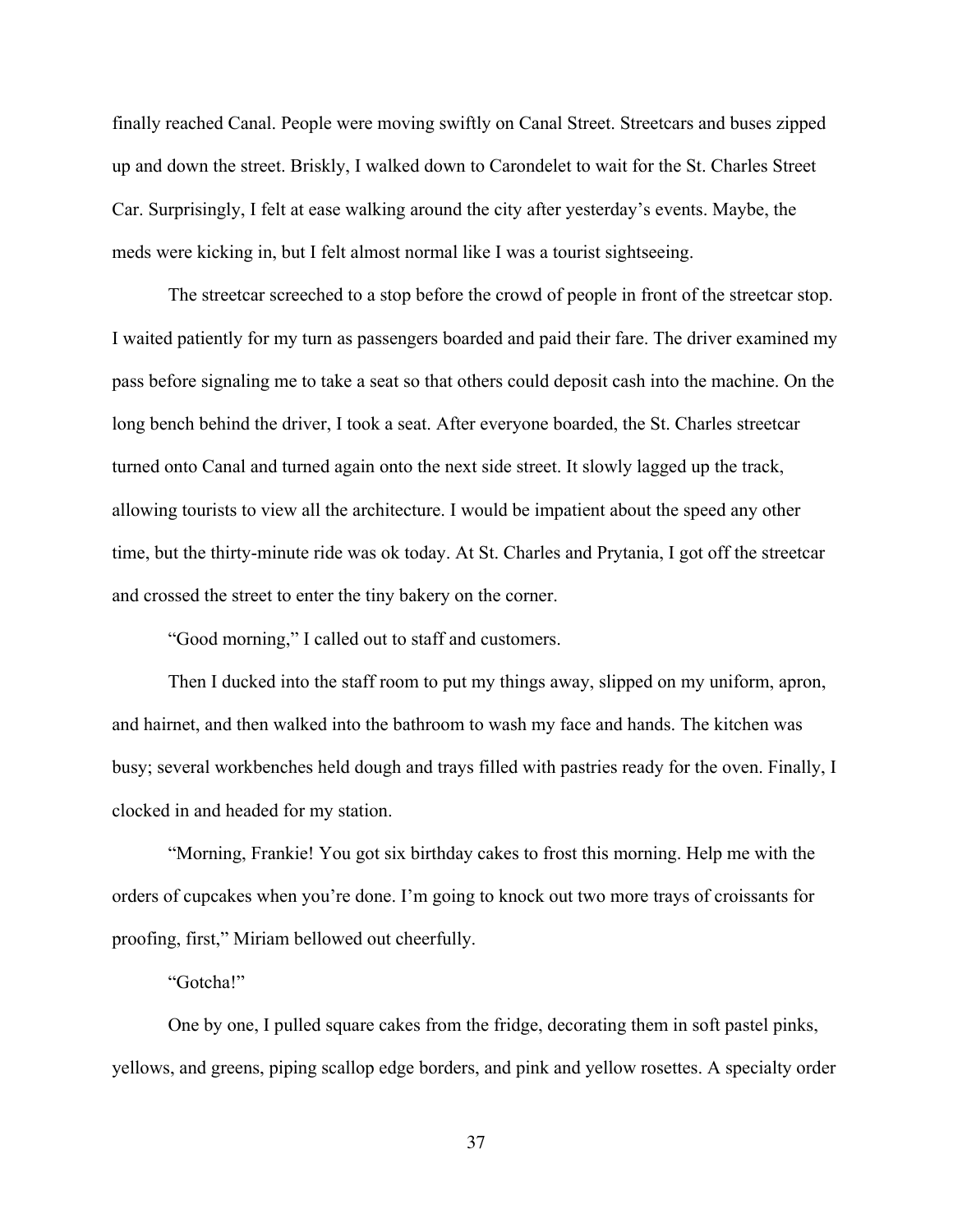unicorn cake required nonpareils, a two-toned mane, and a golden luster dust horn. I worked swiftly, piping then boxing the cakes for pick up. Decorating the cakes took less than two hours, and then I pulled out the cupcakes while Miriam cleaned the workspace.

"You're doing well this morning, Frankie. Did you get more sleep last night?" Miriam asked. Her smile stretched across her plump brown face.

"Better than usual, and I was awake before the sun," I smiled. "I don't feel all that tired either.

"That's good to hear. How's your uncle and your grandmother doing?" Miriam asked on the sly.

"Miriam, why don't you drop by and see Uncle Auggie. You already know he likes to see you." I said and smirked. "Grandma Fran's the same old same old."

"Ugh, so she's in warden mode."

"She just... drives me nuts. Everything I do, she scrutinizes. I don't know if I'm coming or going sometimes, but then she's there to watch me take pills, or she's taking me to see the priest. She makes me more tired."

"It might not seem like it, but she wants to help you."

"Well, I don't need that much help. I just wish things would go back to normal."

"It'll get better. You have to make the most of what you got right now. You know I'm here for you."

"I know, I'm just tired, and I missed them."

"I know, honey… But come on, let's not spoil your mood. I know just what to do." Miriam bellowed as she turned the Maze CD on the boombox.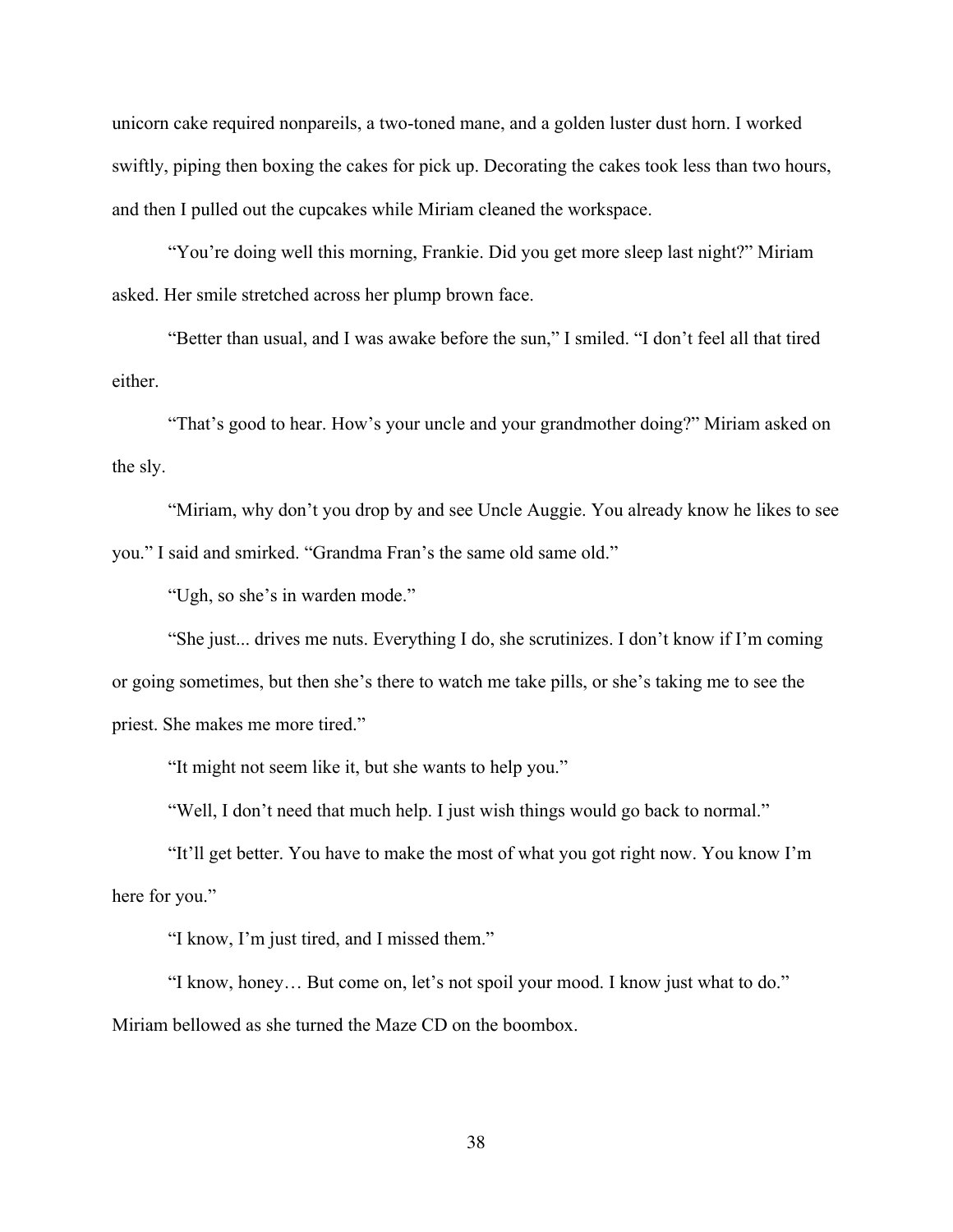We decorated two hundred and fifty bridal cupcakes with buttercream and gum paste flowers for the next two hours, talked, and sang. Finally, around twelve, I took a fifteen-minute break, where I sat outside the shop on the curve with a bottle of water. It was shady but sticky hot. Sipping the water slowly, I stared at the cars driving past on St. Charles street. I pulled my cellphone from my pocket to check the time, and the card fell out.

"What the hell?"

It was the card from under my bed, and in my head, I heard the voice say, "Noon."

"Not today, Satan," I said before I pushed the phone and card back into my pocket. "I'm not going crazy today."

§

Matthew and I were in the art therapy room when Dr. Warner and an older gentleman walked in. The room was once a tiny luncheon room, but now it was a make-shift art room filled with hand-me-down art equipment donated by a local community college. The man was above average height, slender, and an inch or two taller than Dr. warner, smartly dressed in a button-up shirt and navy slacks. Even with age creasing his mouth and eyes, I could see that he had been handsome in his youth and carried it still with his strong jawline, straight bridge nose, and warm smiling eyes. So many emotions played on the man's face as he listened to Dr. Warner and stared at Frankie. I couldn't hear what they were saying, too far to listen in on the low rumble of Dr. Warner's voice. I turned towards Matthew, who mouthed uncle, and pointed to Frankie. So, this was the uncle. They walked towards me, and I painted a hopefully friendly smile on my face.

"Hello, Cassandra; I want you to meet Mr. Moon." We shook hands while Dr. Warner continued to introduce us. "Cassandra and Matthew have been overseeing Frankie's care."

"Thank you, I appreciate all that y'all are doing for my grandniece."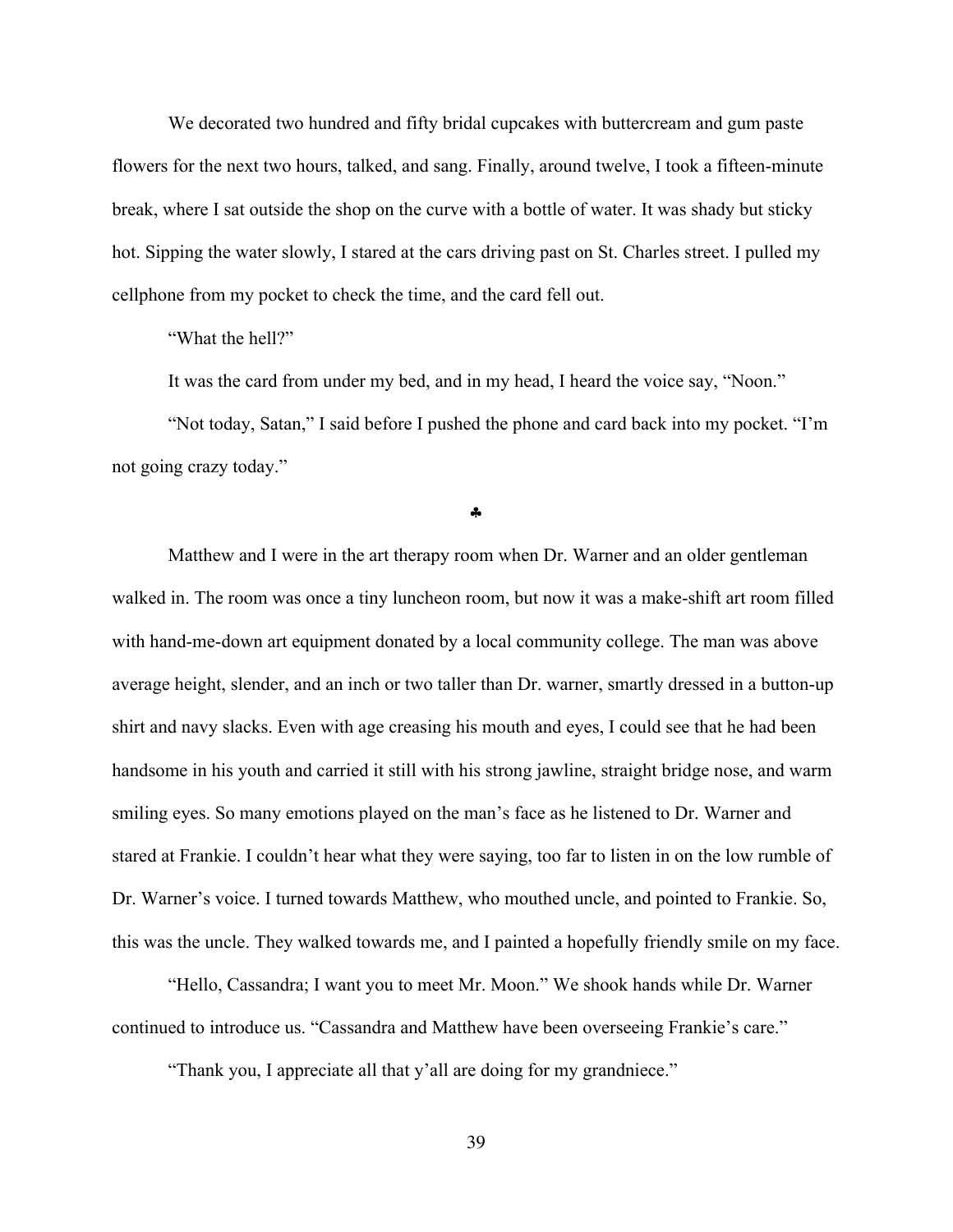"Your welcome, Mr. Moon. Frankie's a sweet girl." I said, and we turned to look at Frankie.

Frankie painted away at a canvas with paint markers, unaware of our presence. The canvas was a wash of gray and blue, watered down and smeared, while faces in shades of contrasting colors covered the background. They weren't happy images; the faces seemed sad or blank. One particular face was crooked like a broken neck and shards of something poking out the neck and head. It was gruesome but beautiful, and I saw the talent in the deliberate strokes and usage of color.

"She's very talented," I said to Mr. Moon.

"Yeah, Frankie loves to paint. When her twin was alive, he loved photography, I have a lot of their work framed around the house."

"I'm sorry for your loss," I said—the bit of information adding to the list of reasons for some of Frankie's behavior.

Matthew was sitting at the table with Levi and Charlie. Charlie was busy pasting on strips of colorful paper cut-outs to a foam ball. My brother watched as Dr. Warner and Mr. Moon approached Frankie from his seat. I think my brother was waiting to see how Frankie would react.

"Frankie, someone is here to visit you." Dr. Warner spoke softly as not to startle her. Frankie was very skittish and flinched at any loud noises. "It's your uncle. Would you like to visit with him?"

The girl turned around quickly, her hands moving fast as she signed. I didn't know the girl could sign, but she signed at a rapid speed. Matthew was fluent in American sign language, and he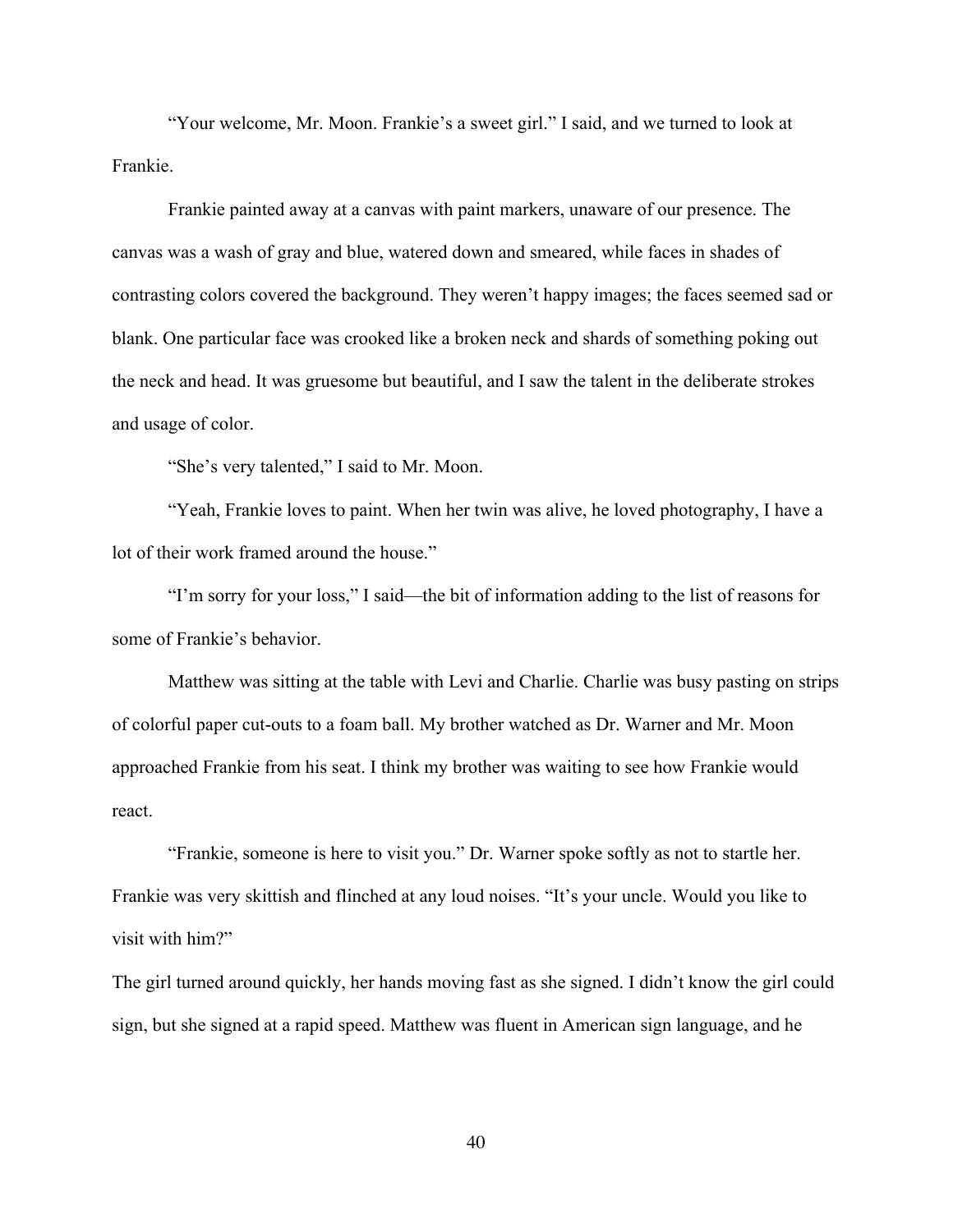watched as the two of them communicated. Frankie didn't sign long before she spoke aloud like this was something she regularly did, a mix of sign language and speech.

"Uncle Auggie, you know the Baron? Have you met Maman too?"

The man looked puzzled. I recognized the names but didn't know who the girl was referring to, and it sure didn't seem like Mr. Moon knew either. Dr. Warner stepped in then.

"That's the names she's given Dr. Babin and me. She refers to most of us by a different name. Cassandra and Matthew or kitties, I believe."

Frankie seemed uncaring of what Dr. Warner was saying. She started to rub her hands together and rubbed the paint from the palms until it flaked off into small crumbs. It wasn't important to her, and once again, she was only semi-conscious.

"Frankie, hey, you want to sit and talk with me."

The man's face fell when Frankie shook her head.

"She comes and goes, sir. Please, don't take it personally. She may be more responsive the next visit. Just give her some time." I said, hoping my words would help, but the man looked crushed.

Dr. Warner agreed then he ushered the man to the exit. Frankie went back to painting, smearing red handprints across her canvas and dragging them down over the faces. The image became muddy like a switch in her mood. It appeared like she was more angry than sad, and her hand slapped against the canvas until the easel buckled and fell.

§

Dr. Warner took me to see Frankie. She was doing what she loved, painting, and for a second, I thought it was my Frankie. Frankie whirled around and signed like she had been waiting to see me. When she spoke, asking me a question I couldn't answer, the lights turned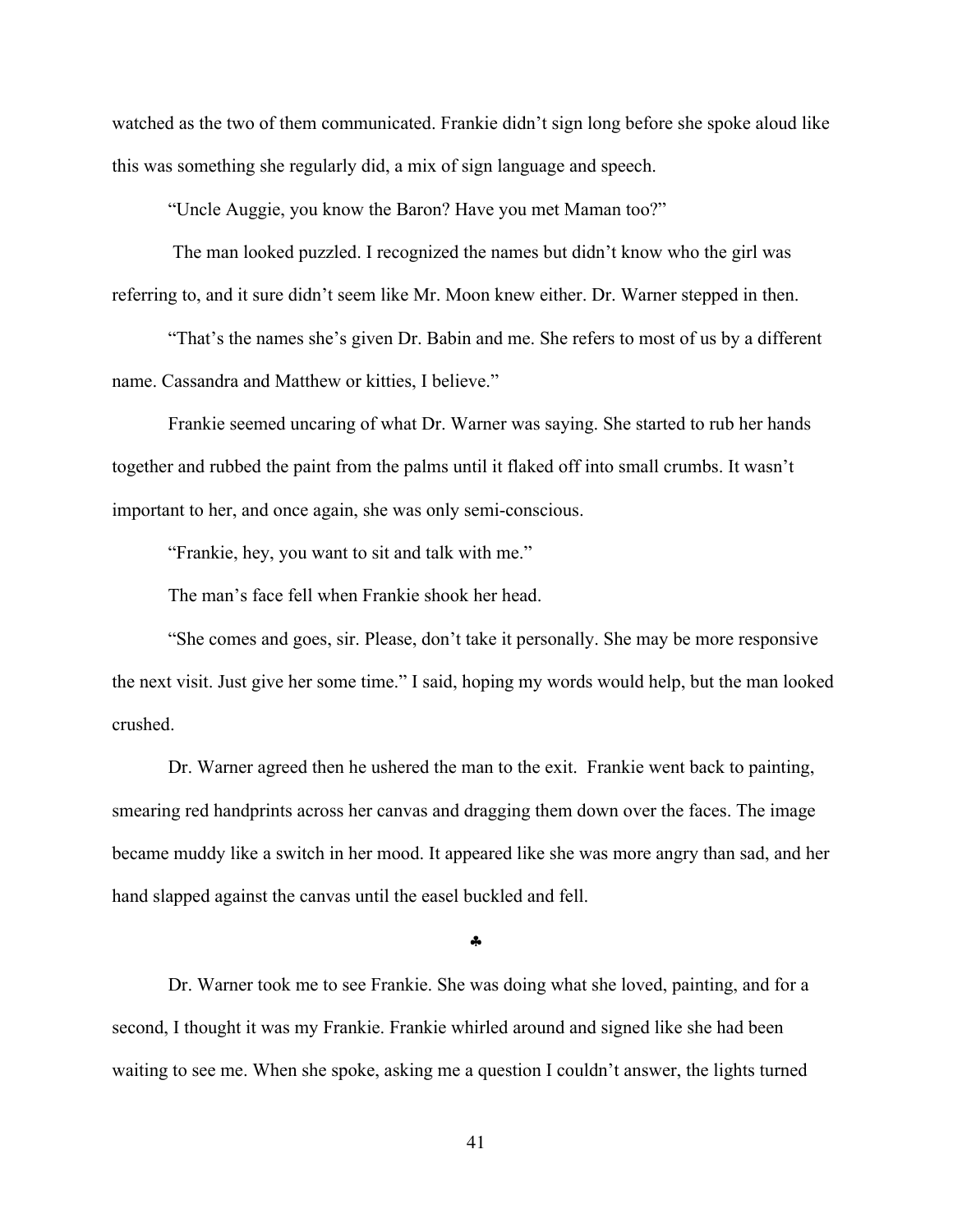out, and that was no longer the Frankie I knew but a stranger. It was so fast too, and I couldn't bring my mind around what I had just witnessed. Then the doctor led me out of the room to his office.

"She doesn't mean to hurt you. It's something she can't control right now. It's as if she's locked herself away, and maybe for a few minutes or an hour, she's consciously herself. I'm not ready to diagnose her with another condition. I'm not sure if this is just her trying to cope or not. We haven't spoken beyond the delusions. That's why I wanted to talk with you, Mr. Moon."

"Sir, forgive me, but I don't understand everything. I'm trying really hard to piece things together, but I'm falling short. That girl wasn't the Frankie I knew."

"It's still Frankie. It may not seem like it, but it's her. She's shut down. Her mind is trying to cope with her pain. If I had to say it, I believe Frankie has been putting up a front for a long time, and she didn't give you any signs of her deteriorating state until she resulted to an extreme. Even I believed she was doing well." Dr. Warner assured me.

"I went to my friend and he advised me to speak with you on her condition... said you would be better at explaining. He kind of compared her condition to a broken faucet."

"I guess in a way that's true. We don't exactly know what causes bipolar disorder. It's not something that we can do a blood test for or a brain scan. We understand the symptoms, but they vary. Genetic, biological, and environmental factors can cause bipolar disorder—genetically linked to someone in the family on either side, maternal or paternal. A toxic environment can cause this disorder as well. Most people aren't aware of mental illness or what it looks like, but bipolar disorder can be described as a faucet or a gear shift in a car. It is a shift between emotions; sometimes it's a fast change, and other times it lingers for weeks or even months when it involves depression. It all depends."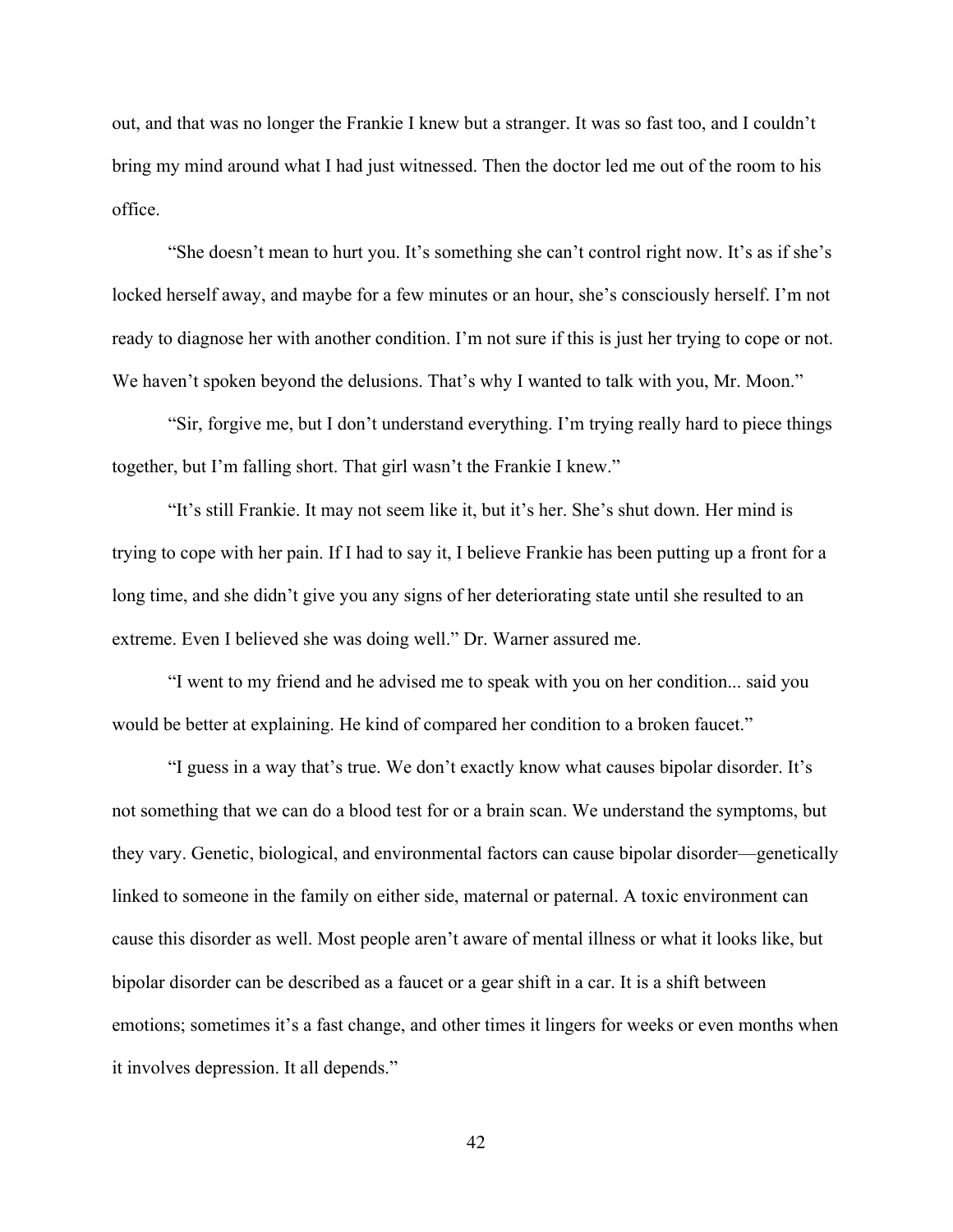"So, what is this? What is Frankie feeling now?"

"I think that Frankie is trying to cope. However, I believe she hasn't come to terms with issues like her grief, and Frankie is comfortable walled away in a delusion because it may be easier than facing those issues. Everyone copes differently."

"Is there anything that I can do?"

"I would appreciate it if you would keep your sister away for some time. I understand that Ms. Moon is her grandmother, but I am looking out for the well-being of my patients." He said, then sighed as if recalling something that made him exhausted. "It's not just Frankie who reacts negatively to her, and I honestly would like this environment to be as controlled as my patients need it. However, I will not bar you from visitation. Although the clarity was shortlived, Frankie reacted to you positively. I think it is best that you continue to visit and share things or bring approved items for Frankie. We would like to see if she reacts to other stimuli."

"Am I allowed to cook? We've been cooking together since Frankie was young."

"As long as you don't supply her with anything that may be considered a dangerous object like metal utensils, I believe you'll be fine."

"I still don't understand everything, but I want my grandniece to get the help she needs."

"Mr. Moon, you've taken a step in the right direction. I don't' think anyone expects you to know everything about this condition, but your willingness to help support Frankie is the best start. That's really all we can ask for. I will give you a few pamphlets on bipolar disorder. I think I may have some to explain delusions and hallucinations. If there is anything that you need to help with understanding, I will do my best to help. We all just want Frankie to have support and a bit of stability while she's here." Dr. Warner said, then stood to find the information for me.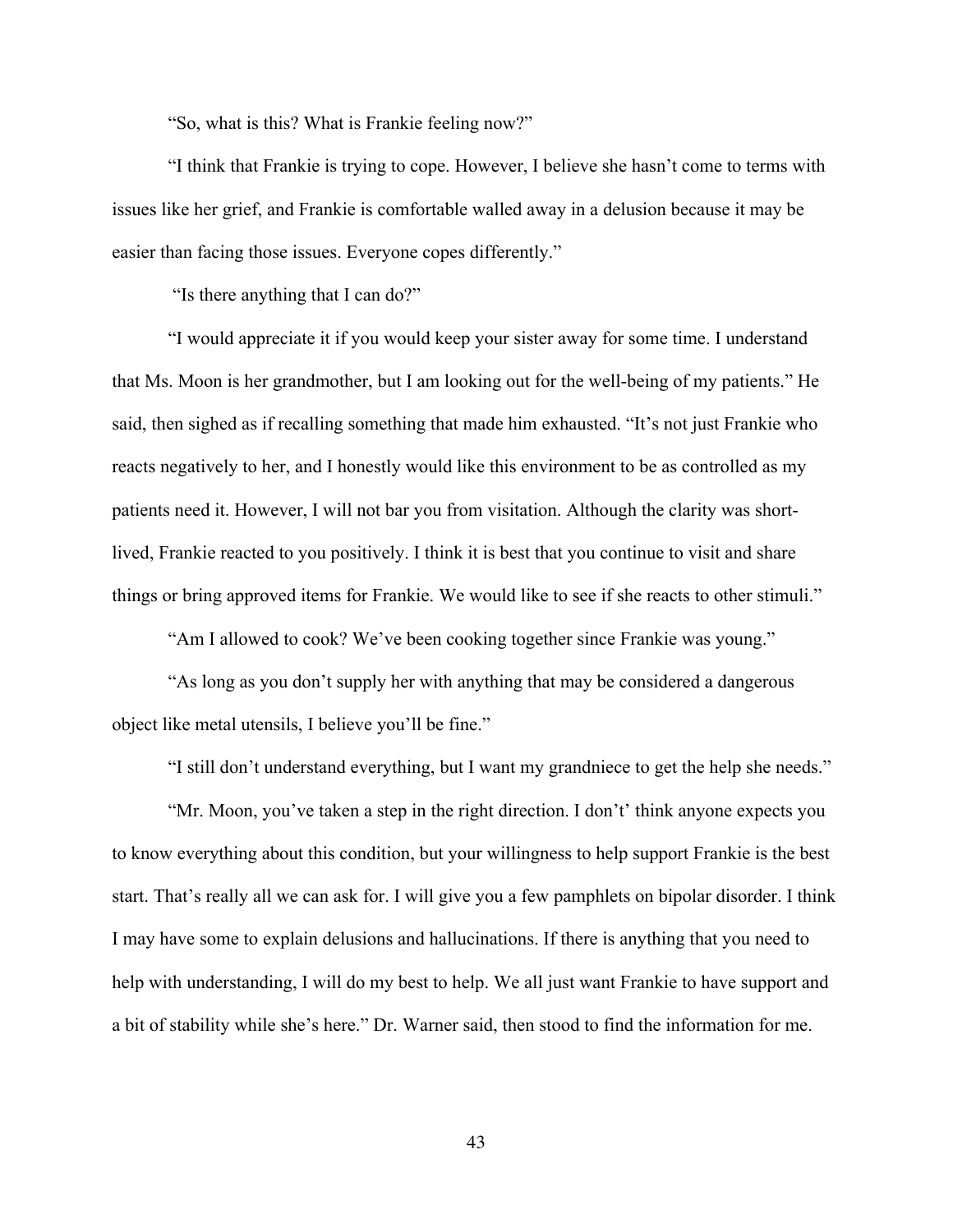I don't think I understood everything, which was ok for now, but I felt a little lighter, and I was already planning to make things that Frankie loved. Maybe, I would start simple with treats from the bakery and perhaps a few muffulettas, and hopefully, she remembered the good times we had on the Riverwalk. I didn't know, but I felt renewed because there was something that I could do. I was able to help and not stand around wondering.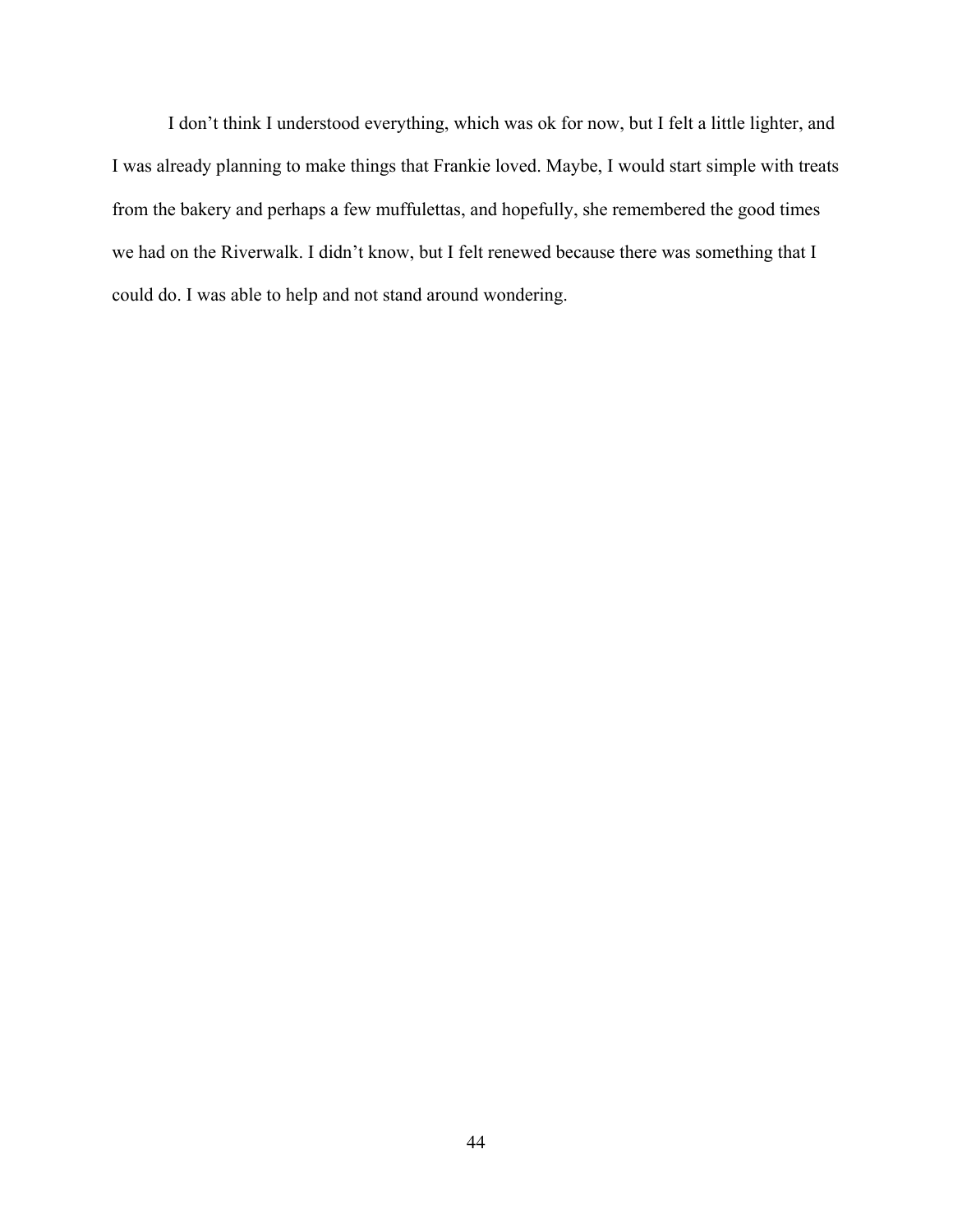#### **What You Will and What You Won't Do**

# **Chapter 4**

The drive back to New Orleans always felt shorter. Matthew dozed with his head rested on the car door, his locks slapped wildly, but he didn't stir, the seat belt behind his back. No matter how much I argued with him about it, he never allowed the strap under his neck, said it crushed his throat, choked him. The wind whipped through my FRO, blowing the tight coils off of my face and cooling me down from the summer heat. I sped down the highway with Sade crooning low in the background. It was an exhausting day, with several meltdowns from Charlie, and a heart-wrench ache filled my chest when Frankie curled under the covers and cried for hours unresponsive to Matthew and me. Levi hovered around these patients, calmly speaking with them, and his whispered tenor drew memory after memory of times I wished I could relive. Matthew was somber most of the day, I think Charlie had worn him out, or maybe he ached with the desire to solve the world's problems and falling short broke what little resolve he had. I wanted nothing more than to wrap my brother's soft heart in bubble wrap and cushion him from what bothered him the most. Charlie, sweet Charlie that suffered so from schizophrenia and autism, making touch uncomfortable and other stimuli crack through the calm of medication. Charlie's meltdown left him bloody and bruised from self-inflicted wounds. Wrapped in a blanket, Matthew rocked Charlie on the floor for two hours, filled with screams and tears. I watched the progress dissolve. I wept in silence as I drove. My tears became mist as the wind brushed them away. I felt crippled by what I lacked, how I lacked control over their conditions. I wished day and night that I could do more, and I had to harden myself to make it through. Shed my tears in private so that I could be stronger for them.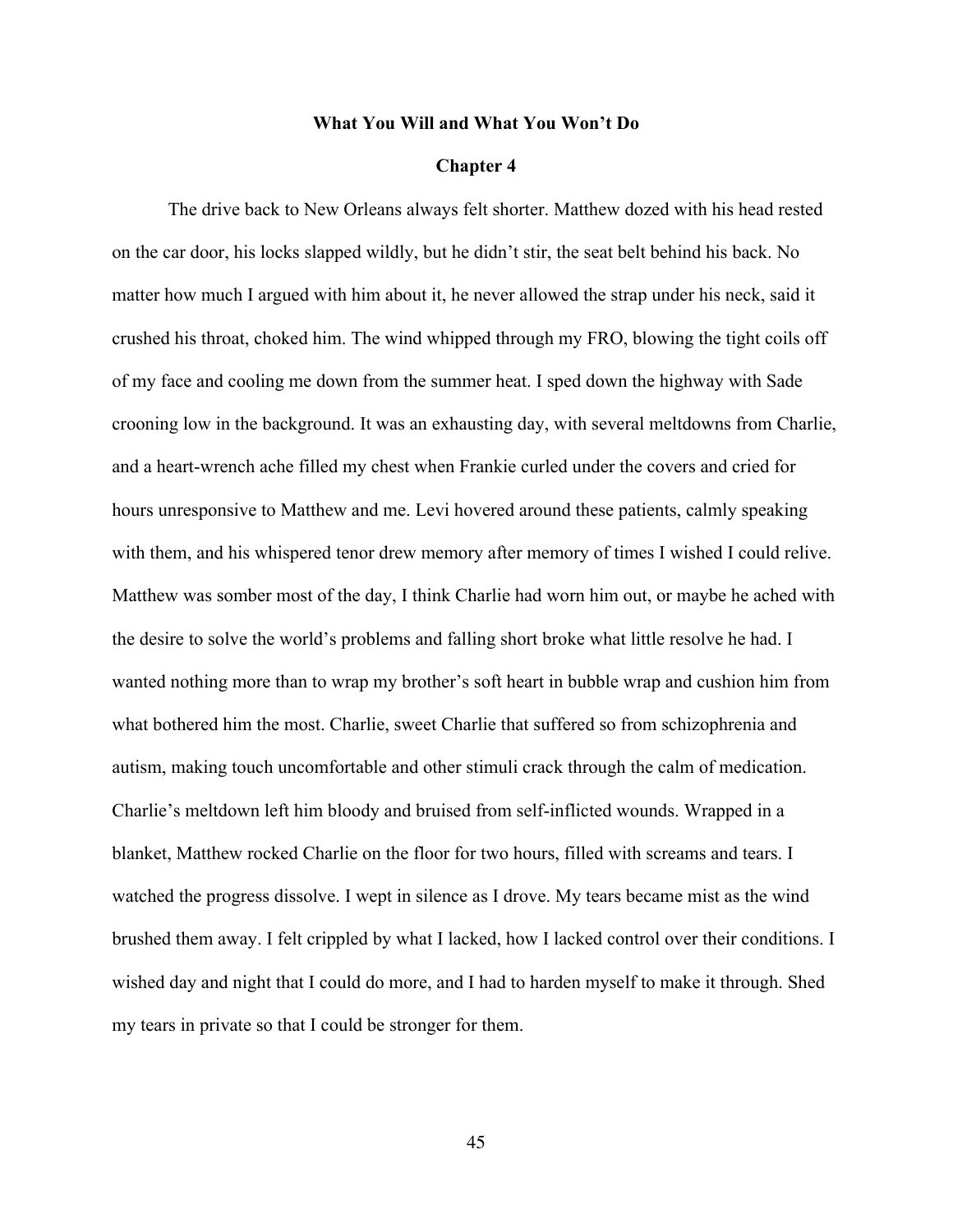"Why do you always cry alone? I'm your brother, your twin, and just like you're there for me, I want to be there for you." Matthew said and reached out and squeezed my shoulder.

"Ha," I laughed and wiped my eyes on my uniform shirt quickly. "I'm not cry."

"Sure, you're not crying and the mosquitos left Louisiana for a vacation up north." He said and slapped a hand over his neck. "You need to roll up these windows. Thank God the tops not down. I might die of blood loss."

I rolled the windows up and hit the A.C. I tried to change the subject by turning the music up, but Matthew had none of that. Instead, he turned the dial down and shifted his body. The door was against his back, and his gaze settled on the side of my face.

"I might be blinder than a bat with or without these contacts, but I know when my sister's crying. You better believe I know when you cry in the tub— when you think that I'm asleep. Well, let me tell ya, I know. I feel it."

"You know Frankie was a twin?"

"Yeah, but don't try to change the subject. Oh and her uncle and grandmother are twins as well, but that's besides the point. Why are you closing me out?"

"I don't mean to."

"But you are and you have been for a while. Why?"

"I guess I'm struggling to stay strong for you and our patients and myself. I just don't know what to do sometimes and I think I just want to shield you."

"From what, exactly? I'm a big boy now, I'm not the albino kid in elementary that was picked own and needed your help. I grew up a lot since then. I can fight for myself."

"Yeah, I just want you to be happy and today you look broken."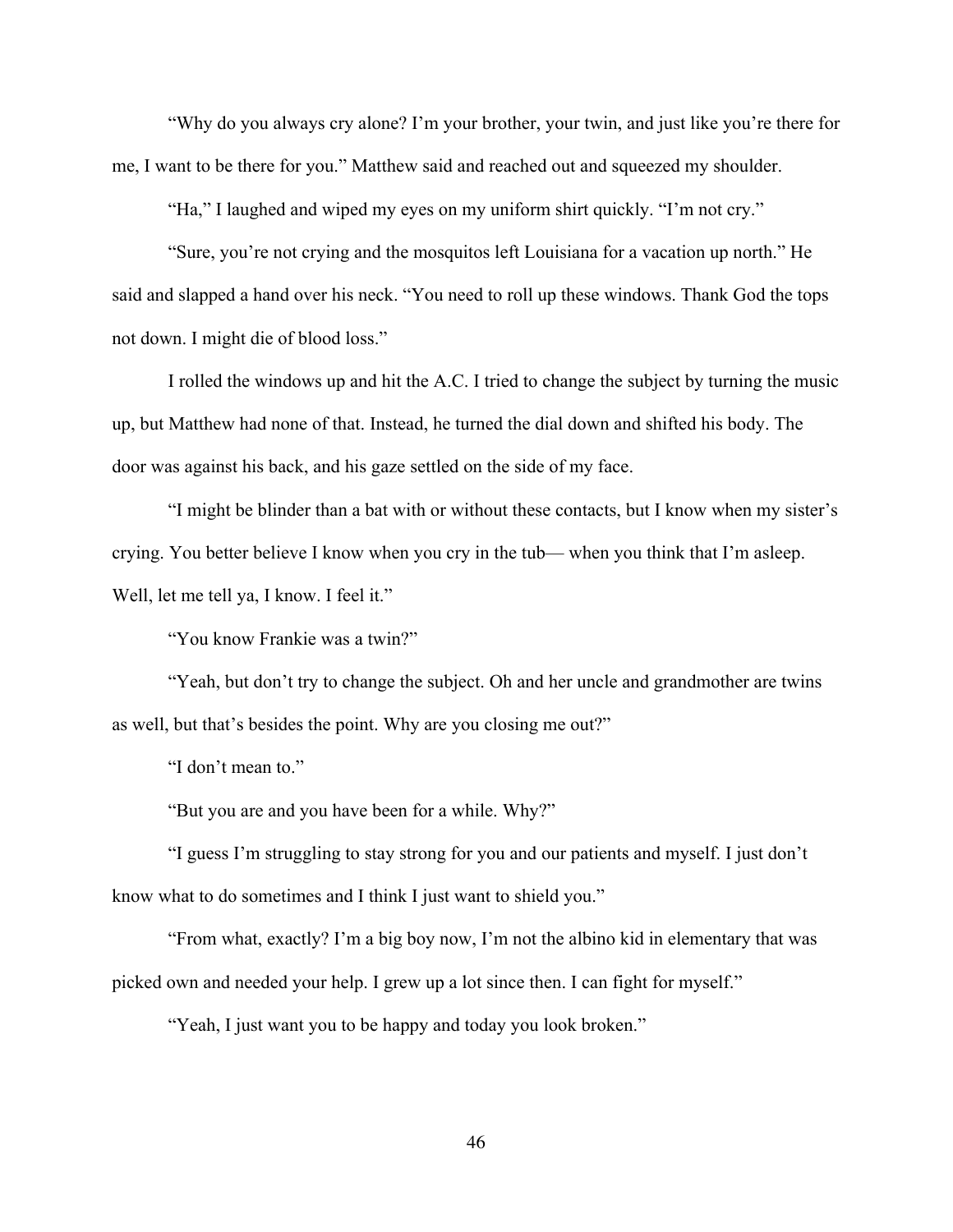"I had a patient fall to pieces and I held him and there was nothing I could do. I'm human, Cassandra. I hurt with them and for them. I hurt when I think of you crying alone. I want just as much as you to be strong for them, but I understand that I can't always be."

Matthew did very little after that, giving me time to digest what was said, but something deep inside wouldn't allow me to. Something deep inside wanted to keep whatever control it had because I was a rock, and I wasn't malleable.

§

Every day, for nearly a week, the card reappeared in every pocket of every pair of pants I owned. I had torn the card apart, threw it in the trash at work and home, but the card always reappeared, crisp and new. It was driving me insane. The card was like a memento of my crazy experience on the streetcar, and it wouldn't let me forget. At some point, I stopped using my pockets. Instead, I carried everything in my hand or book sack. It was Thursday. I worked until one on Thursdays and then walked the few blocks to Louisiana Avenue and down to Chestnut Street to the clinic. The office was empty when I arrived. I checked in with one of the receptionists, Ms. Brenda, who informed me that Dr. Warner was in with a patient and would be out in ten minutes. A Bon Appetit magazine was the most appealing magazine on the table. All the others were health-related. I skimmed the recipes and found several that I wanted to try. So, I slipped the magazine into my book sack. No one would notice or care.

Dr. Gary Warner walked into the waiting room. In his early thirties, the man was of average height and well-kempt. I thought him prissy prim and proper until one day I saw a tattoo peeked out from under a sleave. Bands of green covered his brown skin. I remembered him telling me that he was a young dumb kid living in the lower nine (lower 9th ward) trying to fit in, and now he was a black professional, and they marked him as a thug. I had scrunched my face at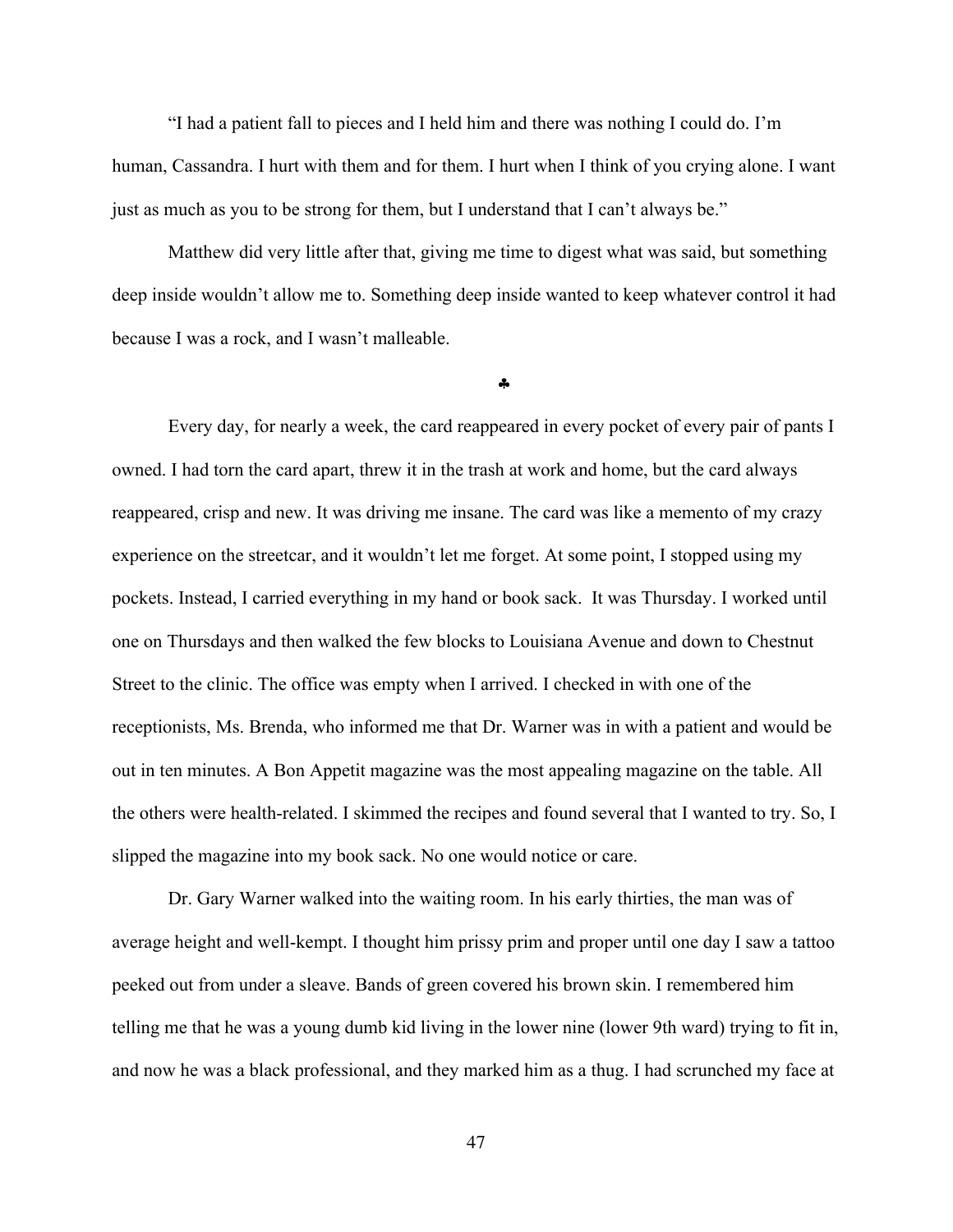the thug remark. Labels, everyone wanted to label someone negatively. The word thug imprinted on his arms and a billboard sign blinked the word crazy in neon light on my forehead.

"Hey, Frankie, you ready?" Dr. Warner asked. He had my file tucked under his arm. "Yeah."

I grabbed my stuff and followed him down the hall to his office. The clinic was old and drab, created for some other function before the mental health clinic existed. Dr. Warner and a rotation of doctors shared the same office on various days. It had little personality, and it was more like a closet with the tiniest couch in burgundy paisley, ugly. Dr. Warner sat at the cheap desk that had pealed up laminate and exposed cork.

"How have you been this week? Are you getting any sleep?"

I folded my hands onto my lap and replied, "More than I expected. I didn't have any nightmares this week either."

"That's excellent progress! So, you've remembered to take your medicine every day."

"I'm doing my best. My Grandma Fran makes me take the morning dosage in front of her."

"How do you feel about that?"

"How would you feel? I'm nineteen, and my grandmother has legal guardianship over me because I was mentally incapacitated at seventeen. No one tells you failed suicides come with a price. It's not like I'm not paying for surviving," I said, then paused to catch my breath. "My family's dead, and I stupidly wanted to follow them. Oh, and I hallucinated my parents handing me the pills. So, I guess that means I am pretty fucking unhappy or fucked up?"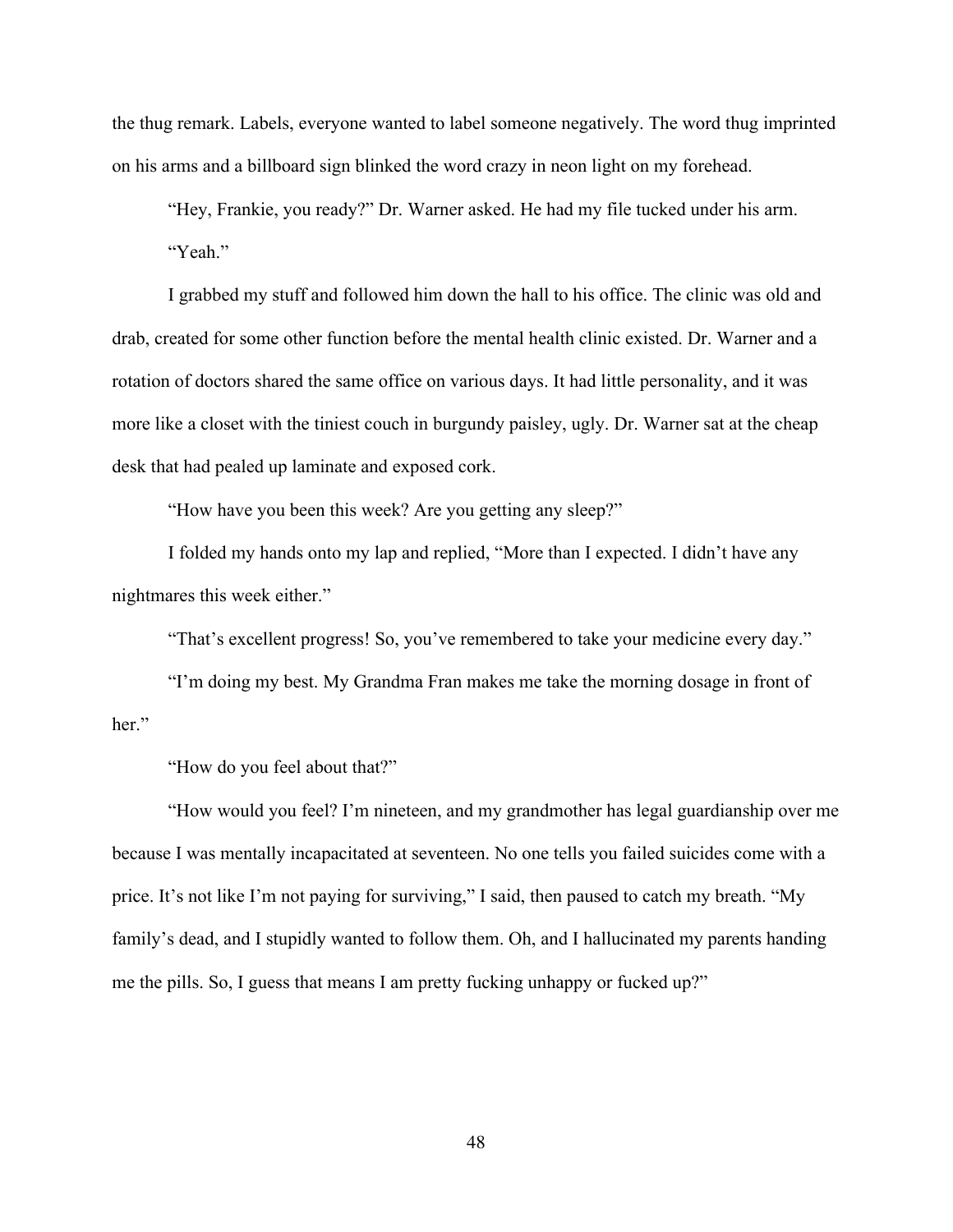I glared at my hands, refusing to look at Dr. Warner. The words had spilled from my mouth too freely, and at the same time, it wasn't enough because they were barely touching the surface.

"No, it makes you human," Dr. Warner said.

"It doesn't feel like it… I'm tired of being fucked up. I'm tired of being around people and feeling alone. I'm tired of the looks my grandma gives me. I'm tired of a whole lot of shit, and I ain't got any other choice but to live with it. They forced me to live. Do you know how it feels to be forced to live? It would have been easier if I had died too."

"Frankie, who can tell you that death is easier? You die once and can't change anything, but you live each day with a new opportunity to change and grow. Death doesn't give you that. Now, I need to know, have you been having suicidal thoughts?"

"No, I couldn't do that if I wanted to," I said. "I haven't tried anything."

Tears streaked down my face unchecked. Dr. Warner pulled a few tissues from the box and handed them to me. I felt raw and exposed after saying this, and it was the first time I had admitted to him that I was bone-tired of everything. Being unhappy was the least of my problems; it was the scrutiny and the new label's weight. Crazy weighed heavily on anyone's shoulders. Nothing in the last two years had gone right. Sometimes, I felt like my grandmother would be happier with a drone than me.

"Frankie, if there is ever a time that you feel suicidal, you need to contact me. I'll write my cell phone down for you. I need you to know that you can contact me day or night. It doesn't matter when."

"Ok, but I haven't thought about killing myself, really."

"I believe you, Frankie," Dr. Warner sincerely said.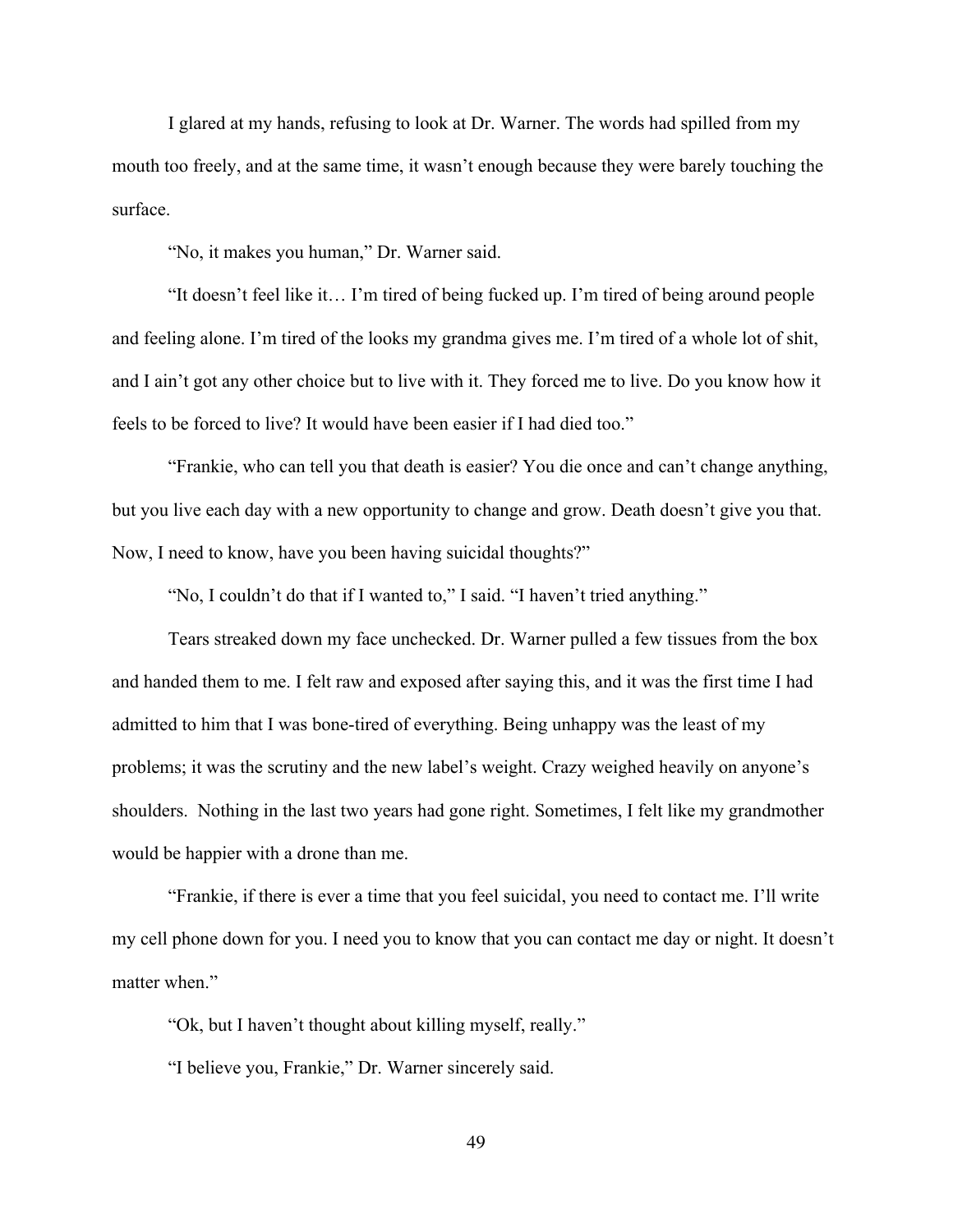The sincerity in Dr. Warner's voice nearly knocked me over. It was unexpected, and I hadn't had anyone say or mean it in a very long time. Dr. Warner hadn't scrutinized my words. Maybe, today, he had earned a little more respect and trust. It wasn't a lot, but I felt the tiniest bit more secure in myself and how he would react to my question.

"Dr. Warner, can you hallucinate on the medication?"

"No medication is perfect," Dr. Warner calmly said. "So, it is possible to hallucinate while on medication, and that may mean that we need to increase the dosage or find another medication that is more suitable to the patient's needs. Everything is trial and error because people react differently to medication. Are you still having hallucinations?"

"I think I had one last Thursday after our session."

"Do you remember anything about the hallucination or what may have triggered it?"

"I was on my way home on the streetcar. I felt normal. I guess I was a little tired but ok.

So, I don't know what triggered it. I just saw something strange in the back of the car."

"What was strange in the streetcar, Frankie?"

"That's the thing; I don't know what I saw. It looked like men at first, but then they kind of morphed. They had eyes like glass bottles, and they bulged out of their heads. You probably think I'm going crazier."

"No, I don't think that you're crazy at all. You've had a lot of things happen to you in the last few years. You've had trouble coping, and your brain is trying to handle all the stress. Bipolar disorder symptoms can manifest because of stress."

"Yeah, but that's not how people see me. I was just another crazy on the streetcar, and my grandmother is this close…," I held her finger and thumb tightly together. "to having me exercised by the priest."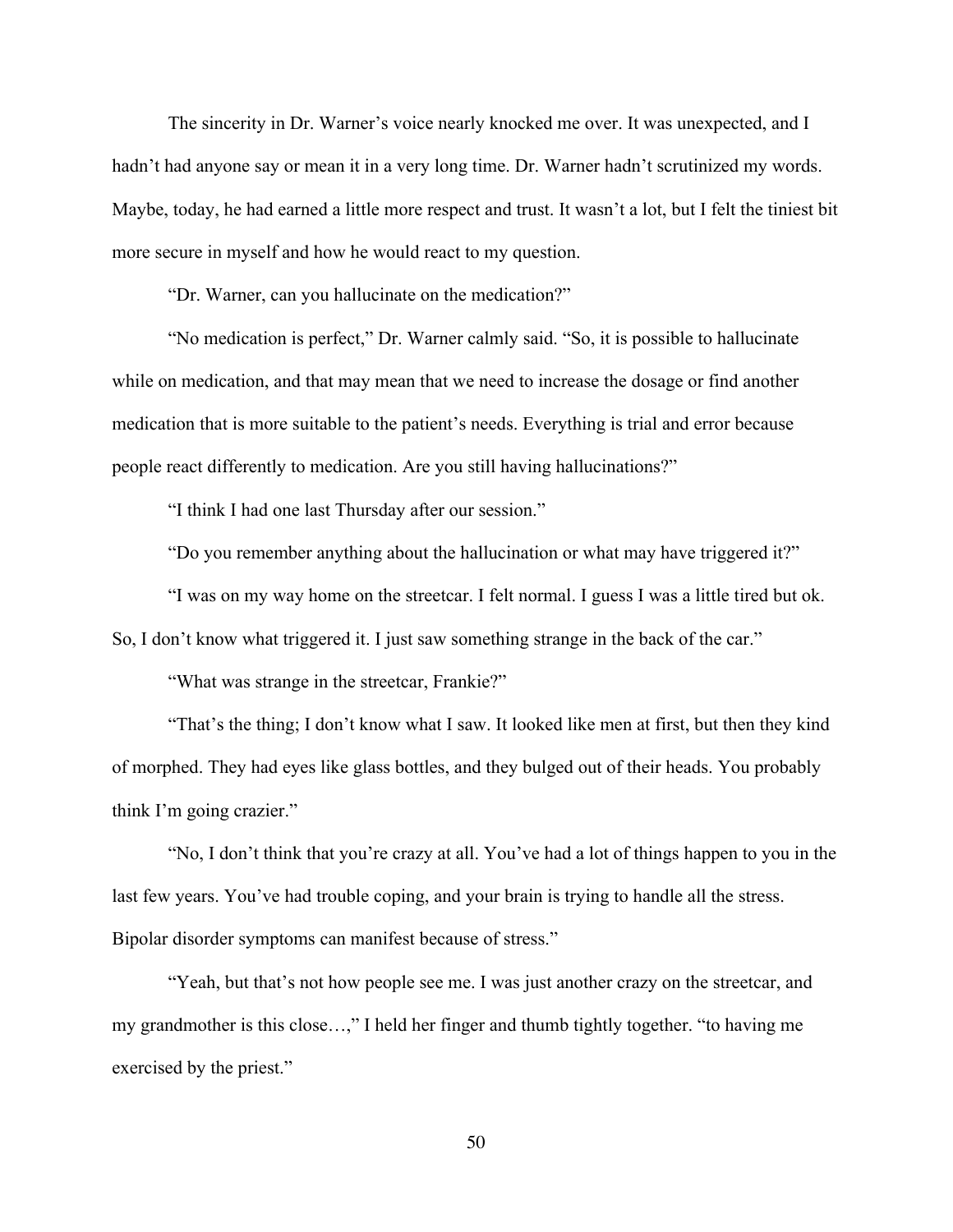A startled bark of laughter left Dr. Warner, and I gave the man a skeptical look. He thought I was joking, but I wasn't, and my grandmother wasn't either. Dr. Warner seemed to sober at my impassive face.

"I don't think the catholic church does that anymore."

"Dr. Warner, my Grandma Fran would find away."

"Let's hope that she doesn't. Our session has ended. I want you to record how you feel every day if you can. Record when you feel anxious or when you can't sleep. You can record if you see anything that isn't there. I want us to work together to help you move forward."

"Ok, I think I can do that."

"Good. It was good seeing you, Frankie. I'll see you next Thursday."

"Yeah, see you soon."

I exited the clinic and began my journey home. Peace had settled over me, and weight had lifted temporarily off my shoulders. The ride home blurred, and I drifted from the streetcar to the bus, watching the city move around me. When I made it home, however, the weight returned. Inhaling a deep breath, I opened the door, and Grandma Fran waited there.

"Good evening," I said as politely as I could manage.

Good evening, Frankie. How was your appointment?"

"Everything went fine. Excuse me; I'm going to take a shower." I said before I escaped the room. I paused on the stairs to see and hear what they were saying.

Uncle Auggie stood in the kitchen doorway and watched our short interaction. "Fran, you need to pull out whatever stick you got rammed up your ass. You are driving your only granddaughter away. You ain't blind. I know you see it. " My Grandma Fran didn't answer.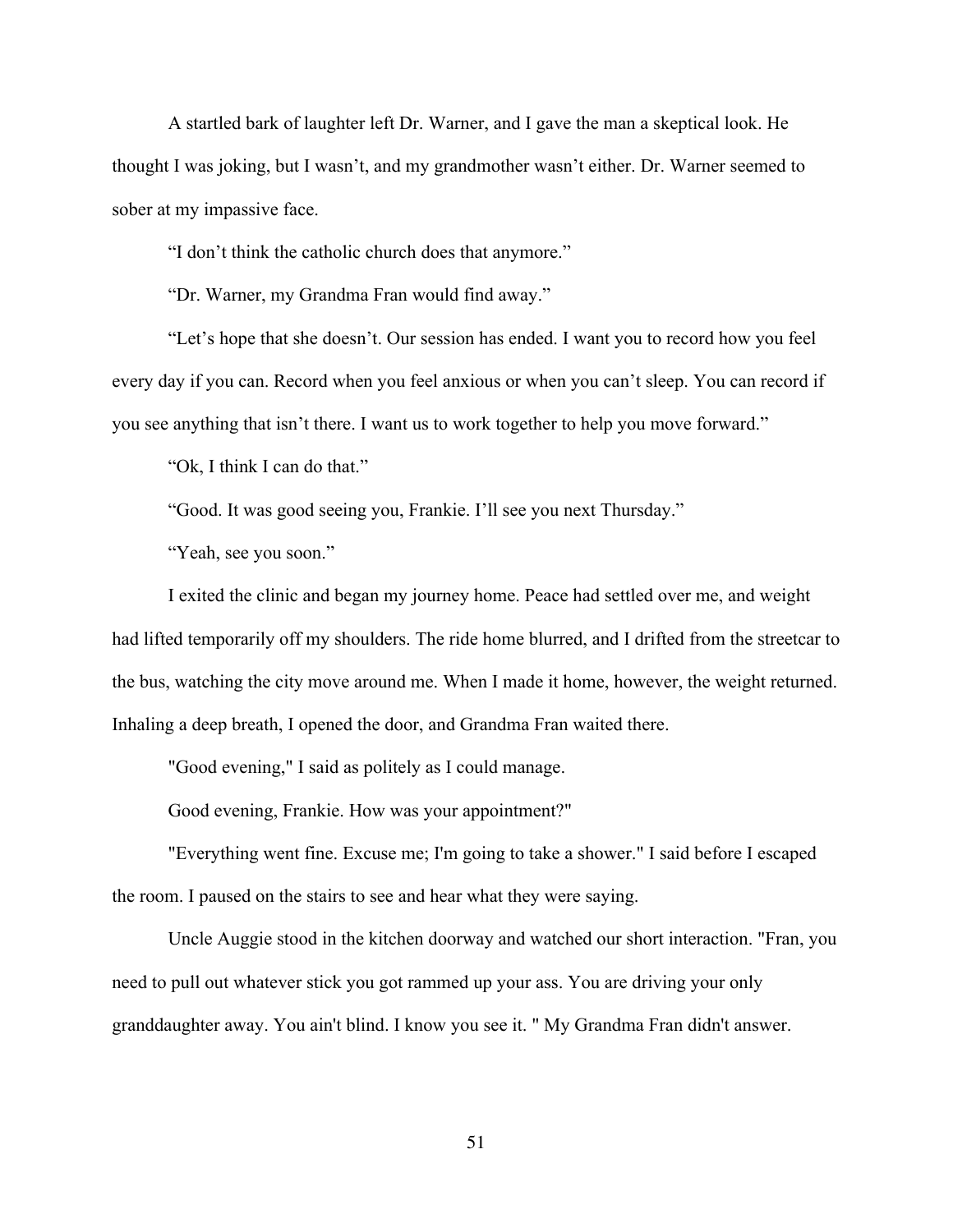Instead, she left the living room and spent the rest of the evening alone in her bedroom. It was a quiet night spent mostly apart from each other.

Friday morning, I slept in, a small luxury I indulged in every off day. It was nearing tenthirty when I dragged myself out of bed and into the kitchen. Uncle Auggie read the paper at the kitchen table with a cup of coffee.

"Sleep well, kiddo?" he signed.

"Yeah, it was nice, but I got a headache. I think my body is too use to waking up early."

"It might be because you're used to eating early too. I left a plate in the microwave. Fran went out and bought some donuts this morning from Tastee's, some glaze and jelly glaze."

"Thanks," I said out loud and heated the plate. "Oooh, you made my favorite."

Uncle Auggie winked at me over his paper before sliding the ketchup and Tabasco closer. I liberally covered my corn beef hash omelet in ketchup and hot sauce.

"Got anything planned today, Uncle Auggie?"

"Yup, I'm going to have lunch with Miriam. I'm not sure if she's cooking or if we're going out. I hope she cooks. I like her food."

"You like Miriam."

"I do, but her cooking is a plus."

"Why ain't you fat? Uncle Auggie, all you want is food."

"Food and good company is all I need. I'm a simple man, and that woman is good for both. She pretty to look at too."

"I'm gonna tell Miriam the next time I see her."

"She knows, I tell her all the time."

"Yeah, but I'm gonna tease her till she blushes." I cackled.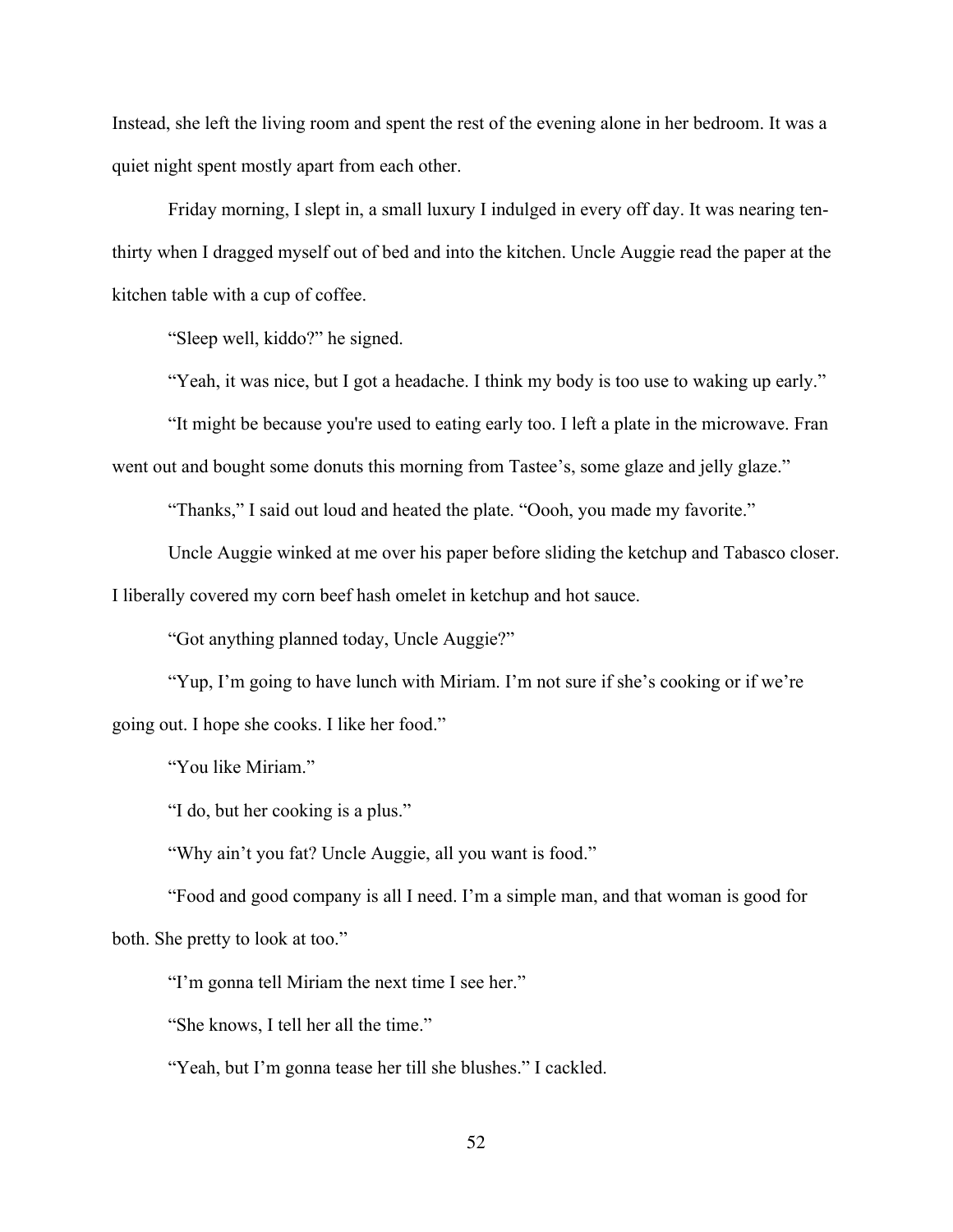"You better leave Miriam alone and do your work."

"If you say so… I think I'm going to take a ride in the garden district or go sit in a coffee shop. I might go to the thrift store on Ferret Street. "

"Enjoy yourself, kiddo, just be safe, and if you need me text my phone. I'm going clean myself up for lunch."

"Yeah, go get pretty for Miriam."

After finishing my meal and washing the dishes, I got ready to leave the house. I dressed in a loose-fitting sundress and my favorite converse tennis shoes that had seen better days. I piled my curly hair onto the top of my head to ward off some of the heat it drew. I grabbed a sack purse filled it with my wallet, anxiety meds, and keys. From yesterday's work pants, I retrieved the card. On the way out, I grabbed a bottle of water from the kitchen. It was time to visit the shop, but I was going when I was good and ready, past noon and a week late. I was in control for once.

§

My hearing aids were on my nightstand; I left them there to ignore Fran and all the bickering she had done since I visited Frankie last Thursday. She was pissed that I refused to tell her anything. I wasn't concerned with her grown-ass having temper tantrums. That shit was old. So, I hadn't worn hearing aids since then. Fran was in the kitchen when I left my room for coffee. It was a good thing my hearing aids were out because the woman slammed my pots around like a set of drums.

"You bust up my pots, you're buying new ones." I said out loud. I probably yelled because I couldn't hear myself.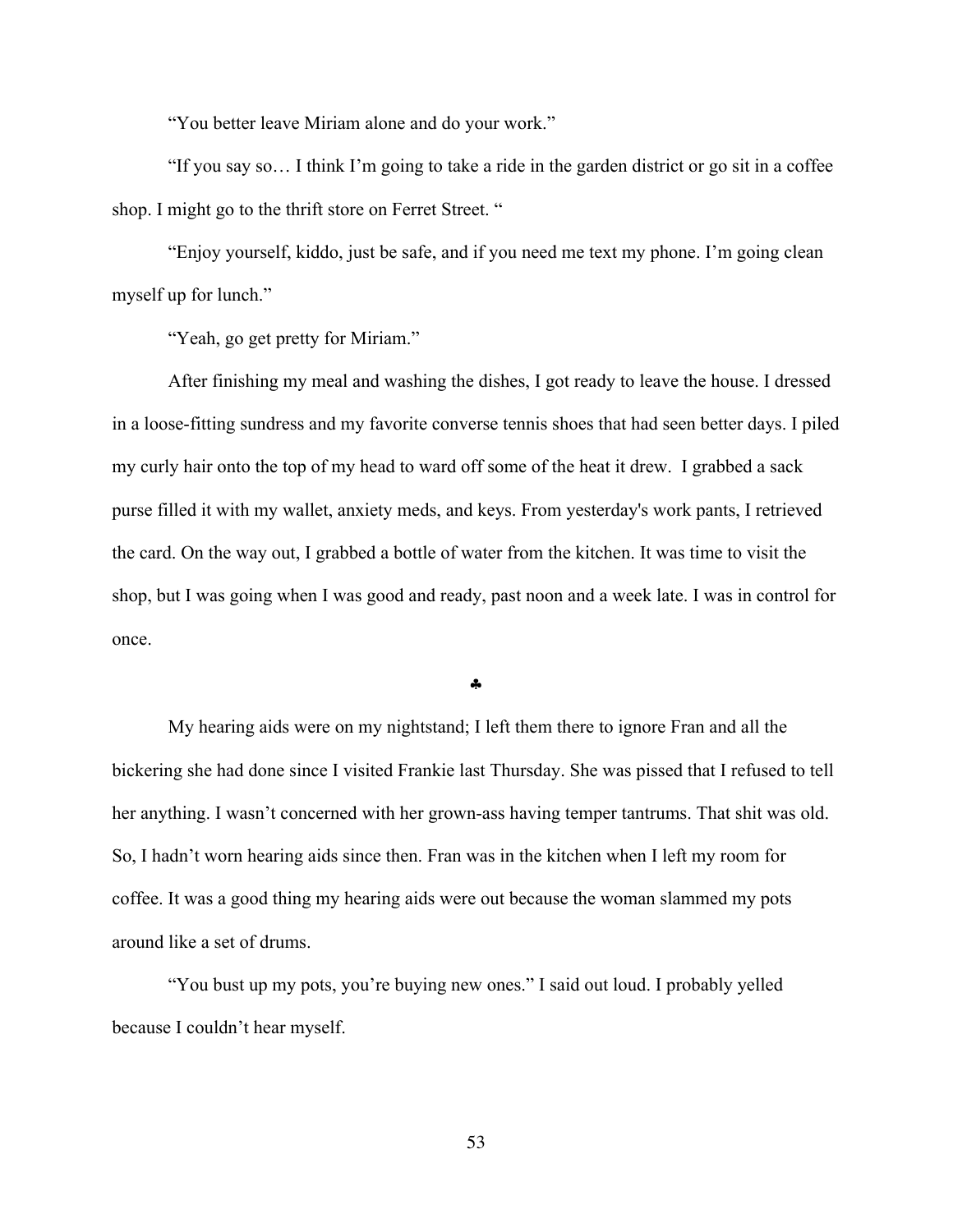Fran continued doing what she wanted, and I sat at the table with a cup of coffee and my newspaper. Miriam and I were going to pick up the muffulettas from Central Grocery and Deli on Decatur Street. She had packed sweets from the bakery the night before, enough of them to feed the whole facility, knowing her. Miriam was sweet like that.

I finished my coffee and went to get dressed. I chose a soft cotton olive green polo and a pair of khaki cargo pants. It was a gift from Frankie. I paired it with the slip-on tennis shoes Frankie bought me. Then I pocketed my keys and hearing aids and left Fran to clank around my kitchen. Outside, I put my hearing aids on in my truck and texted Miriam that I was on my way. It was going to be a nice day, and no matter how Frankie was, I was going to enjoy seeing her. So I made up my mind; this wasn't about me, this was about Frankie.

We picked up the sandwiches and were out on the highway before noon. Miriam was all smiles, enjoying the ride. The ride seemed faster since I had Miriam in the car. She squeezed my hand every so often as I drove. The woman could put a smile on the weepiest of weepiest fellow's face.

 We arrived at the facility two hours later. The both of us hustled to get the goodies from the back of the seat. The security guard was kind enough to offer us a hand and took the large box from Miriam.

"Let me help you, ma'am." He said with a friendly smile.

"Thank you, I could have carried it, but it's good to have a helping hand." Miriam said with a smile.

When we walked into the facility, Cassandra greeted us.

"Good afternoon, I see you're here to see Frankie," she said. "And you bought goodies."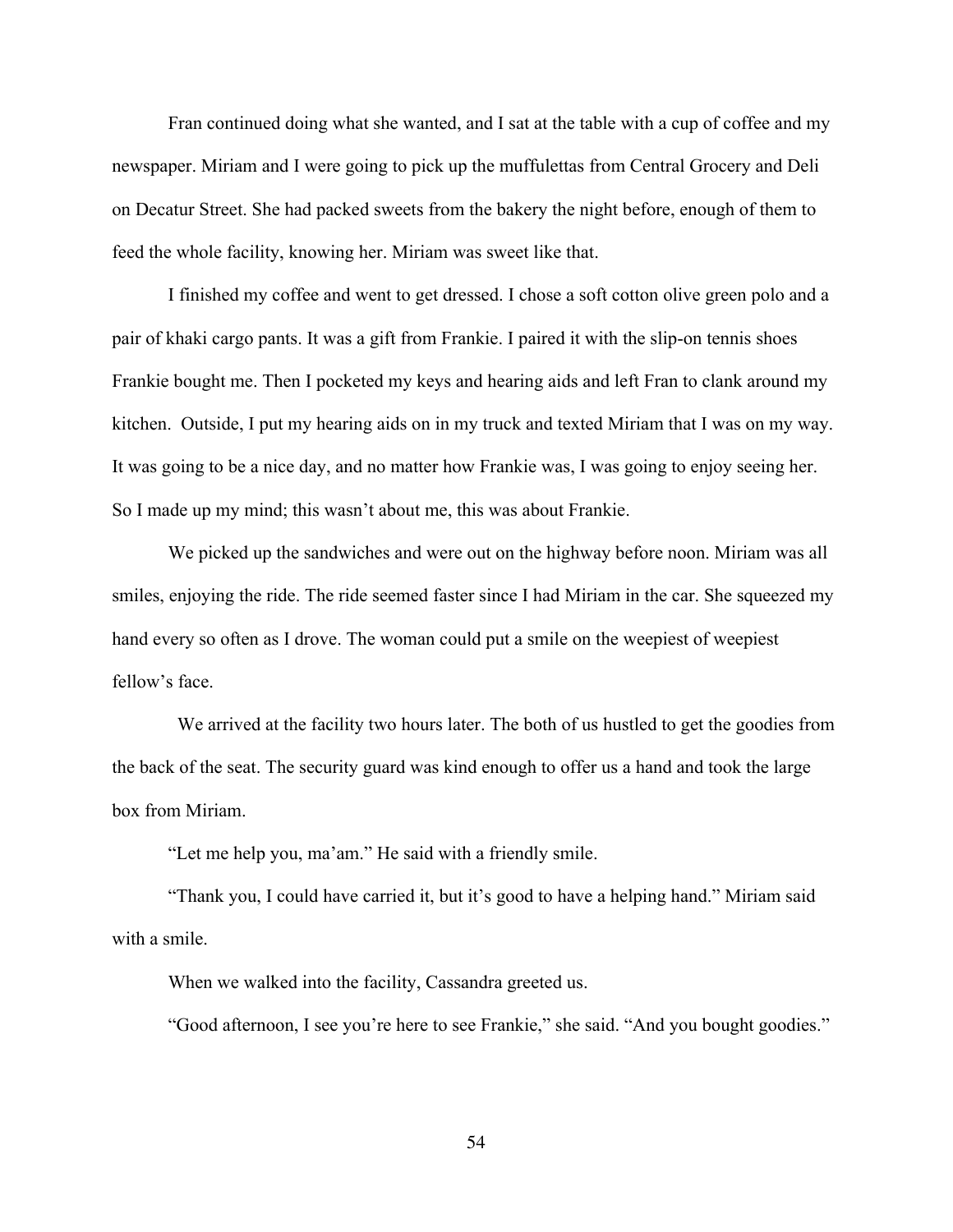"Yes, ma'am, I got my girl something mighty fine to eat and enough to share with everyone else." I said and lifted my bag.

"Well, thank you for your generosity. Please follow me. We're in the art therapy room, again. Oh, and I'm Cassandra. My brother and I work with Frankie and a few others in the facility." She said, greeted Miriam, and led us towards the back.

"Nice to meet you, I'm Miriam. Miss Frankie is my little bakery buddy and friend. She is a sweet girl, I hope y'all are treatin her well."

"Oh, yes. Frankie is a sweet girl. Never gives us problems. I have to warn you though, she had a bad couple of days. A little more down than usual. I'm glad to see you here. I have a feeling she'll be happy to see you."

We walked into the room, and there were five other people there. They sat at two rectangle tables with markers, crayons, and color pencils piled in the middle. The security guard and I placed the goodies on an empty table. Miriam inched closer to the table where Frankie sat but hesitated. There were empty seats on either side of her, and I sat on her left side, and Miriam pulled out the chair on her right. I hadn't wanted to startle her. So I grabbed a sheet of paper and a yellow crayon and drew a sun and wrote out, "Hi Frankie," and passed the sheet to her. She wrote in purple crayon, "Hi Uncle Auggie," and drew a smile. That was progress from our last interaction.

We exchanged the sheet of paper back and forth, and then she eased the sheet towards Miriam. She wrote a small note to her that said, "You on a date with Uncle Auggie, Miriam?" I couldn't hold back the laugh as Miriam cupped her warm cheeks.

"Frankie, my girl, you're horrible." Miriam laughed.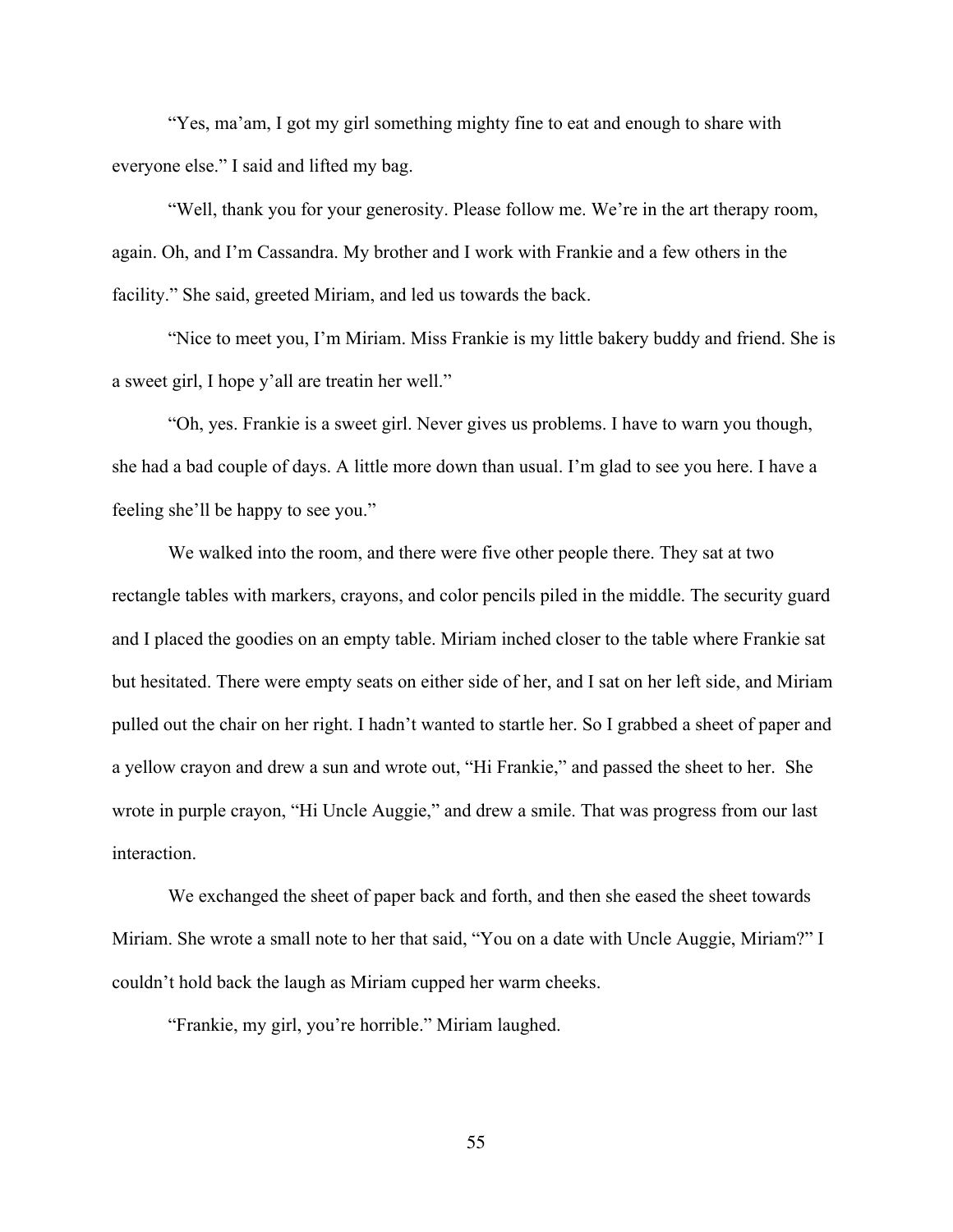I watched Frankie look up at Miriam and poke out her tongue childishly, then laughed a husky laugh.

That was my Frankie, and I wanted to hold this moment as close as possible. I wanted it to last. Sparkling brown eyes and a wide grin were all Frankie. I realized that this was only a beginning, and I was willing to do anything for it.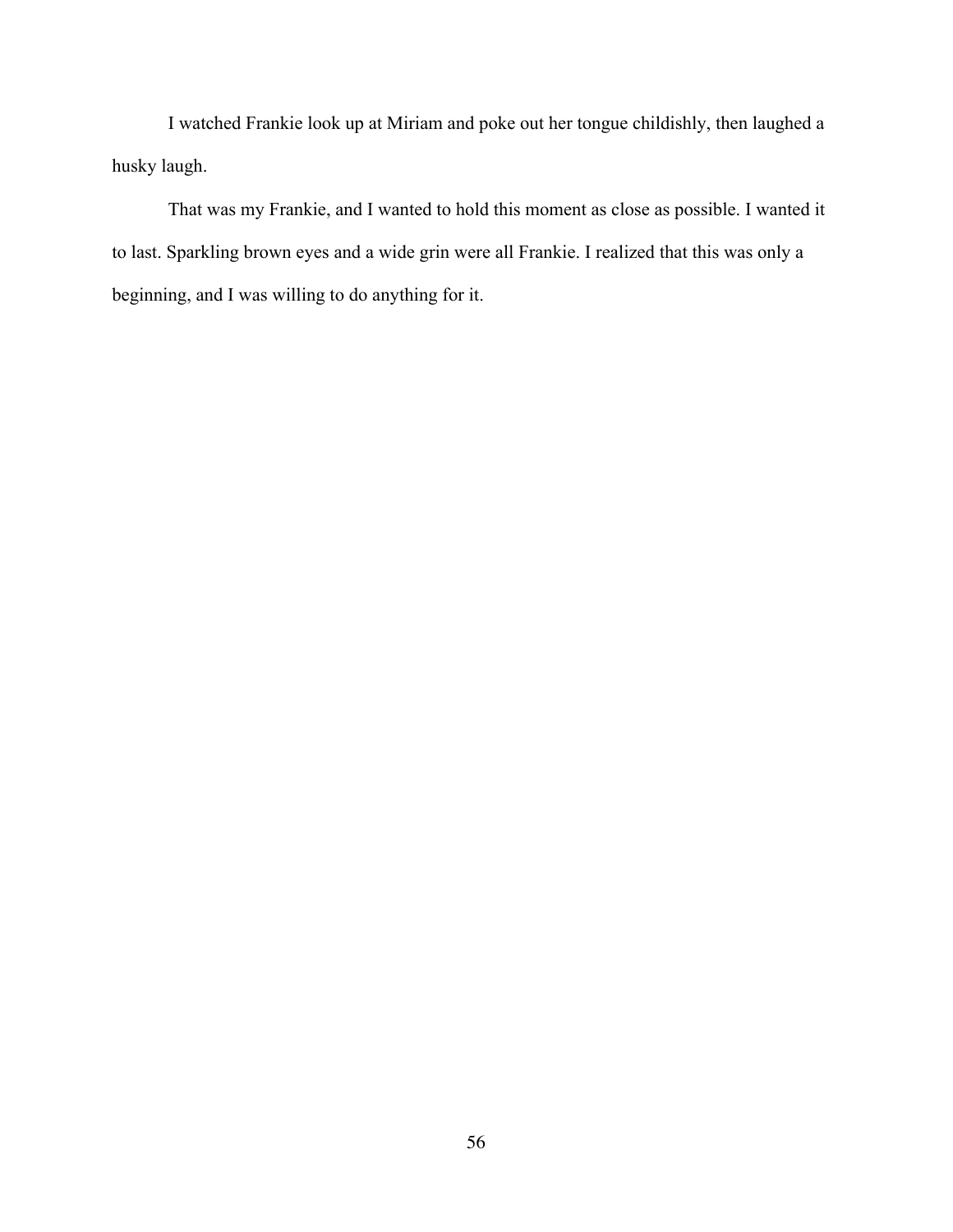#### **Stranger Danger and White Lies**

# **Chapter 5**

I rode the Freret bus to the Good Will. The bus was relatively empty, and I enjoyed the cool air and the silence. It was a little after twelve when I reached the store, and there were a lot of cars in the parking lot. When I entered the store, a stale smell of must, mothballs, and dust hit me full force, with an odor I associated with all thrift stores. I don't know if the smell came from the clothes are if it was the thrift store itself. It was funky, but there was always something unusual, something uniquely old. I don't even know if that makes sense. I don't know if I make sense most of the time, but I loved to walk down the aisles of clothing, and I liked to look for clothes from the sixties or seventies, vintage items. The racks were all jammed packed with goodies. There were several aisles of jeans. I searched the racks for a pair of pants and came across velveteen royal blue bell bottoms. I snatched them up and continued to explore the aisles for something else.

When I left the store, it was 2:45. I spent two hours in the store, bought seven pairs of pants, including the royal blue bellbottoms and a jean jacket with an attractive painted picture on the back. I tucked everything into my bag then headed to get a quick meal from a Vietnamese cafe. I sat in the café eating summer rolls and drinking Vietnamese coffee for another thirty minutes, thinking about if I really should visit the tea shop or go home. The card was working on my nerves. It wouldn't leave me alone, constantly appearing over and over. I had a feeling that if I went home, it would continue to annoy me. "You're a big girl," I told myself, finished the last of my coffee, and left two crisp twenty-dollar bills to cover my meal and the tip. Then I left the small little café and began to walk to the tea shop.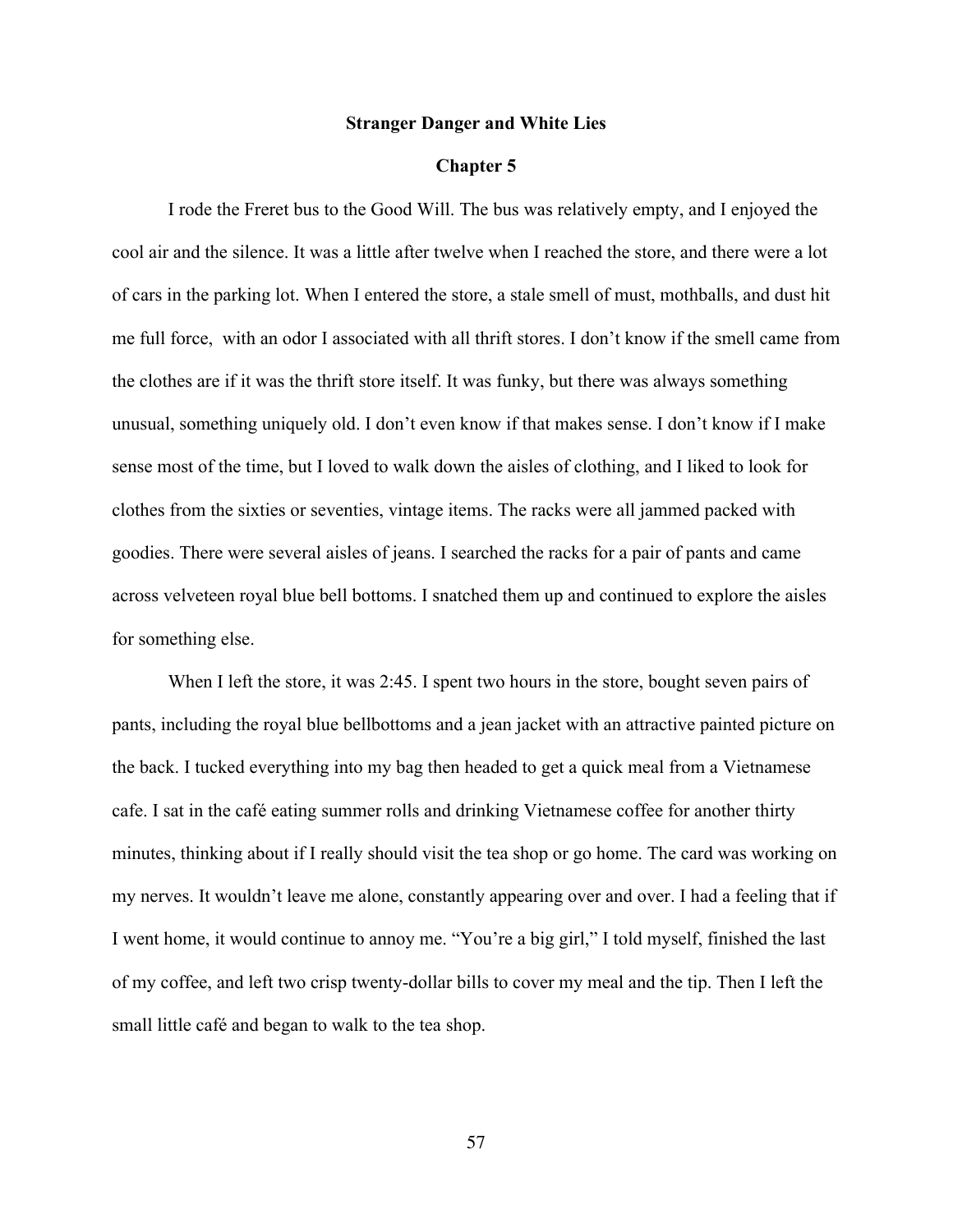Magazine was a tight little street, cars zipping by, and narrow sidewalks where people had to nearly walk in the street for others to pass. I walked the street back and forth, looking for the address on the card. I walked past the same catholic high school twice. When I finally found the build, it looked abandoned. What was supposed to be the shop was a gutted-out shotgun house with nothing that said the place had been operational in the last year, if not more. This whole situation was utter bullshit. I walked around the shop several times and checked the card over again. It was the address, but nothing was there. I was nearly in tears with frustration with the card and myself. I sat on the curb to calm myself, picked at the Velcro on my hand brace, pulling open and closed.

A tall, beautiful woman with a huge jet-black afro and equally dark skin crossed the street with a few bags in her hand. She smiled then walked past Frankie towards the abandoned shotgun. I watched as the woman walked up to the front door and then vanished into thin air. It startled me, and I believed I was delusional. It was like the streetcar all over again. People did not just vanish into thin air. Sweat beaded on my forehead; the heat must be frying my brain along with the meds because nothing was making sense. I squinted again, covering my eyes with my hand to block out the sun. Then, an invisible outline of another building glittered around the shotgun. I quickly grabbed up my bags and rushed forward. It was the most unbelievable thing I had ever seen. Scanning the area a few times, I wondered if anyone else could see the building. I couldn't believe I was actually going to do this, but with my eyes squinted, my hand extended, I walked towards the shimmering outline of the building. My hand grasped the doorknob; the door sucked me through like a dust bunny in a vacuum.

I stumbled through the door, disoriented. Leviticus Herbs and Teas was an eclectic shop. There was floor to ceiling tiny wooden draws, bushels of herbs hung fresh and dried, and there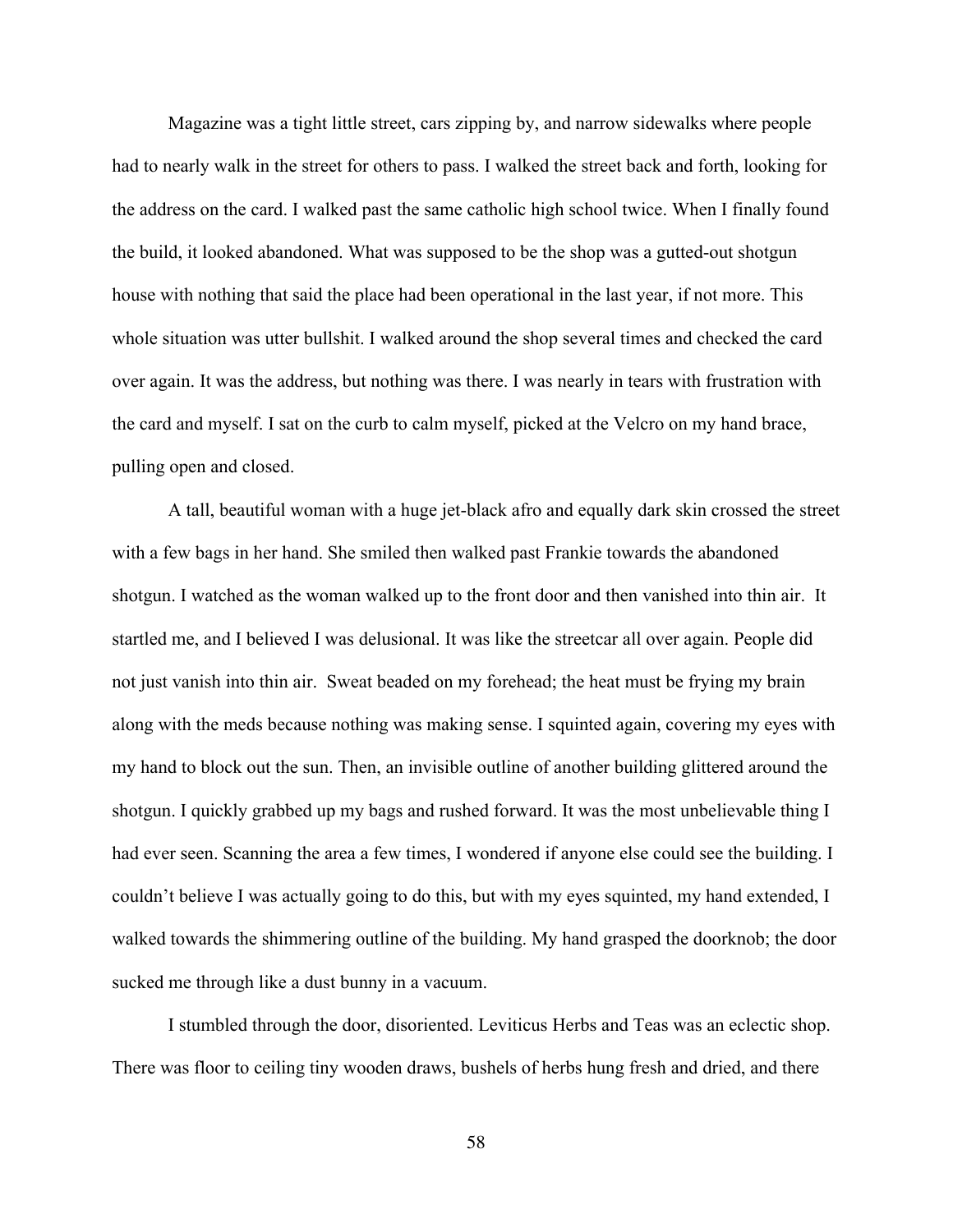were branches and dried ingredient-filled glass jars that were familiar and foreign. The shop had polished cypress wood tables and overstuffed chairs that gave a homey atmosphere. The sound of wind chimes drew me to a sunroom where a tall, handsome man sat with a teacup and saucer grasped between long fingers. He was conversing with another man standing over him with a large cigar tucked between the side of his mouth and between his very white teeth. The man with the cigar had a bombing voice.

"You found trouble Fox…sumthin sweet and new…newer and younger than I or you," The man chuckled.

The man blew out a puff of smoke that smelled sweet and perfumed, unlike any cigar smoke I had ever smelled.

"Me knows you…Fox. Me know you was restless, but me know no man wants another sniffing his bitch. Unless, you found trouble sumwheres else… to go." The man said before giving me a look over his shoulder. "Good day, Cherie… mighty fine to see with mine eyes a beauty."

"Frankie, ignore him. He's a habitual flirt, and he's very married to the lovely red head woman sitting over there in the corner." He titled his head, and a cowl shell decorated loc fell forward. " I do believe, that your wife is waiting on you Baron."

The man turned and made a grand gesture of a sweeping bow, bowing his bald head and sweeping out his large beefy arms with the grace of a dancer. Then excused himself from the table with a pointed look at Fox and headed for the corner on light feet.

"You may have concluded, by now, hopefully, who I am. I am Leviticus Wright. You may call me Levi or Fox if you like. Most people call me Fox. Please have a seat."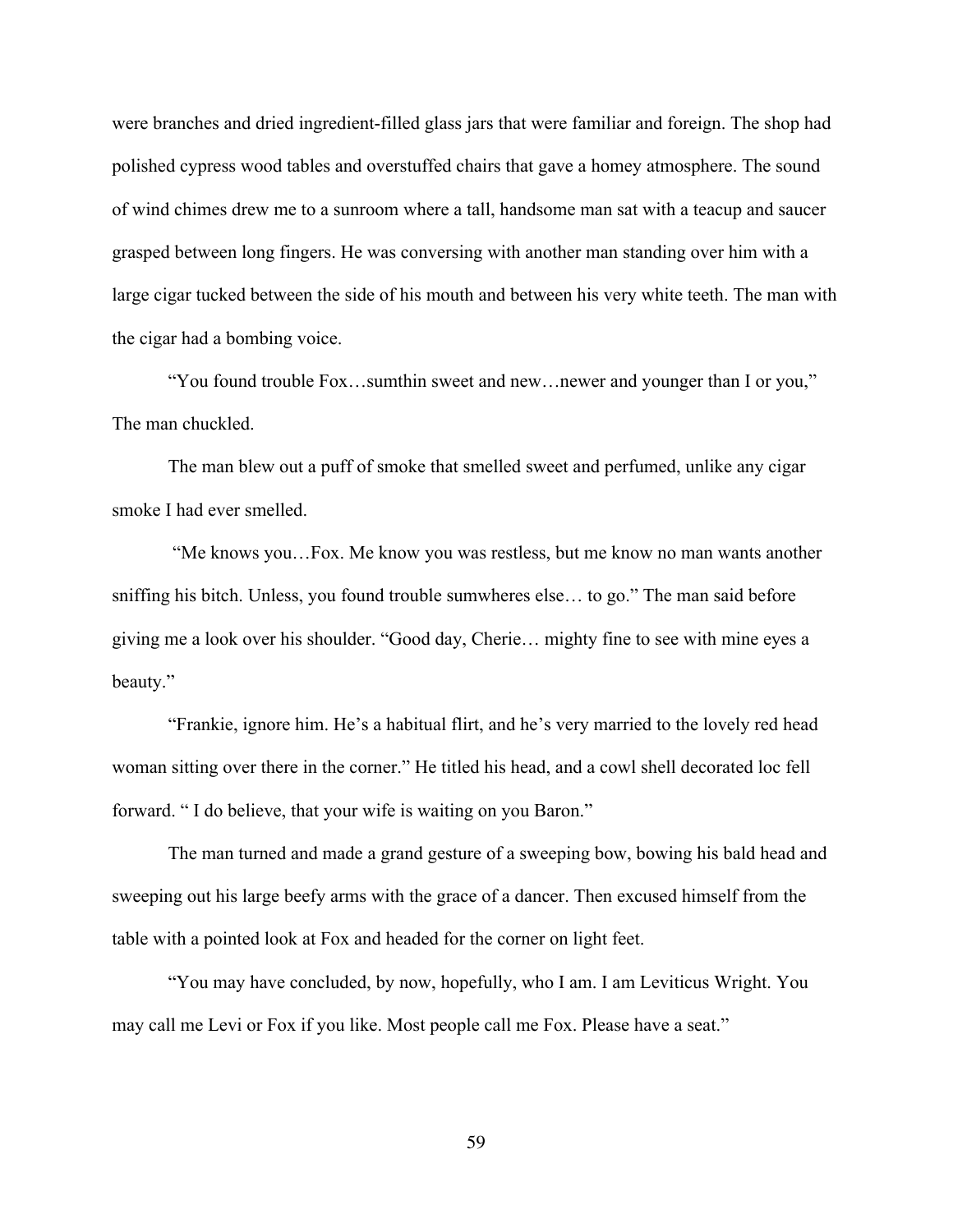I shuffled over to the table and took a seat before this stranger. It wasn't very smart, but we were in a crowd, making the decision a little easier. I had witnesses if anything got out of hand. I examined the man before me. He was strikingly handsome in an otherworldly way. His face was angular but in a very masculine way, slightly boyish. Every loc on his head was neatly coiled, some decorated with shells and others gold string. Handsome didn't make him any less dangerous.

"I can assure you that I mean you no harm. I want nothing more than share a cup of tea and conversation. Is that asking too much?"

No," I whispered. However, I thought, "hell yeah, this is too much." And I couldn't stop rubbing the back of my neck to help relieve some of the tension that was building up.

My eyes wandered to the corner of the room. Where raucous laughter was, the redhead and the man, the Baron, were laughing over their cups of tea. The aroma of sweet herbs saturated the room. Mismatched serving trays for what I believe was a take on a British tea sat on various tables. The customers seemed to be enjoying themselves and the mini treats, all the while I felt uncomfortable and sweaty.

"I don't know why I'm here— and this all seems so weird. I'm sitting across from a complete stranger. You could be a serial killer for all I know."

"I am not a serial killer." Levi huffed. "We're not really strangers, Frankie. We have met twice before today."

"You call that a meeting? I call it delusion or a hallucination. It's right up there with seeing the ghosts and I<sup>{2}</sup>. I stopped myself from saying that I saw ghosts. It wasn't like the creepy ghost shit like in the movies. But I saw the faces of my family and how they appeared in their last moments.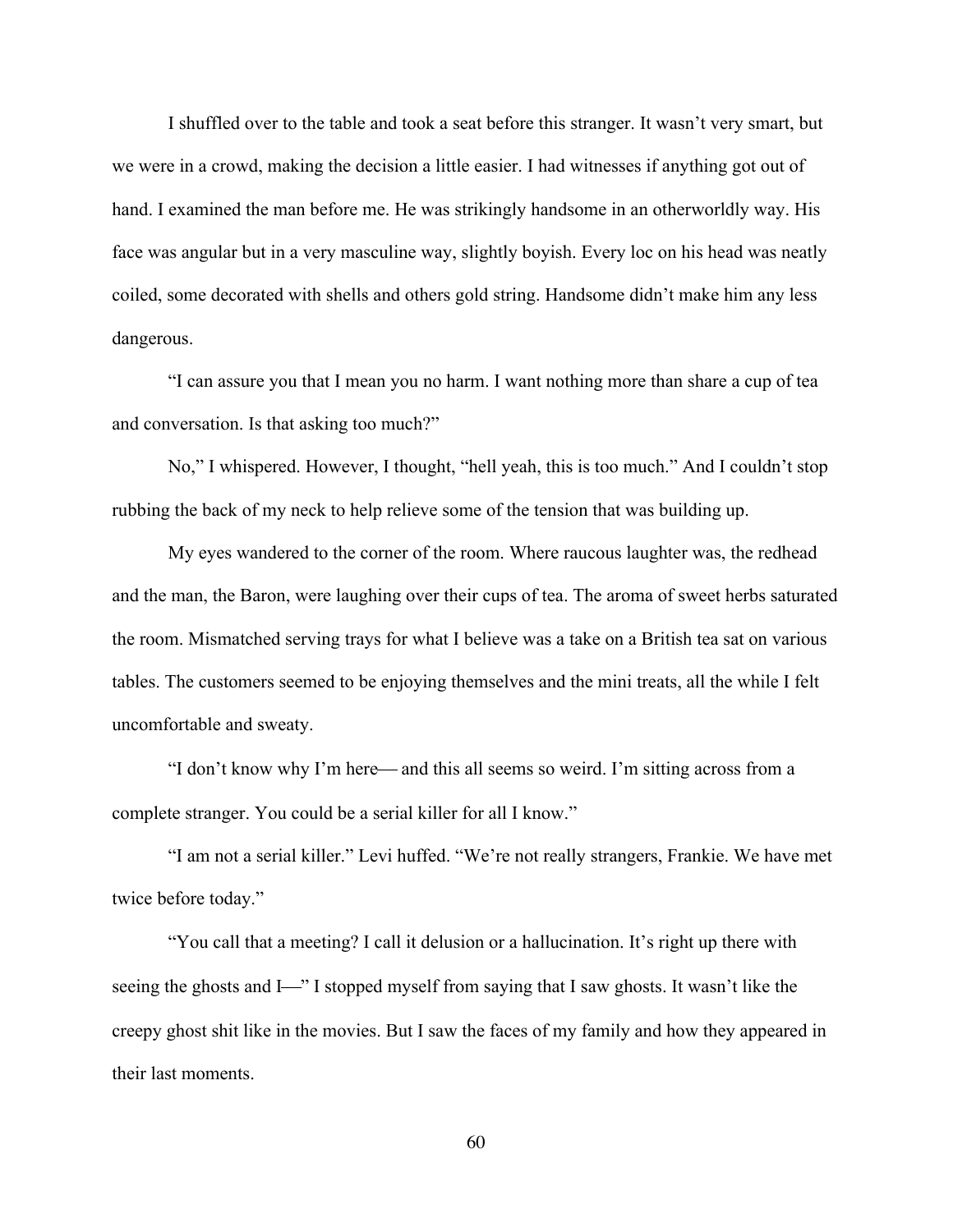"You're not delusional. I am here and you are here and everything in between exist as you see it. You're free to leave, whenever you please. However, I would prefer if you would sit with me. Wouldn't you like a cup of tea?"

I was relieved that he didn't comment on my slip-up. This situation was already insane. I would have to record this as a hallucination. That was the only reasonable answer for what I was experiencing. Before I could try to give a response or move to leave, the beautiful woman I had seen outside handed me a glass of iced tea. I smiled in thanks, taking a sip from the glass, and at the last moment, scolded myself. The tea may have been drugged or poisoned.

"We did not poison the tea. I believe my friend would be quite offended to be accused of poisoning. One shouldn't question the generosity of others. Not everyone is out there to hurt you, and honestly I've no intentions of harming you. I warned you on the streetcar—does that not show you my good will?" Levi said, annoyed. "Casandra's brew has Valerian root, chamomile, and citrus rinds. So, it should calm your anxiety. It is natural and sweetened with honey. Do you like it?"

I felt thoroughly chastised. So I sipped and savored the taste of floral notes and light citrus. The tea was delicious. My frazzled nerves relaxed. "I like it," I thought to myself.

"I am glad you like the tea. Now, we should get down to business. I wanted to see you for a reason. Just who are you, Frankie?" Levi inquired. He stared at her intently. His hands perched under his chin; wheat gold eyes stared into mine. It felt like he was privy to something about me, and I didn't know what. I felt a little funny. There was a buzzing feeling in my head. It felt like the start of a migraine headache, and then it was gone.

Now, how the hell was I supposed to answer his question? I didn't know who I was anymore. I was Frankie Marchand, but who was I? There wasn't anything extraordinary about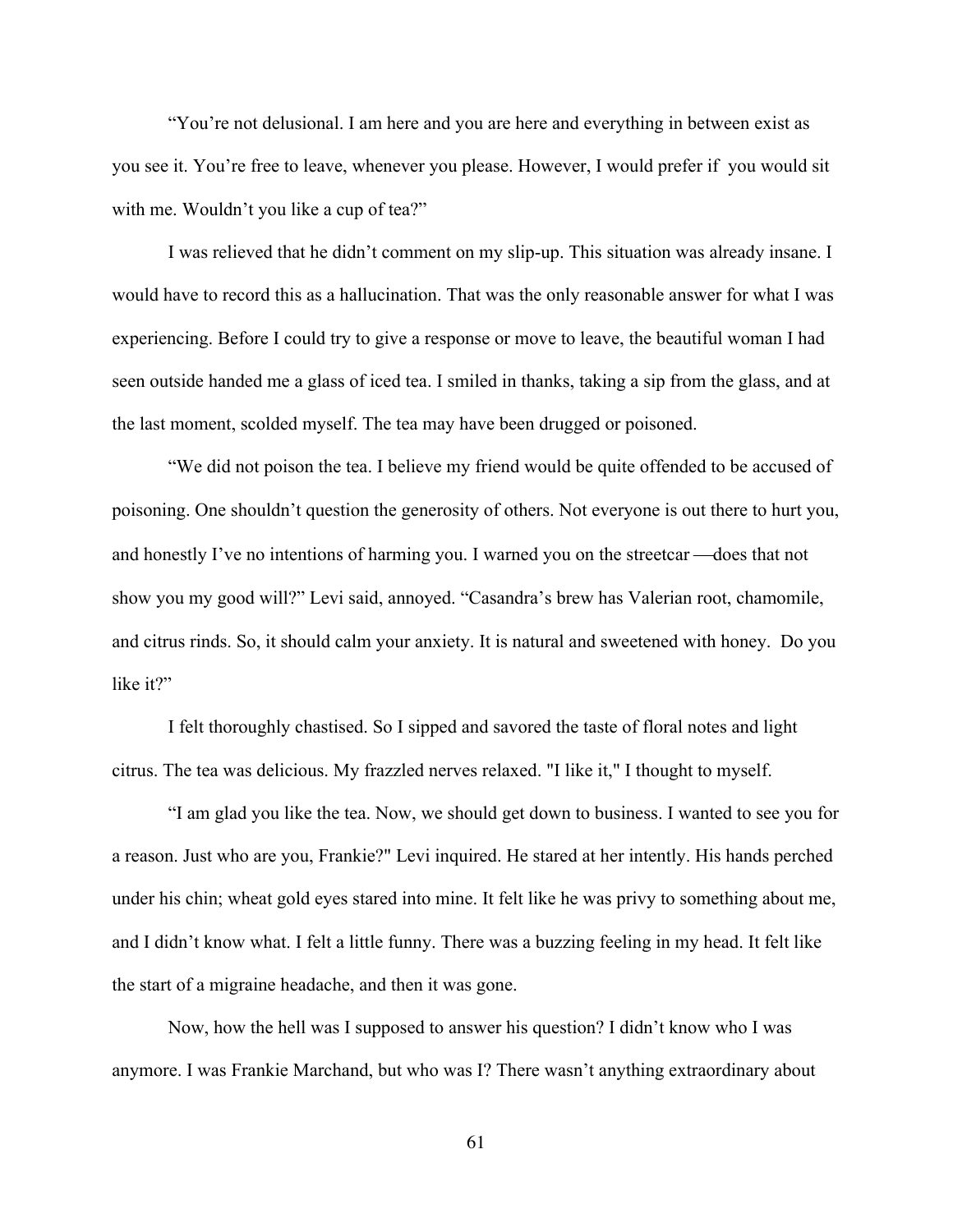me; I had Erb's palsy since birth. I had bipolar disorder, but I was sure that wasn't a defining point in my identity, or maybe it was. Red-brown hair and freckles were ordinary, well for my family, they were. So what the hell was I supposed to tell him? The buzzing feeling returned and then disappeared. Nervously, I grasped the glass and took another swallow. We sat in silence for a few more minutes, and it seemed to annoy Levi, but I couldn't think of anything to say.

He raised a thick brow. "I was referring to your ability to see the sin eaters, the smell of death on your skin…Are there any other secrets you hide? Tell me." Levi demanded.

I was not too fond of his tone or the condescending look he gave me. I was startled by his demand and lashed out, "I don't know what you're talking about. I didn't know anything about sin eaters until I saw them on the streetcar. And it was you who told me what they were. WHAT THE HELL DO YOU WANT?"

The room went silent, and I knew I had drawn the customers' attention.

"CALM YOURSELF," Levi snapped; then he seemed to realize where he was and gestured an apology and lowered his voice. "I can't think when your making such a commotion in my shop, disturbing the customers. And all the thoughts you're broadcasting makes it even harder to concentrate."

"I'm sorry," I found myself saying. My heart was racing. All eyes were on us. There were disapproving looks shot my way. The Baron and his wife stared, but they focused more on Levi than me, but it was all unsettling.

What the hell was wrong with me? I apologized to him like this was my fault, and I was nearing a full-blown panic attack. I tried to clear my mind, but it wasn't working. When I became this stressed, I tried to think of pleasant memories. My happiest moments were with my twin brother. We were inseparable. The room began to disappear, and I was there, standing with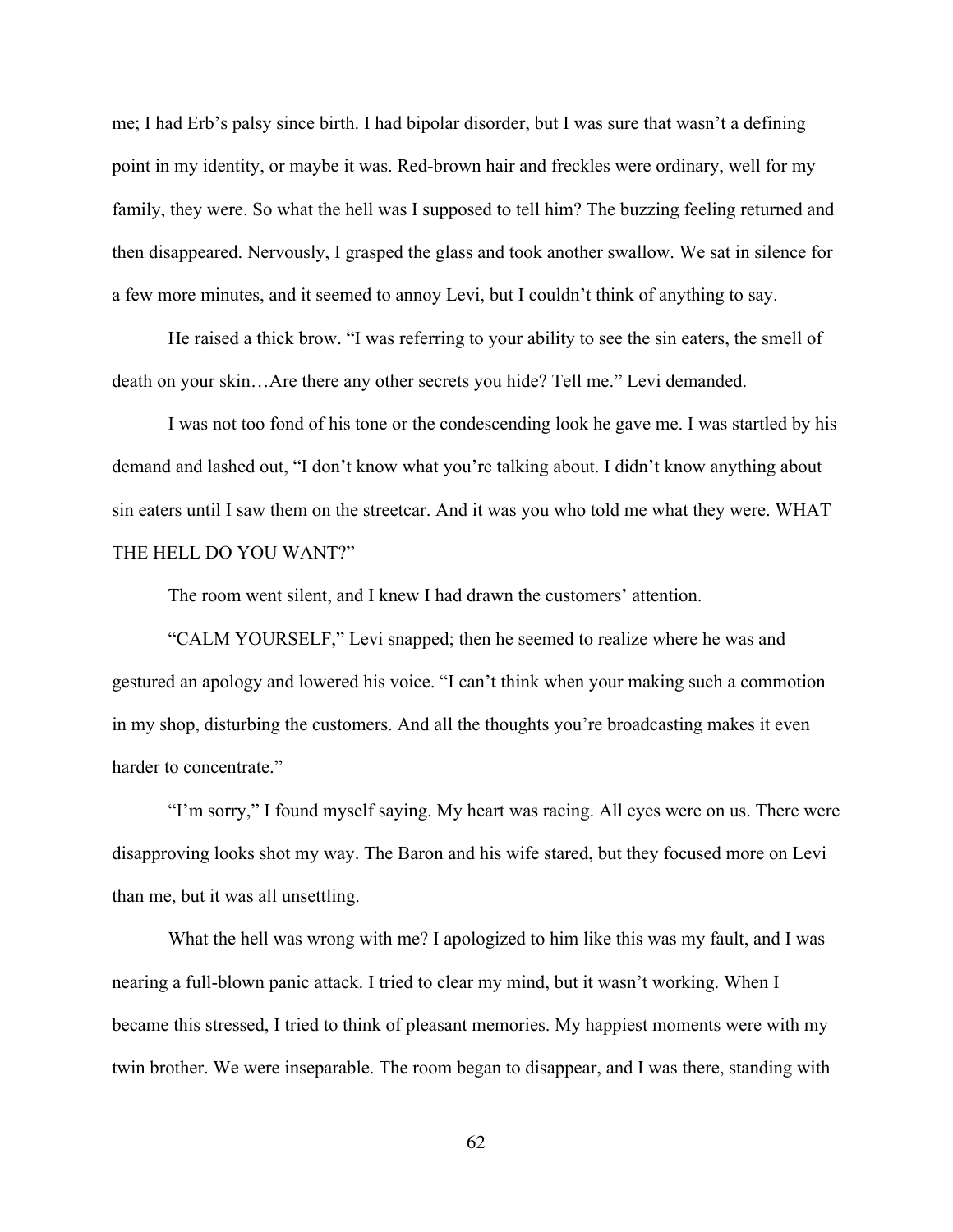August, playing in the park near our old house. We were seven years old, and we were each missing our front teeth. I remembered that the missing teeth gave me a lisp. My brother chased me around an old oak tree with roots raised and tangled above ground. August climbed the tree and helped me up onto the massive branches. Our mother sat on a blanket with a book, and our father's head rested in her lap. Daddy called us his snaggle-toothed twins. We were so happy. I was so happy then. "Frankie. Frankie. Frankie." I heard someone calling my name in the distance. My head snapped up, and for a second, I had forgotten where I was. I was back in the tea shop with gleaming eyes staring at me.

*Frankie. Frankie. Frankie, there you are,* Levi called. *Where is your twin?* Levi asked me. The same buzzing feeling filled my head, and I realized he hadn't spoken out loud. Instead, his voice was in my head.

'He's dead, and so are my parents.' I said in my mind. I felt the same buzz, and I knew he heard me loud and clear. I could tell from the look on his face, and I wasn't sure how I was supposed to process this. Maybe, he's clairvoyant, or he could pick up emotions. I could believe that. It was a possibility, I think.

Levi didn't say anything else. He observed me in silence. I held the glass of tea tightly in my left hand, and my right hand fisted my dress. Levi reached over the small table to gently take the glass from my hand, our hands brushed, and I startled, knocking the glass to the floor. The glass shattered, and the tea and ice spilled everywhere. I scrambled to clean up the mess, my face tinted red with embarrassment. I got on my knees with paper napkins from the table and tried to keep the mess from spreading further. Levi pulled me from the floor and back into the chair. Snapping his fingers, the shattered glass and spilled tea disappeared. A new glass replaced the old one on the table.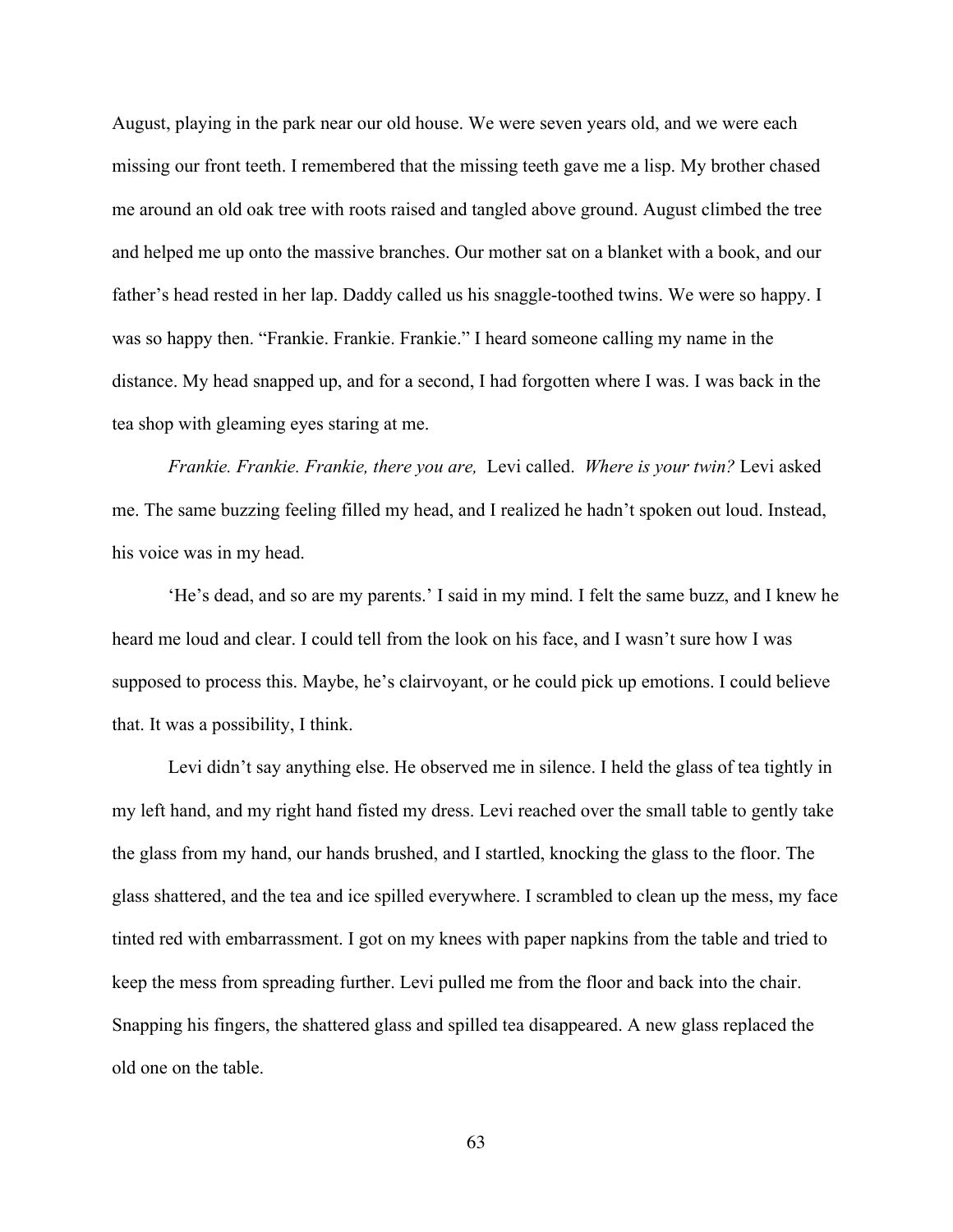"How did you do that?" I asked with eyes wider than saucers. Mind reading had seemed harmless to me. My hallucinations were in my head, with voices and death. Still, this experience wasn't like any of my usual hallucinations.

"It's simple. I'm a fox spirit. Magic is second nature to me. I told you this on our last visit. Don't you remember?" A large conning smile stretched over his copper penny brown face.

As if to emphasize how genuinely second nature magic was to Levi, he conjured a small flame in the palm of his hand. It burned brightly, took the shape of a little person, and proceeded to dance across his palm. It was a fantastic sight, but I found the whole encounter with Levi and everything I had seen in the last week to be implausible and unsettling.

"I don't know if you've had someone put something in the tea or if I finally lost all my mind, but I can't do this. I ain't doing this." I said with a shake of my head.

I emptied my purse onto the table, and again the glass tumbled to the floor and shattered. This time I didn't try to clean the mess, too busy trying to get to the bottle of Klonopin. I emptied two pills into my hand and swallowed them dry. I ignored the bitter tang. I was shaking as I shoved everything back into my bag. I needed to leave. How had I allowed this to go this far? Why did I come here? I stumbled past Levi and pushed through the door. Before the door closed completely behind me, I could hear a female voice yell.

# "YOU REALLY FUCKED UP, FOXIE BOY!"

There was a hollow feeling in my chest, a pulling feeling that hurt when I tried to breathe. I walked away from the shop and vowed it was the last time I would ever grace its door. Surprisingly, I had left nothing behind; all of my bags were in hand. Had they not, I would have considered it a loss because I for damn sure wasn't going back to that shop. But, like the lady said, "You fucked up." and regardless of it being focused on Levi, I knew that it also applied to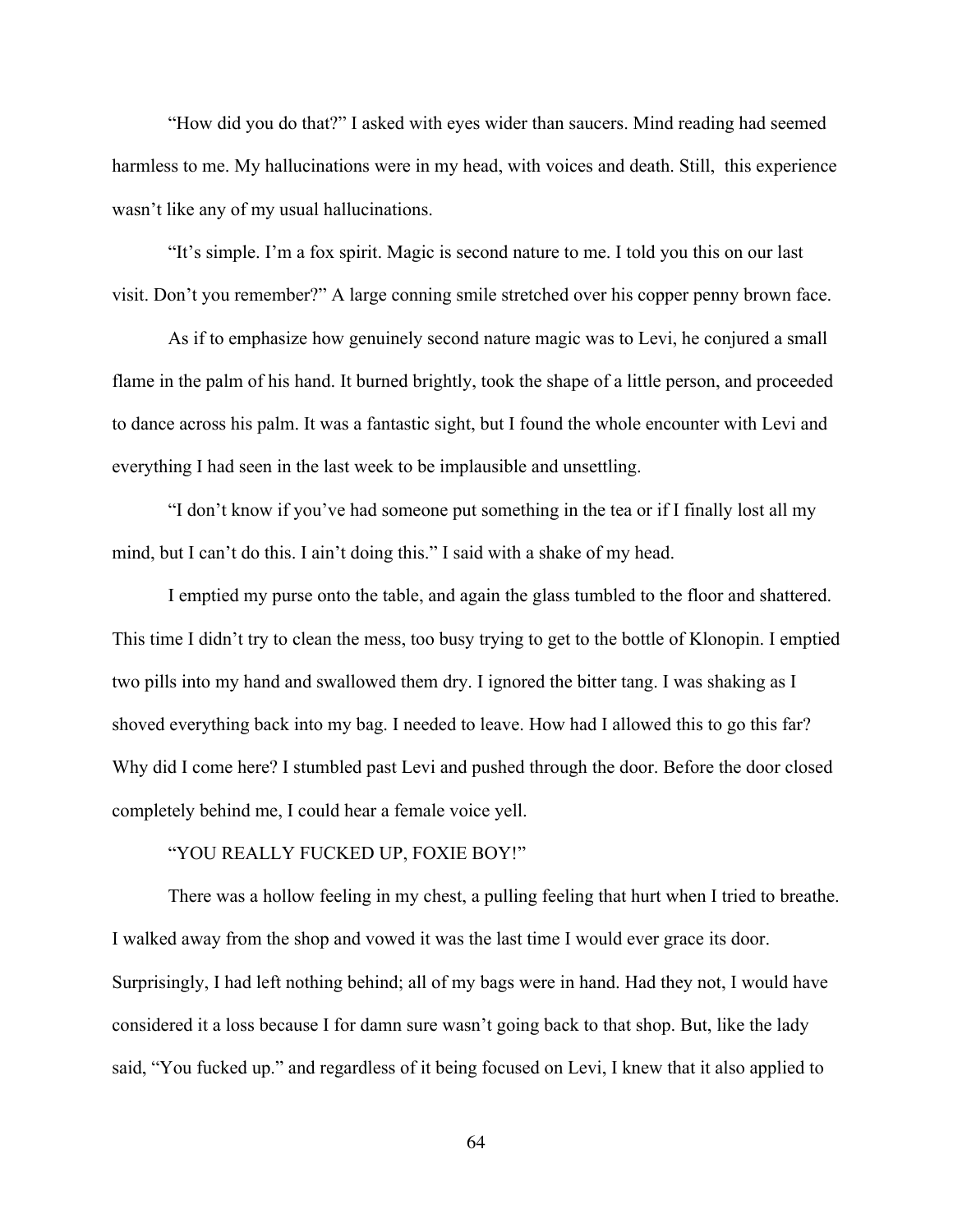me. I had fucked up in going there. I should have let the raggedy card continue its crappy magic trick and went on my way, but I didn't, and I couldn't change that. So the day wasn't a total loss. I looked down at the bags in my hand.

"At least, I got my bell bottoms!"

When I arrived home, It was 8:30. I had walked Magazine Street and then sat in the Starbucks on Canal Street. Although I had a shitty experience with Levi, Fox, or whatever the hell he called himself, I didn't want to go home. I wasn't sure if my uncle was there, and I hadn't wanted to disturb him on his date. So, I waited for the 8:00 clock bus. Like usual, the minute I opened the door, Grandma Fran waited on the sofa, this time polishing her nails.

"You're running late don't you think, girl."

"Good evening, I missed two buses, I had to wait," I lied.

"You have a phone don't you. You could've called or text." Grandma Fran looked up from examining the puce colored nail polish on her left hand.

"Yes ma'am, I forgot."

"See that you don't next time. Go reach me the little battery fan on my nightstand." She waved me off.

My grandma dismissed me with a blasé tilt of her head. There were no words of thanks, just an air of entitlement. Her attitude reflected that I'm older than you and do as I say motto. So, I did, and then I excused myself. My uncle was still out, and I was exhausted. But, the gaudy Barbie bathroom was calling my name. I needed to wash the crud of this day away and maybe do a load of laundry—no need to carry any bad juju or the smell of funk from the thrift store.

My thoughts were so loud, everything repeating and overlapping until the words blurred and thoughts became voices—each voice louder than the other in a chaotic crash. I submerged,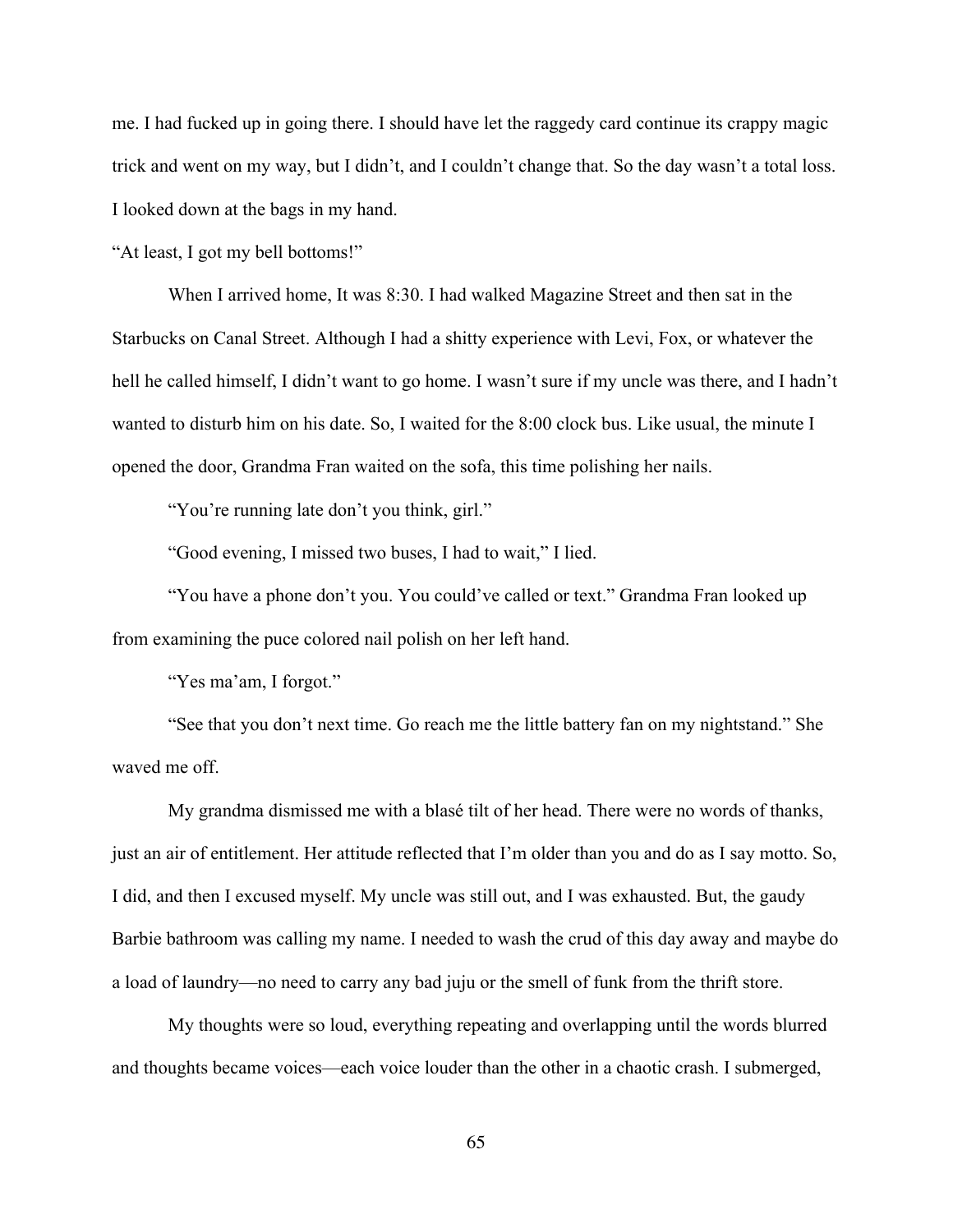and the voices quieted as the water entered my ears. Finally, I could only hear my heartbeat, a steady thump in my ears as I tried to hold my breath under the water. I resurfaced when my lungs burned and forced out an exhale, and I inhaled by accident. Choking, I held myself up by the tub's ledge and coughed up water. I rested my head against the tub, and I listened to the noise of the house, the living room TV blaring, and the sound of the air conditioning rumbling on and off with a distinct click. Grandma Fran was either watching a rerun of the Jefferson's or an old movie. I couldn't tell. I sat there until the water went cold. I shivered, but I refused to turn on the heater. The heater growled louder than a chainsaw, and the smell of something burning freaked me out. I got dressed quickly.

Sometime later, I heard my uncle enter the house. I was sitting in the kitchen drinking my third cup of coffee. Grandma Fran was snoring in her room. My uncle entered the house singing a little off tune, but there was a giddiness in his voice.

"Enjoyed your date."

"Shhh… we don't want Fran to come in here and spoil our fun. But, yeah, I had a good time. She cooked."

"I just don't get it. Why aren't you fat? You eat like a horse."

"Cause, I aint." He laughed.

"So what did y'all do?"

"Nosey little girl. I took her to the movies. We went back to her house for lunch. I had crawfish etouffee and tomato salad. Yup, I had seconds cause that woman is damn good cook."

"That's all y'all did?"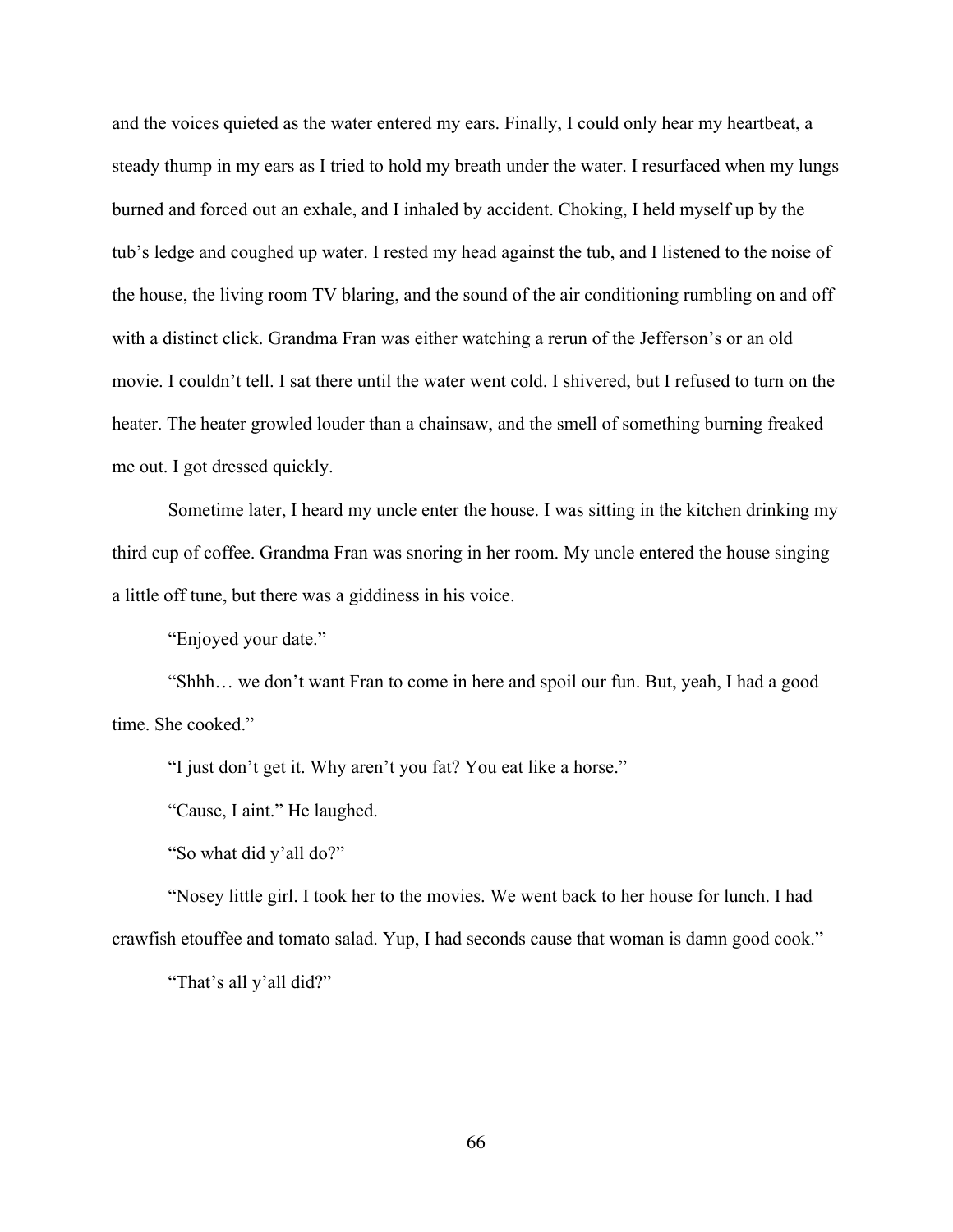"Nah, we visited a few friends and played spades for a couple hours with them. I had fun night. Miriam and me made a killing. Geraldine said don't come no more to her house. She salty now."

"Hm, so you been gambling…Who is Geraldine?"

"Card's ain't gambling, not when it's three dollars a game." He laughed. "Geraldine is someone I grew up with. A rowdy one. She politely told us to fuck off, but she sent me home with half a pound cake. Crazy!"

My uncle sat down a container and Ziploc bag with an entire half of the bunt inside.

"She really sent you home with half of it."

"I wasn't joking. Miriam sent some crawfish etouffee for you too. You got anymore coffee?"

"Yeah, I made a big pot not too long ago."

"And how many cups you had? There's bout half left in this pot."

"Not too much."

"Liar! Cut some of that cake for us. I don't know what flavor it is, but Stokey,

Geraldine's husband, said it was good."

"It looks good." I said, cutting nice size chunks for us. I took a bite and hummed.

"That's damn good… I'm gonna hide this in my room." Uncle Auggie said, still chewing.

"It is! I taste the sour cream, but she got lemon in it too. Her glaze is just the right texture and it's not tart, but you still taste the lemon."

"Lord, you been hanging around that bakery too long."

"Yeah, but you can't complain. Miriam's the one teaching me everything."

"I'm a good taste tester, huh Frankie?"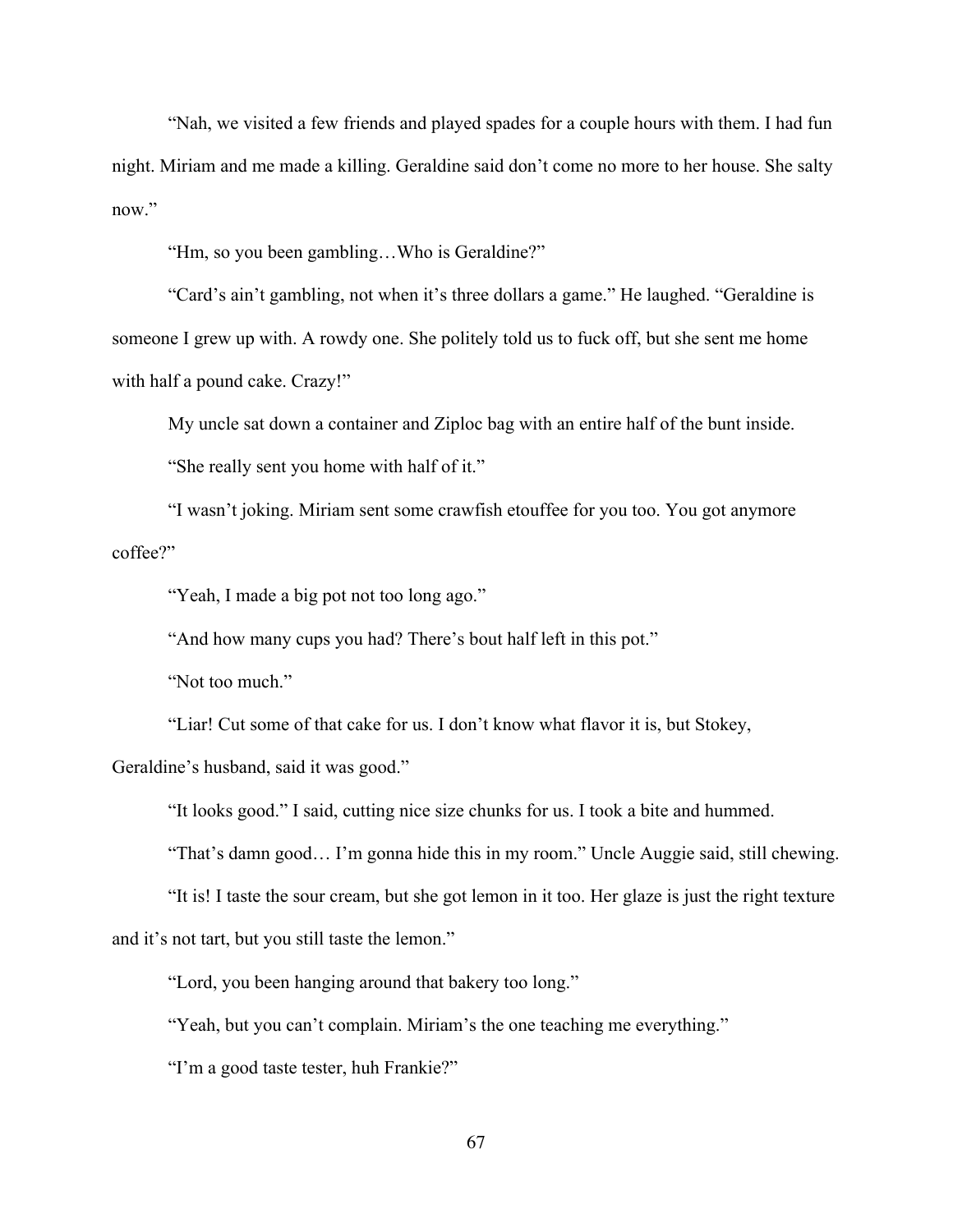"You do more than taste test. You plate test."

"And I'm good at it. So, you had fun today searching the thrift?"

"Oh, yeah. I'm washing everything upstairs. I found me some bell bottoms and a real nice jacket with a hand painting on the back. Kind of gave me an idea."

"Oh no! You just stay out my closet. I don't need no spruced-up kiddie clothes."

"What you mean?"

"I mean, I'm too old to wear some of them things you keep pushing on me."

"No you're not. You wear what you want—age don't matter."

"Yeah right. If that was a rule, Fran would still be wearing mini-skirts. Lord knows nobody wants to see that."

"You so mean." I said, but I shuddered at the idea. "Ok, maybe you're right."

"I told you so." He laughed. "I'm too wired to sleep. I had so much fun, I'm buzzing with energy. Go grab your shoes let's take a ride."

"Ok. I'm going. Where we going?"

"I don't know yet, but we going. Hurry up and get your shoes. Your PJs are fine for a ride."

My uncle stood to clear the table, and I scrambled to get my shoes. I slipped my feet into a pair of chucks and grabbed my wallet just in case. Uncle Auggie put his mug in the sink when I got downstairs. He had cleared the kitchen table. He grabbed his keys, and we were out the door and in his pickup truck. We drove on the interstate heading towards Slidell. Immediately, I knew where we were going.

"We going to your fishing spot."

"How you know?"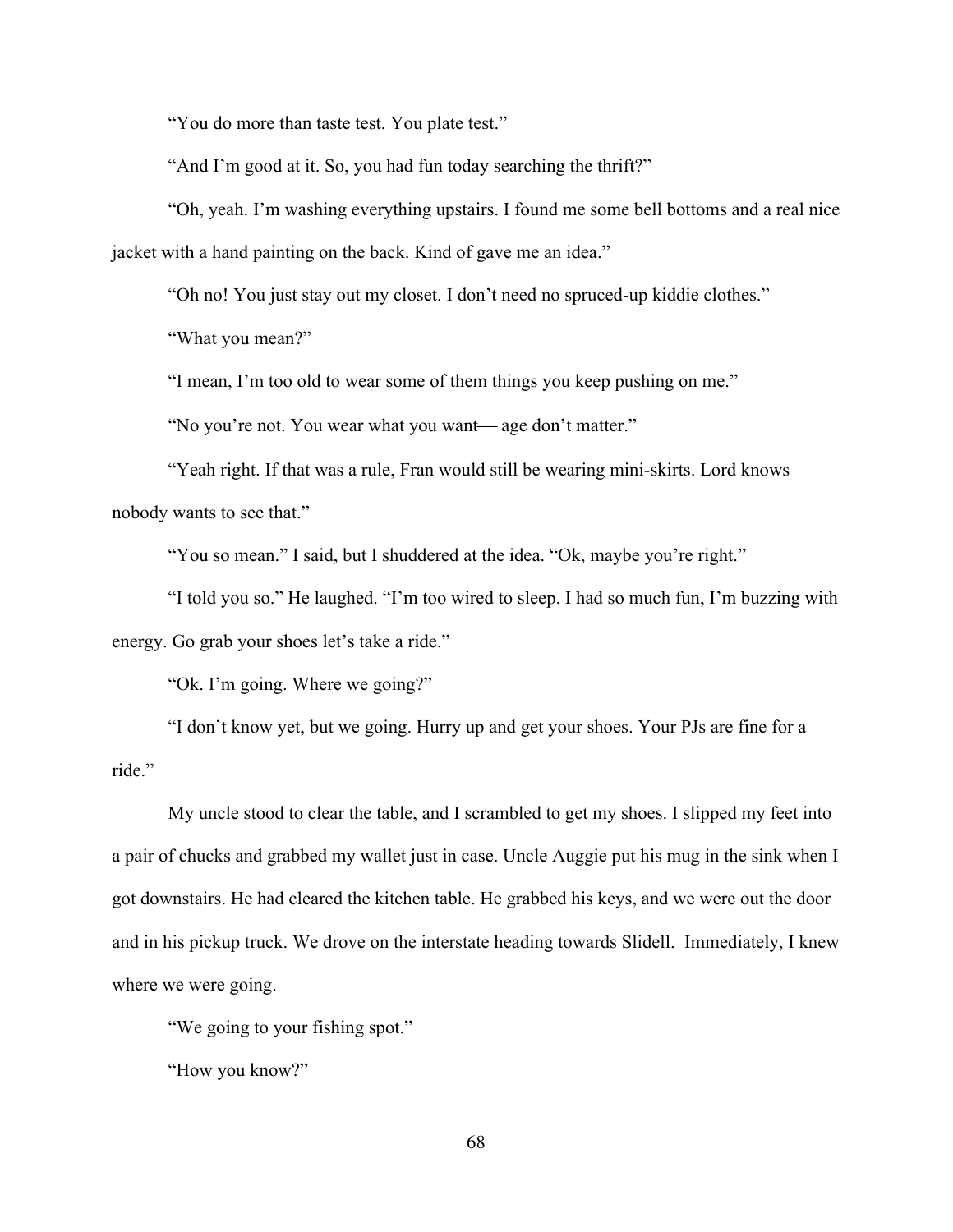"You going to the east on the interstate. You travel the ground when you going anywhere else."

"I'm gonna trick you up next time. Yeah, I got my fishing poles in the back and we can throw a few lines and talk shit."

"Yeah, let's do that."

A full moon beautifully illuminated the night sky. I stared out at the sky and enjoyed the ride. Uncle Auggie played jazz on the radio, and we drove in comfortable silence. I wiped the corner of my eyes with the sleeve of my shirt. I don't know why I was crying. But the tears continued to fall, and my nose began to feel stuffy. I smelled something funny in the air, a sickening familiar smell. I tried not to draw attention to myself. So, I laid my head on the door and wiped my nose instead of sniffling. The moon reflected on the glass, and my mother's face was staring back at me. She looked sad. Her eyes were teary, but she wore a tight smile. That was the face I saw in the rearview mirror before she died. I could feel the breath leave my body. The smell of smoke filled my nose, burned the inside, and made it harder to breathe. Our car had been smashed and dragged against the guard rails. Daddy's head lay awkwardly on an angle, tucked between the airbag and the seat, and there was glass and so much blood. My door trapped me, pinned my legs and one of my arms. And shattered glass covered me. My brother lay against the left rear door; his head slumped into the broken glass.

"MAMA! MAMA! MAMA!" I screamed as I reached out to touch August. He didn't move. Sirens blared in the background, and I barely heard my mother gasp out my name.

"Frankie…" She whispered.

"MAMA! Please, he won't wake up."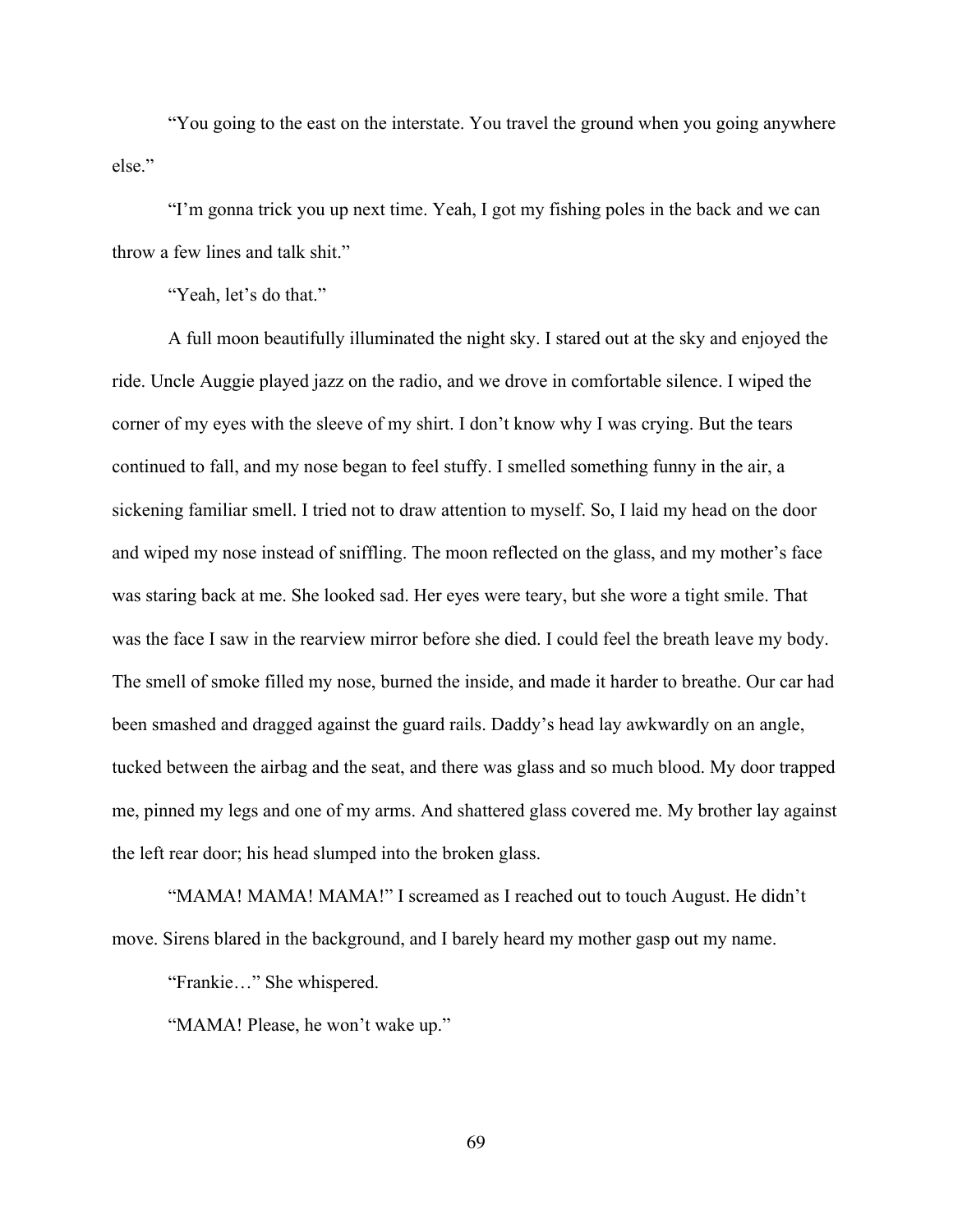She stared at me through the rearview window. She tried to smile at me, but it wasn't a genuine smile, just stretched full lips. Mama's head was bleeding, and there was glass embedded in her cheeks.

"Frankie, it's going to be ok. I love you." She whispered.

But it wasn't. I watched my mama's head slump.

"MAMA!!!" I screamed.

"FRANKIE! FRANKIE! FRANKIE! WAKE UP!" Uncle Auggie yelled. He shook my shoulder. I felt him pull me from the door.

"Frankie, kiddo, you alright?"

I sucked in a deep breath, my heart pounding in my ears. I wasn't in the car anymore, but the smokey smell was still there in Uncle Auggie's truck.

"Frankie, you were screaming."

"Bad dream… I'm alright." I lied. "Let's fish."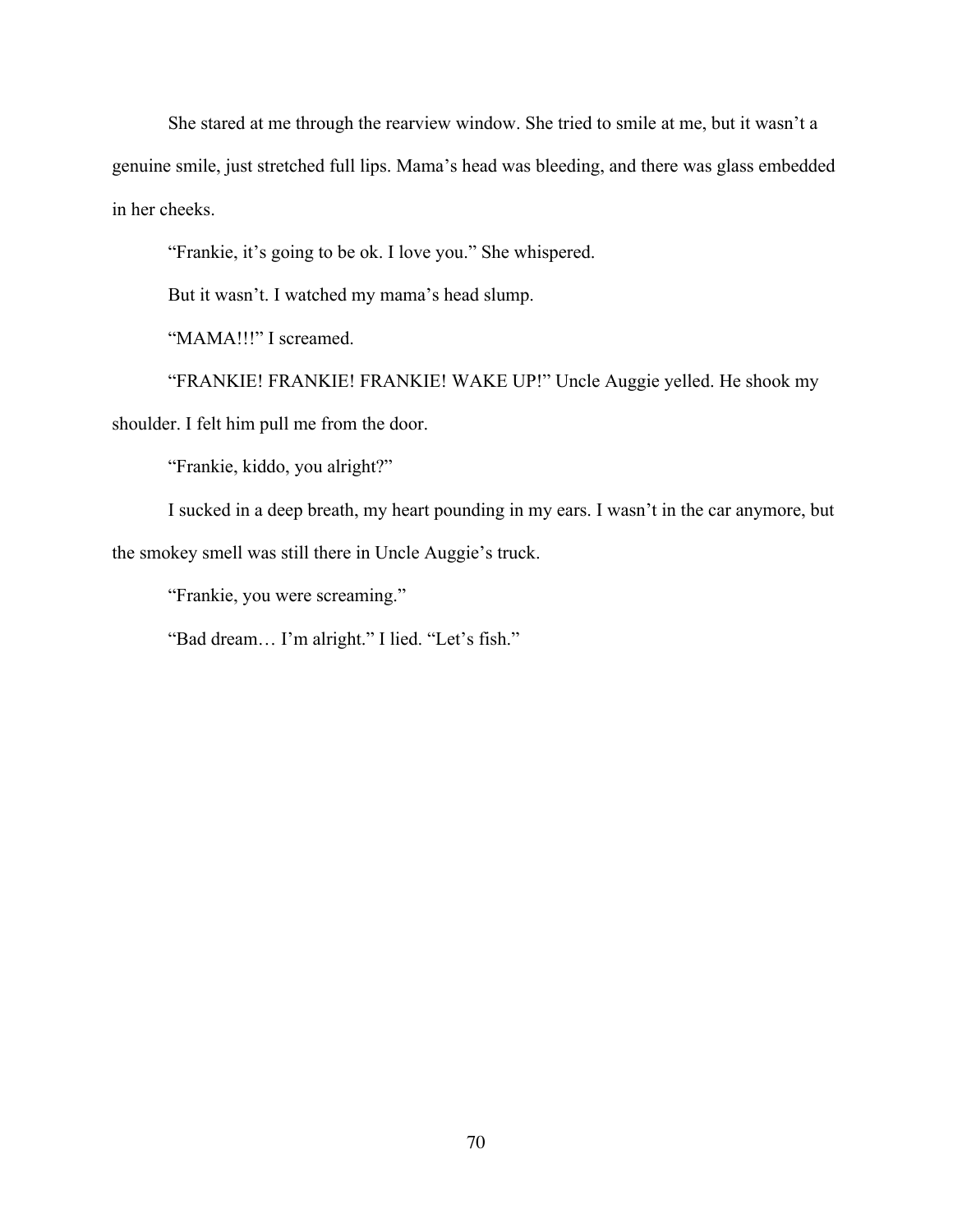# **Blow for Blows, Who Hurts More?**

# **Chapter 6**

Every Wednesday, I visited Frankie at the mental health facility with a new treat or something I knew she would like. Sometimes my grandniece was present like she should be, and other times she wasn't. I ached most days thinking about how she had bottled up everything into herself. I didn't she was scared of what I would think, and I felt that we were closer than that. I thought she knew she could talk to me and didn't have to worry about me saying a thing to Fran. But I was wrong, and the doctor didn't have to tell me that much to understand that Frankie didn't feel safe talking. When she did talk, our conversations were a mix of times before the facility and things I think she dreamed up. She called Dr. Warner the Baron. I didn't know who that was until the doctor told me. My papa had been a voodoo practitioner, held the ancestors close, a spiritual man that sat in St. Augustine Catholic Church every Sunday mass. I knew papa taught Colette the ways. Fran didn't appreciate it, and I guess Colette taught Frankie. I knew it was more than that mumble jumble bullshit they showed in movies. It was a spiritual thing, something true and due respect.

I had long given up my pettiness towards Fran, even though she still tried my patience. More people visited the house, in and out they came, church folks toting Bibles and Tupperware. They weren't all Catholics either. Fran had been dabbling back and forth from the Catholic church to the Baptist Church. Because Father Tony pissed her off, he didn't see things her way. So, she found an old preacher with his twisted beliefs on mental illness and suicide being a white people thing. When suicides, that shit was all over the place and didn't matter what color your ass was. You wanted to die, and that was that. Brother Cephas, that man rubbed me wrong,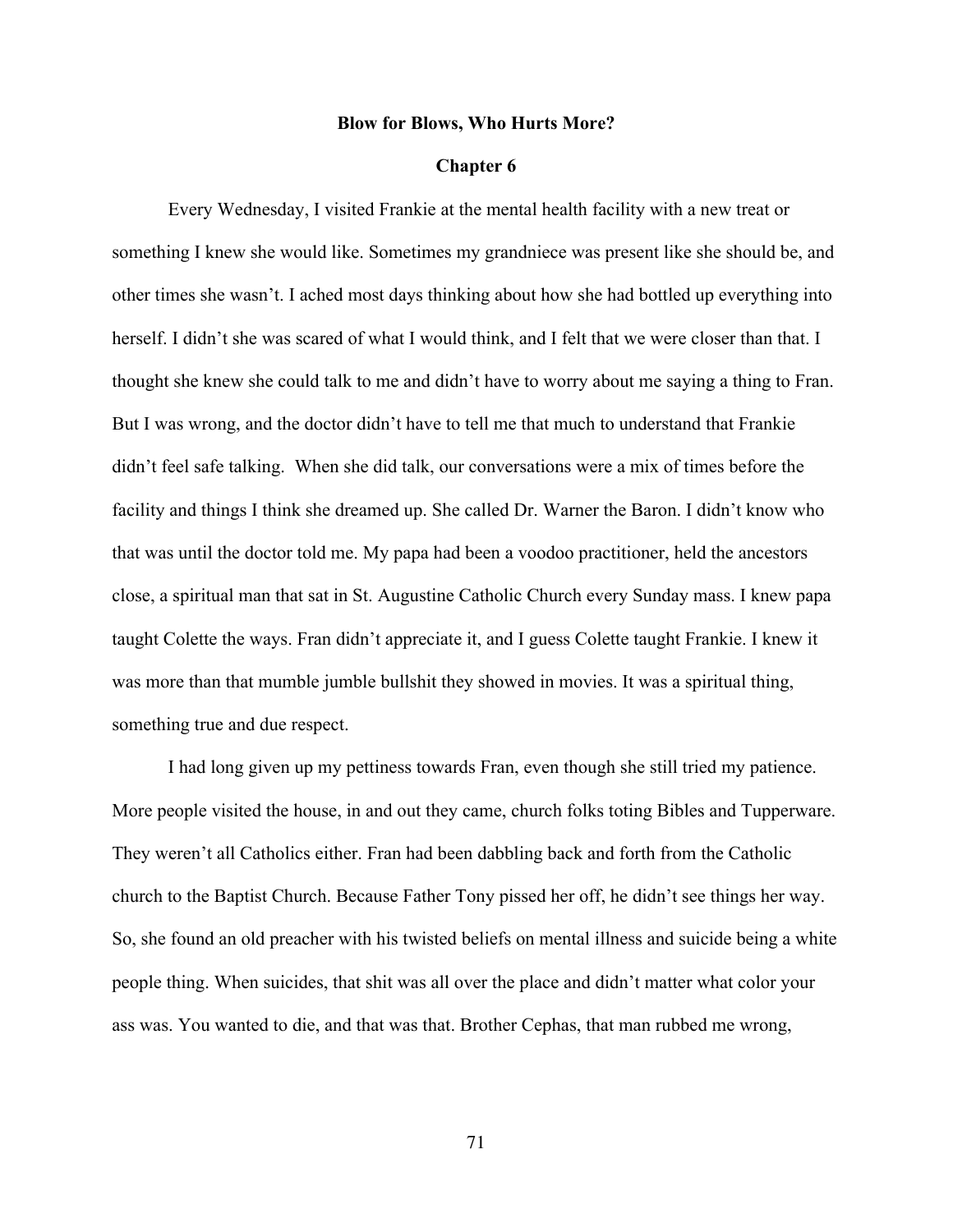spouting shit he didn't know. But I let Fran be, and she listened to that bullshit like God himself sent it. I left the house when they came.

Miriam sat with me often, offered me support, and listened to me bitch.

"You know, we didn't understand everything that was going on with Joseph when he came back from Vietnam. I knew I didn't understand what my brother was going through or how what he saw was chiseling a hole in his mind. You know Joe, he was so easy going before he left then he came back and flinched when the screen door slammed."

Joe had been my best friend, three years older, and shipped out before his nineteenth birthday. Two years later, he returned home half the man he used to be, with a bum leg and a missing arm. He hadn't lasted six months before he pulled the trigger and blew his brains out on his mama's back porch. Now they call that PTSD. I say he saw too much and had to do too much that wasn't right for any human being, and he couldn't live with it all. Shit rotted him from the inside out.

"Joe, was a good man. Could have been so much, Miriam. I knew they was going to kill him one way or the other. He was too good for a war."

"Yeah, my brother was a sweet boy. My mama never was the same after his death. I don't think any of us felt the same. Frankie's much like Joe, now that I think about it. Sweet and good, but her heart and mind is just filled with things she doesn't know who to work through. I never understood why people are so hard on others. Not like we perfect. Perfections for the Lord."

"Miriam, I starting to think that there are more stupid people than we think. Maybe, we all stupid at some point or another."

"Sometimes we are, August. I think some of us refuse to think past what we knows. Thinking it's easier than believing something new. I don't think nothing's wrong with Frankie.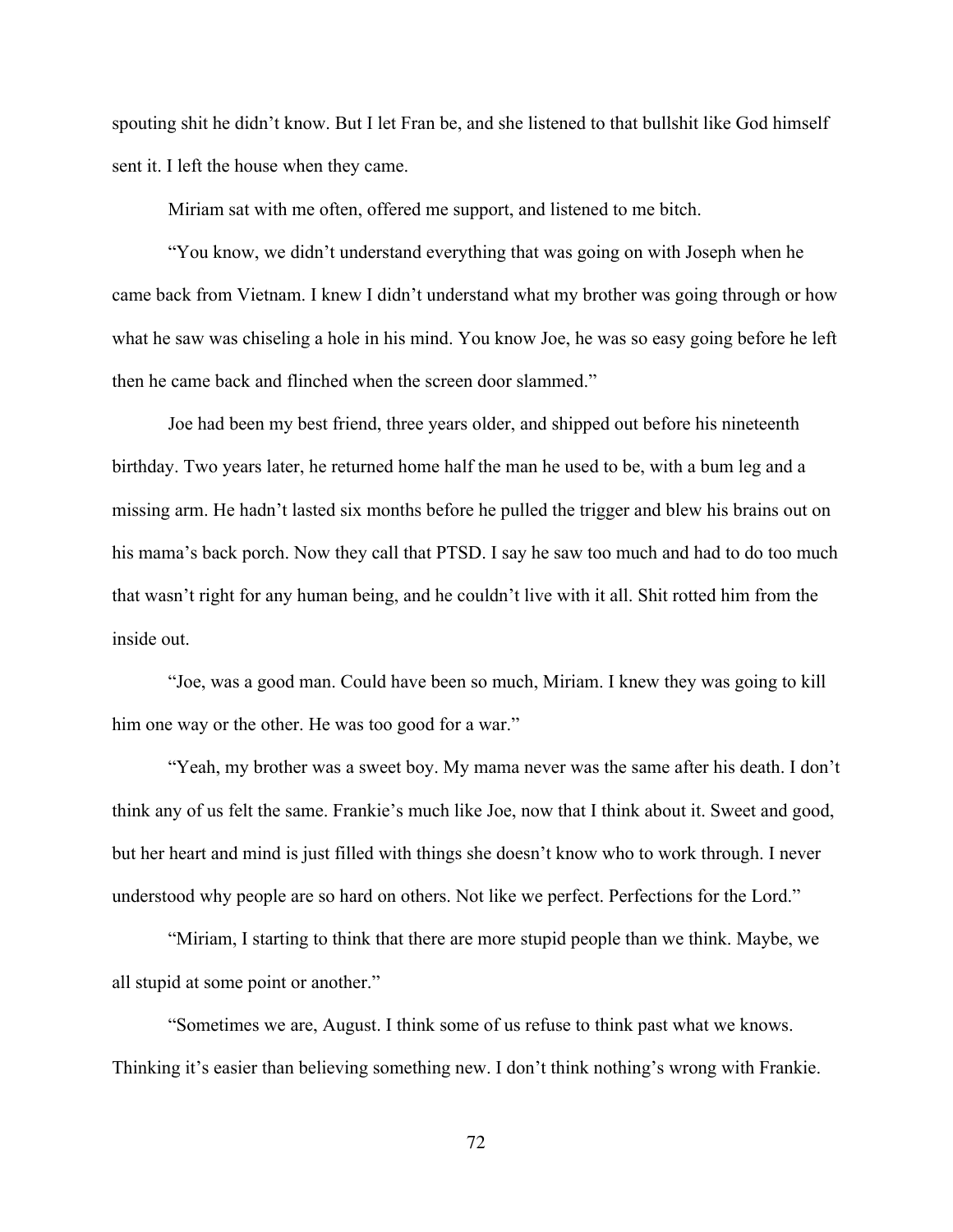I'm not saying that her mental illness doesn't exist, I'm just saying nothing is wrong with her having it. You know what I mean?"

"Yeah, I'm starting to understand that myself. She's still Frankie."

"Exactly. We just need to be there for her and you're doing that. Just have to keep trying to reach her. Show her how much you love her. I know I misses her terrible at work. I don't have nobody to talk to. Well, nobody I want to talk to." Miriam said.

"I just wish Fran would get it through her thick skull. She doesn't seem to care what's really going on. She hasn't been allowed to see Frankie, but I don't know how long that's going to last before she's charging in there with her Bible. I don't know if she reads the thing. I was told God was a loving God. Never heard him trying to hurt a child."

"No, but Fran has to learn things on her own time. She's been that way since we were teens. It's been her way or the highway. You know your sister better than me."

"Yeah, stubborn."

### §

Something strange was going to happen. I could feel it. Everything had gone wrong this morning. The breakfast I prepared turned to ash in the skillet. The water heater had blown out, and as much as Matthew had tried, it refused to light. So, I was stuck taking a cold shower, which I hated more than my charcoal ash breakfast—an urge to pray itched under my skin until I kneeled before the small altar. Pictures of the Virgin Mary, Jesus, Mami Wata, and a few images of relatives long gone from the world stared back at me. I lit a candle and cleansed my hands with Florida water before I clutching my rosary. I couldn't put a finger on the ill-feeling. So, I prayed that they would protect us. I prayed a decade of the rosary, and I called out for protection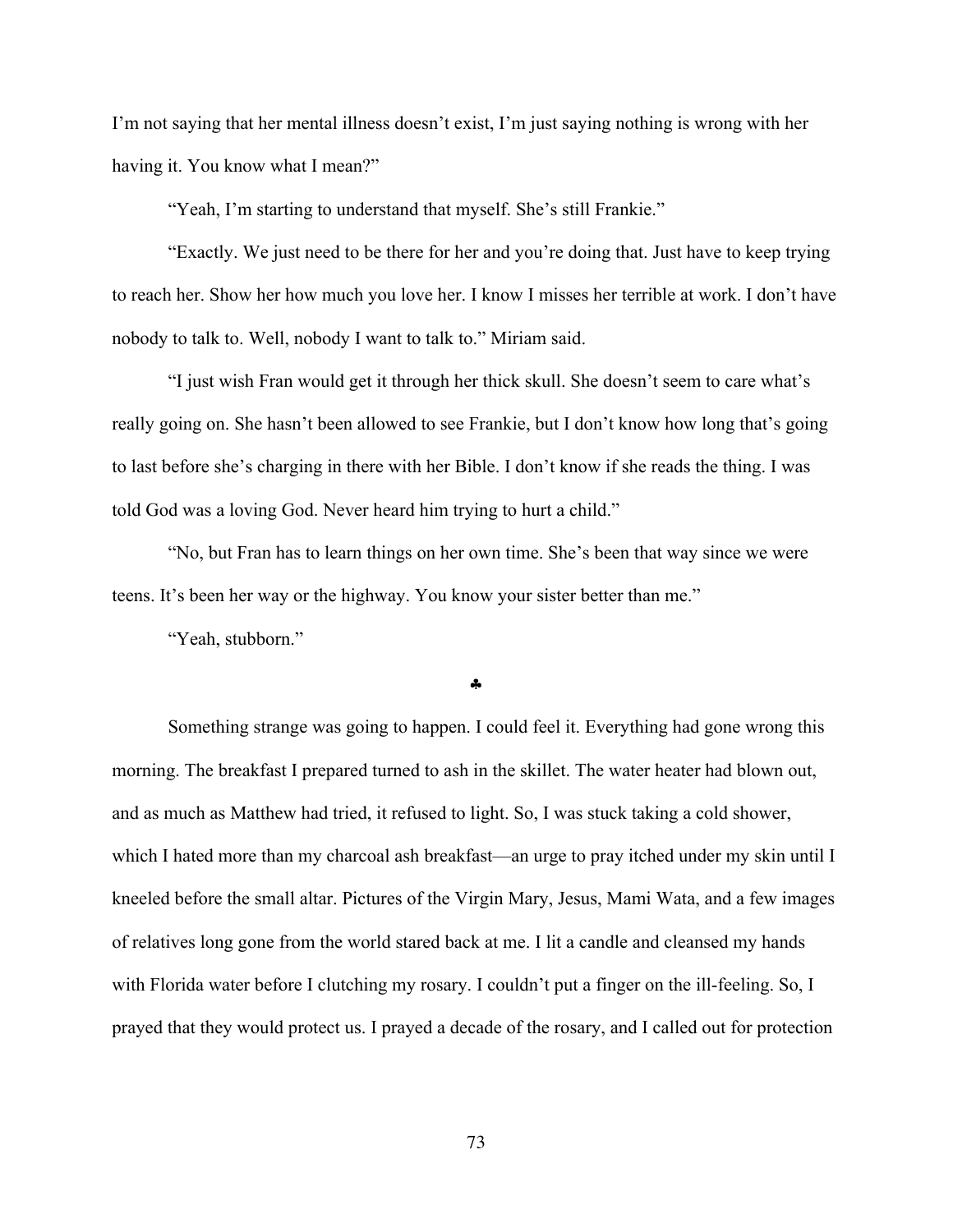from my heart. The weather was harsh, and we had a long drive to work. Matthew paced the floor like a caged animal, irritated and trapped.

"Let's go." I said after putting out the candle between my fingers.

We did one final sweep of the house. Matthew and I checked to see that everything was fine. We checked that all the appliances were off. Then we headed to my jeep. Matthew refused to drive in rainy weather. His eyesight was too poor to see through the gloom even with his glasses.

"I don't know what the hell this feeling is, but somethings feels wrong."

"I know. That's what scares me," Matthew agreed.

We rode the whole way in silence. The roads were dangerous when it rained. We drove by several wrecks pushed onto the shoulder of the highway. It was either careless driving or their tires hydroplaned.

When we finally made it to the hospital, Matthew's patient Charlie was having a meltdown. He was knocking his head against the wall, and when anyone approached, he swung wildly. Matthew dropped everything and ran. His crock-covered feet squeaked as he skidded to a halt. I dragged our things in front of the break room. Then rushed to help calm down Charlie.

There was blood smeared on the wall. Dr. Warner had to administer a sedative while Matthew restrained Charlie. They were again rocking back and forth on the floor. Charlie cried and screamed until hoarse. I gave first aid and wiped and cleaned Charlie's face's blood. The wound was large enough that he would need stitches, but that would have to wait. The sedative required more time to set in, and right now, Charlie fought the drugs. I could feel the persistent itch crawl under my skin. Something told me this was only the beginning.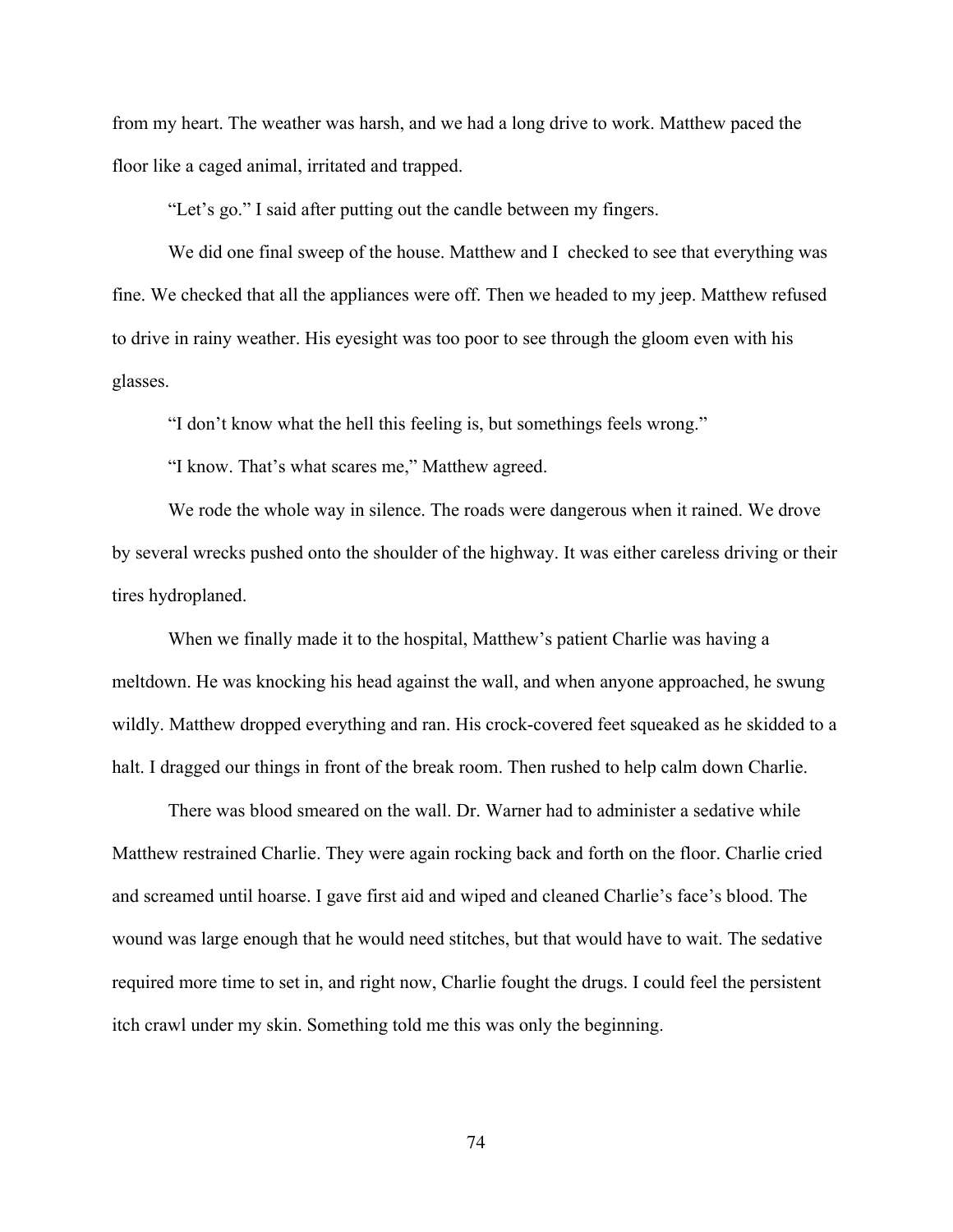Charlie fought the meds for nearly an hour, his voice strangled, and his movements were tapering off to mere shakes. Finally, Matthew pulled Charlie to his chest and begged him to close his eyes.

"Please, close your eyes, Charlie. I've got you," My brother chanted like a prayer.

"Charlie closed his eyes slowly, and then he was out.

"We have to stitch that up. I think it's small enough to use liquid stitches."

A little farther down the hall, I could see a figure watching us. He stepped more into the fluorescent light. It was Levi, and then it wasn't. He stood cockily leaned back on his right foot. The sly smile and pointed glare were all Fox.

"Shit," I muttered.

Matthew looked to where I was looking and gasped, "Fox."

Fox turned away and walked down the hall away from us and probably the chaos he had started. The bastard. He just wanted to introduce us to his presence. Shit was about to hit the fan.

### §

It seemed like every day since meeting Levi at the tea shop; I got a glimpse of him like he was stalking me, too often to be a coincidence. He was there at the bakery twice a week. I saw him either on the streetcar or waiting for one. I even saw him in other random places. It was like he had become the reappearing card, annoying and even more troublesome than the card had ever been.

Thursday, he sat in the bakery, looming over a corner table with a coffee and a cardamon bun. I peeked out of the kitchen and wished the man would leave, but he sat there as if he belonged. I never wanted to pitch something at anyone's head as much I did his. One of those cardamon buns that he loved so much knocking him upside his head would be astoundingly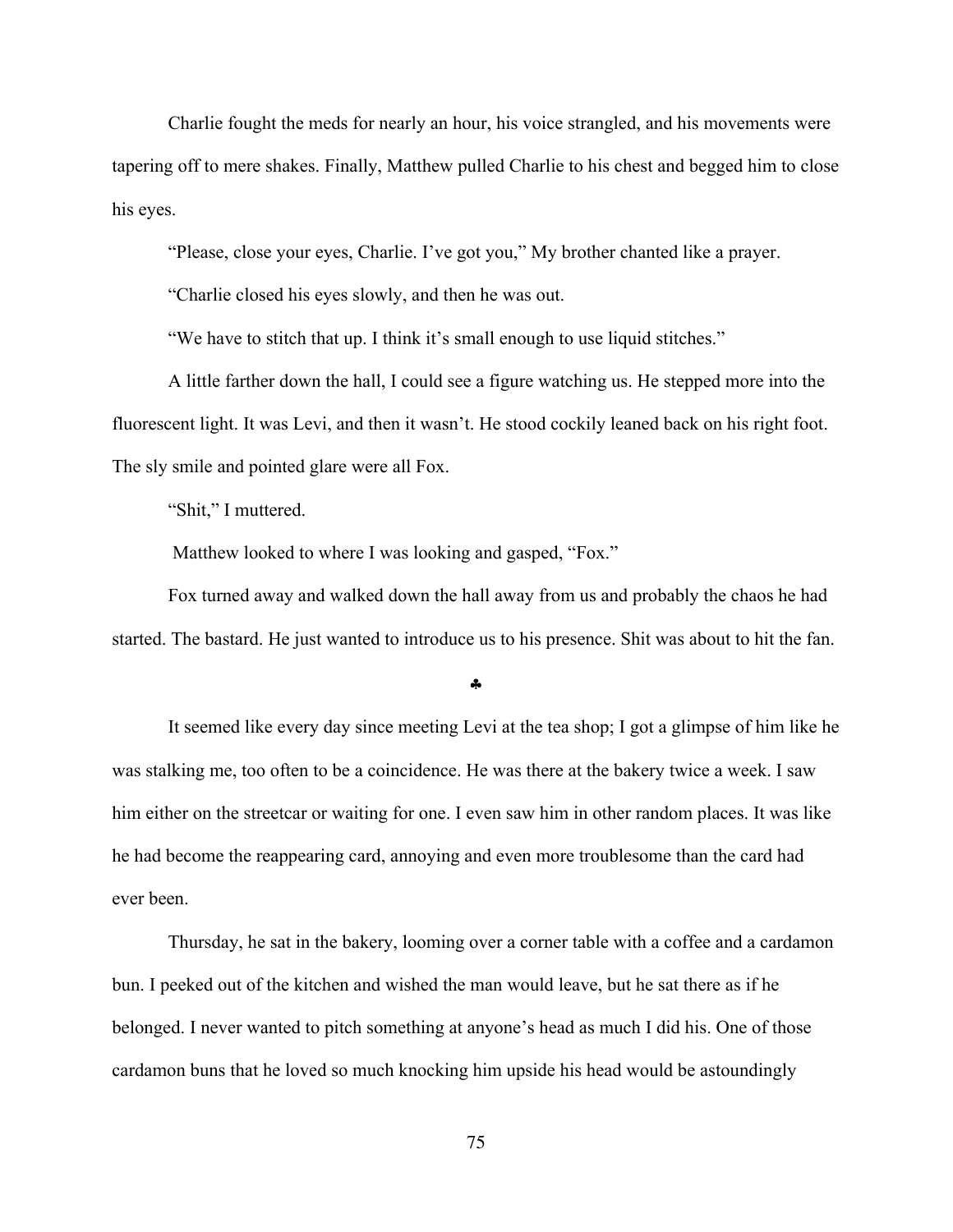pleasing, or he could get out. Either or would make me happy. Sadly, he knew I couldn't get rid of a paying customer. What dirty tricky bastard. So, I hid in the back and prayed he'd leave before I had to walk to my appointment, but of course, he didn't.

Miriam laughed and thought it was so funny that I was sneaking out the back door. As a result, I left the bakery ten minutes later than I usually would. I might even have to run to be on time, but I attempted to avoid him at all cost. Even if it meant I would have to leave some of my dignity behind. It was worth it.

"Frankie are you sneaking out?"

"Have you lost your mind? Stalking is a crime. Leave me alone." I said and started to run the few blocks to the clinic.

"FRANKIE! I'LL SEE YOU TUESDAY!" He yelled.

"NOT IF I CAN HELP IT- you annoying bastard." I could hear him laughing, but it wasn't funny to me. He was becoming exhausting.

Dr. Warner was waiting in the front office. He made notations in a file and looked up when I barged in.

"I thought you weren't coming, Frankie; you're never late for our appointments."

"Yeah, I know that's usually you." I said flippantly.

"One time, Frankie."

"One time too many. So unprofessional." I huffed.

"Cheeky. So cheeky, Frankie. Come on, Let's go."

We walked down to his office, and I took my usual seat on the lumpy, ugly couch. Dr. Warner set my file on his desk and turned to me.

"So, how are you? Anything new?"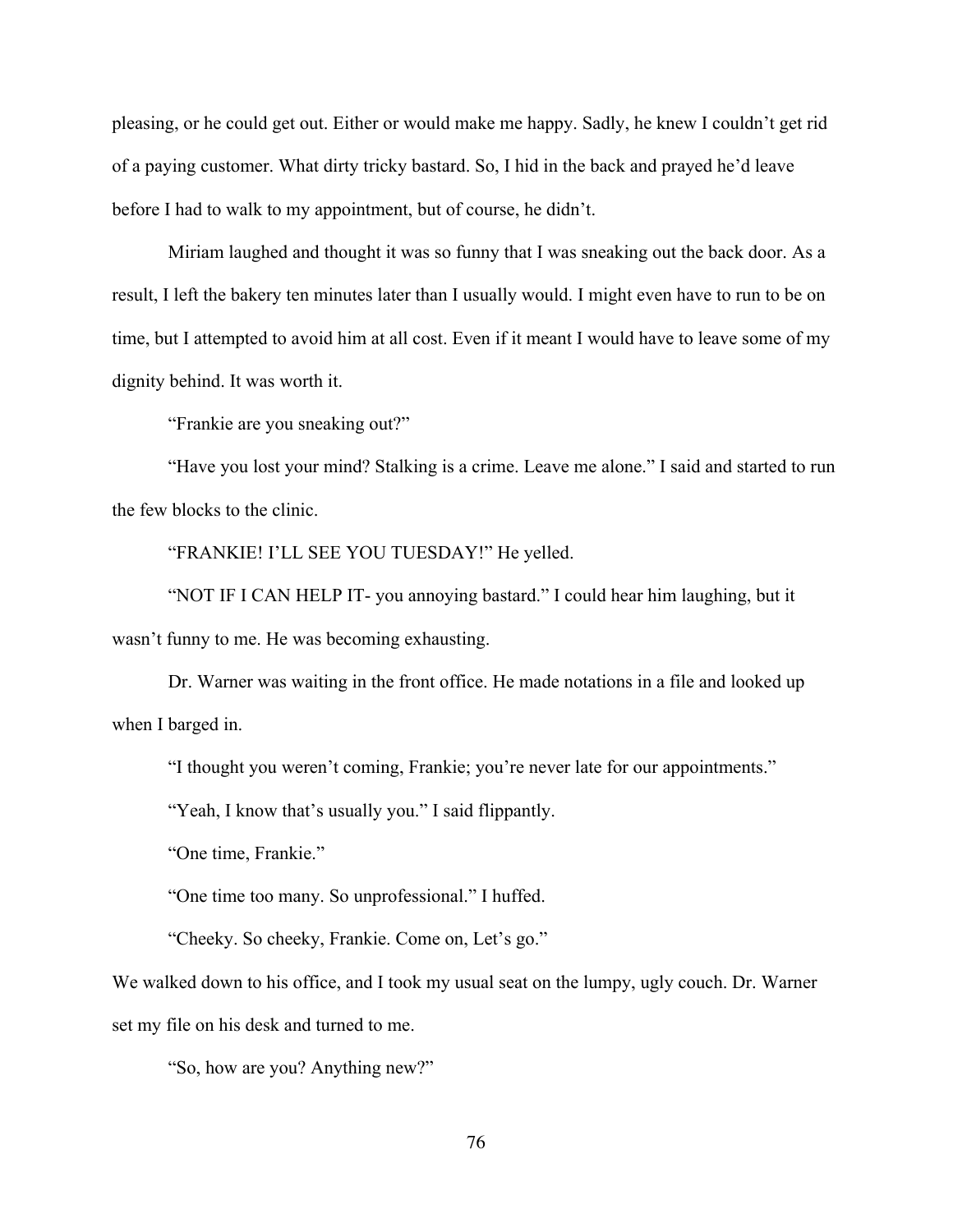"Not really." I lied.

You have got to be out of your mind if you think I would tell my shrink that there was some weird animal-human thingy stalking my every move. Yeah, no, I wasn't going there. I might have to take that one to the grave.

"How are the medicines working for you? For example, do you have to take the Klonopin more often, or is it about the same?"

"I've taken more than usually recently."

"How often are we talking about?"

"I've taken more than three times this week. I've had a few more panic attacks than usual. I'm not sure why. Maybe stress."

"Do you know what you might be stressing over?" He picked up his pen and my file and began to scribble in what I knew was tiny scrawl handwriting.

"It's the same. You know how my grandma is, she makes thing more difficult because I'm trying to stay out of her way. I think she wants a confrontation, but I don't. I don't want to deal with it. I have so much on my mind. She never gives me peace, but I'm ok with Uncle Auggie, even though I had a panic attack in his truck."

"Did you record it?"

"Yes, I did when I got back from fishing."

"So, tell me what happened to trigger the attack?"

"I was in the truck, and we were heading to Slidell to that little cut-off before the bridge. My uncle likes to fish there. We went out there because Uncle Auggie was wired up. Like he was in a good mood. So, we were going out there to cast a few lines, watch the sunrise, and talk shit. I just started crying, and I didn't know why. I smelled something weird too. And then as I was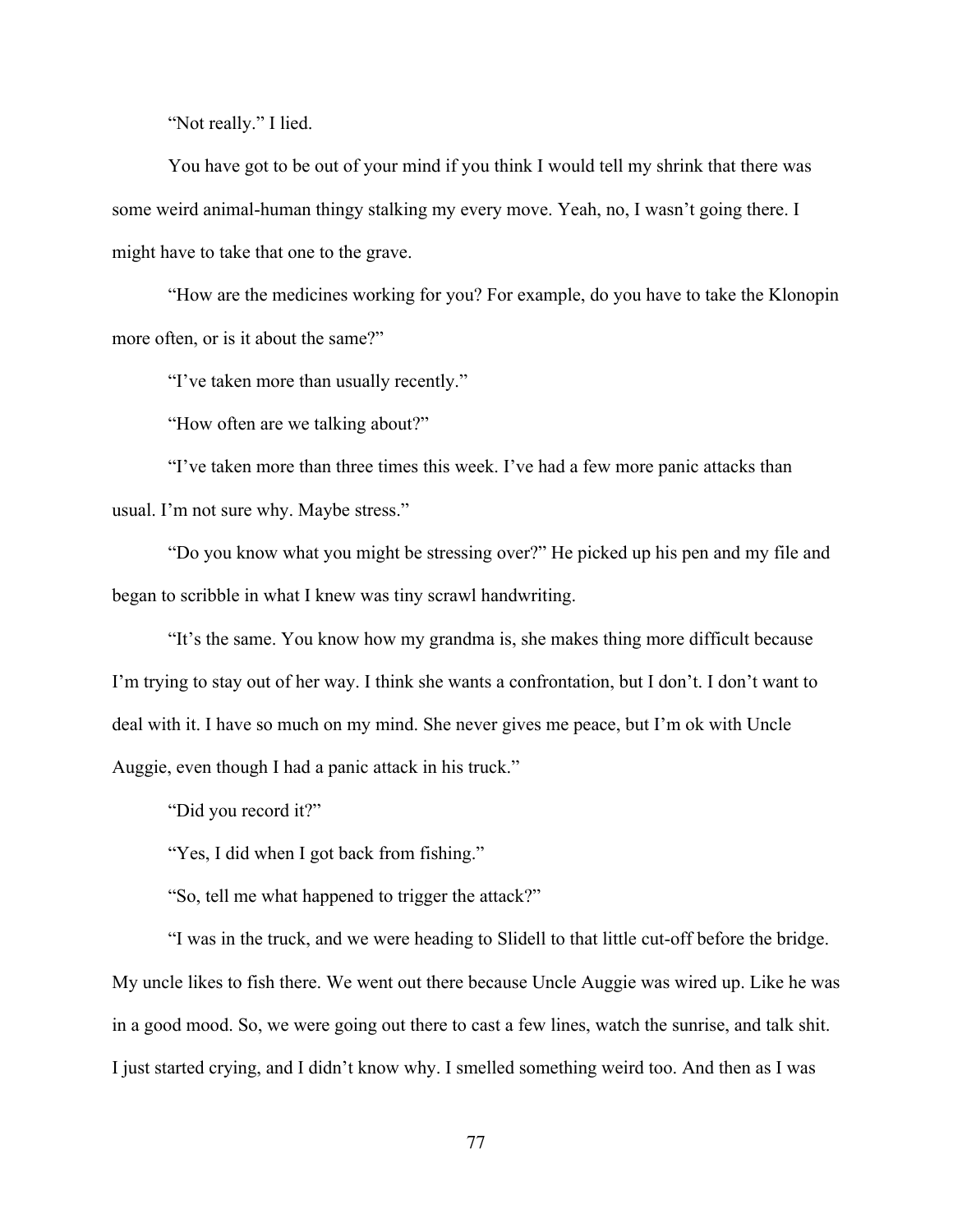looking out the window I saw my mama's face. I was back in the car wreck. I mean I could smell the smoke and everything. I was right there screaming for my mama's help, and then I saw her die all over again."

"I'm sorry, Frankie. I know you don't want to hear that, but I am sorry that you have been reliving those experiences. What did you smell Frankie?" Dr. Warner began to scribble again before he asked, "Are they effecting your sleep?"

"Smoke. I smelled it in the truck first." Now that I think about it, I smelled the smoke before the panic attack started. "Yeah, you know I don't sleep, but yup, it's been worse. I barely sleep and then I'm up five or six to go to work. Some mornings are even earlier, if I have to bake bread. It depends. I'm tired all the time. Coffee has leveled up to best friend status."

"Are you not taking the sleep aid I proscribed or any over-the-counter sleep aids?"

"Grandma Fran took the sleep aids. I don't think she trusts me with those, and I don't want to ask her for them, because she'll freak out."

"Frankie, I can call her or your uncle. You're of age and I believe your responsible enough with your treatment. If you need aids, I will prescribe you another prescription for you to pick up. I don't like that you haven't been able to use the sleep aids. Everything I prescribe is for your benefit. I have no intentions of ever harming you with unneeded prescriptions. I hope you know this."

# "Yes—I know."

Our session ended, and I wondered if it was worth picking up the prescription if I knew that my grandmother would eventually find them. I would have liked to sleep a whole night without dreams. Dr. Warner ordered the medicine at the Walgreens on St. Charles. I decided as I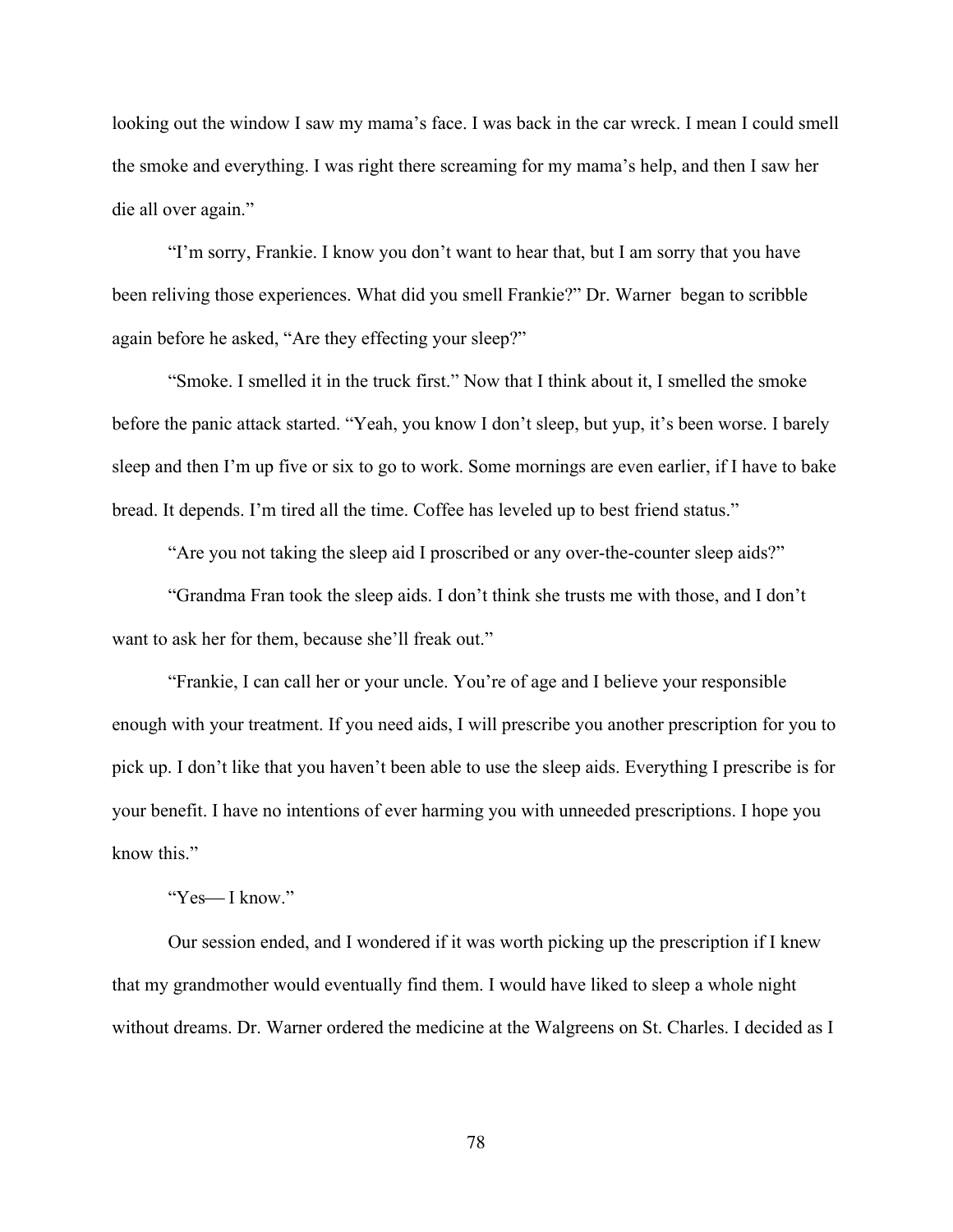walked that I would get the meds and at least enjoy one night of sleep. Maybe even hide a few in my room.

I was dead tired, exhausted from kneading dough most of the morning, running away from a deranged stranger, and then having to talk with Dr. Warner. I ached all over. So, instead of catching the bus, I called an Uber from the drug store. The Uber driver was friendly, but I was so tired I couldn't bring myself to talk further than a basic greeting and a smile. I think the driver could tell I was tired too. The older man just smiled and said he would get me home as fast as possible. I thanked him.

The ride was much faster than the bus with its constant stops, and we took the interstate. The traffic had been thankfully light too. When we pulled up at my house, I thanked the driver and watched him pull off. A part of me wished I had somewhere else to go, but I was trapped and tethered to this house. I braced myself for whatever would face when I opened the door. I walked into the living room, where my grandma and a group of church ladies were sitting around talking. Aunt Ida Mae (a close family friend), Mrs. Dolores, and Mrs. Ernesta stared at me when I walked into the room.

"Good evening," I said.

"Good evening, Frankie," They all said together like they were rehearsing for the choir. It was kind of unnerving how they stared at me. I tried to keep my face as neutral as possible, not wanting to give Grandma Fran or Aunt Ida Mae reason to keep me with them.

"Frankie, come give me a hand," Uncle Auggie called from the kitchen.

God, I was thankful for small blessings. My uncle was an angel. I walked into the kitchen.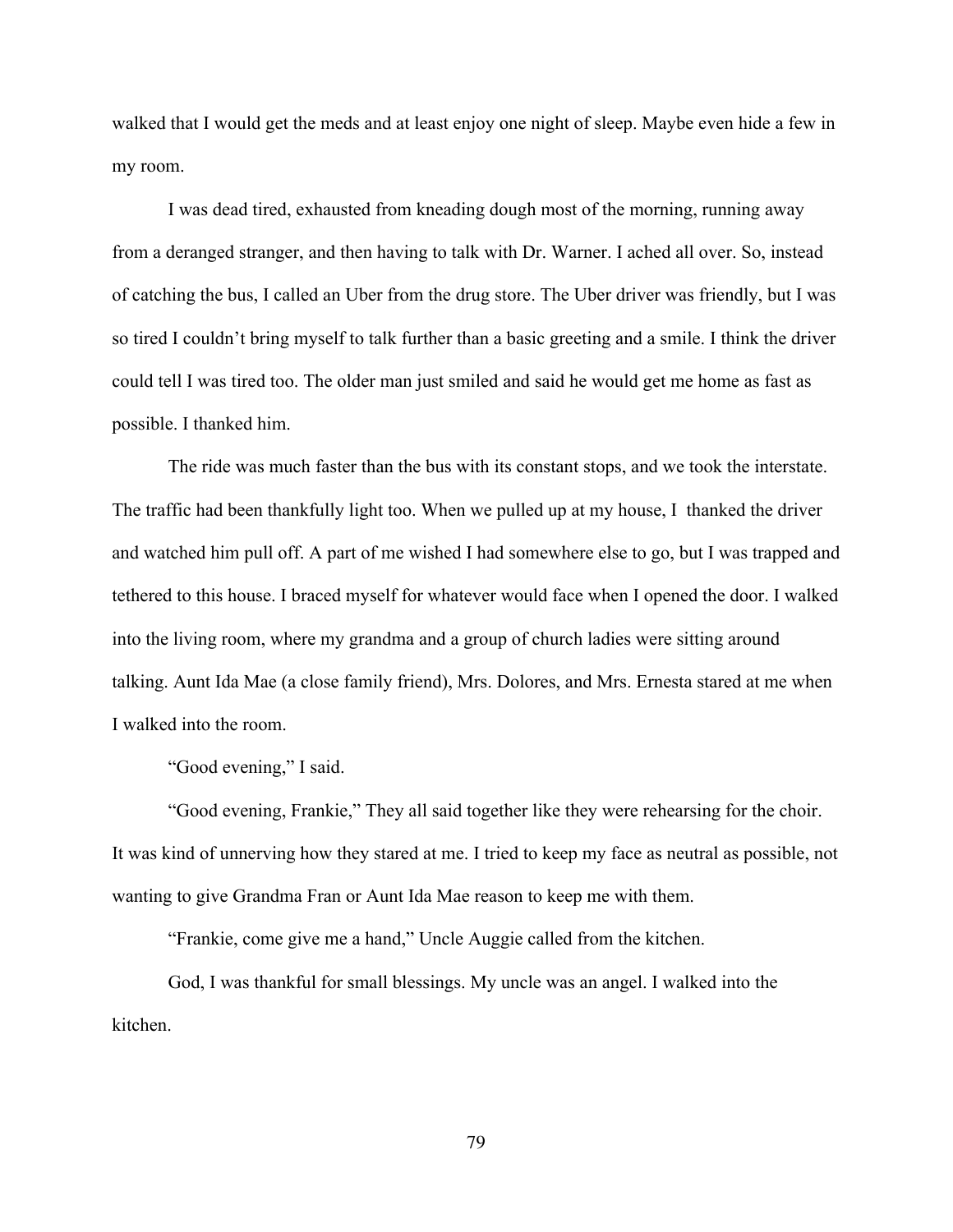"Trying to get you away from those old busybodies." Uncle Auggie signed. His hands caked in flour and cornmeal from coating catfish filets, shrimp, and oysters for their turn in the fryer. I washed my hands and began to stir a pot on the stove, browning ground meat and seasoning for dirty rice.

"You going all out tonight. Trying to show off for the church ladies," Frankie signed.

Uncle Auggie snorted indignantly. He wiped his hands clean before signing, "Hell, No!" I laughed. Uncle Auggie wasn't fond of any of the church women in his living room. They were his sister's friends, and he liked to humor Fran.

"Is the food ready yet?" Aunt Ida Mae yelled from the living room.

"It's ready when I say it is. Don't fret my nerves, Ida Mae." Uncle Auggie yelled. Then signed to Frankie, "Her greedy ass makes me sick." I nearly choked on the coke I snagged from the fridge. The bubbles burned my nose.

When the food was ready, I took paper plates to each of the ladies. Then, I brought them napkins, cold drinks, and straws. I was about to return to the kitchen when Aunt Ida Mae asked me if my medicine worked. I was startled and turned to see all the ladies focused on me. "Yes," I mumbled. I was so embarrassed.

"That's good to hear; maybe you have more good blood than bad."

"What do you mean?" I asked.

Uncle Auggie yelled from the kitchen doorway. "IDA MAE, SHUT YOUR ASS UP!" He was twisting the dishtowel in his hands.

"What? You and I both know that crazy comes from them white peoples. It came from her daddy," Aunt Ida Mae said.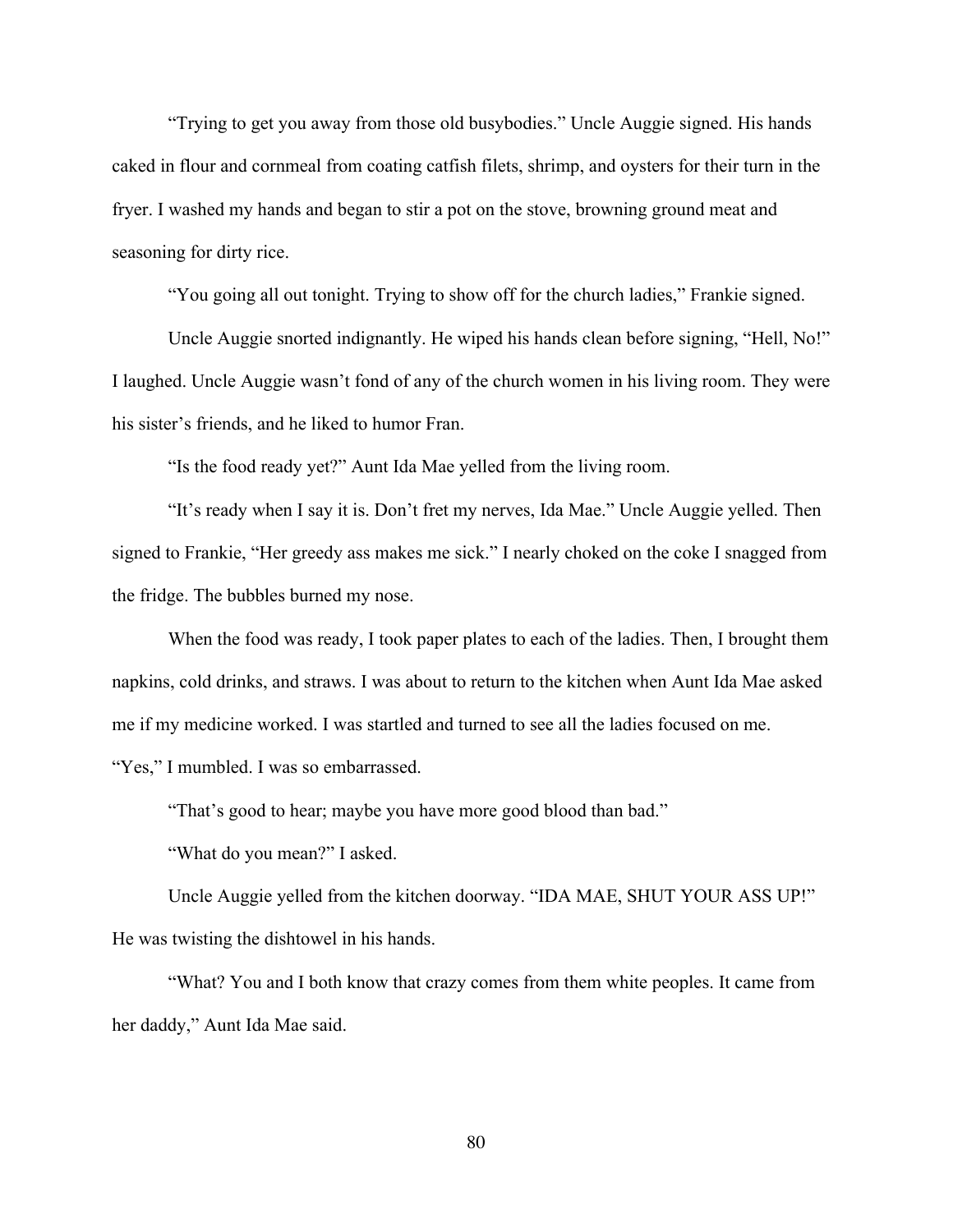"What that got to do with anything?" I asked. I could feel tears prickle at the corner of her eyes. I tried to make eye contact with my grandma, but the woman refused to look up.

"Your daddy got a lot to do with it," Aunt Ida Mae said, but nothing made sense to me. My daddy had been a good man. I loved my daddy, and he loved all of us, even Grandma Fran. Uncle Auggie used to shoot the breeze with him in the backyard on Sundays; now, they talked about him.

"Crazy doesn't come from black people." Aunt Ida Mae said as if that answered everything.

"Black people are resilient. We're built to survive," Mrs. Dolores said.

Mrs. Ernesta and Grandma Fran amened. Mrs. Dolores chewed on her food and then began to speak again, "Black people have always been able to endure everything. We never needed pills. We prayed to the Lord and moved with faith. These white folks tell you all to swallow this pill and that pill to fix things, but they forget about God. They be experimenting on us. Butchering us for fun. Need to pray more than get doctored on."

"Y'all sitting here with your self-righteous asses, spouting more horse shit than I've ever heard. Ide Mae, your brother, killed himself after the war. You know what happened to our friend Joe, Miriam' brother. You ain't calling them crazy. Their heads fucked up from what they saw, and you sitting here spouting shit about bad blood. Was your brother's blood bad ?" Uncle Auggie snapped.

"Well, Colette should have never married no white man. He brought his bad blood, and look where it got them. A grave and her taking pills because her daddy gave her the crazy."

I moved past them and up the stairs. But there was no getting away from the rising volume of their voices.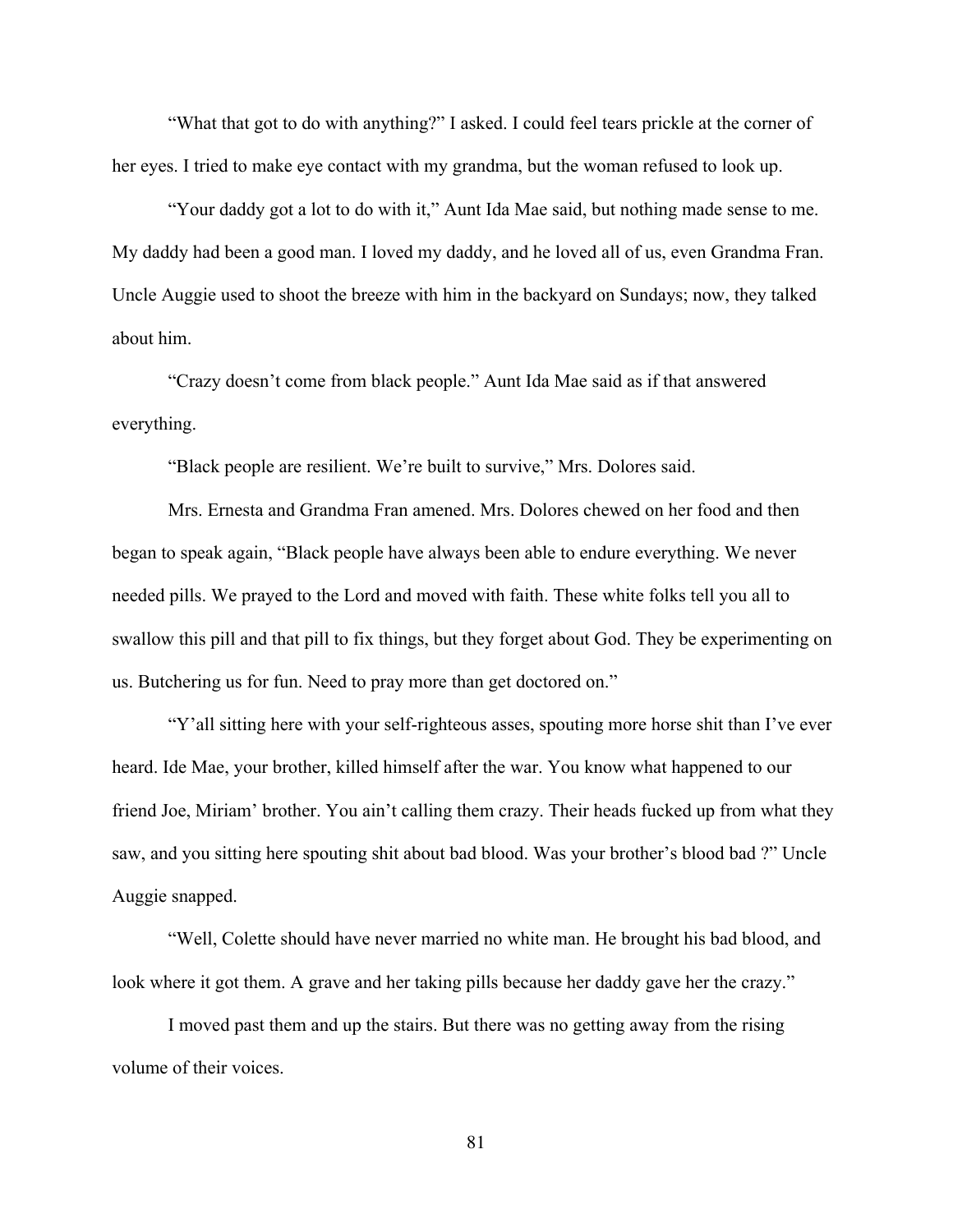"Can't nobody give you crazy, and Frankie ain't crazy. She is grieving. No, different than when Fran locked herself in her room for two weeks after her husband died. Oh, you forgot how long it took you to cope with his loss," Uncle Auggie said.

"That's different! I DIDN'T TRY TO KILL MYSELF," Fran yelled.

"Fran, I don't know what is wrong with you, but I am sick of you." Uncle Auggie said in a cold voice.

"There's nothing wrong with Fran. Her daughter died in that crash." Aunt Ida Mae interjected.

"And what you think Frankie lost? Colette was her mother. Thomas and August died too. No parents or brother. Just her mean ass and me left to look after her." Uncle Auggie argued. "You know what, I want all of you out of my house. Get your shit and get out. Don't look at Fran. This is my house."

Aunt Ida Mae, Mrs. Dolores, and Mrs. Ernesta picked up their things and took their plates out the door. Mrs. Ernesta apologized to Uncle August before she left.

"YOU HAD NO RIGHT," Grandma Fran yelled at Uncle Auggie. Fran drew her full lips back tight; her skin flushed with her anger.

"I had every right. This is my got damn house, Fran. That's my damn grandniece and your granddaughter, and you let them rake her over the coals with some bullshit. What our grandma look like, Fran? Lilly white and green-eyed. You sitting here with all this hate. What you hate Thomas for? He loved your daughter, and Colette loved him too. She even loved your silly ass. Ain't nobody, but you told them that Frankie was taking medication."

Fran yelled, "SO, WHAT IF I TOLD'EM. SHE HERE AND MY DAUGHTER GONE! WHO WAS DRIVING THE CAR? HUH? THOMAS!"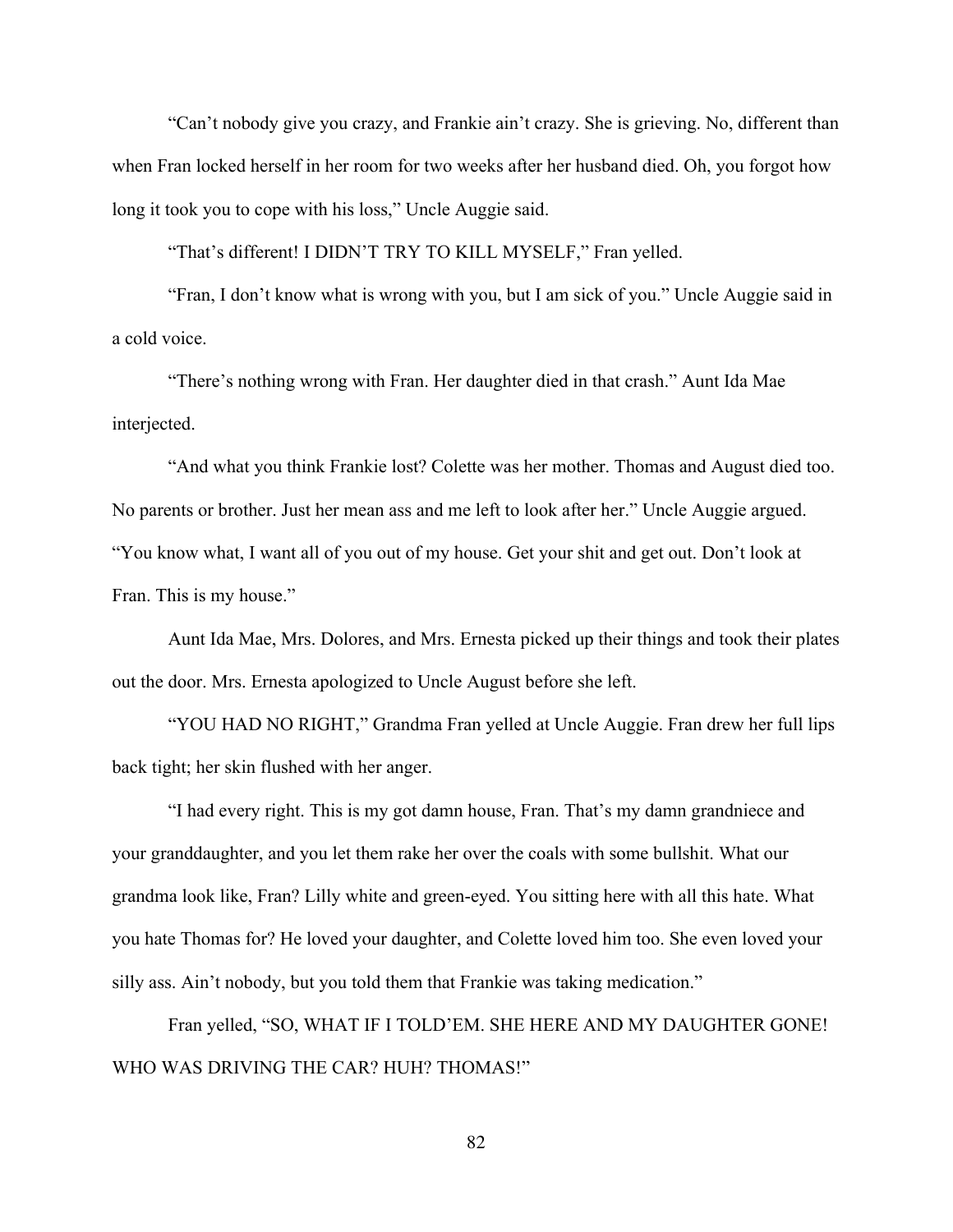"Thomas drove the car, but the truck driver hit them. The man dead and gone, but I never hear you curse him. You angry at Frankie. You think Colette would rather be here than her? You think Colette would rather live without her children? You think she would like how you treat her child?"

"You don't know nothing."

"Fran, God is my witness. I knew Colette, and I know for damn sure she would be pissed to see you treat her child this way. Child lost everything in the world, and you sitting your ass up here torturing her for what? Because she tried to kill herself, wanting to be with her family. Shit, why should she want to stay here with you? When did you become God?"

"I ain't trying to be God. I'm not trying to torture Frankie. I lost my child. My baby is gone, and she don't even want to be here. Don't want to live. Why her and not my Colette?"

Uncle Auggie sighed, "You a fool, Fran. You sit here and question the Lord's doing. He wanted her here. You understand that?"

They were fighting, and I refused to be in this house any longer. A hollow ache filled my chest, and I felt like the room was closing in on me, their voices echoing through my head. In my bedroom mirror, I could see my mama weeping. I could see her peering at me, her face bloody and flecked with glass from the wreck. Yet, she was crying for me. And I couldn't see any hate in her eyes. Even with the glass, blood, and through tears, my mama looked back at me with love. I believed my mama had loved me right to the end. The last words we shared were, Frankie, it's going to be ok. And I love you. I needed to get away, far away from my grandmother and this house.

Upstairs, a door opened to an iron fire escape on the back of the house, and I snuck out. I slid through a gap in the fence and began to walk down Elysian Fields. The street was dark and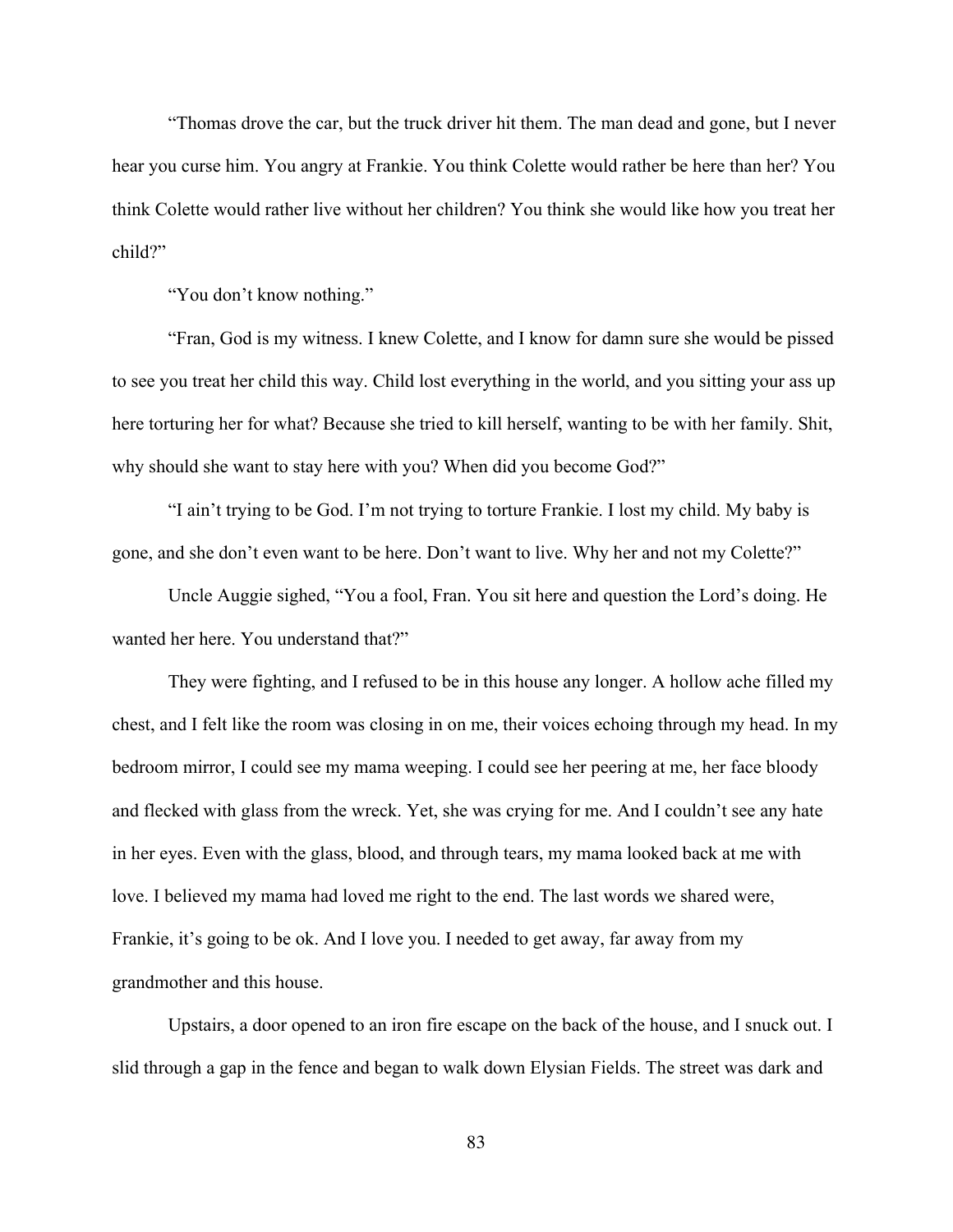sparsely lit by street lights. Walking past Brother Martin High School, I spotted a bus. I had to flag down the bus. The driver had thankfully seen me and waited. I used a bus pass from my back pocket and sat across from the driver. The bus was half empty, and the trip was quick. I got off at the beginning of the market and walked over to Royal Street.

Aimlessly, I walked up Royal Street with my hands shoved in my pockets. I sighed in relief when I found cash in my pocket; my ID and bank card. It was another small blessing. The shop windows on the street glowed with yellow lights. Some shops were closed for the night, and others stayed open to cater to tourists. I walked into a few shops on Royal before turning down a side street where a "voodoo" shop sold gris-gris bags, incense, and candles. I came for the Florida water and Mami Wata's image for my altar, items to cleanse negative energy. Maybe if I bathed in Florida water, the negative energy would bounce off, but I was doubtful with all the anger and resentment my grandmother sent. There was very little that spiced oils could do, but anything helpful, I welcomed. There was a need for my grandmother's approval, a need for her to look at me like she had before the car accident. I longed for a bond that was snatched away by their deaths. I dreamed that my grandmother would look warmly at me. It was honestly disparaging to remember the warmth and love and know that I may never feel it again. Tonight, my grandmother had spoken her truth, and it clawed away at the last of my hopes.

"Give up, Frankie," I whispered to myself. I wiped my eyes with the corner of my sleeve. They burned and ached, but I was tired of crying.

Only a few people were in the voodoo shop. A guy dressed in white robes sat behind a table talking to someone, or was he giving a reading; I wasn't sure. I moved past them and entered the room where the candles and supplies lined the walls. I found the items I wanted then made my way back to the entrance. I stayed in the shop, making conversation with the guy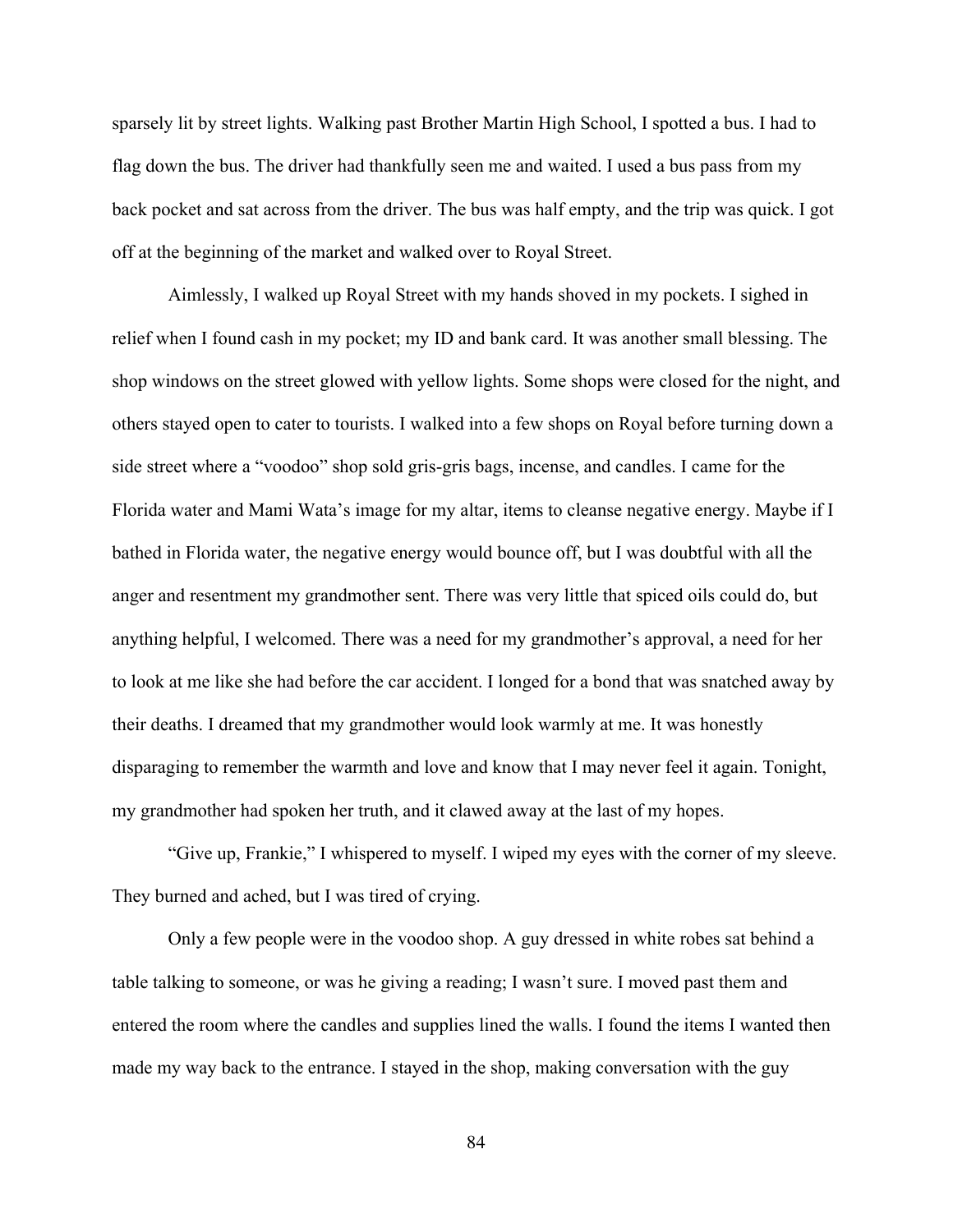behind the counter. We talked about Florida water. The guy had grown up with the smell of Florida water mopped throughout his childhood home. My mama had always cleaned up and then sprayed the house with a mist of Florida water and smudged the house with sage. Her father always teased that a bit of juju never hurt. I left the shop with a white bag containing a bottle of Florida water, Mami Wata's image, and a bundle of sage. The guy even threw in a few sweetsmelling incenses. I left the shop to roam the side streets. There was nothing else to do, and I needed to burn off the tension. It was going to be a long night.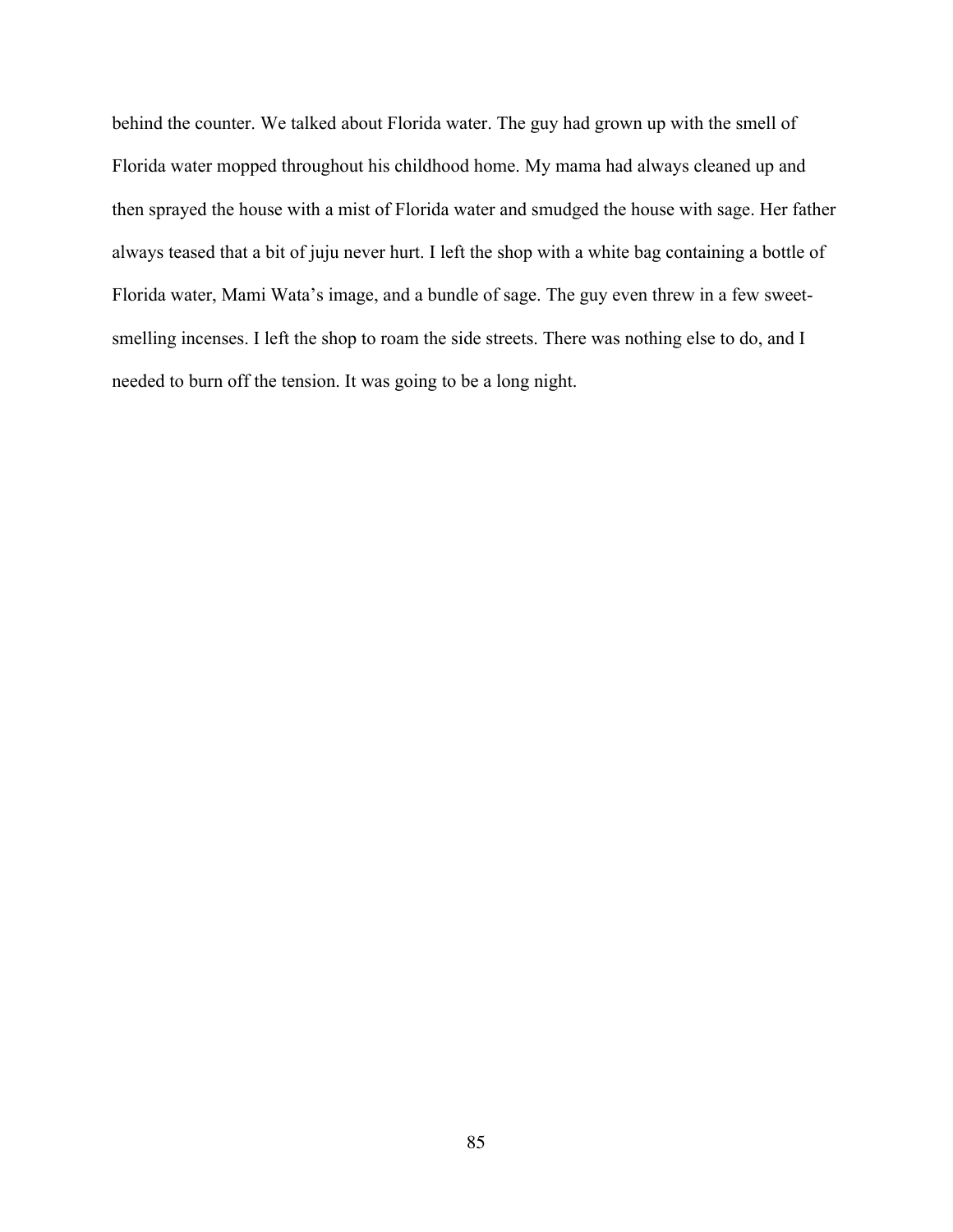# **Something Amiss**

### **Chapter 7**

Fox appeared with the storm, and he seemed to be here to stay. We knew that Charlie's fit had been his work, a reminder of sorts of what he was capable of doing. I remember the first time he appeared; we were sixteen. Levi had taken a beating from his father and fought back this time. Levi's father, Mr. Wright, was an abusive drunk, and the whole neighborhood knew. Even the teachers at school knew that Levi had been a punching bag for his father. Levi had run to our grandmother's house and banged on Matthew's bedroom window. Matthew woke me up after he dragged Levi in. This night he was messed up pretty bad, lip split, a swelling black eye, a gash through his right eyebrow. We were over our heads, couldn't figure out how to staunch the blood. Matthew and I fussed about staunching the bleeding so loudly that my grandmother barged in with her kit. She marched in and moved us aside as she did in her practice.

"You two move out my way. I got this." She told us, and when she was cleaning up our mess. "Baby, Levi, I need you to stay still for me. Looks like you need a few stitches."

"My names not Levi, he's taking a nap right now. You may call me Fox."

I don't think Matthew and I understood what that meant at the time, but my grandmother looked shocked for a second, then she spoke softly to him like he was so fragile he would fall to pieces.

"Fox, why is Levi asleep?" My grandmother asked.

"Ma'am, his daddy beat him, and I took his place. No one beats me."

Since then, Fox took over whenever Levi couldn't handle a situation. He was intelligent, sly, but he became more and more aggressive every time he took over, and he stayed a lot longer.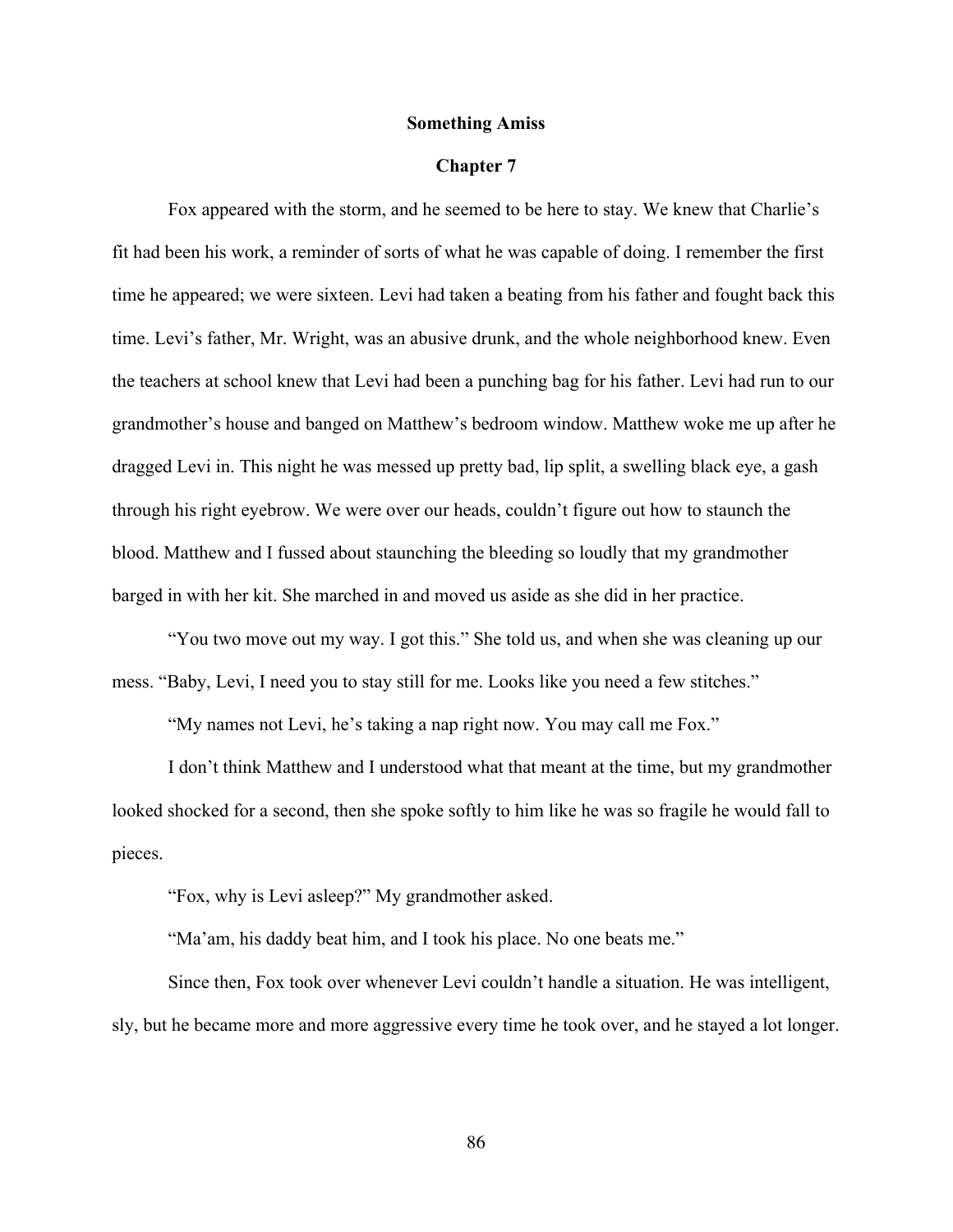Then he wanted more control, and Levi fought to regain his place. Levi had won too, but now Fox was back.

Matthew kept a closer eye on Charlie, forbidding any unauthorized interaction. I knew he was lurking, but I wasn't sure where he was and who he set his sights on. That in itself was terrifying.

"Cassandra, have you seen him?" Matthew asked, coming into the breakroom.

"No, and I don't think that he's after Charlie. I think Charlie was a message."

"Then who? Is he trying to get at us?"

There was fear in my brother's voice. I think that he was unnerved not for his safety but for mine and his patients. I wasn't worried at all. The message was clear, and I was up for the challenge. I never once bowed before him, and I wouldn't start now. We had informed Dr. Babin and Dr. Warner that Fox was on the loose.

"I don't know, but we're not going to allow him to dictate our every move. So carry on like usual, and yes, keep an eye on Charlie; he doesn't deserve any undue stress. But I'm not worrying until I need to." I said pointedly.

Matthew left the room, and I went to complete my rounds. I walked the quiet halls; not many patients wandered the halls at this time. It was group time for some of the patients, and others were either in one-on-one sessions or completing some form of recreation. I came across Dr. Babin and Dr. Warner talking.

"Good morning, Dr. Babin, Dr. Warner. How are you?"

"Good morning, Cassandra," they chorused.

"Excuse me, Cassandra. Can I have a moment of your time?" Dr. Babin asked in her thick Irish accent.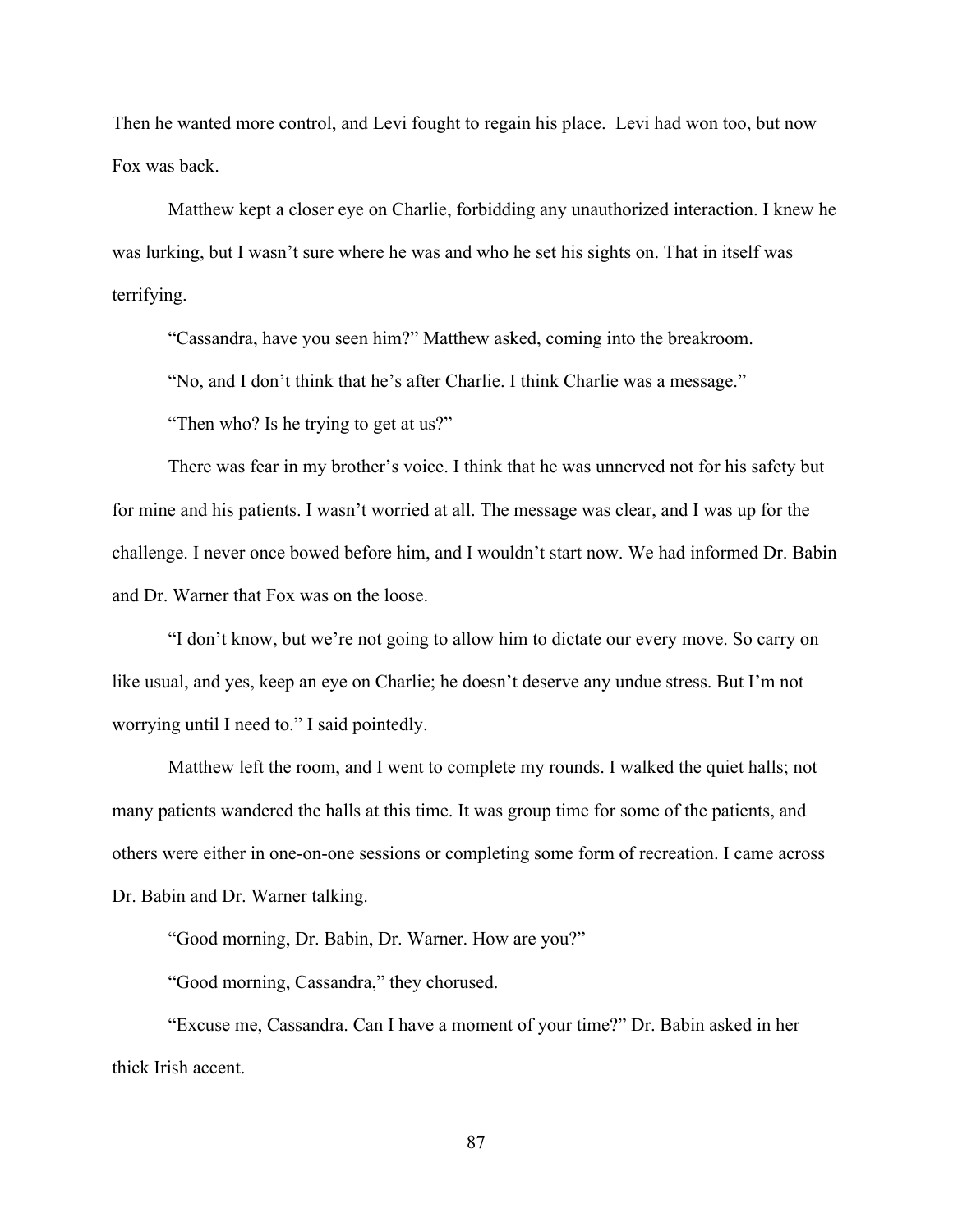"Sure, Dr. Babin."

 "Well, I'll let you two talk. Excuse me ladies," Dr. Warner said and turned the corner. We stepped into her office, and Dr. Babin shut the door behind us.

"I know that Frankie has been in your and your brother's care. Have you noticed any lucidness while interacting with Frankie? I know you're aware of what she's been calling I and Dr. Warner. She mentions cats taking care of her as well."

"Ah, yes, the cats would be us. I thought it might be because of our scrubs. I've been meaning to ask Frankie's uncle if he might know. However, I haven't had the chance." I paused, trying to think of how often my patient had been present, mentally. "Frankie has had very few lucid moments with us. Her uncle has managed to reach her once or twice during his visits. Sometimes it's because of the treats he brings. Other times it's a moment where I see her lights up recognition, and then it's snuffed out just as quickly as it came. Now, her uncle and older lady who works with her cracked through while drawing, and notes slid between them. She was very animated that day."

"So, the visits with her uncle have allowed some lucidness. I'm happy to hear that. I think I might allow her a little more freedom with art therapy, maybe we can supply her art supplies for her room or some more stimuli from home other than treats."

"That sounds like a good idea to me. Frankie's very talented. I think her uncle will be in today."

"Yes, if possible, will you inform of when he arrives. I'd like to talk to him as well." "Sure thing, Dr. Babin."

"Thank you, Cassandra."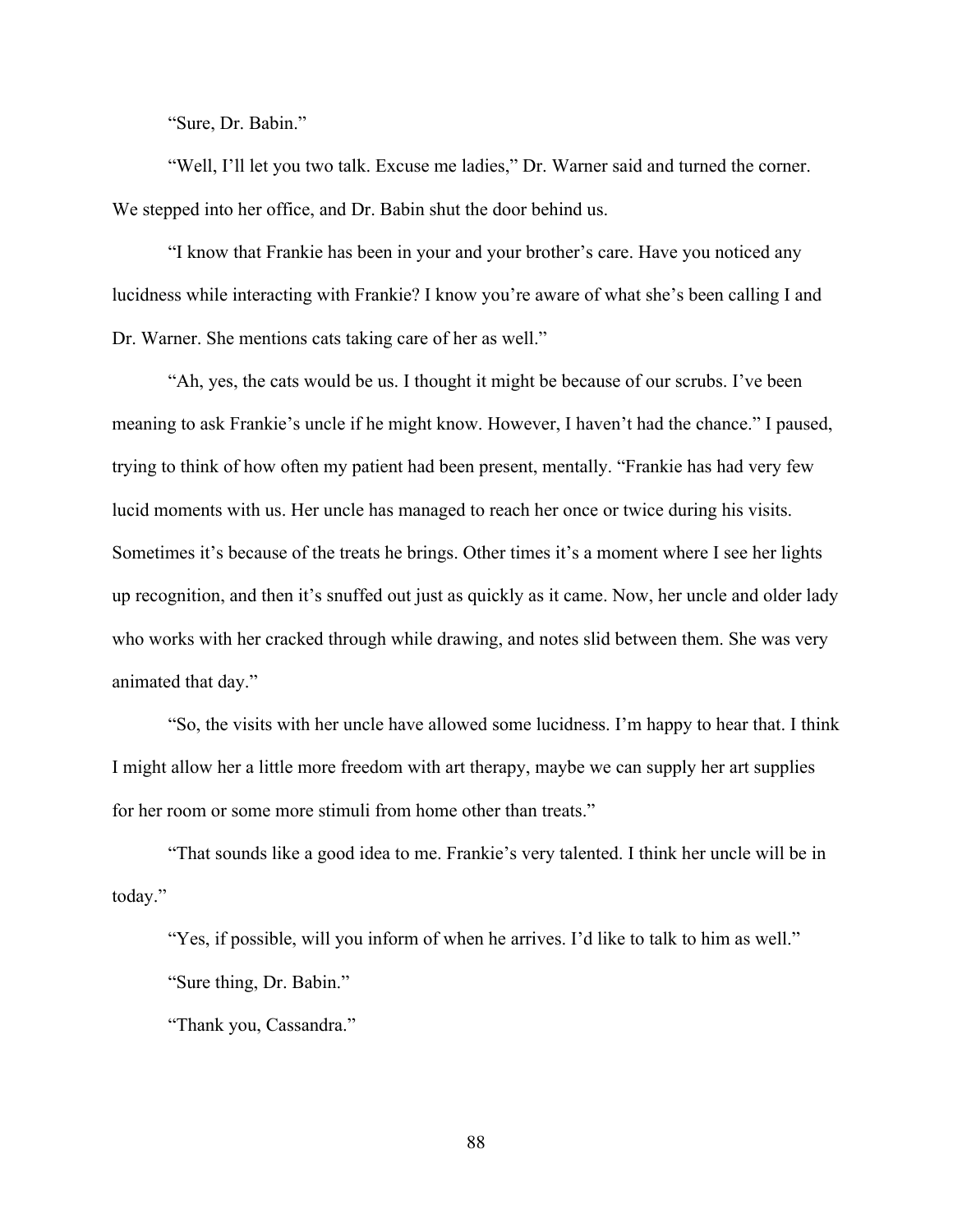I left Dr. Babin's office and walked to Frankie's room. She had been less responsive this morning, restless and tired at breakfast. I'm not sure the girl slept much last night. I brought her back to her room to rest after eating. When I arrived at her room, I peeked through the observation window. Frankie was in her bed, but instead of sleeping, she was talking to someone. I could quite distinguish who was sitting in the chair as the back was facing the door, and I drew the curtains earlier. I subtly cracked the door.

"Fox, is that you? Where's my friend, Levi?"

I watched as Fox turned the chair, aware of my presence.

"It's just me now; I'm letting Levi rest for a while. And, so, I've come to visit you. Isn't that right, Cassandra?" Fox smirked.

§

The night drew on, and aimlessly I roamed for an hour up and down the side streets, avoiding Bourbon and its drunken crowds. My feet and back began to hurt; working longer hours at the bakery and the stress from that spectacularly hurtful conversation tired me out, not to mention the uneven streets. I searched for a place I could rest. There was a small restaurant and bar at the corner. The smell of fried food and the promise of a seat drew me in. I hadn't had a chance to eat today.

"Welcome, it's just you, baby?" A portly older white woman asked. She had a friendly smile painted pink and eyes lined in bright blue shadow. She even had a blond pompadour hairstyle crowned with a pink bow.

"Yes, it's just me," I said, giving her a small smile, then followed the women through the bar to a dining area.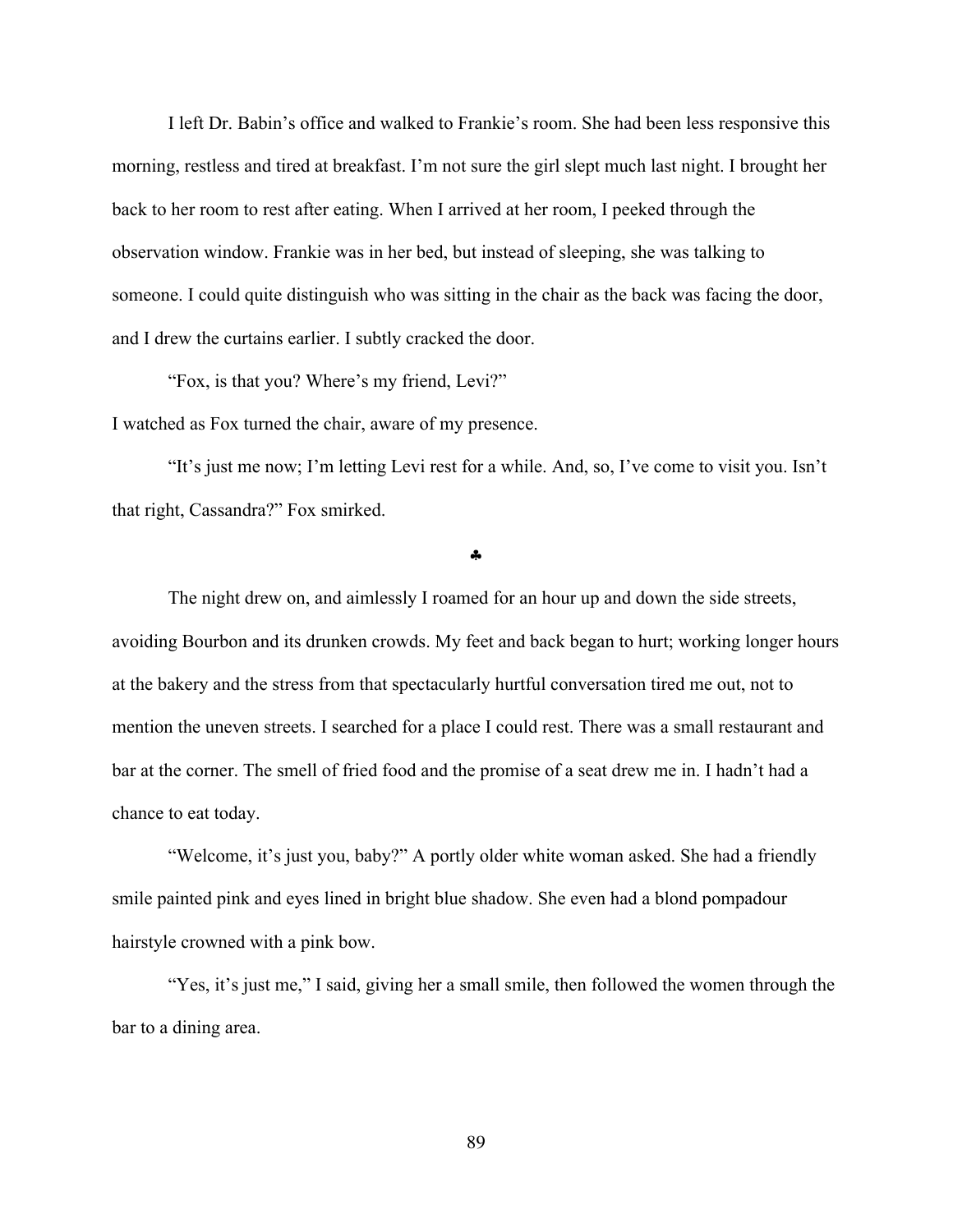"Well, it's good to have you. I'm Betty. We got a special tonight. Jambalaya and catfish nuggets. My husband, Maynard's special. It's good, hun. My favorite thing here, but I'll let you see the menu while I get you something to drink. What you want, sugah? We got coke products, tea, and lemonade."

"A coke, please."

"You got it, sugah. I be right back."

I sat down and enjoyed the feeling of relief. I placed my bag on the table. My stomach growled.

"Here you go. Do you know what you want to eat?"

"I'll get the special."

"Good choice, my dear. Let me go tell Maynard." She said, pleased.

I scanned the crowded room. The room was small; tables lined the walls seating four at most. Betty sat her in a corner seat close to their kitchen. They had vinyl table cloths on each square table in red. It was a shabby little joint that had probably been tucked away here for years. I liked these little gems. They made me feel more at home than fancy places. The food was always excellent, and the service felt like family, welcoming. A table behind me was loud with laughter; I nosily peered back to catch a glance. I spotted Levi and the woman from the shop, but I couldn't remember her name. They were sitting with a boisterous man as pale a moonlight. Frankie noted that the man's hair was the same color as his skin and in locs that were fluffy like a cat. In her mind, she saw him morphing into a sleek cat with heterochromia eyes. I shook my head. I had no idea why I thought that.

"Because he's a cat," Fox said with a smile. And then, he stared directly at me. "Whose that, Boss?" The man asked.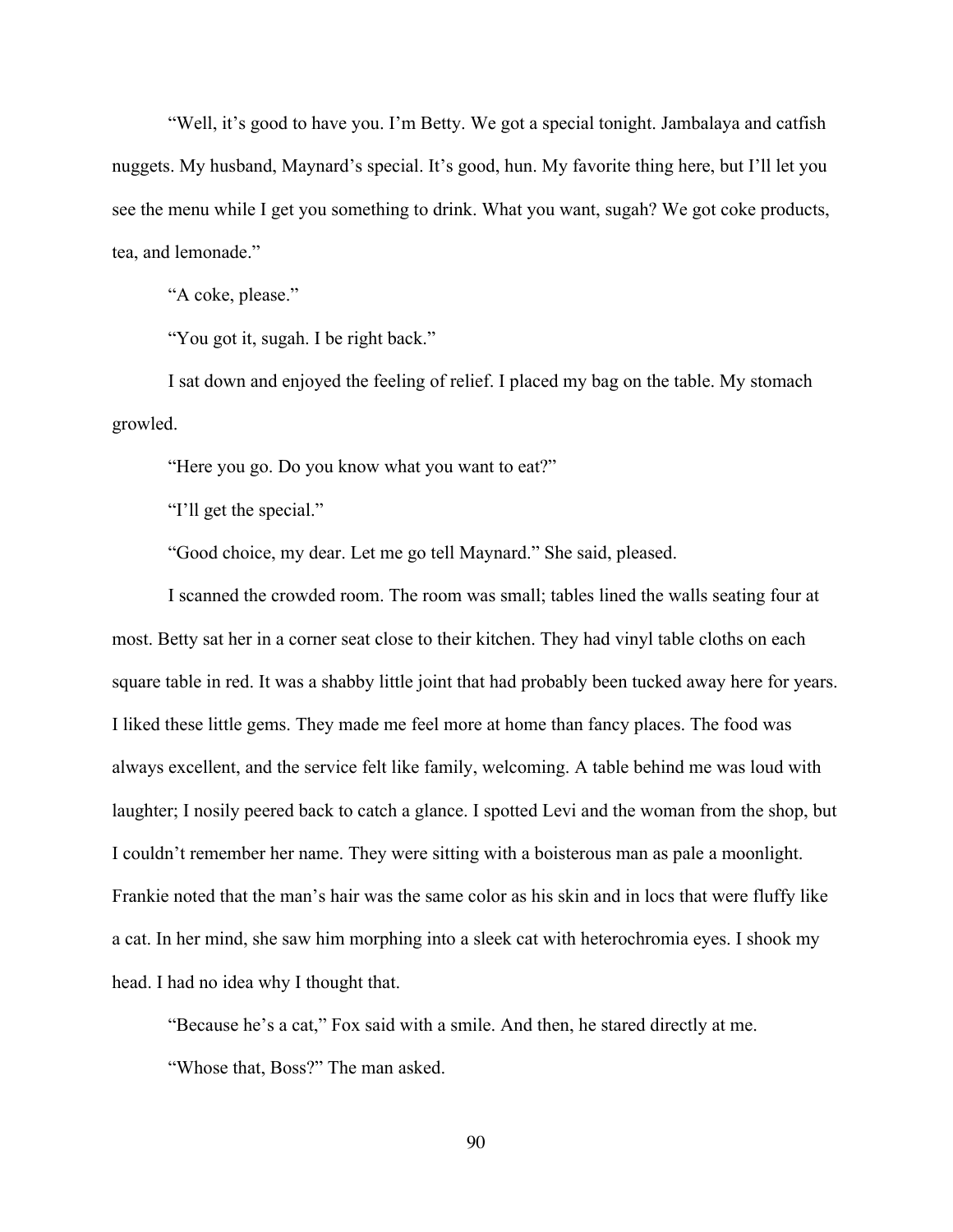"A girl from a streetcar," Fox winked.

"Will I ever get away from you, stalker," I mumbled to myself.

"This time, it's you who became the stalker. I was here first, darling Frankie," He laughed.

The man got up from his chair and walked over to me. In the dingy light, he seemed to glow, dressed in gray slacks and suspenders. Even his smile was catlike, sharp. And the man had one blue eye and one a golden-brown eye.

"Hello, darling!" He cooed excitedly.

"Matthew, leave her be," Fox ordered.

Matthew quaffed, "Come on, Boss. She's so pretty, and no one should eat alone. Right sissy?"

The woman at the table smiled with a smile just as sharp as the man. They were like the night sky, a glowing moon and black starless sky, beautiful and mysterious. The man gathered up my things, moving me to their table without any qualms. I hadn't even realized I had moved until I was sitting in front of Levi. These people, were they people? It didn't matter. They were stunning. All of them were stunning. Frankie was very plain in comparison.

"I'm Matthew. That's my sister Cassandra and you know the Boss."

"Your sister?" Frankie asked, looking between them.

"Yup. My twin sister. Isn't she pretty? She took after dad; he's an Egyptian Mau. But Cassandra lacks the spots."

"I have spots, Matthew," Cassandra corrected.

"Sure, you do, and I'm an albino tiger," Matthew snorted, and Cassandra swatted at him.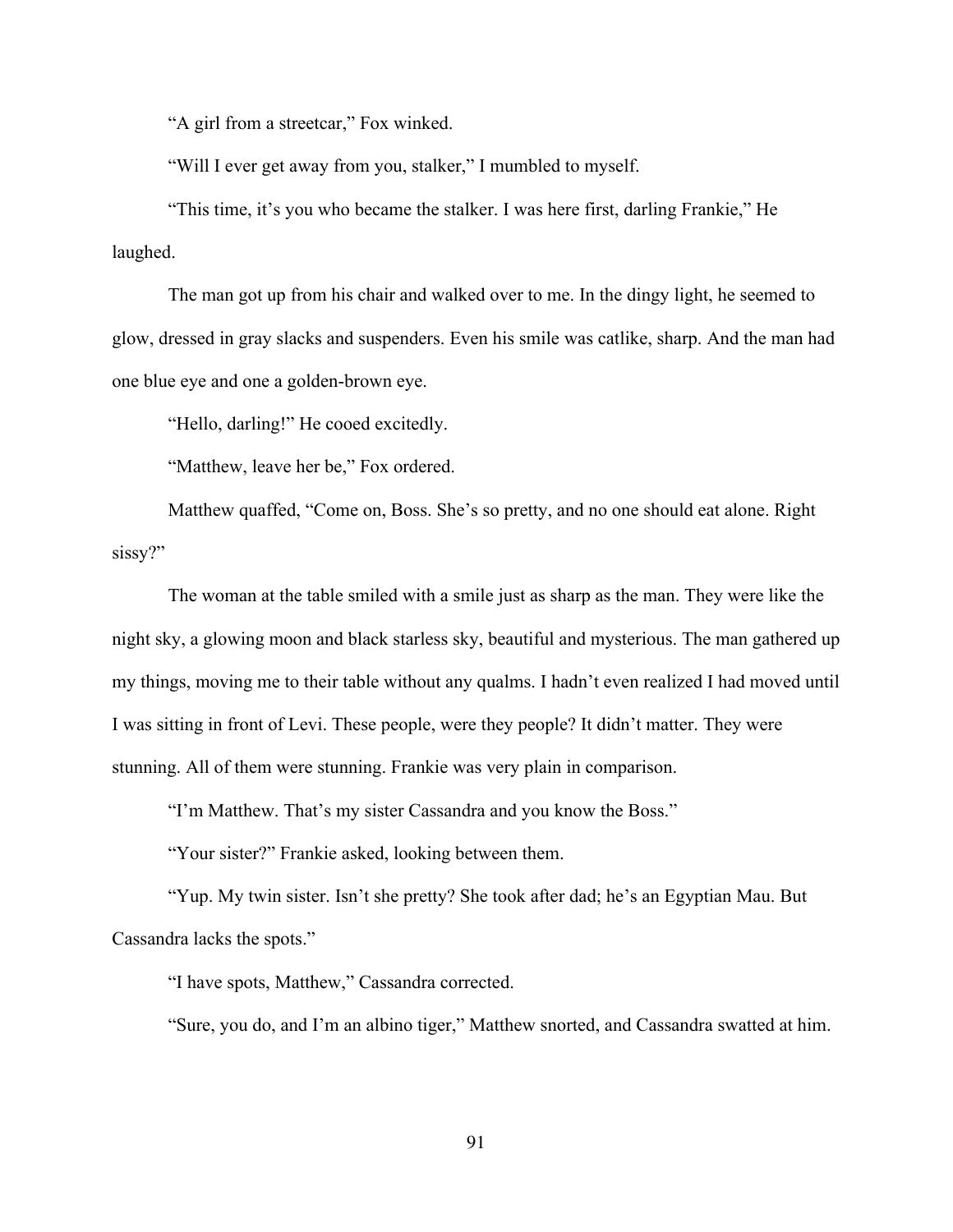Betty strolled up to the table with plates of food. She spotted Frankie and smiled. "Oh, I see you made friends. Your food should be coming up next. Let me check." Everyone at the table waited for my food to come before eating. The food smelled incredible, and my stomach growled loudly, the jambalaya piled high, and golden fried catfish nuggets

"We have another dancer at the table." Fox laughed as Matthew and Frankie rocked with enjoyment.

flanked the plate. The first bite was heavenly; I hummed, pleased, and rocked in my seat.

"Don't worry about him. He doesn't know how to appreciate good food. Her neither," Matthew grumbled.

"Fox, it was cute when he was a kitten, but he's too damn old now." Cassandra huffed.

It was strange how I ended up in this restaurant with Levi. The tension in my body had released with the pleasant banter. A month ago, I was pretty sure that I would have run from Levi on sight; he seemed to be everywhere I went, and it was annoying as hell, but here I was, laughing with him, Matthew, and Cassandra. Cassandra was witty and acted like being around her brother was off-putting until her smile stretched wide with laughter. I didn't quite believe that Cassandra and Matthew were cats. Seeing was believing, and I needed proof before I could take their word. The image earlier could be from stress. I watched as new people filled tables around them. Matthew had ordered dessert for the table. Boozy bread pudding studded with pecans and covered in a banana foster rum sauce. It was deliciously soft and creamy. The best bread pudding in the city, Matthew claimed. I had to agree. The food filled her belly, and Frankie was beginning to feel lethargic.

"Come on, darling. Let's go for a walk," Matthew cooed and offered his arm. "Ok," Frankie agreed with a smile.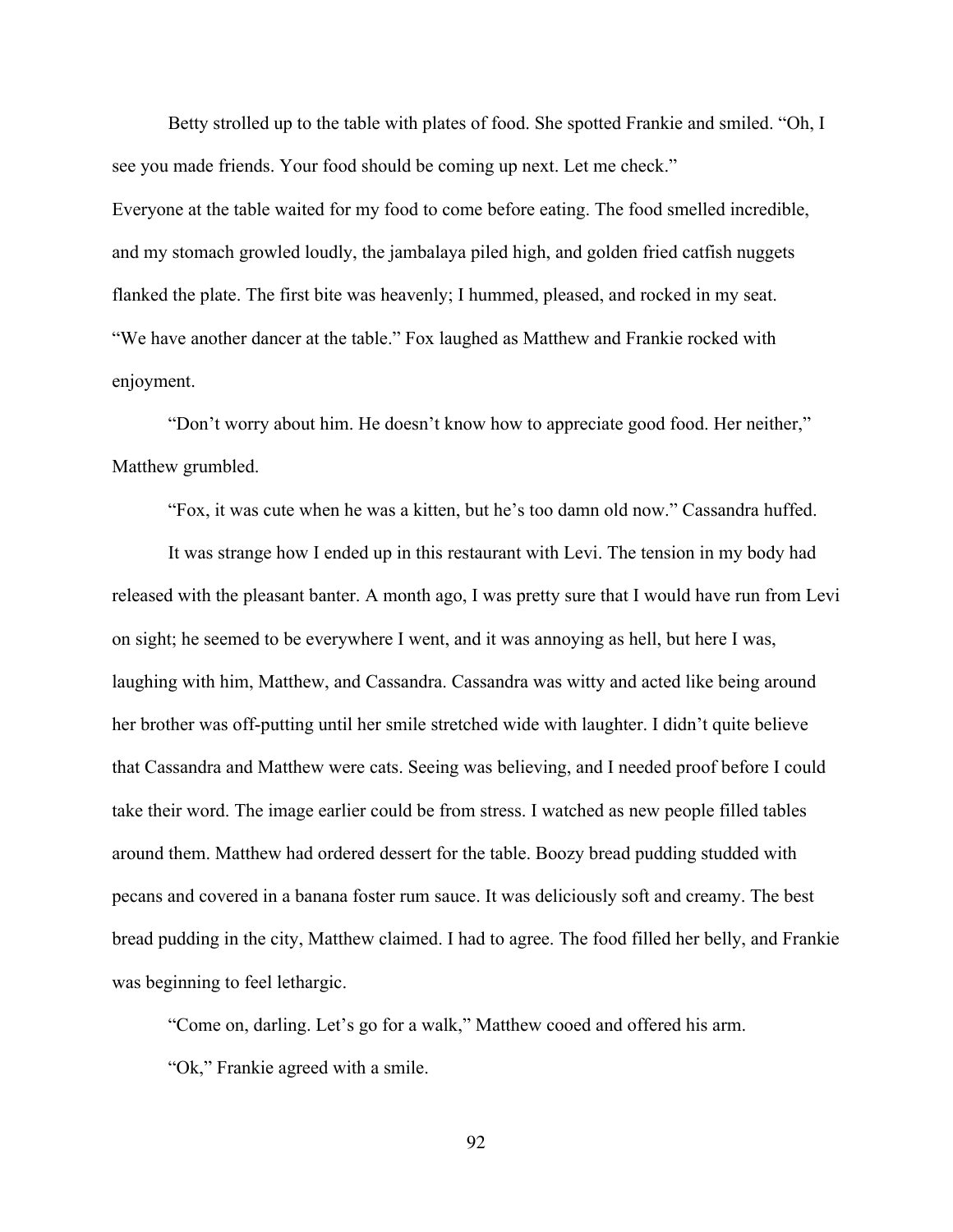"I think we should get some coffee," Cassandra suggested

"You offering to make us a cup? We stayed at Maynard's longer than usual, and it's after ten." Fox asked.

"Yeah, I'm offering tonight. Don't get used to it." Cassandra quipped.

"Oh, god, no! Her coffee's like tar. Come on, Frankie, we got to find a store open to get creamer. My sister like's sludge, and it'll keep you up for days. Take my word for it."

"My coffee's not that bad," Cassandra yowled like a cat."

"Not that bad, my ass. My entire ass. I brushed my teeth and could still taste it." Matthew dragged me along with him and laughed rowdily.

We left the restaurant with the promise of coffee and on the prowl for coffee creamer. Surprisingly, we began to walk amongst a crowd. People were partying and laughing as they went, but they seemed almost transparent. There, but not there, and I question whether the booze from the breading puddling was too strong; maybe they didn't cook it off long enough, or perhaps it messed with my meds. On the other hand, I was exhausted; that could be it. Matthew weaved through them, avoiding every little transparent person.

"Excuse us, coming through. Oh hello Paulie, how you?" Matthew said, pausing in the middle of the street as he talked to a big man dressed in threadbare clothes and had a shackle around his ankle.

"I's good Matthew, I's enjoys my time here. "

"That's good to hear, where you gonna be next week? We need to have a chat."

"O'Matthew I's be around you know where to find me."

"Yeah, I'll see you. Keep on the lookout. See you, Paulie!"

"Is this really?" I whispered.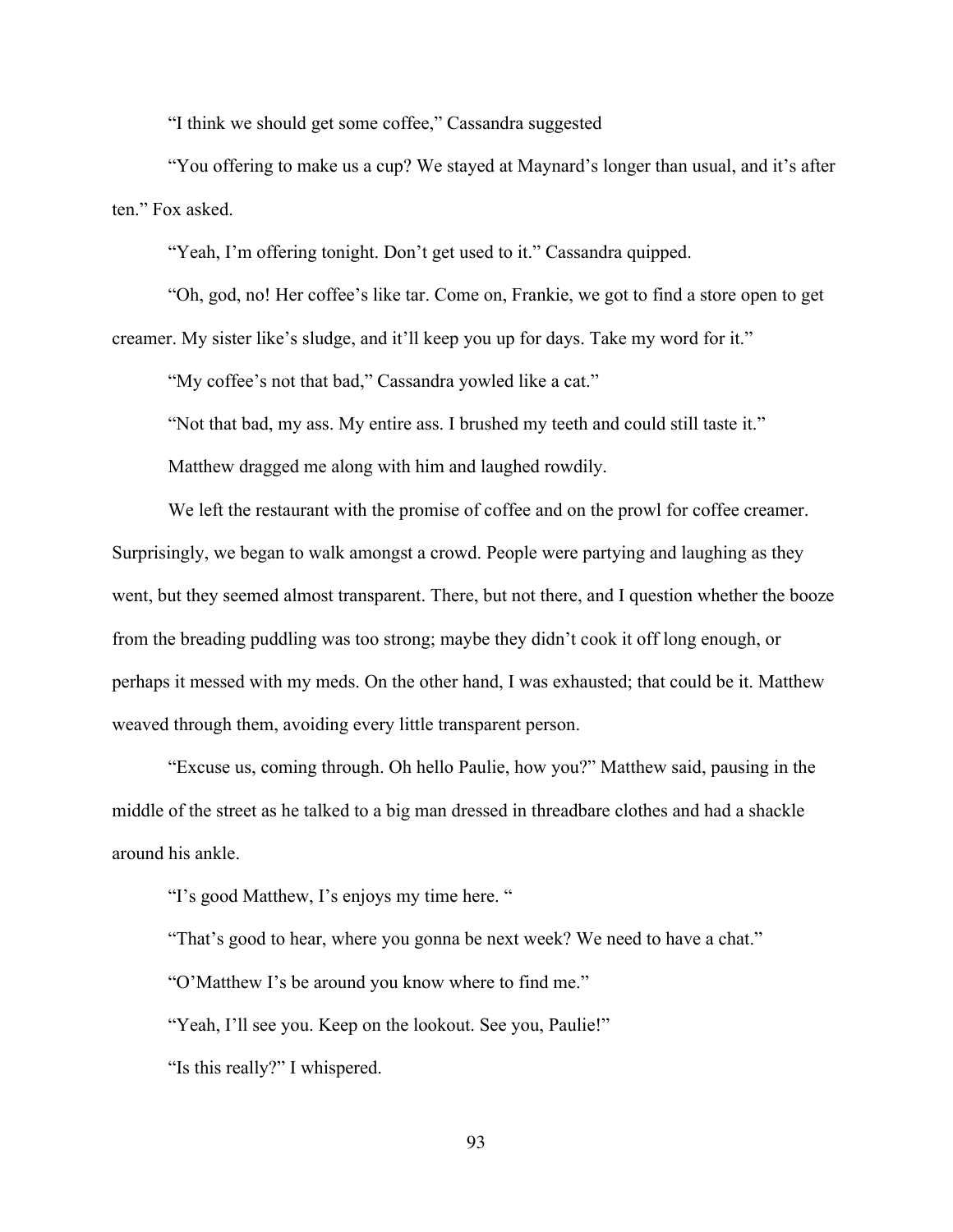Matthew leaned his head to me. One of his locs grazed my face and said, "As real as you and me. Come on Frankie, we got to find some coffee creamer."

I don't know why I followed. I didn't understand what I saw around me, a procession of the dead. Paulie appeared to be enslaved at one point in life or was it death. The partying looked like a funeral—the final send-off before being laid to rest. There was a second line band and all. A large round-bellied man blowing a tuba with jaws stretched out like thin balloons. I saw transparent women dressed in various outfits, from Tignons wrapped heads and gathered stripe skirts to one particular lady dressed in a mini skirt and go-go boots. They dance amongst themselves, uncaring of knocking into the occasional living person. It was their time, their moment, and somehow I was aware of just how thin the veil was between the living and the dead. And as I looked at the straggling drunks that fumbled around those partying dead people, stumbling a little more, pushed out of the way. I thought about why I continued to follow Matthew, who, to anyone else, would look like a drunk as he crisscrossed the street. I guess I was lonely; I hadn't had friends since the accident, everyone leaving and thriving while my life crumbled apart. Matthew seemed so wonderful, cheery, and kind. He latched on to me at the restaurant, and he was dragging me along like we were old friends. I wanted that, and I needed it more than I had ever processed.

I don't know why I followed. I didn't understand what I saw around me, a procession of the dead. Paulie appeared to be enslaved at one point in life, or was it death. The partying looked like a funeral—the final send-off before being laid to rest. There was a second line band and all. A large round-bellied man blowing a tuba with jaws stretched out like thin balloons. I saw transparent women dressed in various outfits, from Tignons wrapped heads and gathered stripe skirts to one particular lady dressed in a mini skirt and go-go boots. They dance amongst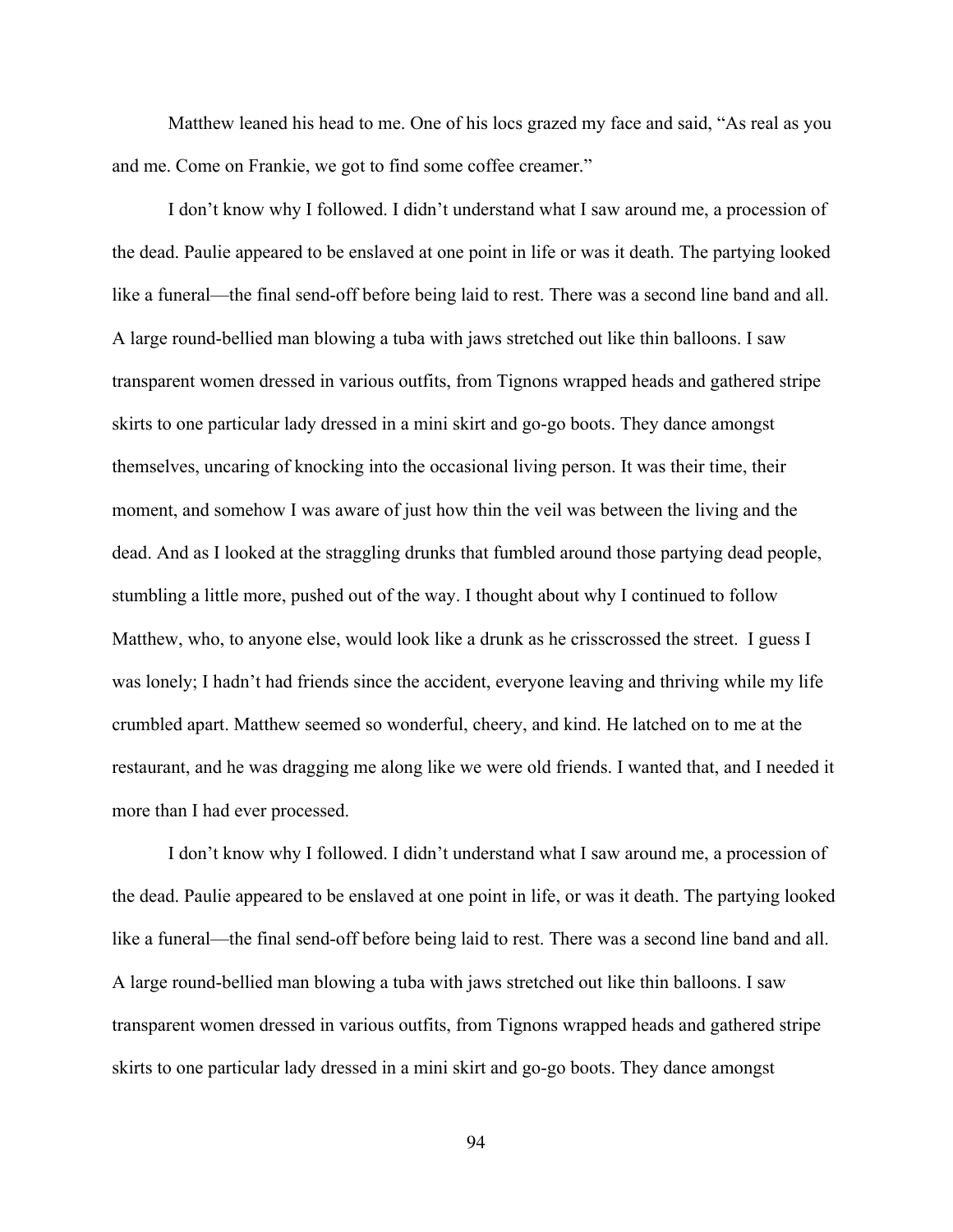themselves, uncaring of knocking into the occasional living person. It was their time, their moment, and somehow I was aware of just how thin the veil was between the living and the dead. And as I looked at the straggling drunks that fumbled around those partying dead people, stumbling a little more, pushed out of the way. I thought about why I continued to follow Matthew, who, to anyone else, would look like a drunk as he crisscrossed the street. There was also the gleam of bugged-out eyes glowing in the dark and chittering noise I knew now to avoid at all cost. I guess I was lonely; I hadn't had friends since the accident, everyone leaving and thriving while my life crumbled apart. Matthew seemed so wonderful, cheery, and kind. He latched on to me at the restaurant, and he was dragging me along like we were old friends. I wanted that, and I needed it more than I had ever processed.

We made it to Walgreens on Canal Street; Matthew spearheaded it through the store, searching for coffee creamer. I giggled as Matthew searched the aisles then the refrigerated section.

"Please have creamer…please…please," Matthew chanted while he searched.

Cassandra ignored her brother. Levi snickered while pulling cookies and snacks off of shelves. Matthew screeched and held a small bottle of French vanilla creamer in the air like a trophy.

Matthew crowed, "THANK YOU, LORD!"

Levi cackled, "Oh, my, Cassandra is your coffee really that bad? You make such lovely tea."

"Tea, she can do! Divine creations made with herbs and spices, but the woman brews coffee like the devil's brew."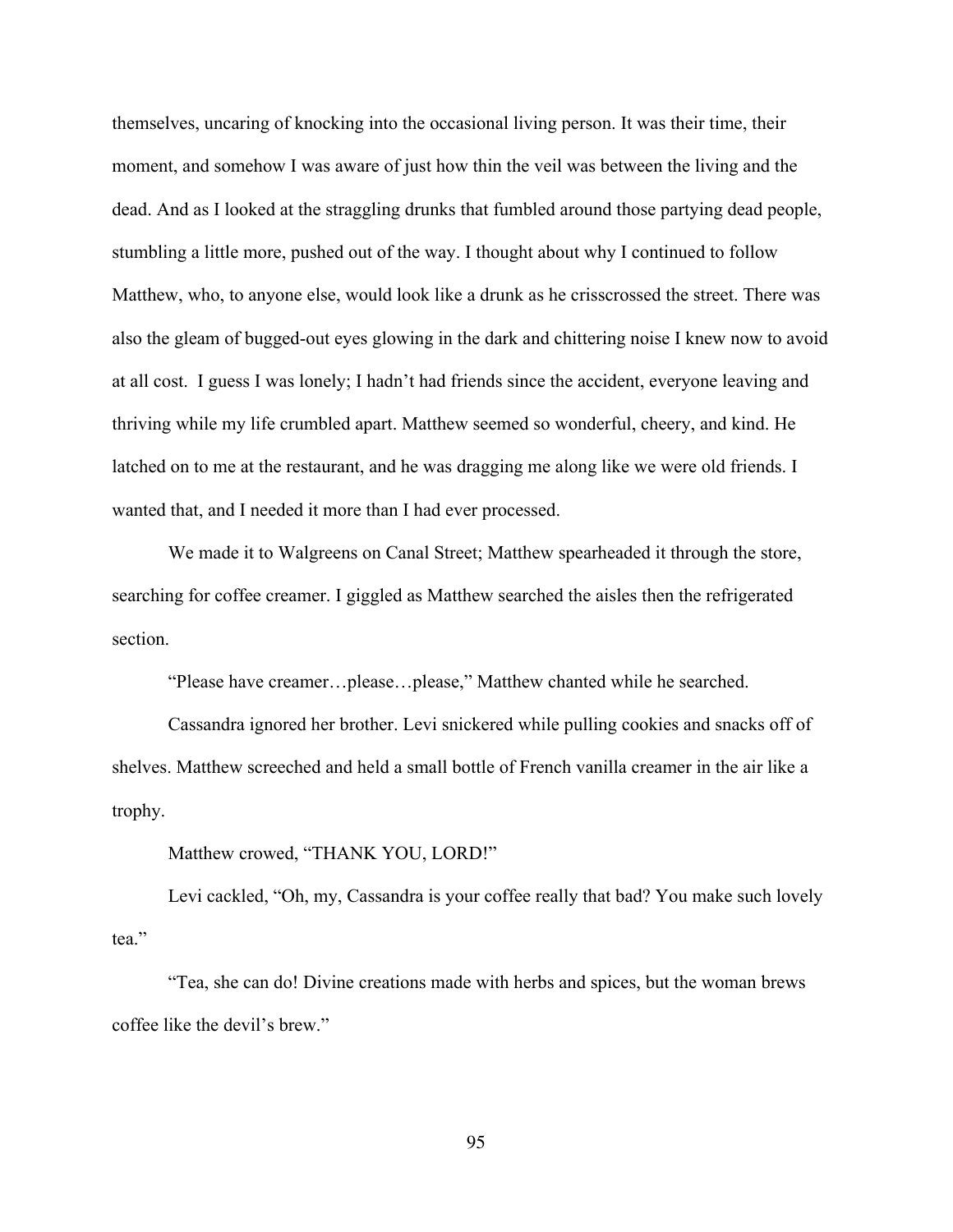We laughed at Matthew's antics. The man carried the creamer like a babe resting on its mother's breast. Levi and I followed after him and Cassandra. The siblings were fighting in the line, and it reminded me of how I had acted with my brother. Everything reminded me of August lately. I missed him.

"It's ok to miss him," Fox said.

Frankie nodded, "Yeah, I know."

"Good, now let's pay for this and catch up."

Cassandra and Matthew lived on Dauphine street in an apartment that was once a slave quarter. We walked through a small courtyard to stairs that led to a plant-covered balcony. Matthew hiked up the stairs with his creamer dangling from his wrist in a white plastic bag.

"Come on, Frankie. We need to beat Cassandra to the kitchen."

"Just make the God damn coffee, fool!" Cassandra yowled.

A plush sofa and chairs furnished their apartment, and art covered every spare inch of the walls with bright images of skies, landscapes, and portraits of cats and humans. There were plants on side tables on shelves, and large pots stood in front of windows.

"Your home is beautiful," Frankie told Cassandra before Matthew dragged Frankie to the kitchen. He pulled a pack of CDM coffee out of the cabinet.

"Please, Frankie, say that you like chicory coffee. I might die if you say Folgers."

"Ugh!"

"Oh, good! You were raised right." Matthew said while clutching the front of his shirt dramatically.

Matthew put on a pot of coffee in an old stovetop percolator. Cassandra came to get a few things out of the fridge and cabinets, and a few minutes later, we talked around a coffee table in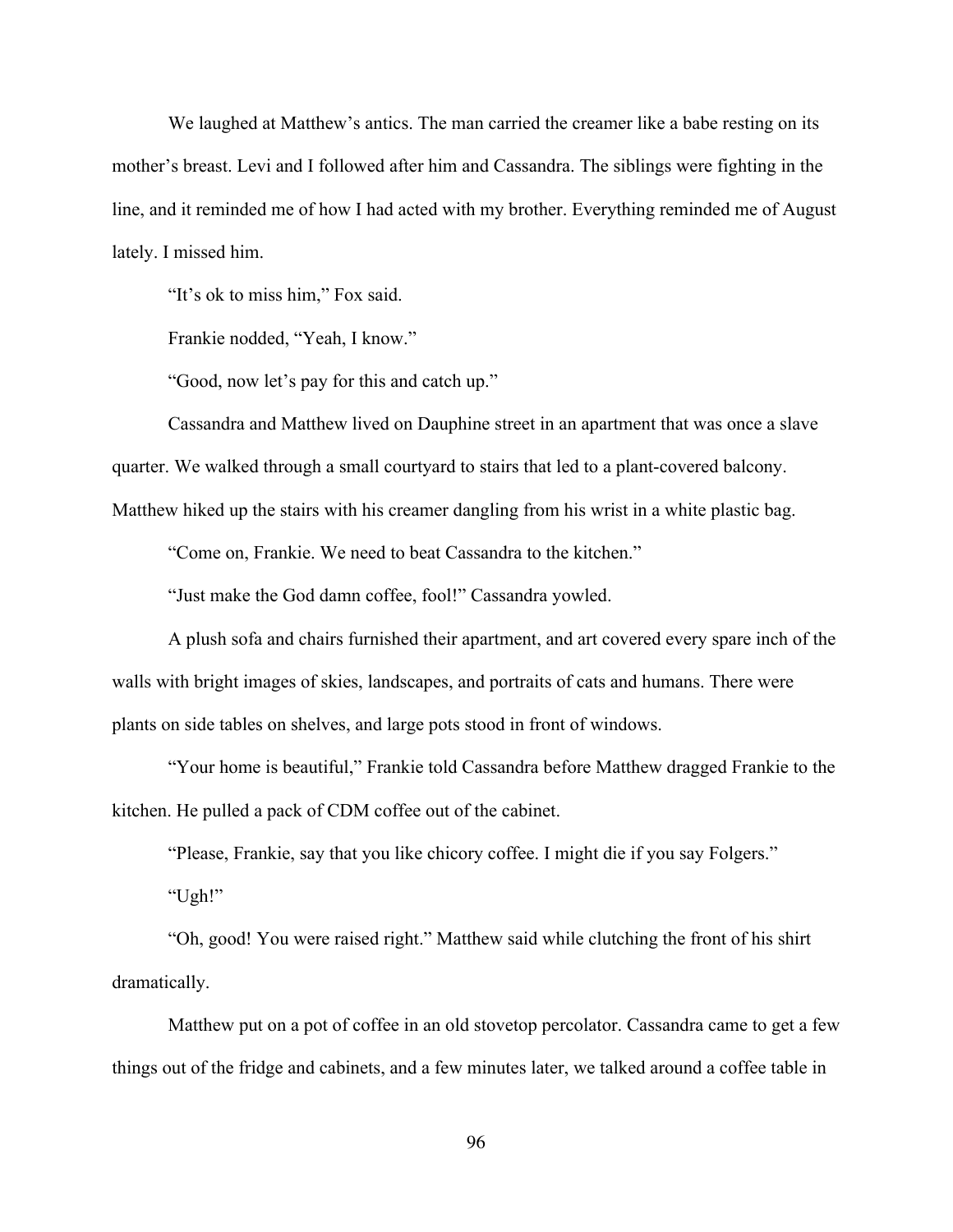the living room. Levi opened a tin of butter cookies and offered them to the group. These were nostalgic cookies covered in bits of sugar.

"Damn old people cookies; you ain't got no Oreo tucked away, Boss," Matthew asked.

"HEY!" We protested.

"I LIKE BUTTER COOKIES," I yelled at Matthew.

"How old are you, again? Eighty-seven?"

"Nineteen."

"Awe, your still a teen… God, Boss, this one's young. She's in diapers compared to us."

"Speak for yourself; I'm spry," Cassandra laughed.

"No one says spry. You're an old bird, Cassandra."

The four of us laughed and talked well after midnight, and I was nearly dead on her feet. But, even though we were laughing and joking, something in my mind said to be careful. Nothing was ever as it seemed.

## §

Fran disappeared this morning, I wasn't sure where she went, but she was gone way before 8:00 a.m. So today, I rifled through Frankie's room and pulled a few pictures from her mirror, grabbed a few books that littered her dresser, opened to various pages. They were folk tale books and nature books showing breeds of cats and foxes. They were things I knew she used for her artwork. I put everything in a grocery bag and grabbed the pound cake I asked my friend Geraldine to make for Frankie.

I arrived in the parking lot, where I saw Fran's coral pink Chevy Spark. I could spot that ugly little piece of shit anywhere. I grabbed everything out of the passenger seat. When I walked in, the nurse, Patrice, looked aggravated. I checked in at the desk.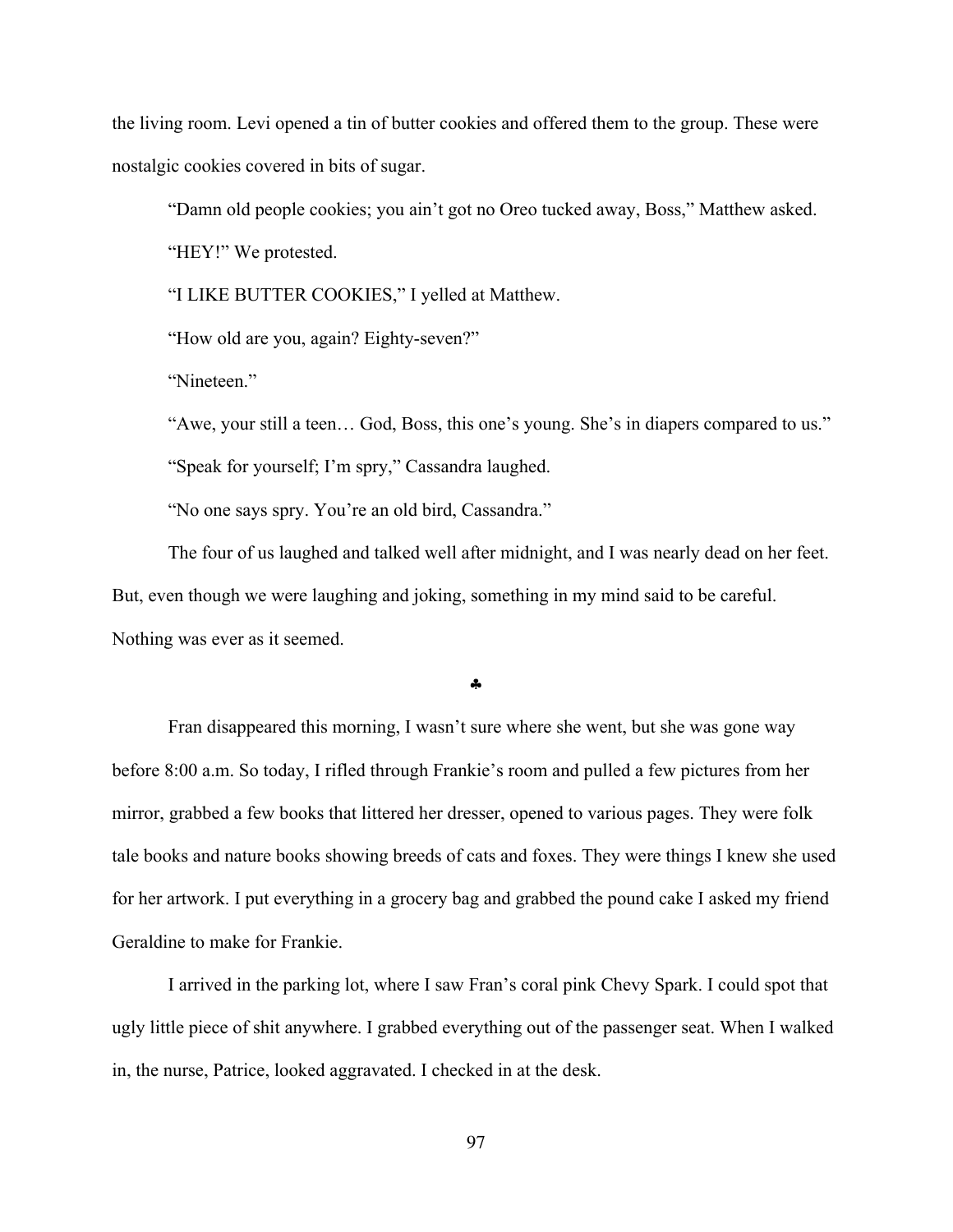"Good morning, I'm checking into see Frankie."

"Mr. Moon, good morning. I'm sorry, but would you mind meeting with Dr. Babin first. She's the other psychiatrist working with Frankie."

"That's fine. Thank you, Nurse Patrice."

Nurse Patrice led the way to the doctor's office. It wasn't far, straight down the hall on the corner, right-hand side. The door was closed, and you could hear angry voices, the nurse knocked twice, and the door swung open. Fran was sitting in the chair before the doctor's desk. A pinkened face and mused hair greeted me.

"Hello, please come in, Mr. Moon."

As I walked in, Fran refused to meet my eyes. Instead, she looked no farther than the Bible in her hands.

"Mr. Moon, as I was trying to explain to your sister. We have worked to have Frankie respond to some different stimuli. As you know, we've had periods of times when Frankie regressed." Dr.Babin said, the last bit fired at Fran.

"Yes, I brought somethings for Frankie today."

"Yes, thank you, she seems to respond more frequently with you. I wonder if you might supply more personal items. The treats are fine, but I believe personal items will lead to a better response and more lucidness. She's responded well to art therapy."

"I thought so too. So, I got a few things from Frankie's room. I didn't take much cause I didn't know what was allowed. But I got a few pictures of family and some books she'd been rifling around; I know she likes to draw fairytale-like things and animals. So, I bought a few of those," I said while I emptied the bag.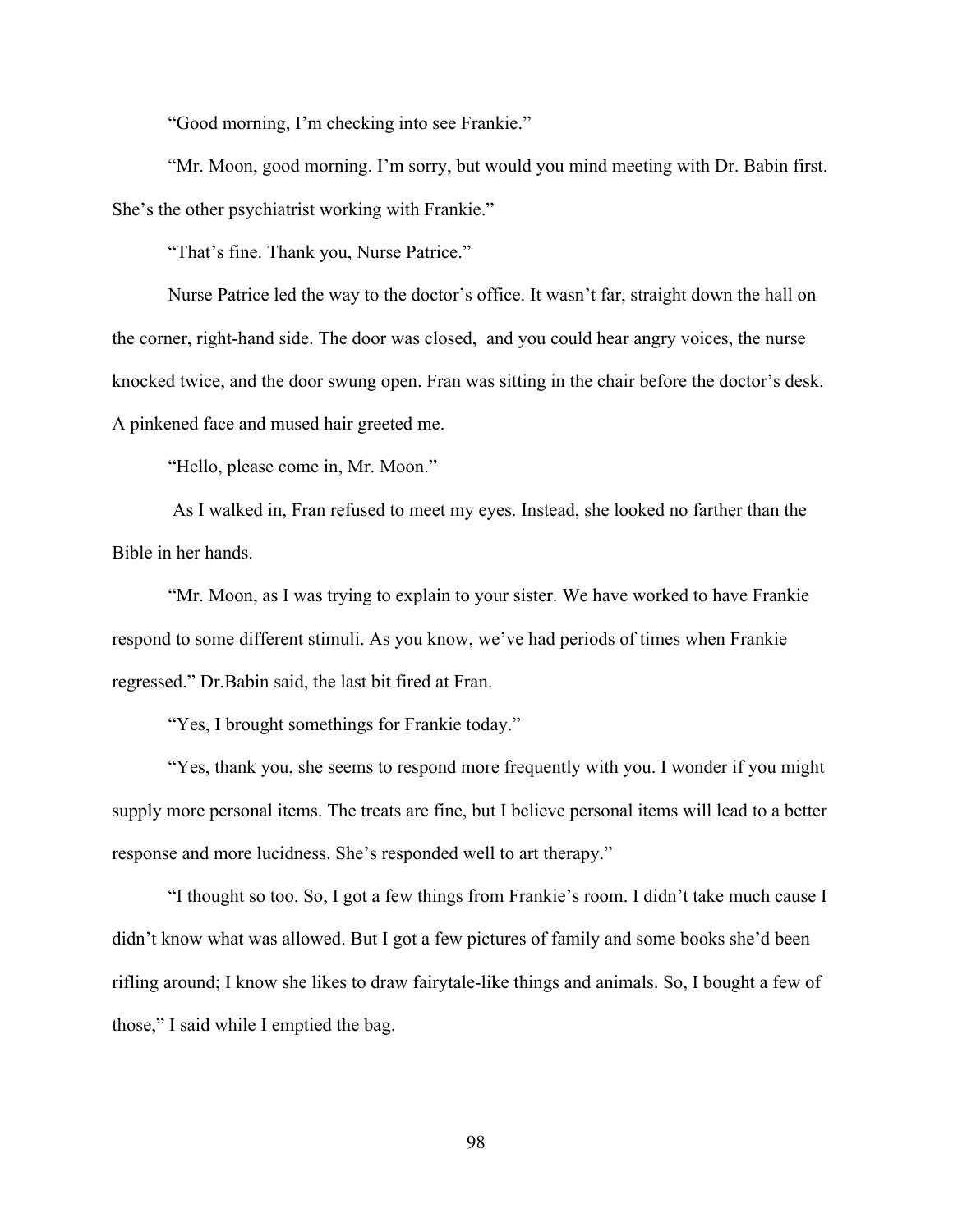Dr. Babin looked through the items. First, she seemed to look at all the books. Then, Dr. Babin read a few bits that Frankie highlighted and the notes written in the margins.

"Yes, this is great. Thank you! Now that we have settled on Frankie's personal items, I must discuss things I cannot allow here during Frankie's rehabilitation. First, Mr. Moon, I am glad that you have taken the initiative to reach out to Frankie. However, Ms. Moon, with all due respect, you have been uncharacteristically opposed to Frankie's condition and treatment. My usual protocol would be to have individual sessions between my patient and her family members. However, I don't think that you, Ms. Moon, would agree."

"YOUR DAMN RIGHT ABOUT THAT!" Fran yelled.

"Ms. Moon."

"Fran, shut up! I'm sorry Dr. Babin." I shot a glare Fran's way.

"This is one of the things I cannot allow. This facility offers rehabilitation and stability for patients dealing with psychiatric issues. I cannot have you disturbing the patients in our care. My colleague Dr. Warner has expressed this to you before. I feel that you have not considered the warning, and I will step in if I must for the care of Frankie. Be forewarned that I will not hesitate to act on behalf of Frankie."

#### "YOU CAN'T DO SHIT. I HAVE GUARDIANSHIP!"

"Yes, you do for now, but I am one of Frankie's doctors, and I can contest your guardianship at any time based on whether or not I see you as an endangerment to my patient's wellbeing with a call to social services. And I am by no means threatening you." Fran flew out the door angrily. I had never been so embarrassed in my life. This woman probably thought we were ignorant and ass-backward.

"I can't say how sorry I am. Please excuse me."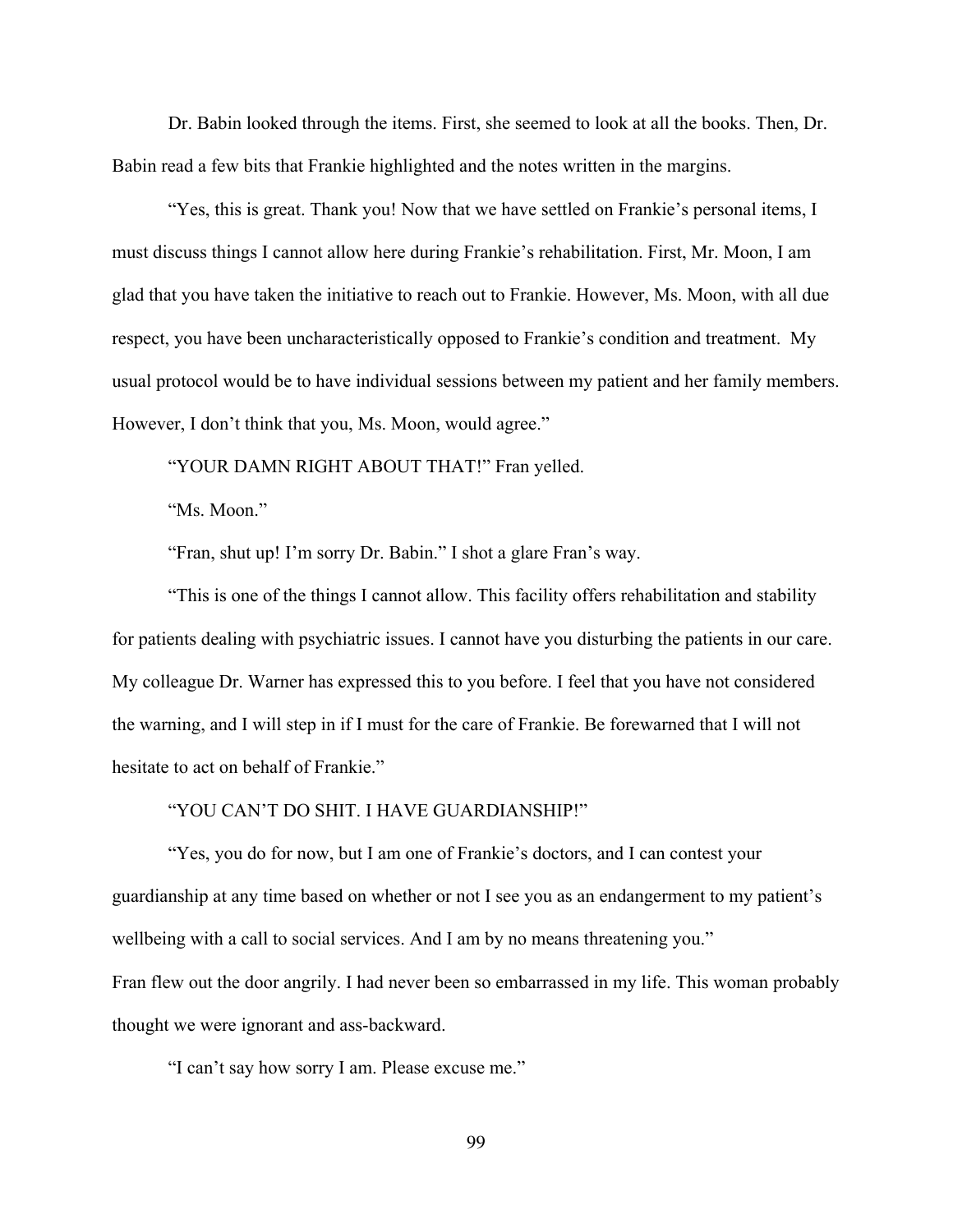I walked out of the office only to find Fran confronted by a young man in scrubs.

"Frankie doesn't want you here. I don't want you here. Leave."

His voice was chilling, a deep growling tenor. It must have frightened her because she hurried out of the hospital. The young man never turned to face me. He just walked away and disappeared around another corner.

"Shit, that kid is scary."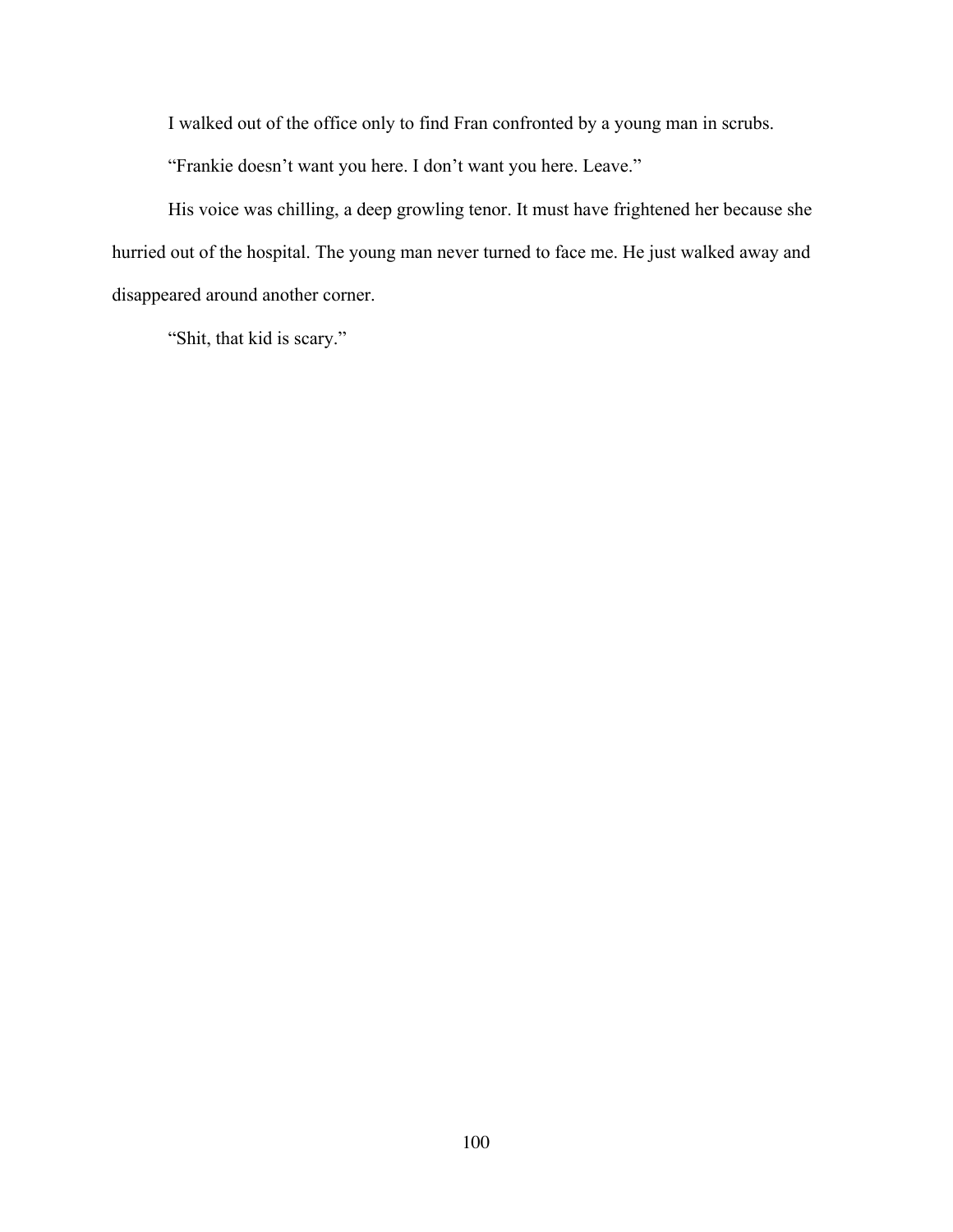### **Are You Friend or Foe?**

### **Chapter 8**

For months I saw no signs of Levi. He completely disappeared, and the man left behind was no friend of mine. Yet, somehow he became a fixture in Frankie's day-to-day life. He followed her like a puppy on a leash, but there was something off about his fixation. Something that seemed insincere. I never liked this side of Levi, no matter how much I wanted to separate the two. Under duress, this personality formed. Fox was a fractured part of Levi, created to face violence with violence. He fought tooth and nail and wanted control believing he was entitled to be at the forefront because Levi was weak.

Fox was a constant whisper in Frankie's ear. I asked whether it was a good idea to have him around Frankie, was it safe, and Dr. Warner and Dr. Babin agreed that Fox needed watching but avoid aggravating Fox. No one wanted him to react negatively. He was much like a child with a new toy and acted like a toddler having a tantrum when someone took the toy away. So, we watched him, listened closely to hear what he was telling Frankie. So far, it had only been little imaginary stories, continuations of what Frankie had spoken.

"You know Frankie, I know the Baron. He and Maman rule the city at night. I once saw them in the graveyard drinking and dancing near Marie Laveau's gravestone. The voodoo queen was a favorite of theirs." Fox once told her while Frankie drew a picture of dancing animals around a fire in a wooded area.

"I know Fox, you told me before."

I saw no harm in a few fairytales, but it made me question how long-ago Fox had surfaced. Fox was found in her room reading aloud the books Frankie's uncle left behind. He asked questions about Frankie's artwork. Frankie interacted, talked, and showed more emotion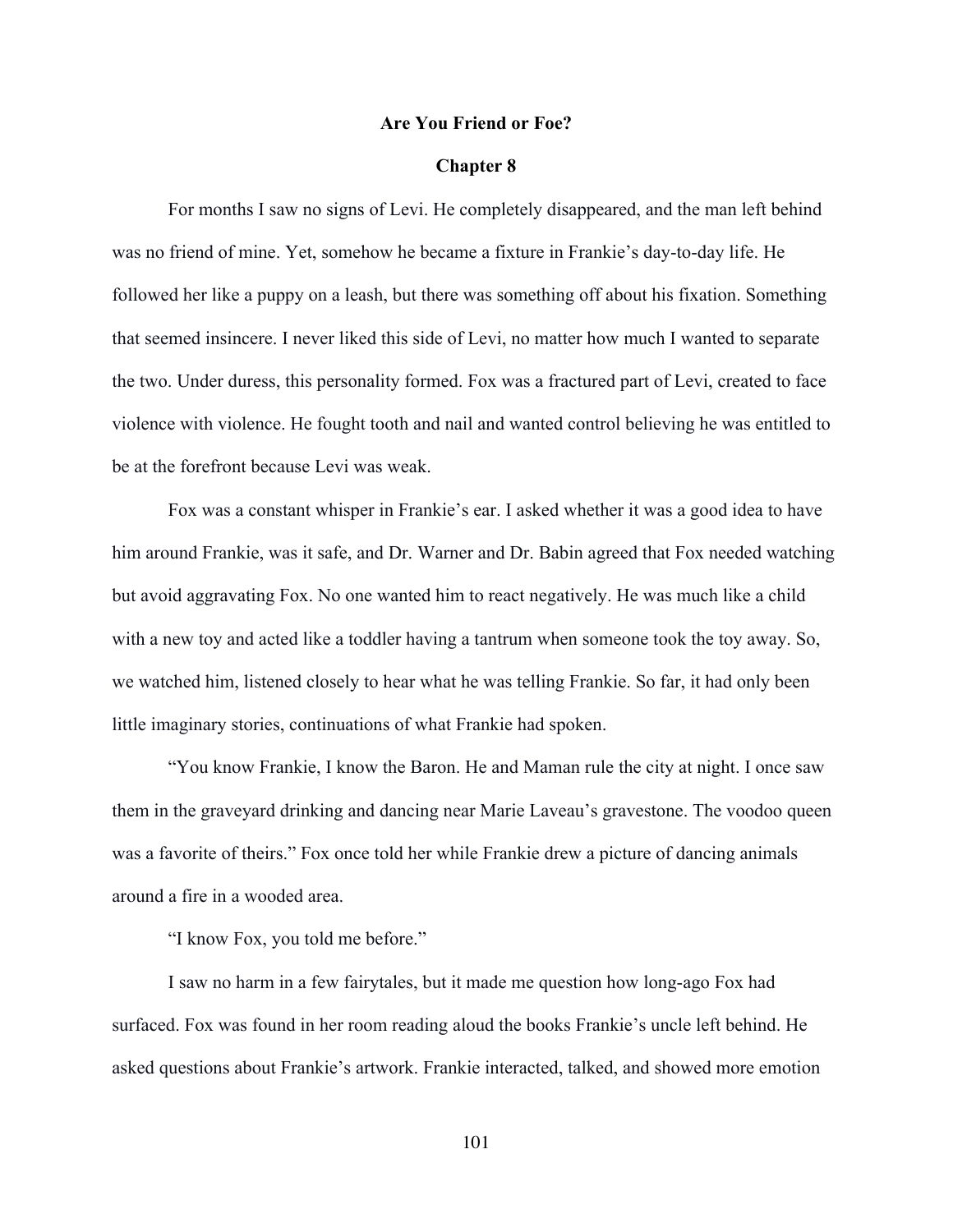than she ever had, and Fox influenced it, which was strange. Their interaction completely unsettled Matthew, so he stayed close. He talked to Fox as casually as he had with Levi, but it was all a bit unsettling. Matthew even humored Fox by calling him Boss, which inflated his ego. I stayed far enough away but was still in sight to intervene. My presence often agitated Fox. He paced the room like a caged animal if I was closer than necessary. I had helped confine him once before, and he knew I would again. Levi was in there. Levi was just as much a brother as my twin, and he always would be. I fought fiercely for my loved ones and those under my care. My fight for Frankie would be no different. We locked eyes across the art therapy room, and Frankie turned to see what Fox was watching.

Frankie waved, "Hi Miss Kitty."

"Hello, Frankie. Your painting is beautiful."

She smiled shyly, ducked her head, and turned towards the painting. Fox echoed my words, and her cheeks reddened. The girl soaked up praise like someone deprived, but I knew her uncle loved her dearly. The man was here on Wednesday, rain or shine. It was a dedication that I hadn't seen with many of our black people. Of course, they would visit, but many of them seemed out of place. They were combative with treatments, and God, did they freak when the doctor mentioned schizophrenia, bipolar disorder, or personality disorder. I think most of the time, fear ruled them. So every time I saw Mr. Moon, I wanted to praise him for supporting Frankie.

Mr. Moon came weekly and wasn't bothered by her attention to Fox. Fox sat at the table with them and watched them interact but rarely spoke on those visitation days. While their conversations were still jumbled messes of what Frankie experienced now with Fox, her delusions, and her life before the facility, I believed the man held onto whatever Frankie gave.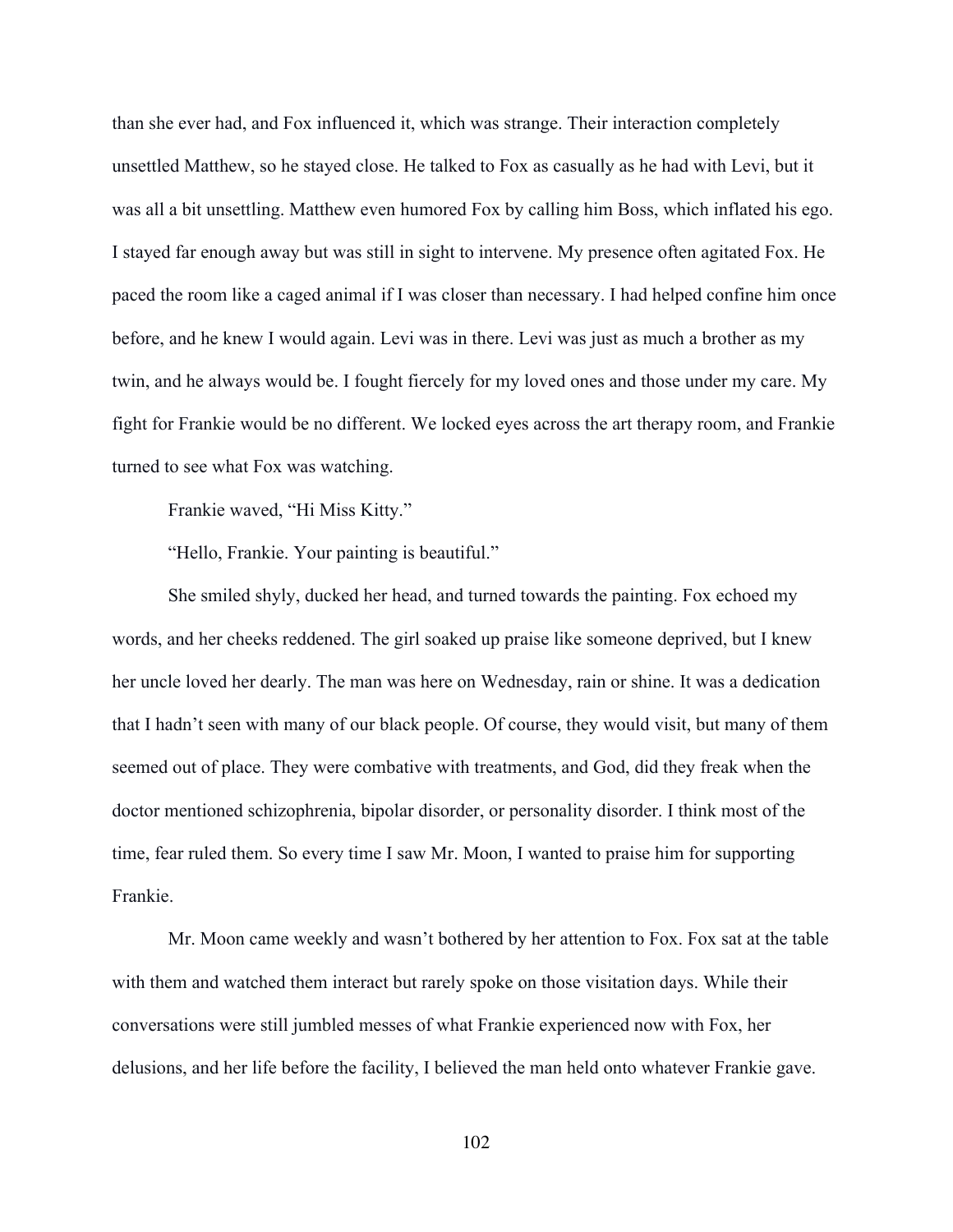He never showed a bit of sorrow in front of her, and I knew he had a lot. I think we all held a lot of heartache for the mental backslide of our loved ones. And it was all an array of masked emotions and "keep your chin up" kind of things that you used to hold yourself together, and it really sucked.

§

After the night with Levi and his friends Matthew and Cassandra, months passed, and I saw more and more little oddities around the city. I tried not to make it evident that I saw the dead walk with the living. Still, it seemed almost crazy. The veil was super thin. The only thing that scared me was how many sin eaters roamed over the city. They were everywhere, and they followed different people, people that looked at the end or lingered on in despair. I saw them around the homeless on Canal Street and under the bridge. Their eyes glowed brightly in the sun. They stayed their distance from me, which put me at ease, but the problem was knowing what they did. It was scary that they were eating on the people they clustered around. People I knew struggled with being pariahs because of their homelessness, and many of them had a mental illnesses. I wondered if this would be me if I would one day live on the streets because I lost my mind.

Levi, Cassandra, and Matthew became more frequent in my life. Finally, one day, Matthew traipsed around in cat form and showed up at my house. It was crazy, but Matthew made himself at home, saying, "I'm here to protect you from the bugged-eye freaks. They're becoming a pain and they like your house now." At the time, he scared me shitless because he was resting on my chest, licking my nose.

"You know that's freaking weird considering I know your human self. I mean, would you lick my face then?"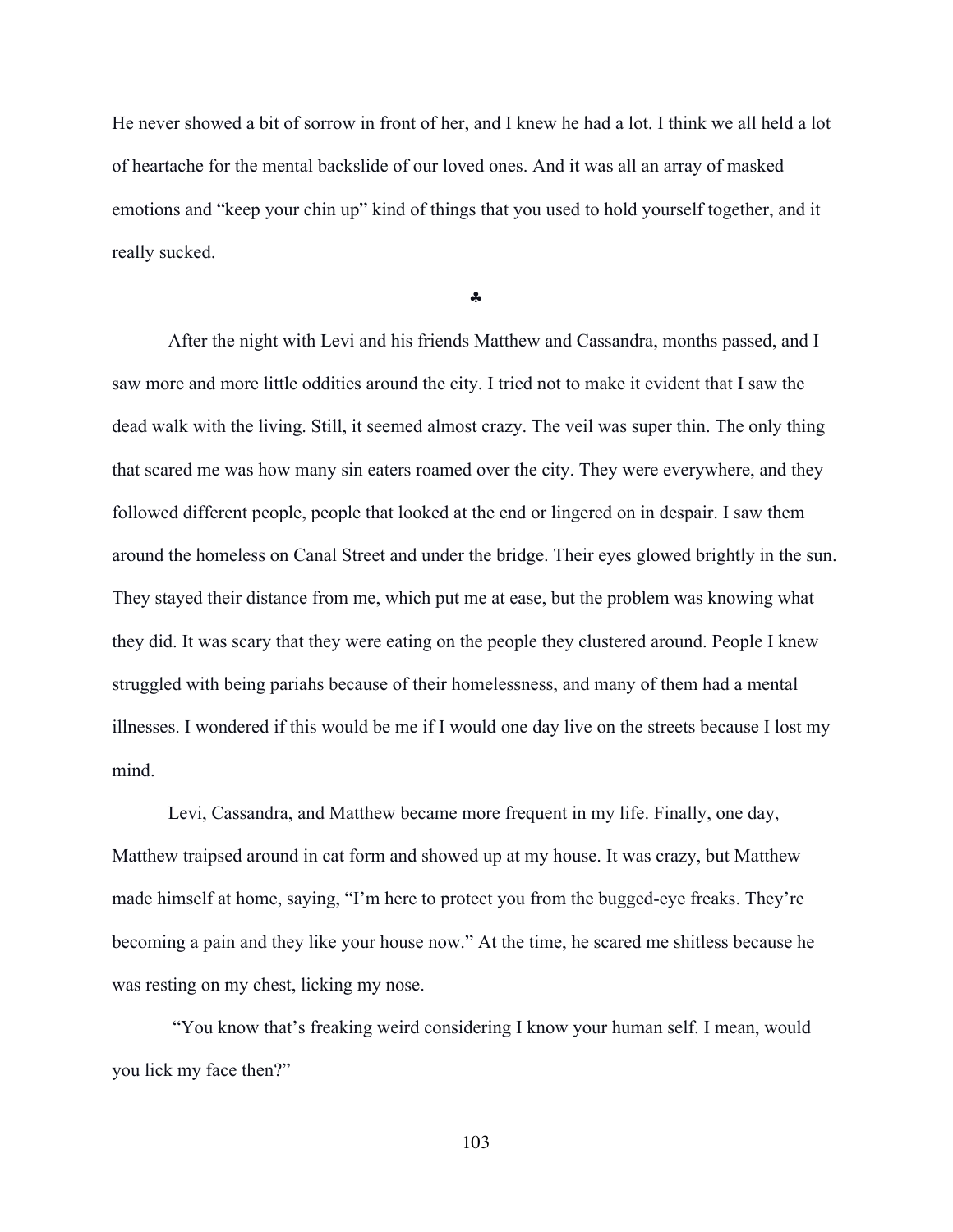*Frankie, I am a cat now. I don't have cat urges when I am human, it's different. Plus, you had a little boogie.*

"Oh My God! You're disgusting. You just admitted to licking boogers. I mean, how is that acceptable?

*I'm a cat. It is a cat thing, grooming. We like to groom things that are out of order. It was just sitting there and all crusty on your nose. I had to fix it for you. I was making you cute again.*

"Matthew, please don't. Not ever. I might die of disgust."

*Ok, I'll let you be crusty from now on.* Matthew said and licked his white paw, right between the little toe beans.

He climbed down the stair with me for breakfast. My eyes bucked; the cat slinked into the kitchen and perched himself in a chair. Uncle Auggie sat across from the cat and stared.

"You have a cat now." Uncle Auggie said, astonished.

"Um, yes. That's Matthew; he's an albino Egyptian Mau. He has an uh…a sister that's all black with no spots. They're kind of rare for their breed," I strung together what I learned at that dinner so many weeks ago.

 "That's fine and all, but he needs to get his ass from out my kitchen when I start cooking. I don't find cats in my pots cute; you hear that cat?" Uncle Auggie said and stared over the morning paper. Matthew bobbed his head but didn't move. "Smart cat. We'll get along just fine if you remember that."

§

Father Tony met with me every Friday after mass. I had taken him up on his offer, and I relied on his help to navigate through the messiness of Fran, my emotions, and Frankie. Today,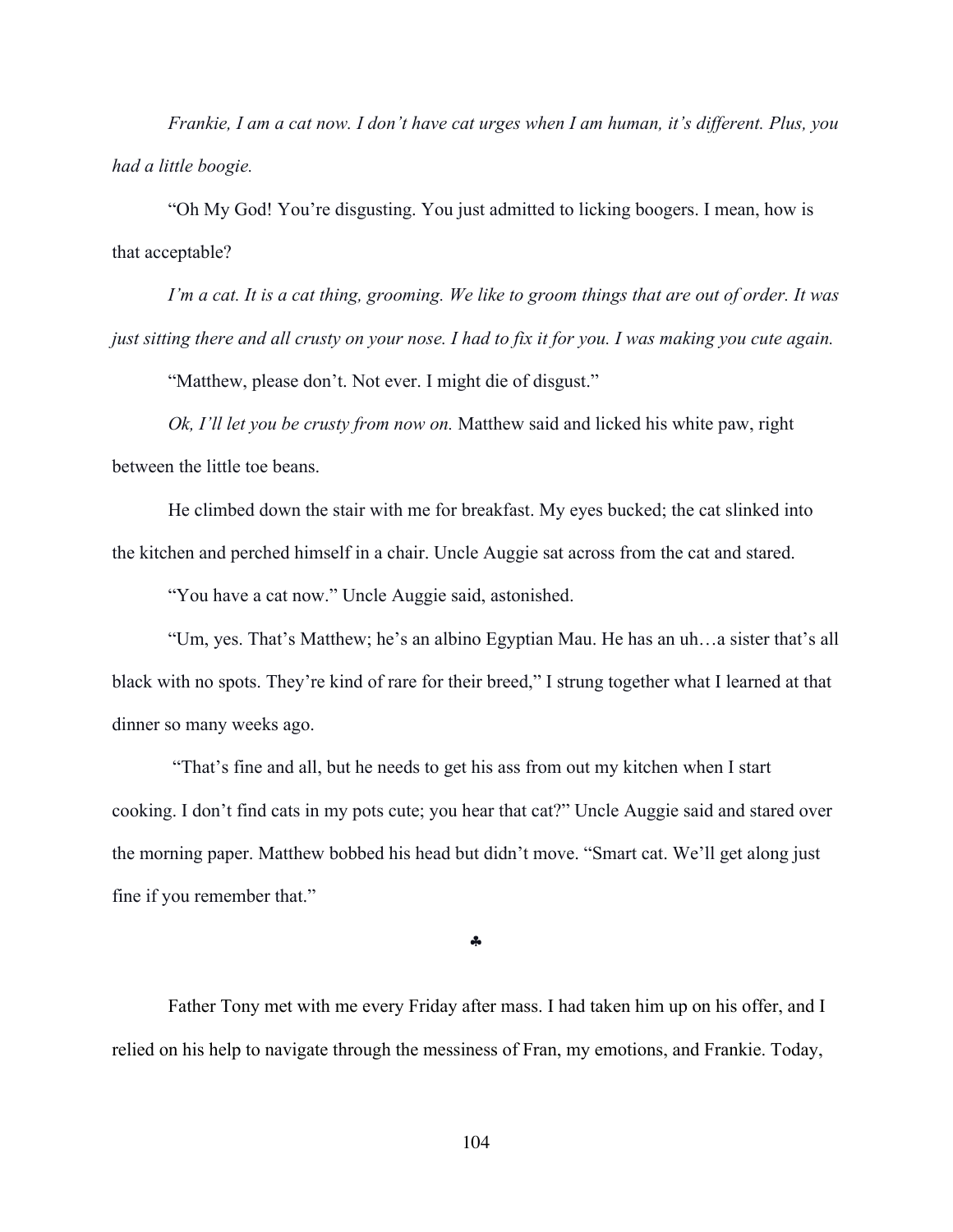we shared a meal at a seafood joint in Buck town. Over shared plates of raw oysters and fried seafood, we talked.

"How has everything been going with Frankie?" Tony said and wiped the corner of his mouth with a napkin.

"I wish I could say there's been a significant change. Frankie's still mixed up, but she responds more now. She's reliant on staff members, and there's a young man that seems to have attached himself to her. I don't know if I care for him very much. He's kind of creepy, but he hasn't done anything to hurt Frankie. You see, he's the one that scared the crap out of Fran so many weeks ago. I should like him for that alone.

"Now, that's just not right. Your happy he scared Fran?" Tony laughed.

"Hell, yeah! Fran deserved it and so much more. You know what she did. I was scared that they were going to have social services on our butts. I don't want anyone barging all up in my house, and I would be so pissed if I lost Frankie. God would have to forgive me, but I would hurt Fran."

"How is Fran? I think I see her sometimes, and then I don't."

"That's because she still sees Brother Cephas. Don't get me started on that fool. I'm this close to knocking him out." I said and held my forefinger and thumb with not an inch of space between them.

"You have to pray for people and yourself. But as your friend, if it makes you feel better, knock him out. Sometimes even god had to punish the wicked."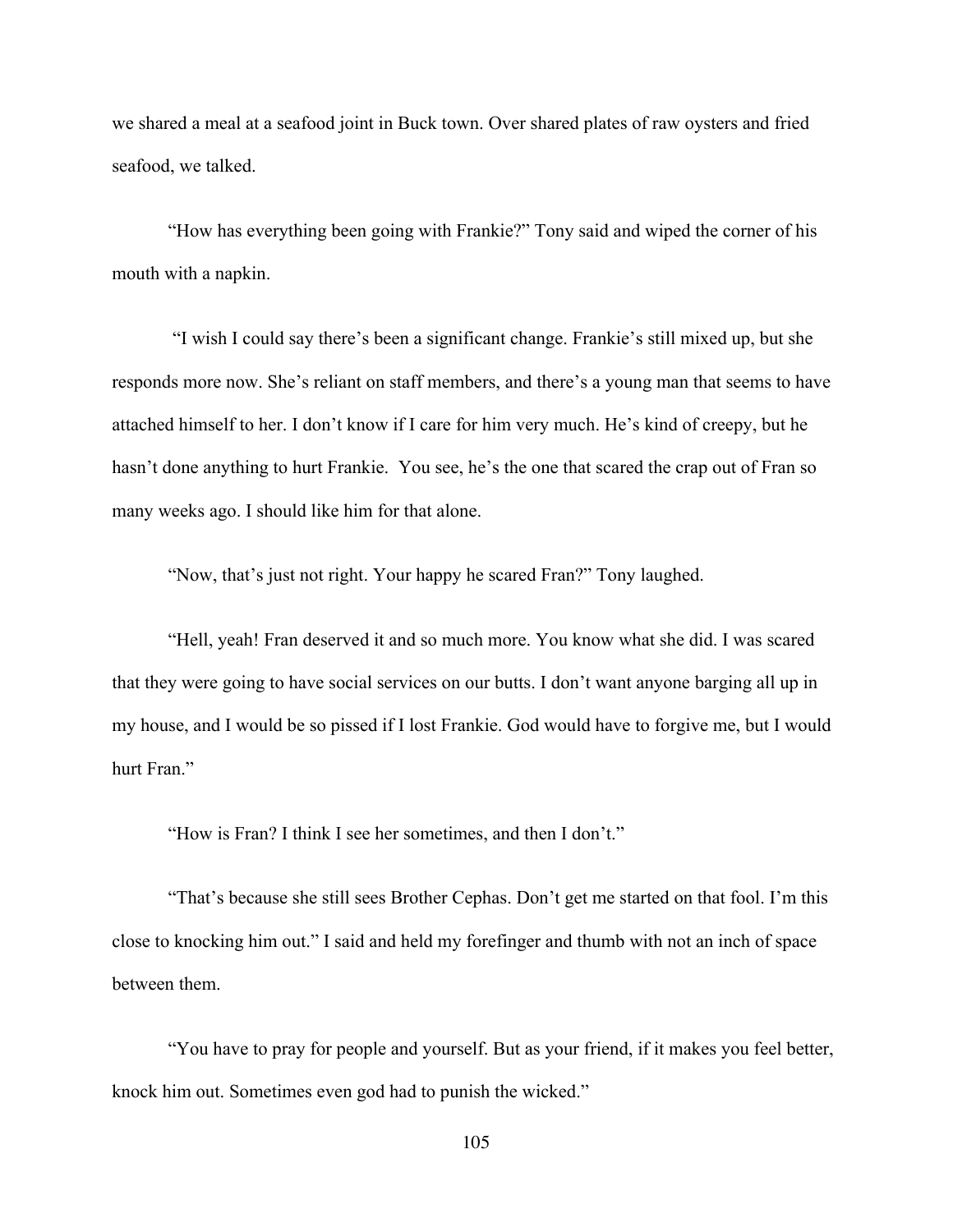We laughed and talked some more over food. And the man could eat, and oh was he nosey about Miriam and me. He seemed to interrogate me on the slick side. He hadn't changed much since our childhood, and I was so thankful to have his friendship.

I left the restaurant in high spirits; my day was going beautifully. I took the scenic route home and rode the lake until I reached Elysian Fields. It was so beautiful, the waves high because of the cold weather and choppy winds. It had a gray-white cast but still managed to be so calming. I cracked the window and let the cold air in, bundled up enough that I could enjoy the crispness. I had taken some of the leftovers for Fran and even ordered a bread pudding for her. We needed to hash things out finally. I needed to talk, which was something we hadn't done in a long time.

The house was pleasantly warm. Fran was sitting in the kitchen drinking a cup of tea when I walked in.

"I brought you some leftovers from Deannie and a bread pudding."

"What for?"

"Fran, I'm your brother and we need to talk." I said and took a seat across from her.

"They got more hot water in the kettle; you want me to get you some?"

"Yes, thank you."

I watched her move around to get my mug and another tea bag. I missed this, the subtle things we shared once upon a time. I wasn't sure how this would go, but I missed my sister, and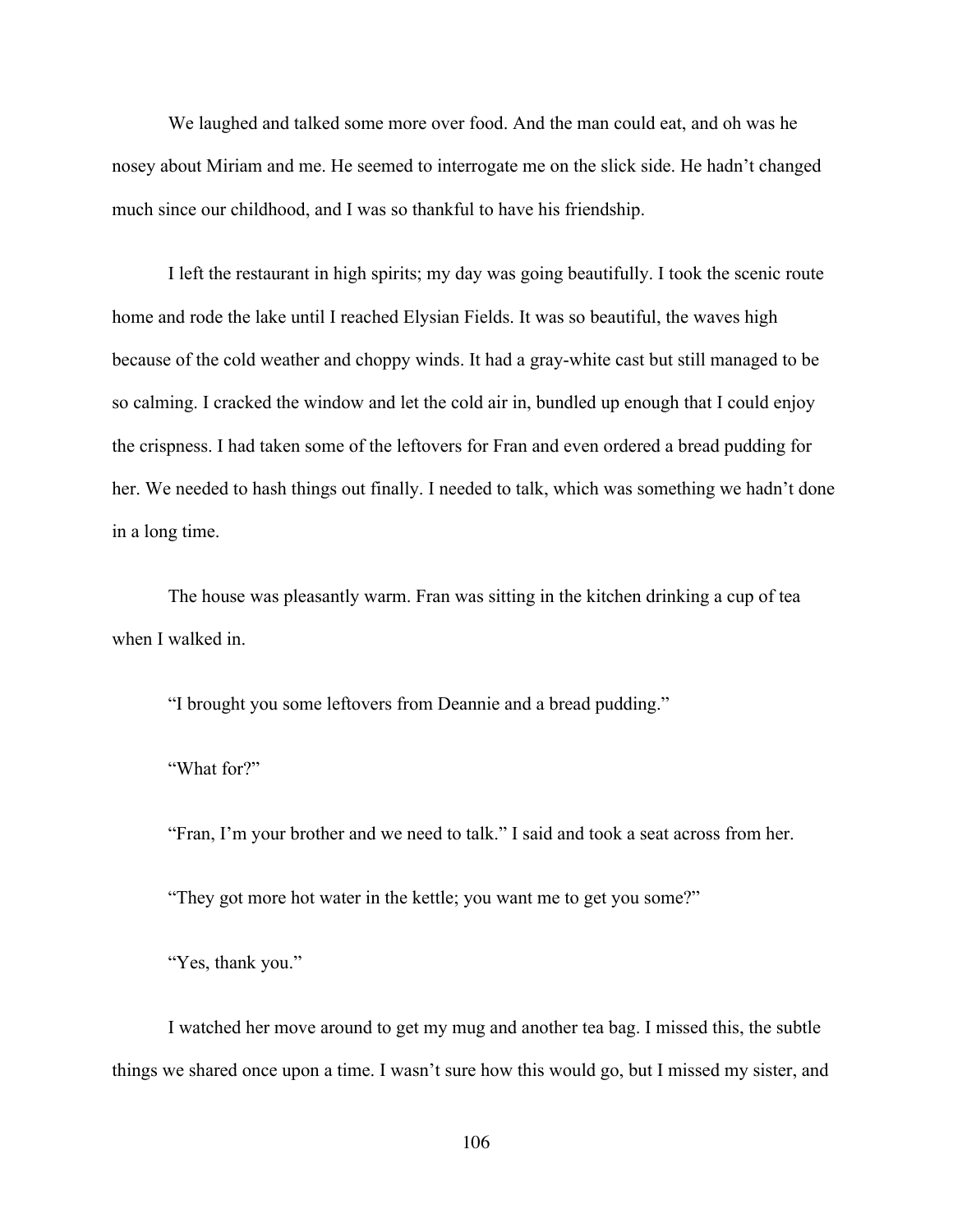it hurt to be so distant while in the same house. I understood so little about her feelings, but this was killing me. My God, it choked me. When she sat down, and I fixed my tea the way I liked with milky and sweet, I knew this was going to be complicated. I saw in the way we both looked guarded.

"Fran, I can't take this any longer, the animosity that we have in this house. The spitefulness that seems to consume you, and God, I know this whole ordeal has put us all in more pain than we could ever swallow down. We can't swallow it all, but I can't understand you. We spent seventy-three years together reading each other's palms like fortune tellers, shared and kept secrets between us, and I don't know where that's gone."

She sat there silently and stared at her tea like it would reveal an answer. Where could this possibly go if she wasn't willing to speak? I held my breath and played with the cup of tea in my hands. Finally, she pressed her hand to me. I raised my head, and there were tears.

"I'm so sorry. I don't know what I'm doing anymore. I can't cope with this. I can't do this... What happened to me Auggie?"

"I don't know Fran, but this isn't you."

"I lost my baby. I lost my husband and my daughter, and my grandson. And I lost a sonin-law too. I lost them all."

"But you didn't lose me, and you can change things with Frankie."

"How? I drove her there and I blamed her and I'm still trying to. The bible—"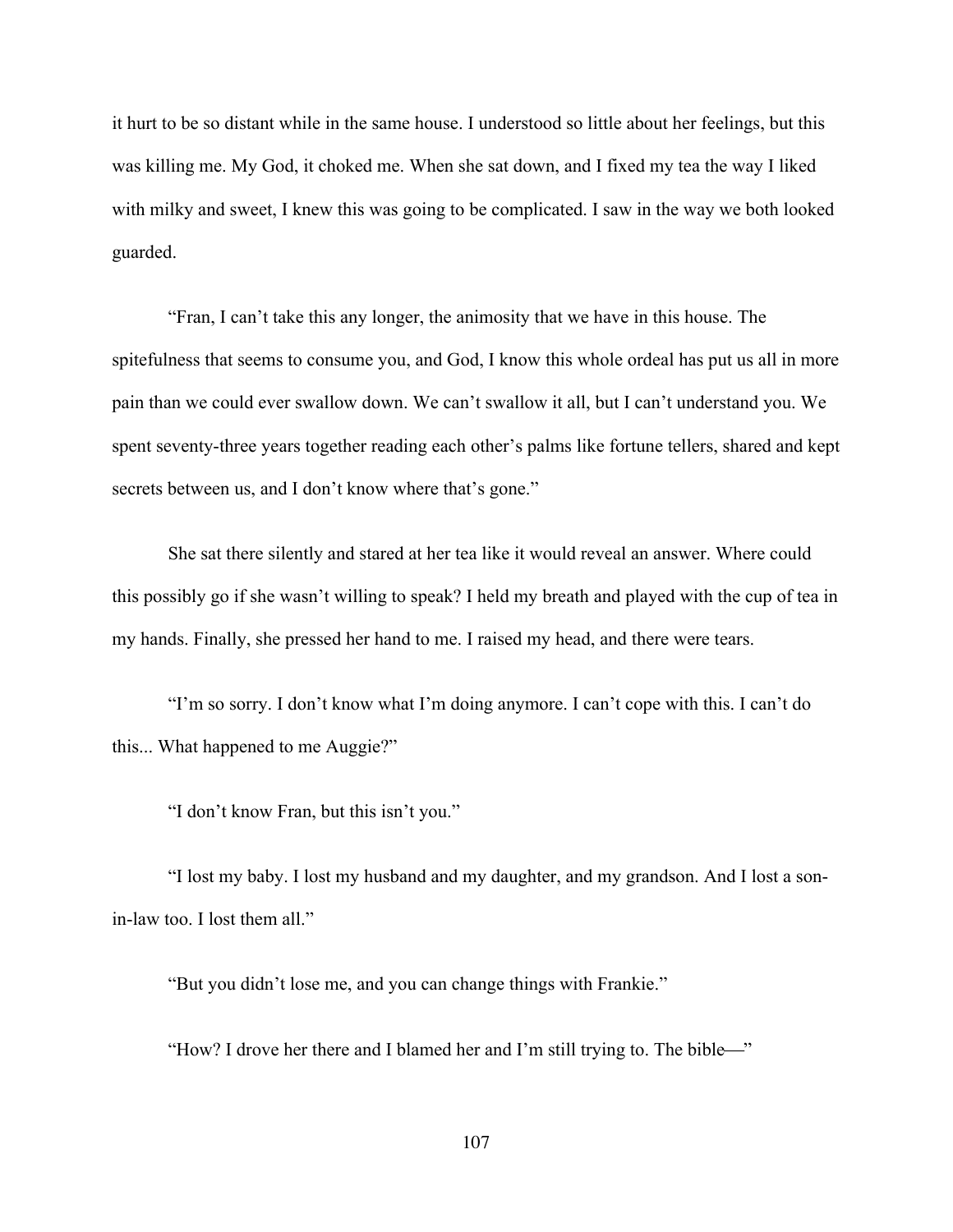"The bible teaches love Fran. It teaches us to love thy neighbor. Papa taught us to keep close to family—that even our ancestors were here to help. They help us remember. Why Fran? Why hurt her so bad?"

"I wanted Colette so bad. I wanted them all back, and she wanted to die. How could you want to die? "

"Pain, Fran. Pain made me crawl down the bottle when my wife and son died. Pain made me wish to be numb; I didn't care about the consequences either. I never admitted it, but now I see that I wanted to die too. I hurt so bad. We're all so different. Don't you remember Joe? You loved Joe once and you hurt after he took his life, but you understood then. Why not now?"

She clutched the cup and bowed her head over it. She always cried ugly, blotchy cheeks, snot nose, and loud. I pulled one of her hands from the cup and held it between mine.

"You never had to do this. We could have done so much more than war against each other. We could have talked and talked with someone. Instead, you ran off, and you let your pain fester into hate. I was so wrong to allow you to hurt alone, but I tried so hard to buffer Frankie. I failed you both. And I think I didn't know how to pick up the pieces when you always had for me."

"No, Auggie. You didn't," Fran said and sniffed a snotty snort sound." You didn't fail me. I messed up bad with you and Frankie and I'm so sorry," She snorted back again.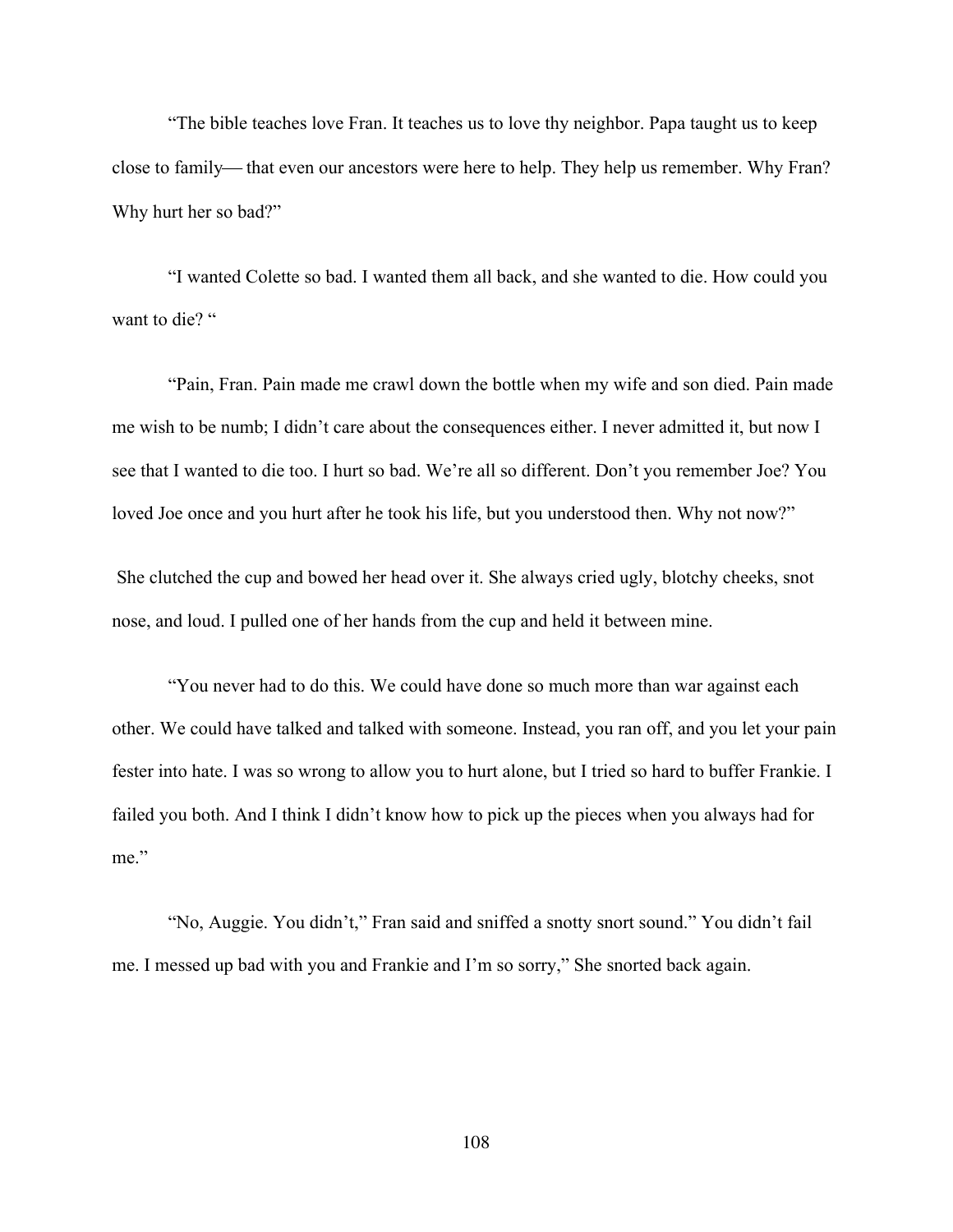It was nasty, and I could hold back the chuckle that escaped me, "OH, GOD! That's so nasty."

"Shut up Auggie. Don't make me laugh."

"You ready to work this out?"

"Yes," she signed because she couldn't speak with all the sniffing."

"Good, now stop inviting those assholes to my house. And if I see that cockroach Brother Cephas I will hurt you after knocking his ass out. Father Tony gave me permission."

"Wait, What? Father Tony." Fran sputtered.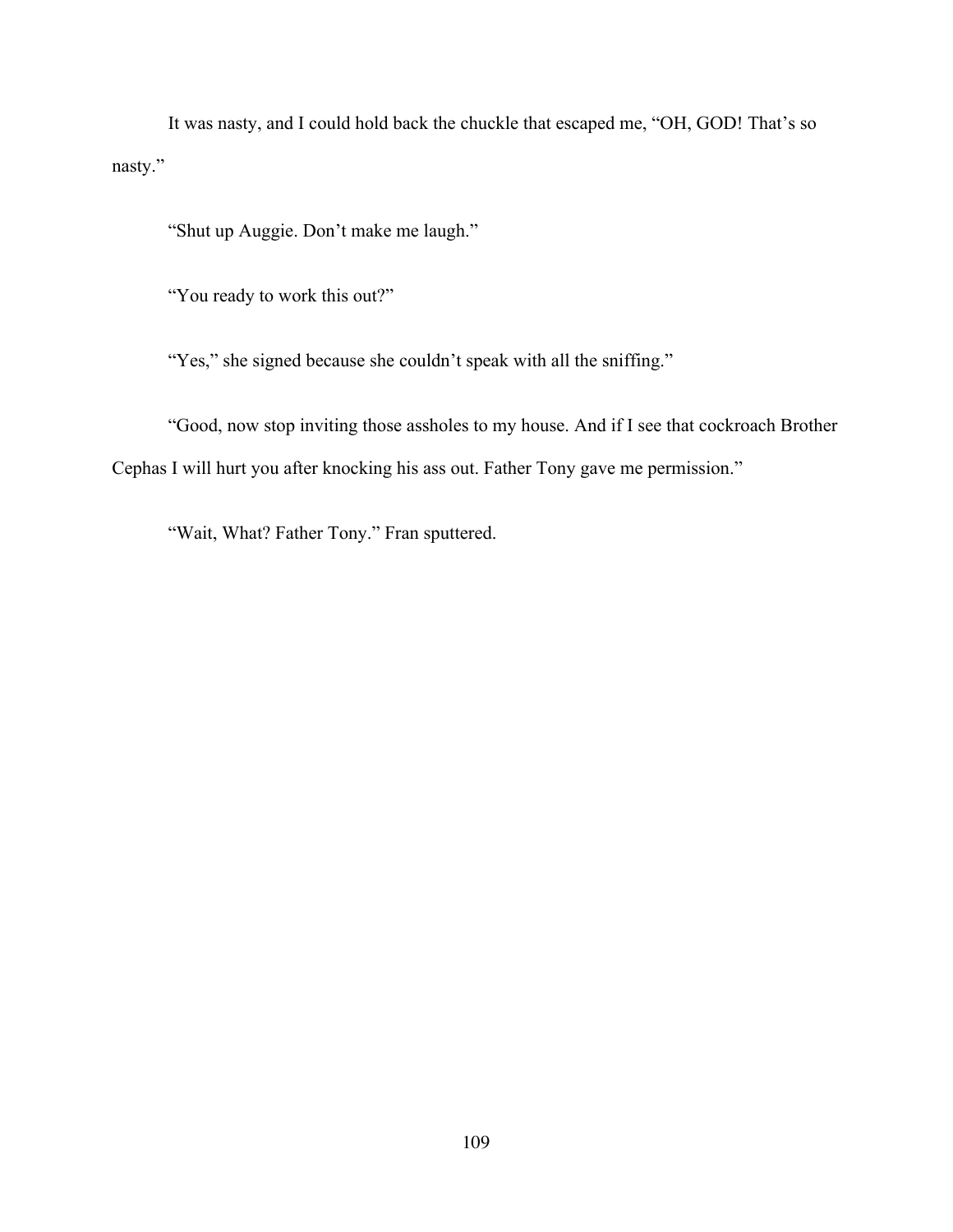#### **Who's Frankie?**

### **Chapter 9**

At the tea shop, I met the Baron again. He invited himself to my little corner table. He and his wife gathered up all their English tea and brought it over to share with me. They even had a floral china cup and saucer for me. I was shocked by their kindness and maybe a little overwhelmed by their larger-than-life character. I wasn't even presentable. I had a rough day. I fought with my grandma, and her words cut deeper. She blamed me for my mother's death. She blamed me for all of their death. "You're the reason, it's the devil you carry," she said, and it rung in my ears. I cried on the way to the shop. The tears fell so hard that a little old Spanish lady gave me a handkerchief and patted my arm. I knew I looked a mess. I knew my face was flushed, and my eyes were probably crusty and red-rimmed because they felt itchy and hurt. But they smiled at me. The Baron gave me a jaunty little bow.

"The beautiful Frankie with red curls. Not as red as me wife, but still a lovely shade of red. We brought tea. Some sweets to eat."

"Hun, hims an arse on a good day, don't pay him a cent. He'll flirt with his shadow. I gots a real nice earl gray no herbal today. A little to chilly for that. We need a little something stronger for the weather. Have you eaten love?"

"No," I said and tried to clean my face with my jacket sleeve.

"Well, fuck, here love. I got tea sandwiches, and we'll call mangy fox for more."

We ate together, Baron and Maman talking animatedly, including me in the conversation like we were old friends. It was nice. They listened to me with great detail, and I felt freer telling them about my grandma. But, Lord knows, she would have an absolute fit if she knew. She was a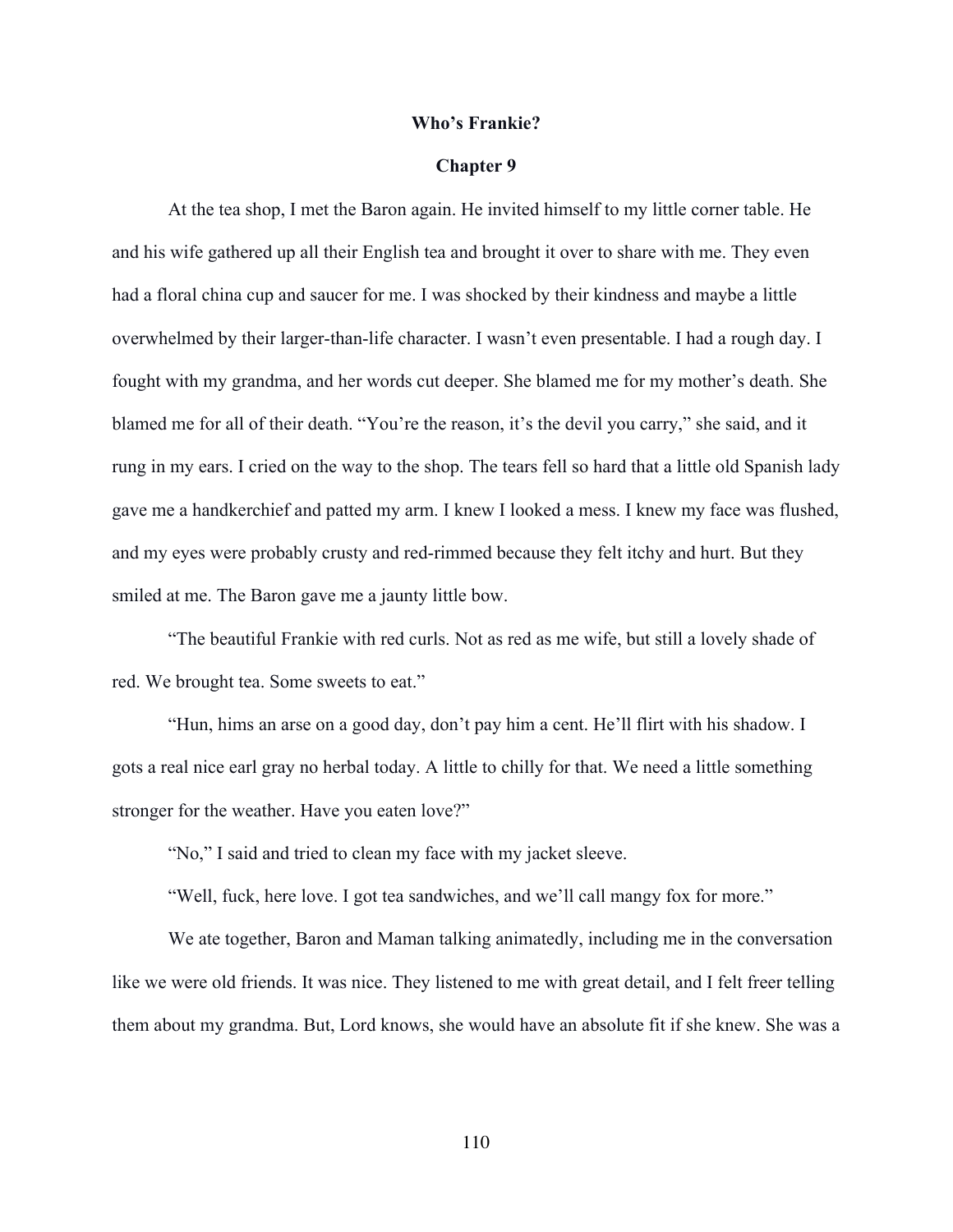stickler for her private matters remaining private, but she never gave a damn about anyone else. Finally, Levi pushed an empty table next to us, and he, Cassandra, and Matthew joined.

"So, you left early to get here, Matthew. Got tired of my house and all the scraps my uncle gave you?"

"Hell, no! I would happily live with your uncle all nine of my lives. He cooks like a professional, the best grub I've ever had."

"That's why you get tubby my little furball," Maman said. She rubbed at Matthew's belly to emphasize. The whole table laughed while Matthew grumbled.

"You try giving up free food, and I mean the good stuff like Coubion. It was heavenly. He didn't overcook the fish, and the sauce was so flavorful. I could eat some right now. Screw these tea sandwiches."

I snorted loudly, and it started another round of laughter. *It's so good to hear you laugh. Won't you stay with us? We want you to stay.* Fox whispered in my head. So I did. I felt so relieved that I skipped work and my doctor's appointment and hadn't cared. Instead, I stayed and enjoyed the freedom to laugh so openly. I wanted this for myself. I didn't know who I was anymore, but I could be a new Frankie if they let me.

*Stay with us, Frankie. You could be whoever you want. We don't mind.* Fox whispered in my head.

§

Fragile, that's how I saw Frankie. She was like the dolls that my Mama Tess would have shown off in her china cabinet or kept tucked away in her chifforobe. Frankie was like porcelain cracking around the edges but still held together by the glaze, and a thin layer of glue you prayed would stop it from falling apart. Mama Tess had one she wrapped in a piece of silk and tucked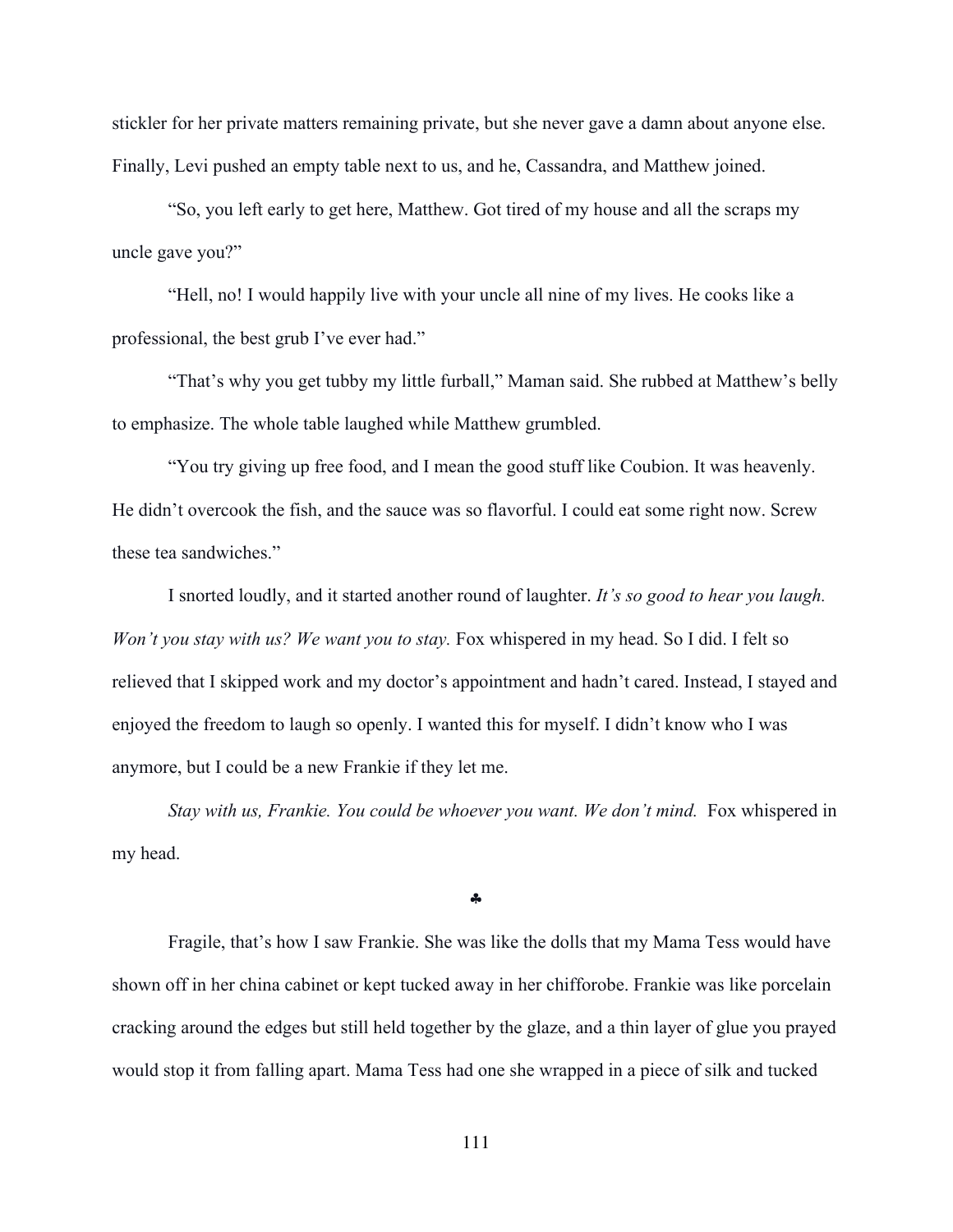away because it was her mama's doll. Frankie was busy as a toddler; when Frankie could talk, it was bright and full of questions, and the whys were quickfire. Then she began to quiet, and August was shining like a roaring sun, and Frankie glowed like a moon, still full of light, but less so.

Every moment, I cherished time spent with Frankie. I loved the smile and the quirks she picked up from me in the kitchen. She was so much like her mother, a comforting spirit, and even though her soul was melancholy like all old souls tend to be, she used it to make her art flourish. She was stubborn the like glaze and glue; she held her pain behind it all, masked under pretty. The girl was my family—the only bit left of Colette, who was just as much my child as Fran's. We shared everything, the good and the bad, me and Fran.

Delicate, I remembered that's how it felt so long ago when Frankie swaddled in baby blankets, was rested in my arms. Though it hurt to know I would never have a grandchild of my own. She was the best grandniece I could have asked for, and she and her brother were like a new start, a way for us to witness life start all over again.

Wounded, we allowed the wounds to fester and infect Frankie like poison, and it weakened her resolve until there was little else left. No meals could comfort her. No small talks or jokes could bandage the gaping hole. We were at fault. So, I drove out to the facility with Fran with me. There was no Bible barrier in her hand. It was just the rawness of her realization of wrongs. Fran was scared, and she should be because she had to face this head-on and pray for forgiveness. But there was hope for us. I felt it. We just needed to jump over this hurdle with Dr. Babin's help.

§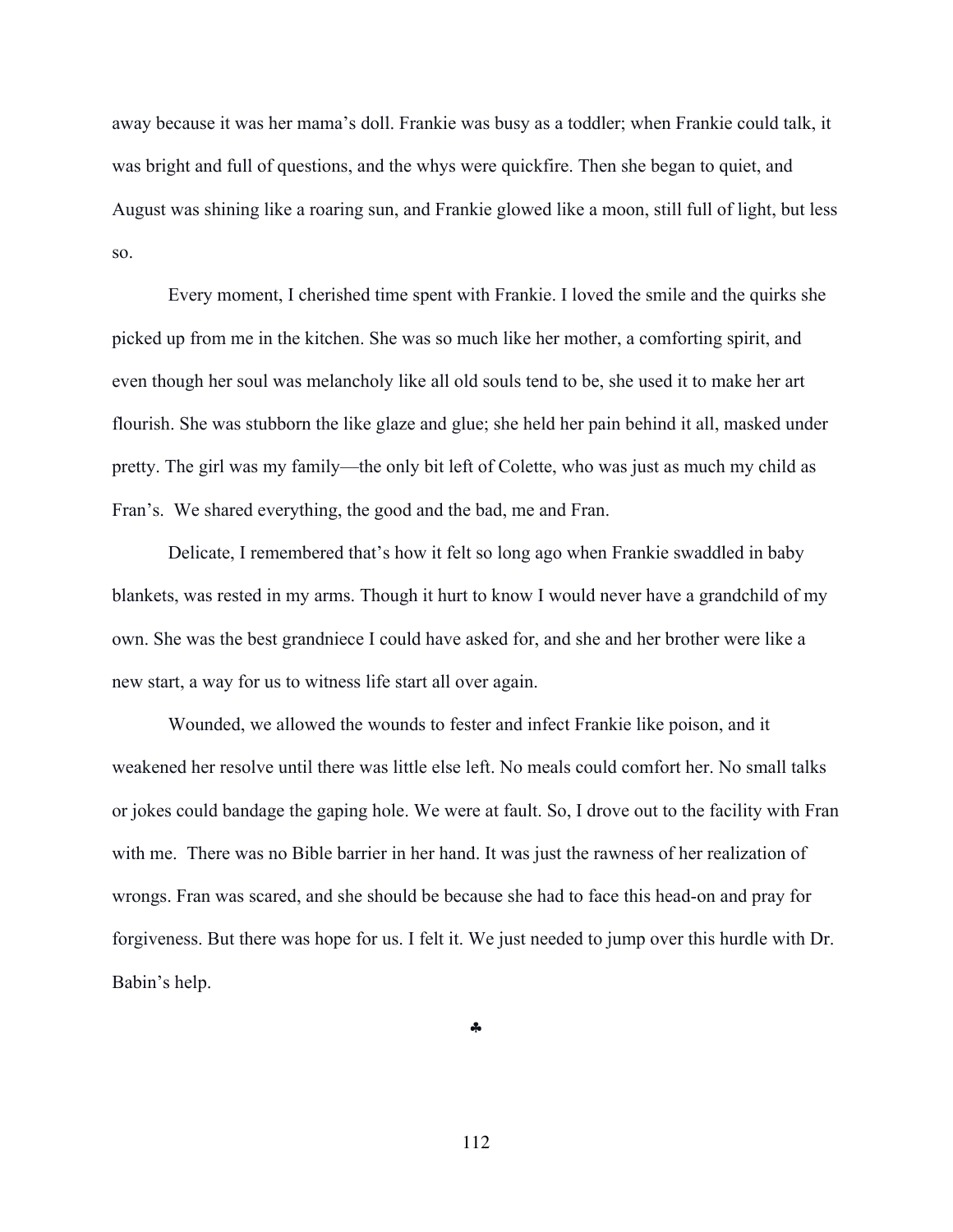Shit, months had passed, and we hadn't seen hide nor tail of Ms. Moon. I was starting to believe that she had gotten the picture, that she had gained some sense, but then I saw her enter the building on my way to the break room. Patrice even looked like she had seen a ghost. Summer, ever the ray of sunlight, cheerfully greeted them. But, unfortunately, the woman looked morose, and her Bible was absent. I nearly squeaked out, "wow," but I contained it at the last minute. I stood outside the break room and stared. It was unbelievable how calm the woman was. Matthew stumbled up from behind me, the break room's door against his back, and he gawked at them, completely stunned.

"Someone want to tell me what the hell that is? Like who that is—because that ain't Frankie's grandma," he whispered.

"Shit if I know. I saw it just now like you. She doesn't have her Bible."

Matthew, ever the dramatic, fell to the floor.

"Get up fool, before they see us! Why did I have to be stuck with an idiot?"

"Because God favors babies and fools." Then he hopped up like a jack in the box or a very clumsy blind cat.

"Good God, you're so stupid get in the damn break room before you draw attention."

Sadly it was too late. Mr. Moon and his sister walked up to us. I had Matthew in a

chokehold, and he was clinging to my waist.

"Hello Cassandra, Matthew," he chuckled.

"Ah, yes, Hello Mr. Moon, Ms. Moon. It's nice to see you again." I said and dropped my hold on my brother.

"Ah? Hi?" Matthew said with a crooked smile.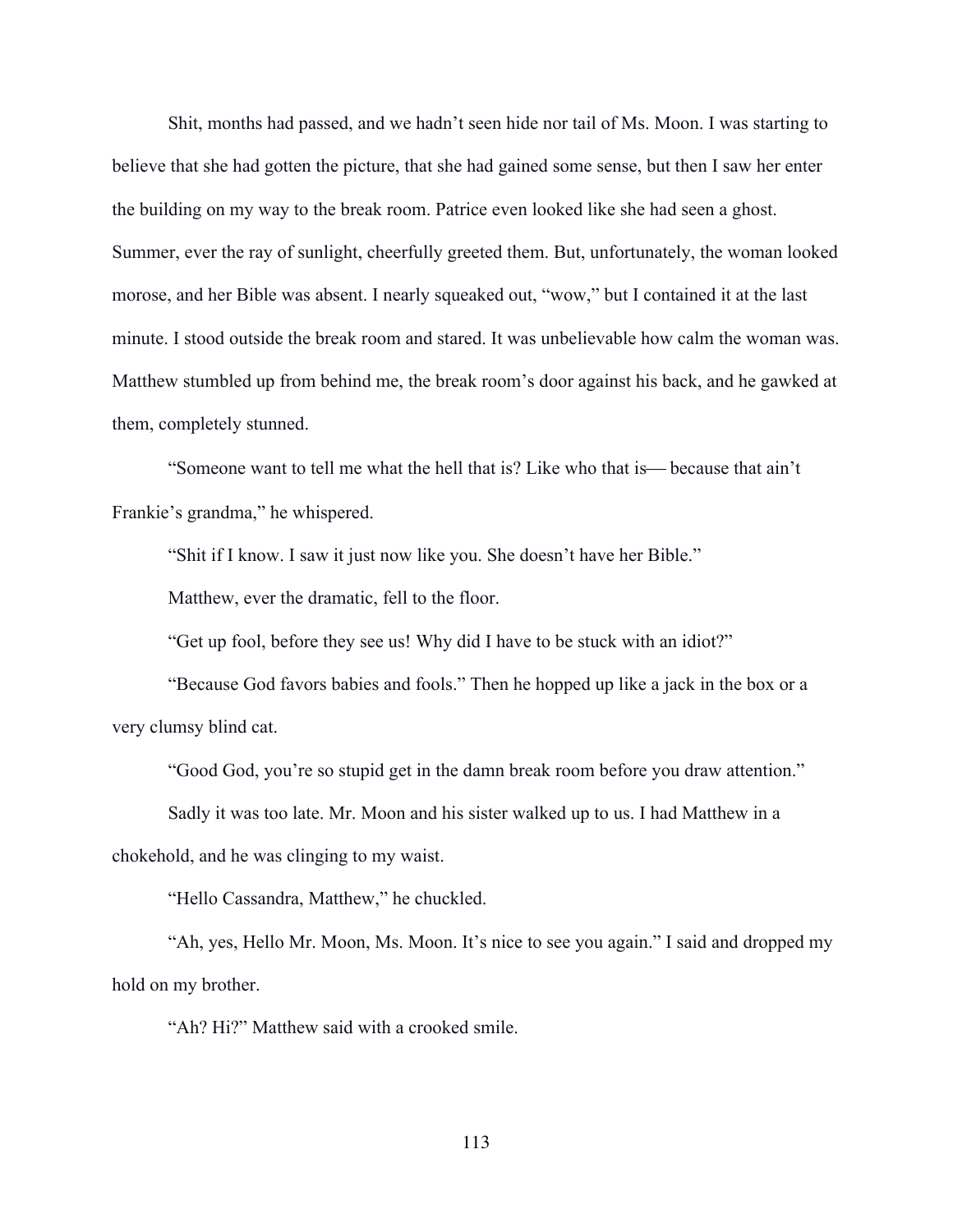"I know you're not very happy to see me. I've caused a lot of problems, but I'm sorry. I wanted to say I'm sorry for my behavior, and sorry for whatever harm I did to your patients." Ms. Moon said in a soft, sad voice. I think Matthew may have shit himself. I just knew hell had frozen over. And from the looks of it, Mr. Moon was amused by our faces. So, yup, we ultimately failed at professionalism.

"I'm sorry, please forgive my brother and me. I was little started, but we are very appreciative of the apology; all is forgiven.

Mr. Moon outright laughed at our antics, and Ms. Moon was flushed red with embarrassment, but she smiled too. It was a genuine smile, pretty, and so much like Frankie's, it surprised me. Maybe, it was because I hadn't seen any resemblance until now. Then, of course, I saw it with her brother, their smiles were crooked similarly, but now I saw how much more they were related; it was almost like a mirror.

"You realized just how much Frankie looks like her, didn't you?" Mr. Moon asked.

"Ah, yeah. It uncanny. I know twins, but your genes are strong."

"Honey, they were mirror images of us as children. Their hair was just a little more of a dirtier red than ours. You and your brother may be opposite in color, but you have the same features." Ms. Moon said and then pointed at us.

"Like night and day. Unique for twins. I mean, even for fraternal twins. "

"Yeah, we get that a lot," Matthew interjected.

"Well excuse us we have meeting with Dr. Babin. Y'all have a good day."

"You do the same," Matthew and I chorused.

They walked away, and I think I stared after them until they disappeared behind a closed door. I didn't know what to think, but I was praying that whatever had happened with Ms. Moon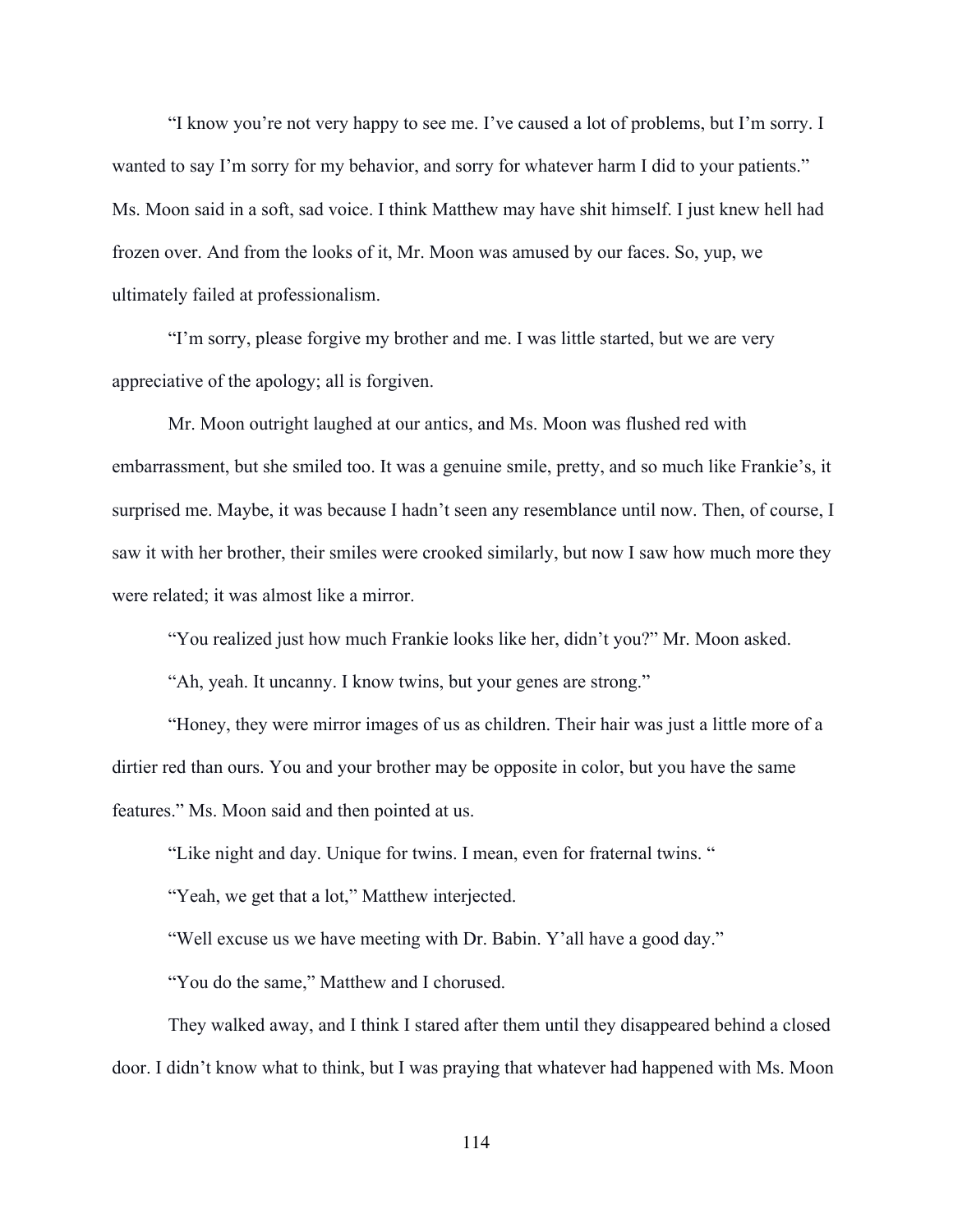was permanent. God knows Frankie needed all the support. I already wanted to wrap her in bubble wrap, and I didn't think I could witness her shattered by any falsities.

§

We entered Dr. Babin's office. We had scheduled a meeting with her a few days in advance. She was happy to hear that there had been glad about Fran's change of heart. The woman was all professional. She wasn't flushed. So, I assumed that was from anger last time. Dr. Babin's hair was loose and was such a bright red, almost orange. She dressed in an emerald green dress under her white lab coat.

"Hello, please have a seat. I'm so glad that we agreed to meet. I've had a few breakthroughs with our little Frankie, and I wanted to share this with both of you badly. And so glad that you want to have a chat about counseling."

"Yes, Fran and I agreed that we have some hurdles we need help jumping over. But, I don't think we grieved enough."

"I need your help Dr. Babin. I hurt Frankie the most. I said so many nasty things, and I made her do this. I made her like this." Fran cried.

"I don't think that you're entirely responsible for Frankie's actions. But, ultimately, we are accountable for our actions." Dr. Babin explained. "However, we have to address why. Why this happened, the stressors. Then your family can heal. I would much rather see that than this to continue to fracture your relationship. Let's begin with you, Ms. Moon, and your brother; then we can see how we can incorporate or reintroduce Frankie into this."

§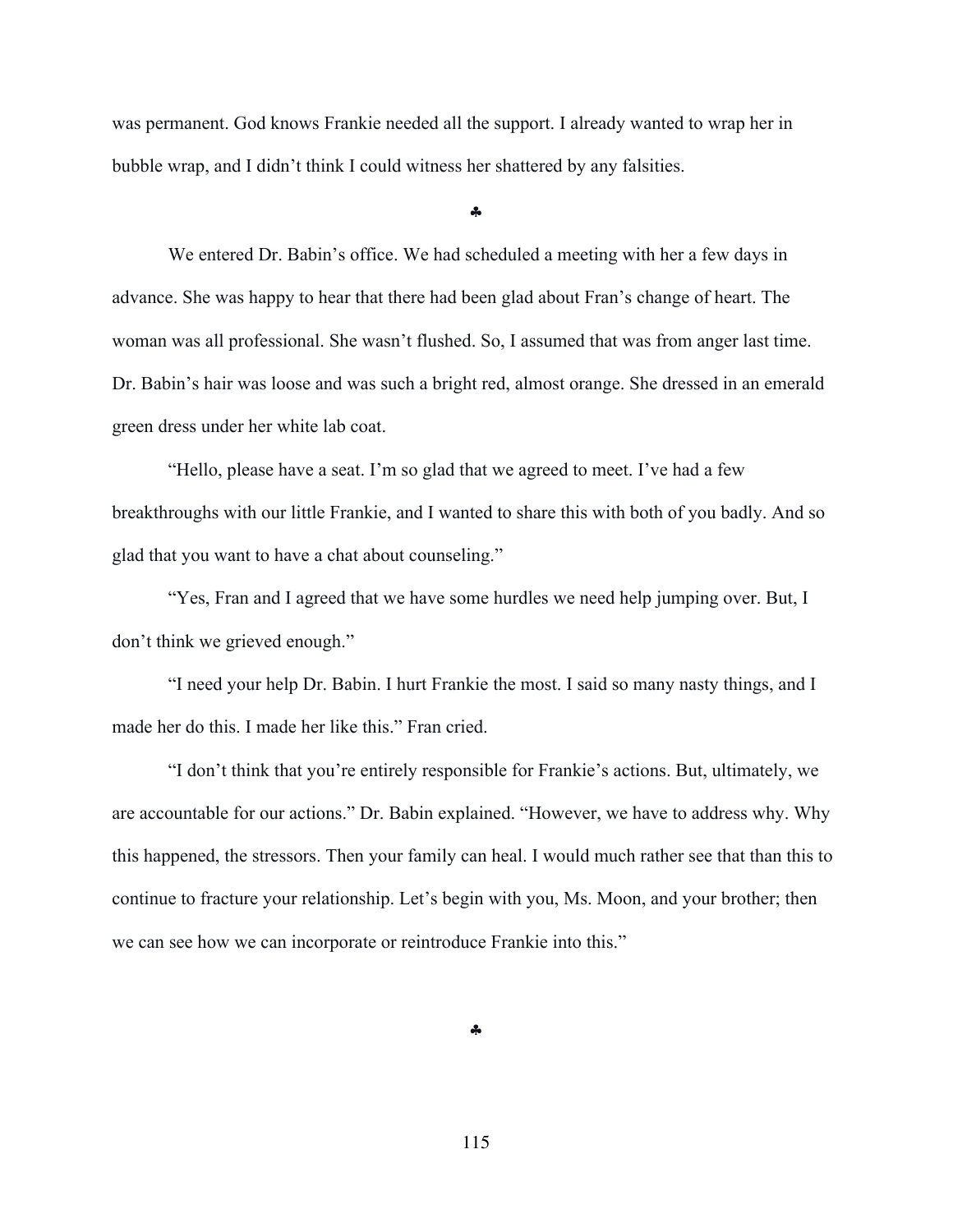The tea shop became my home away from home. I avoided the bakery and Dr. Warner's office like the plague. I was happy to get the hell away. I roamed the streets, sat, and ate in cafes when I was hungry. I snuck in and out of the house through the fire escape. I slept some days under the trees in the park in the sunlight regardless of the cold. I watched the leaves sway in the breeze, and I was happier away. I had tea with Levi, who told me stories about every little thing about the veil. I knew that death wasn't an end. My mama told me so. And now, when I saw her face, it was less painful. I dreamed of them often. They called out for me to see them soon that they were waiting. I saw August beckoned with gangly arms and his broad smile. God, I missed them. I had to wait, though, because I was still trying to figure out who Frankie Marchand was and what she could be if I ignored my Grandma Fran. Matthew and Cassandra would curl under my coat as we rested in the sunlight. Well, What little sunlight they had in November. But New Orleans was inconsistent, and the weather switched between hot and cold.

*Is this Frankie? Is this the Frankie you want to show?* Levi asked.

"I'm not sure, but I feel free. I could do anything right now. I don't have to listen to them if I don't want to."

*Is that what you want, Frankie? I thought you wanted to be a part of the veil, like me, like your family. Can't you see them in the veil? They would be ever so pleased if you joined us.* Fox whispered.

"I'm not ready yet, but I will be soon. Soon, I'll come to you." I told him. I have some things that I want to do. I have to get everything in order. I have to live this moment now, and I'll be with my family soon. Do you see me? I don't see me yet."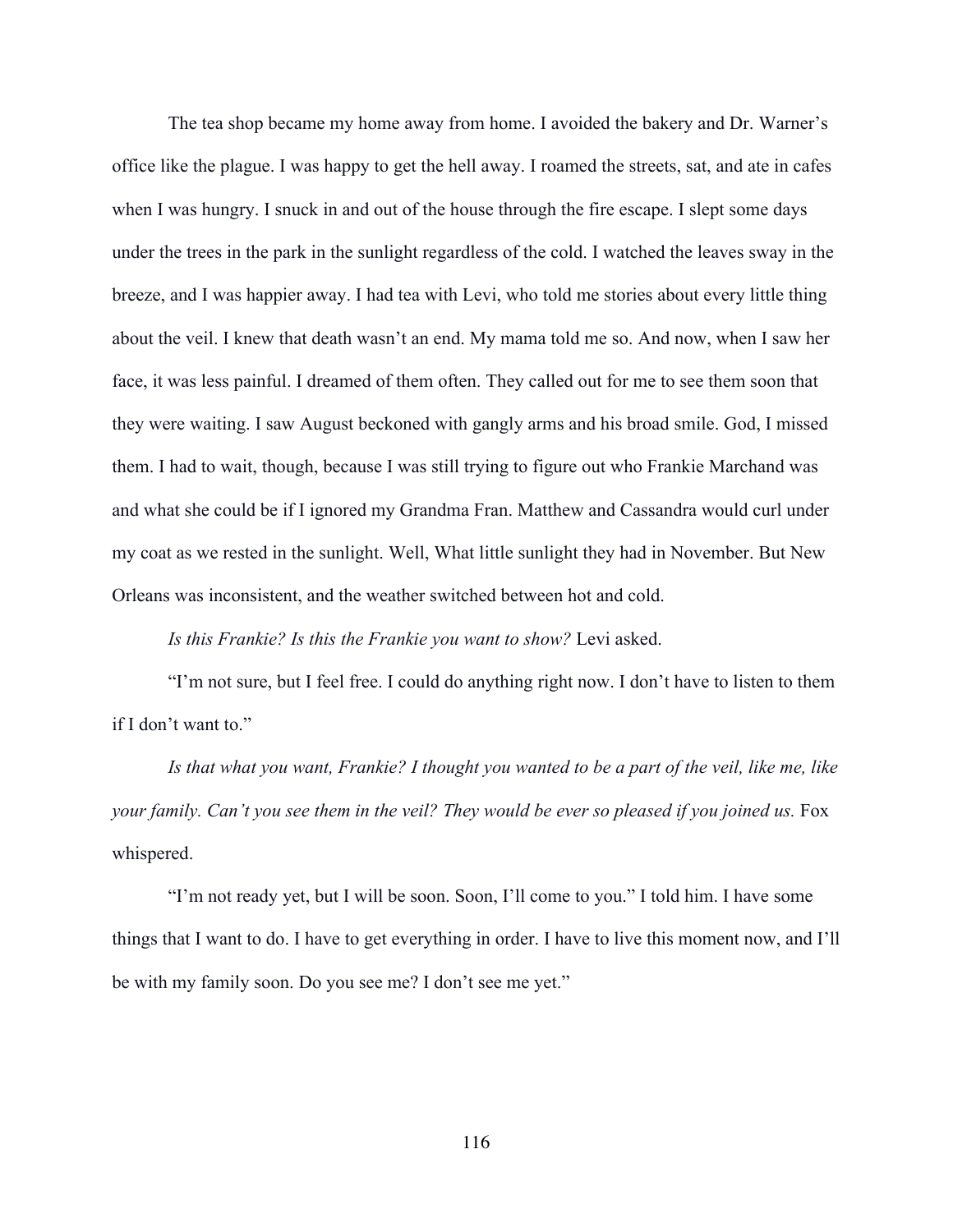The sky darkened, and I carried Matthew in the inside pocket of my jacket as I walked home from the park. He couldn't fit the whole way, so he was situated there and in the collar. We shared my hoodie, his soft white fur on my cheek.

*It's cold, Frankie; we are sleeping in your bed tonight,* Matthew asked.

"Yeah, we're going home. I'm tired. I let you sleep under the covers too," I promised. *Do you promise?*

"I promise, Matthew and I'll even stay for breakfast. Uncle Auggie will cook for us. Let's sleep first though." I yawned.

*Ok, I'll let you sleep. We need the cuddles cause it is so cold.* Matthew trilled. Sluggishly, I climbed the fire escape. I let Matthew in before I dragged myself through the window. I was so tired. I hadn't taken much of the medicine this week, nor had I slept more than a few hours here and there. I was tired. So tired that I wasn't as quiet as I needed to be, and I knew I drew attention. But I couldn't care. I pulled myself up from my knees and stumbled to my room.

"Come, come, come. Psst. Psst, kitty come here," I called from the bed. I lifted the cover and crawled underneath. Matthew jumped up and tucked himself underneath my chin.

"Night. Night, Matthew."

*Sweet dreams, Frankie,"* he trilled*.*

The following day, I woke to a hand on my forehead. It was cold, and it felt so good against my head.

"Frankie, Kiddo, you have a fever. You need to stay in bed. I'll get you something for it. Can you eat?"

"No, so tired. My head hurts."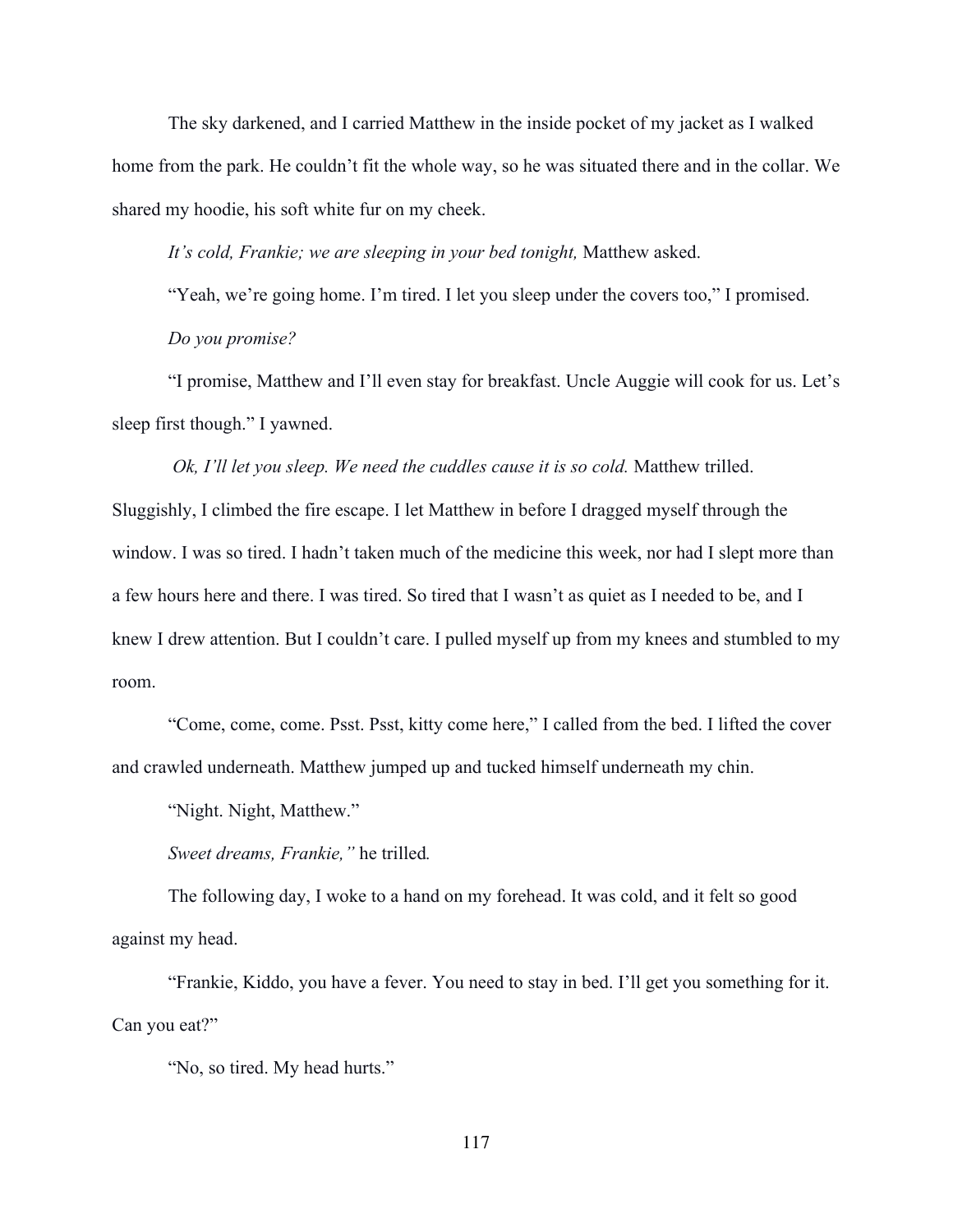"I'll get you some Tylenol. Do you want some tea?" My uncle asked.

- "No, water. Please," I coughed.
- "We'll fix you up, Frankie."
- "Yeah, fix Frankie," I mumbled before sleep took over me.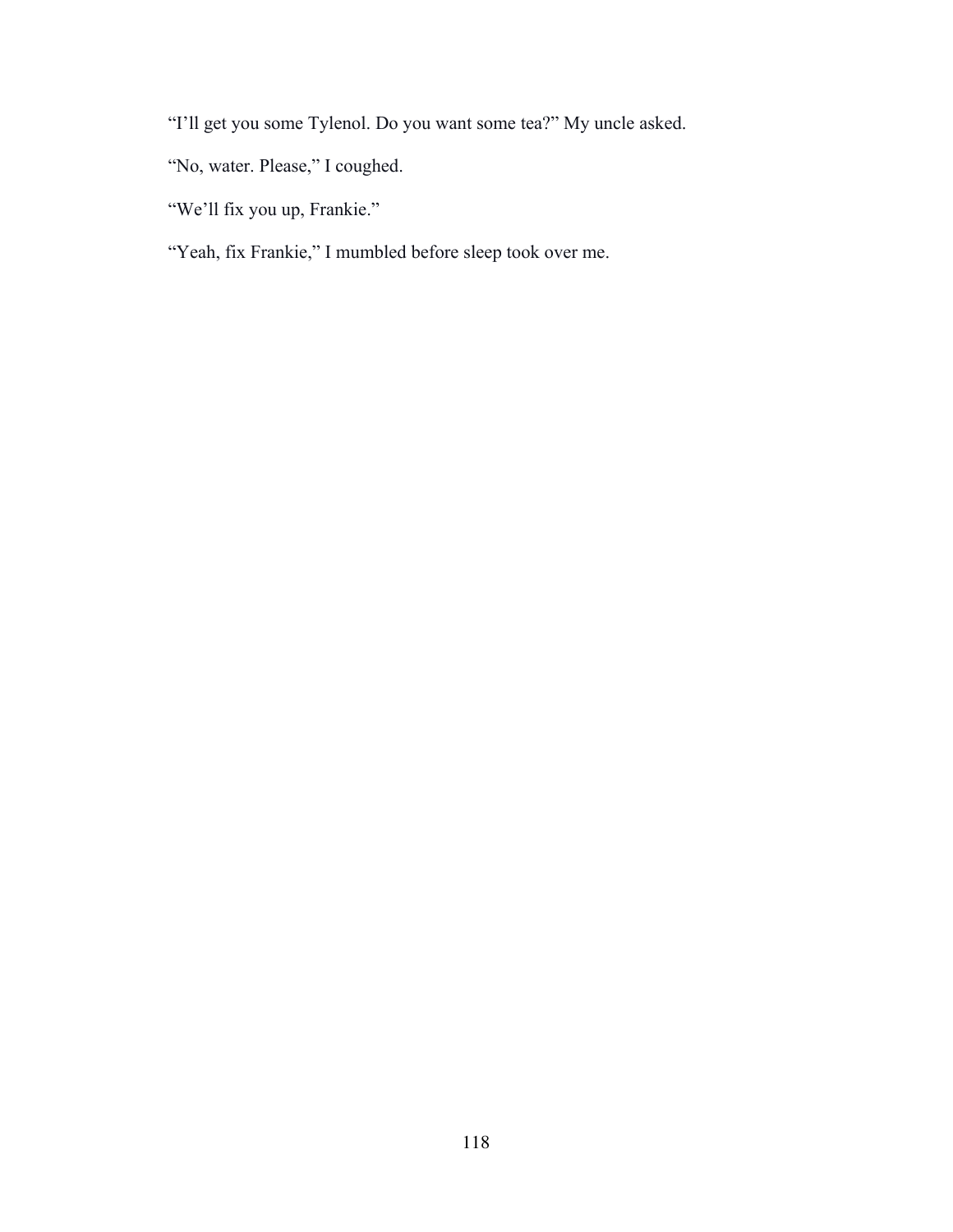### **Blades and Cuts**

### **Chapter 10**

There were small minor scratches that I covered under long sleeves and jeans. Thin short lines in several little rows, all made with the razor blade I took out of Uncle Auggie's bathroom. It stung when I washed them with soap. It stung even more with rubbing alcohol on a cotton swab. I hadn't done this in a long time, but my skin itched, and I couldn't control my urges. I needed this. I was sitting in the tub. The water was hot, where my skin turned pink and tingled, but I still sat down, and I forced myself to endure it until I acclimated. I held the razor above my thigh where the scar from the car accident lay. The scar was rough and jagged. It had keloid badly, even under the care of doctors. I remember how it hurt and got infected with greenish pus because I couldn't stop myself from jabbing it now and then to prove it was real. I hated myself. I hated that I survived, and there were only these marks left. I could open the scar, but it would bleed too much.

 In the tub, I sliced one short line in one of the creases of my knee. Then, I pressed the blade a little deeper on the next crease. The blood splashed into the tub and spread out into wispy webs as it seemed to be pulled under the water's surface. Next, I pressed the blade in the creases of my other knee, notching the lines in precisely the same place. I watched the blood disperse again under the surface. The water turned a color, my knees stung, but I felt relief in the pain. I let the razor fall onto the bath rug and leaned back into the tub, submerging completely. Again, the water made the cuts sting. I stayed under the surface until my lungs burned, then I did everything over again, submerged until I couldn't breathe. When I was fuzzy and gasping for air, I lay there for a few minutes more before I got out.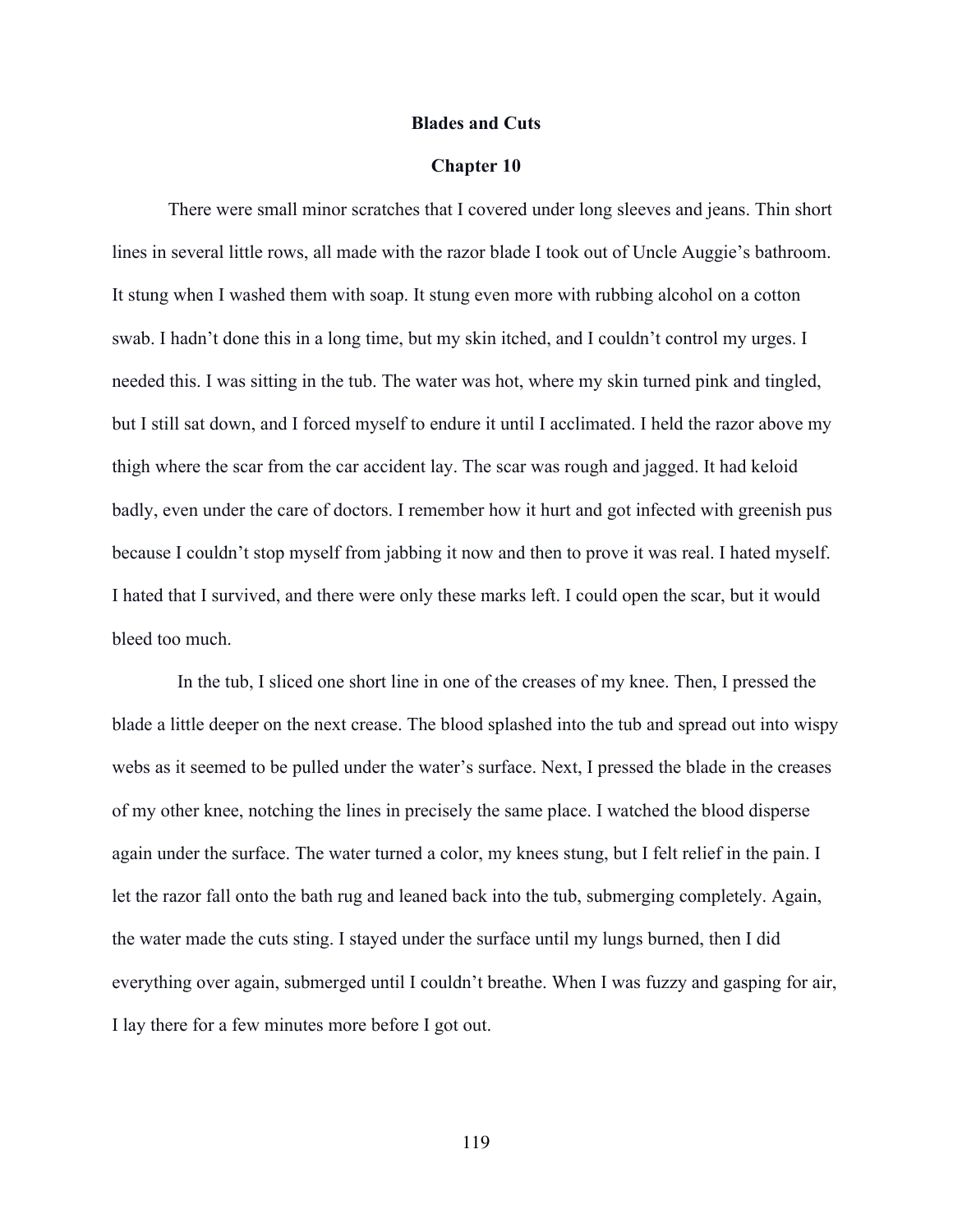*Frankie, are you crossing the veil? Are you going to join me? Do you want to see your family? You could be with them. One slash on each wrist thicker than your knees, Do you want me to help? I can help.* He whispered in my head, his voice soothing.

"No Fox, Levi where are you? Are you with me still?"

*Oh, Frankie. Once upon a time, Rougarou ran the woods here and there and called into the night for a friend. Once upon a time, a Rougarou loved a girl who wasn't a girl. Once upon a time, a fox sat across from a girl who smelled of cake and dough. He asked her to join him in the veil for a dance. Will you come and dance with me? Will you, Frankie?*

"Not tonight. I need to sleep. Will you let me sleep? I can't think straight right now. Where are you? How are you here?"

*I'm in your mind, Frankie. I'm a fox, remember. It's all a bit of juju,* he whispered.

"It's all juju with you. Good night fox, let Levi out."

*Maybe, maybe not. Will you come if I do?"*

"No, Fox. Not tonight. I don't think I'm really here."

*And maybe you are. How would you know?*

"Good night. Don't make me say goodbye."

*Good night, never goodbye. Lovely, Frankie,* he whispered, and then the buzzing was gone.

§

"I am responsible for a lot of Frankie's suffering; you don't have to assuage my guilt. I'm not proud of what I've done. But, while I may seek Frankie's forgiveness, I won't blame her if she doesn't give it. I have genuinely been cruel. And I have hated this child since my daughter's death. I can't even explain to you why."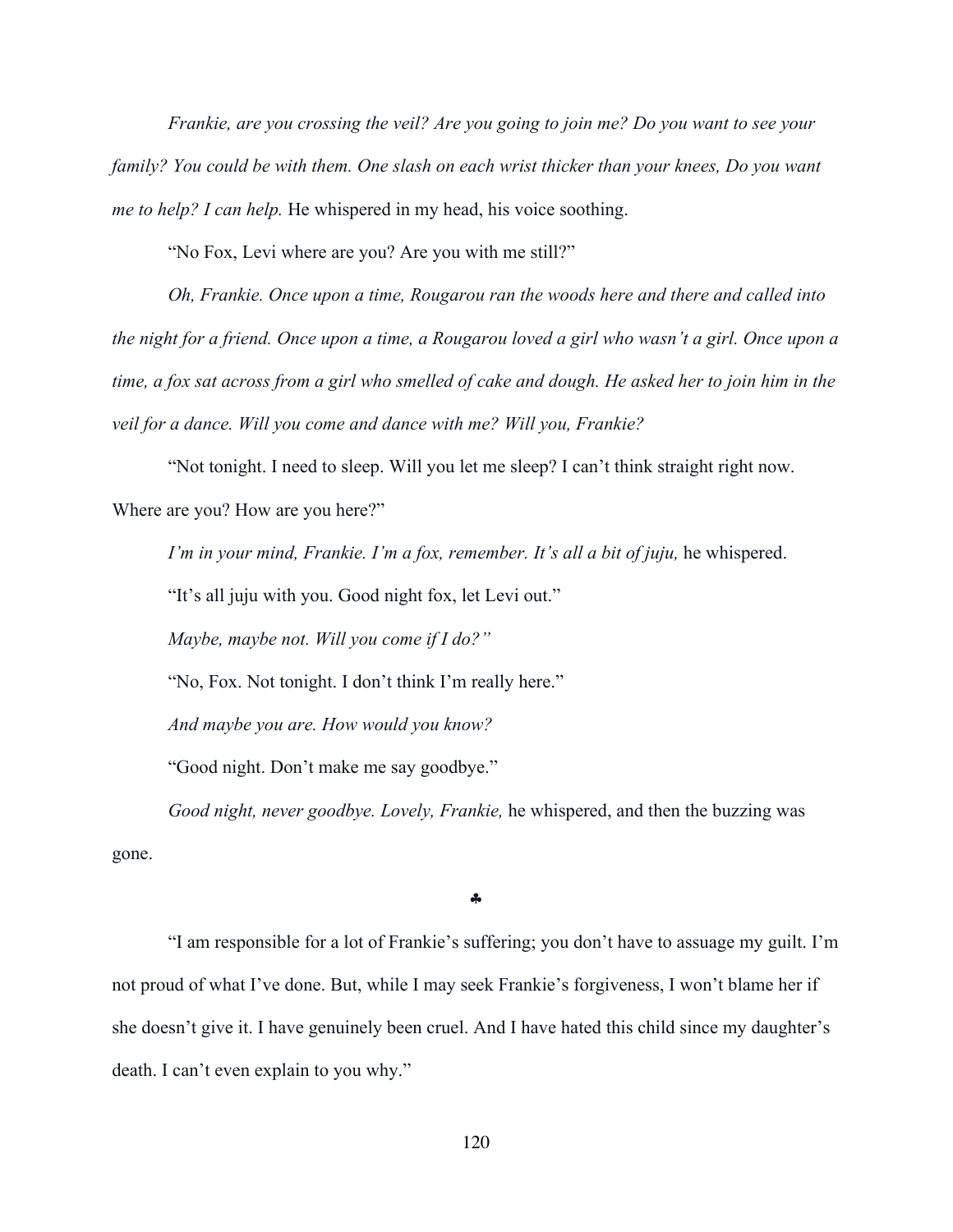Silence filled the room after Fran spoke. I think she knocked the wind out of my lungs when she said she hated her for the last two, no it would be three years since their deaths. How was this possible? How wasn't I aware. My heart broke. I never expected her to say it out loud. I believed she had hatred for the situation, but not Frankie. Somehow, I knew I wasn't as dumbfounded because the words settled deep in the pit of my stomach—a rock in my gut that made me want to drink, to ease the ache. I just waited for the other shoe to drop, there was more, and I knew it.

"I wanted them to exchange places, not only was she there instead of Colette, she had wedged herself between us." Fran said and gestured between us.

"Are you fucking kidding me, Fran? Were you jealous of your grandchild? I was trying to protect her from all the bullshit you spouted. Instead, you made her take a place between us. YOU! You had the girl walking on eggshells for two gots damn years. I don't believe this. We're twins in the same damn house. More than thirty years in the same place together. And, you lashed out at that child. I feel sick."

My face and neck felt hot, and I pulled at my collar. I felt like I would throw up.

"Mr. Moon, calm down." Dr. Babin pleaded as she unbuttoned the collar of my shirt and fanned a piece of paper over my face. "You've worked yourself up. Mr. Moon, this is a mild panic attack. Just take slow deep breaths. Slow deep breaths, inhale one two three. Exhale one two three. Again, inhale one... two... three... Out, one... two... three... How do you feel?"

Panic attacks felt like what Ida Mae had explained her heart attack felt. It felt like I was being squeezed inside and out at the very same time. I breathed in shuttering breaths. God, if this was what Frankie felt, I could only imagine her fear. I hated the lack of control. It was like being hit by a truck. But, hell, no, this shit was for the birds. Fran was crying again, she sat in her chair,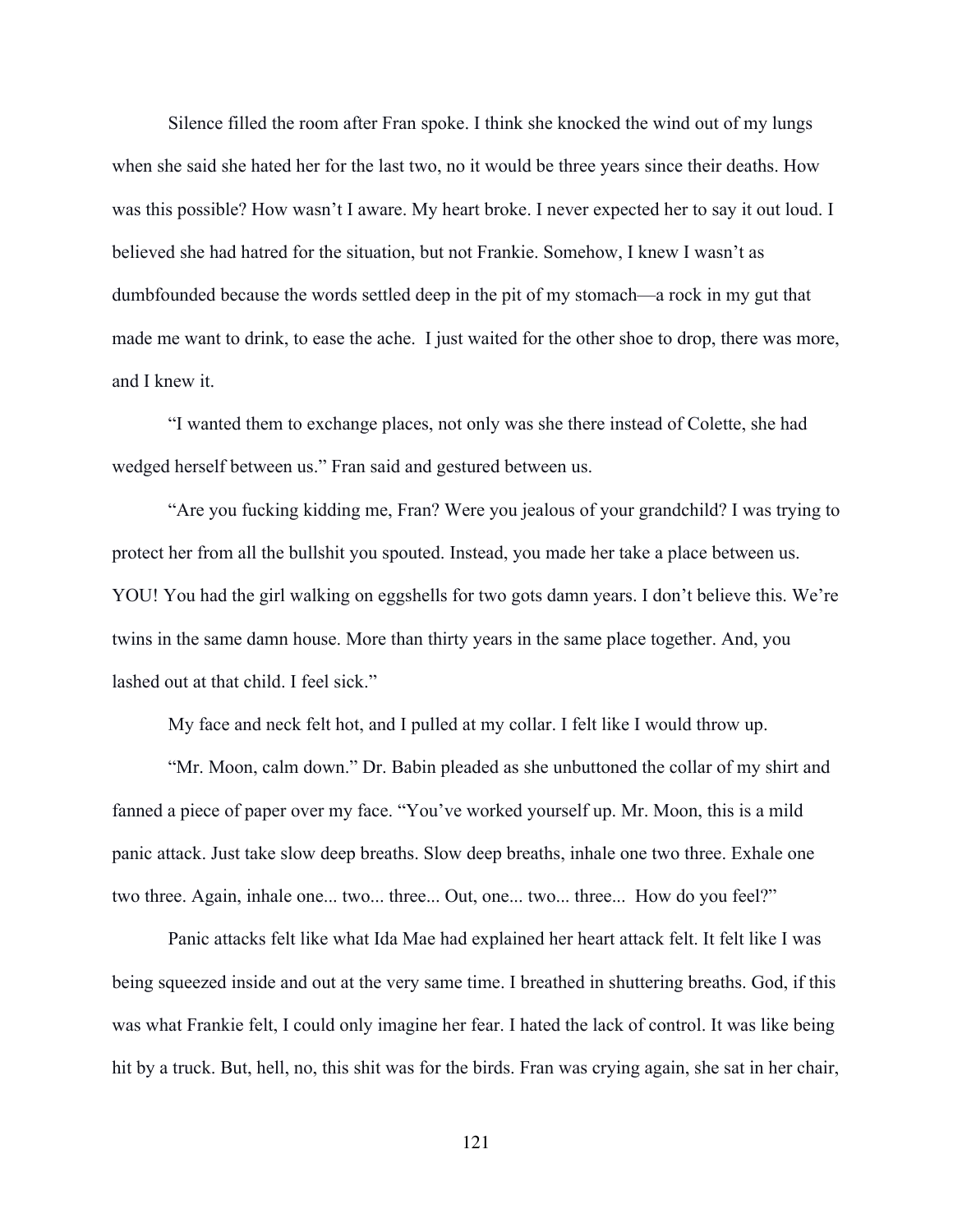not knowing what to do, and honestly, I wasn't up for her touching me. Her words left a slimy feeling.

"Mr. Moon, I need to know if you can hear me."

"Y-yes," I said.

§

Matthew and I were sitting in the break room sharing a tub of chicken salad with crackers when Patrice walked in.

"Now, I know that you saw Frankie's family. The woman was completely different. Y'all, she apologized. I nearly pissed myself, and I couldn't even say anything. I, in real life, was speechless; it scared my husband."

"Oh, don't we know. I nearly fainted when I saw her."

"No, you idiot. You threw yourself down. I swear I wonder where you come from and how did I get stuck with you?"

"Why are you questioning God, fool! WE SHARED THE WOMB! THE WOMB, CASSANDRA!"

"Shut up, fool. You're being too loud. Ms. Moon apologized to us too. I won't say that it didn't shock me, but I appreciate her change of heart. I'm hoping that she'll learn from this. I knew from the start that she was responsible for Frankie's pain. The child spills bits and pieces in when she hallucinates. She even concerns fox, and God help me, that fool is vicious and uncaring, always has been. And for him to react, it's something serious."

"Is that so, Cassandra? Uncaring, you believe me uncaring. I thought I cared too much since I protected Levi from his father." He said coolly from the door. He walked into the room and sat at our table.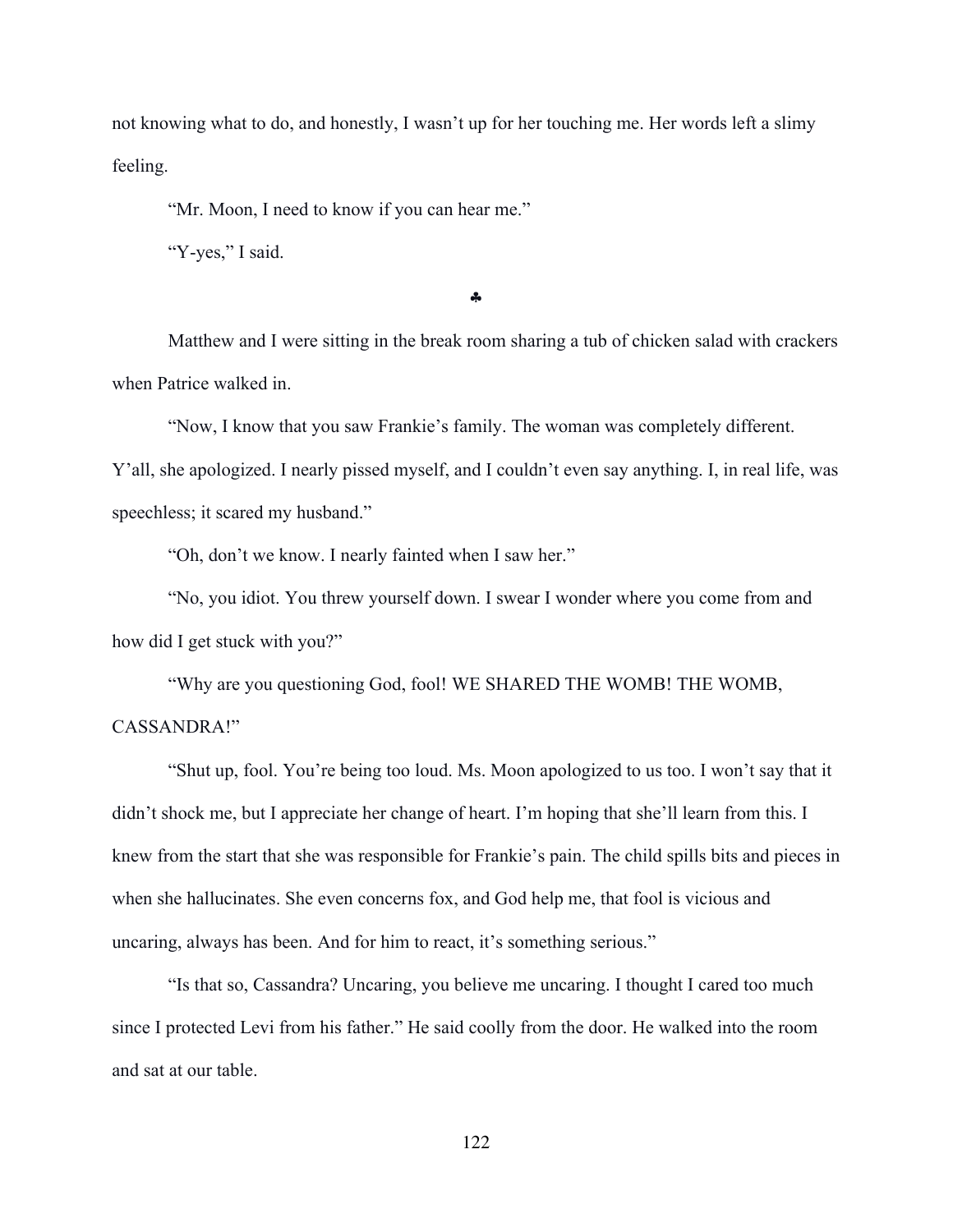"I said it, and I mean what I say. You saved Levi once, and then you've caused trouble every time you've surfaced. How could I not think of you as vicious and uncaring?"

"I care. I care for myself. I'm no different from you, any of you. Am I?"

"If that's what you believe than your more warped than I thought. I know you care very little for others. You're selfish and you always have ulterior moment. Isn't that right, Fox? Remember Fox, I know you. Where's Levi? I'll be seeing him soon. You know that don't you?"

"If you say so, my dear. If you say so," Fox said and walked out of the break room.

#### §

I don't know how long I slept, but I ached all over. I felt around the bed blindly for Matthew; he was gone from the bed. He must have followed Uncle Auggie for food. I tried to open my eyes, but they felt heavy, and the light that passed over my eyelids was bright. I knew that opening my eyes was stupid, but I still tried to pull the thin lids apart with a blink. The opened window blinds let in harsh glaring light. My hands went to my temples, pressing in, while I squinched my eyes closed.

"You're up, good. Now, you're going to get your ass out of that bed. I know you haven't been to work in nearly three weeks. They called to see if you were ok. I ought to hurt you, girl. You make me sick. GET UP!"

I tried to pull myself up, but I couldn't, and my limbs felt sluggish and heavy. Finally, Grandma Fran snatched me up by the collar of my hoodie, annoyed.

"GET UP!"

"I'm trying."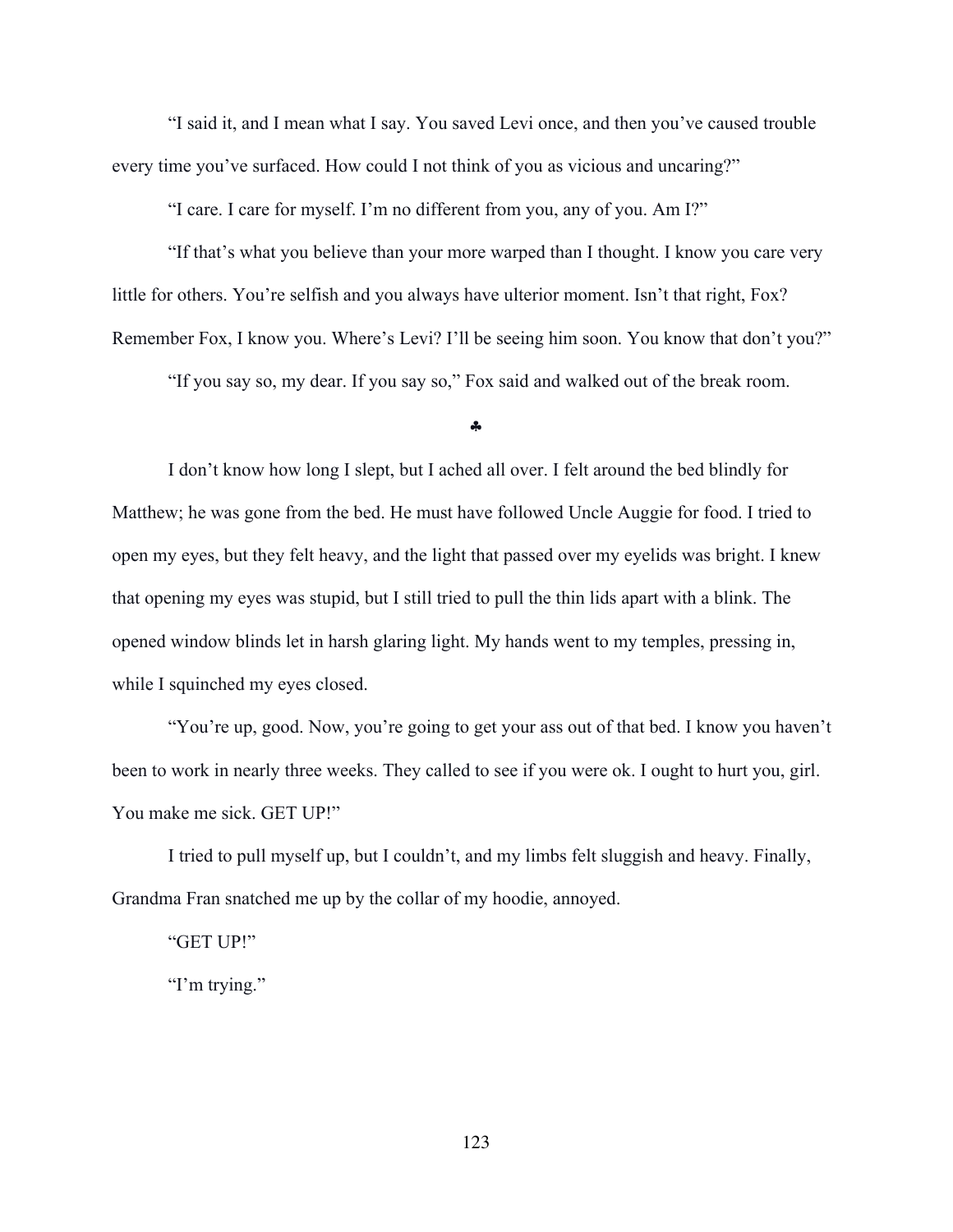"Why did you have to live? I wish it were Colette here not you. I hate you. Do you hear me? I hate you!" Grandma Fran whispered in my ear like it was a secret, like a game of telephone, but she didn't twist the word. Instead, it was loud and clear.

"I do too. Then I wouldn't have to be here with you. I could be with my family. You're not my family. Family doesn't spit in your face. I would have died, but you wouldn't let me. Why care then?"

"You don't deserve to be with them."

"And apparently, I don't belong here. So I'll make a choice. No, tell me what you want, grandma. Just say the words."

"I wish you were dead, and I hope you rot—your soul is evil. You're mind's corrupt and I hate you!"

"This time, let me die." I said and pulled the razor blade from my nightstand. The blade cut into my finger from how hard I pinched the razor between my fingers, and I watched Grandma Fran back away, her face riddled with several emotions, and then she stumbled into the Chesser drawer. I pressed the blade deep into my right wrist first and then the left. It hurt, but nothing compared to the sharpness of her words. I had loved this woman, and once upon a time, like grandma's in fairytales, she loved me too.

She screamed.

"Let me die, please," I begged her. I wanted it all to end. "Mama. Daddy. August. I want to come home."

*Death is not the end; we become the invisible. The body returns to the soil, and we roam again in the veil. Frankie, can you hear me?*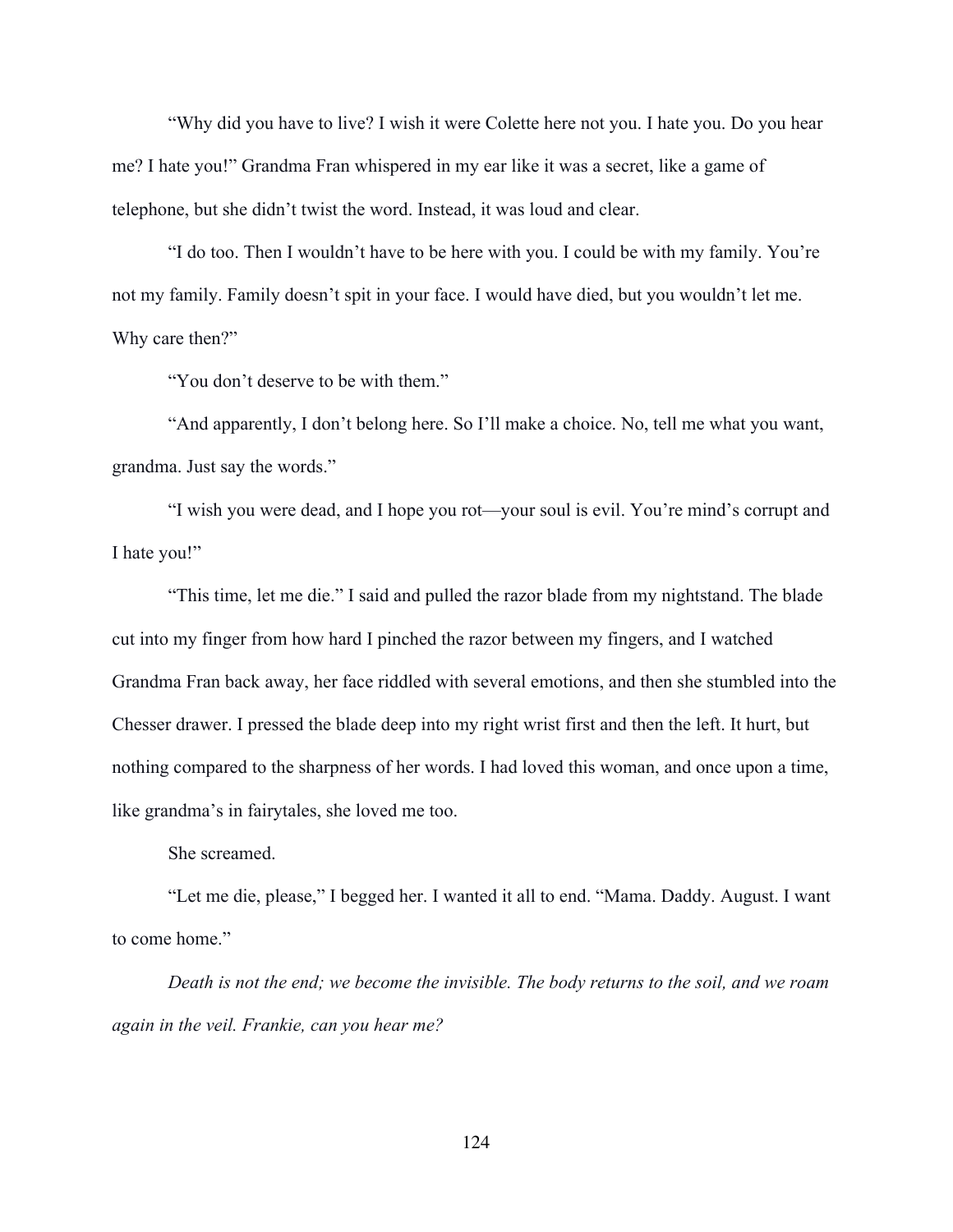"Let me die, please?" I asked. "It didn't sound like I said it right, was it right? Who cares—"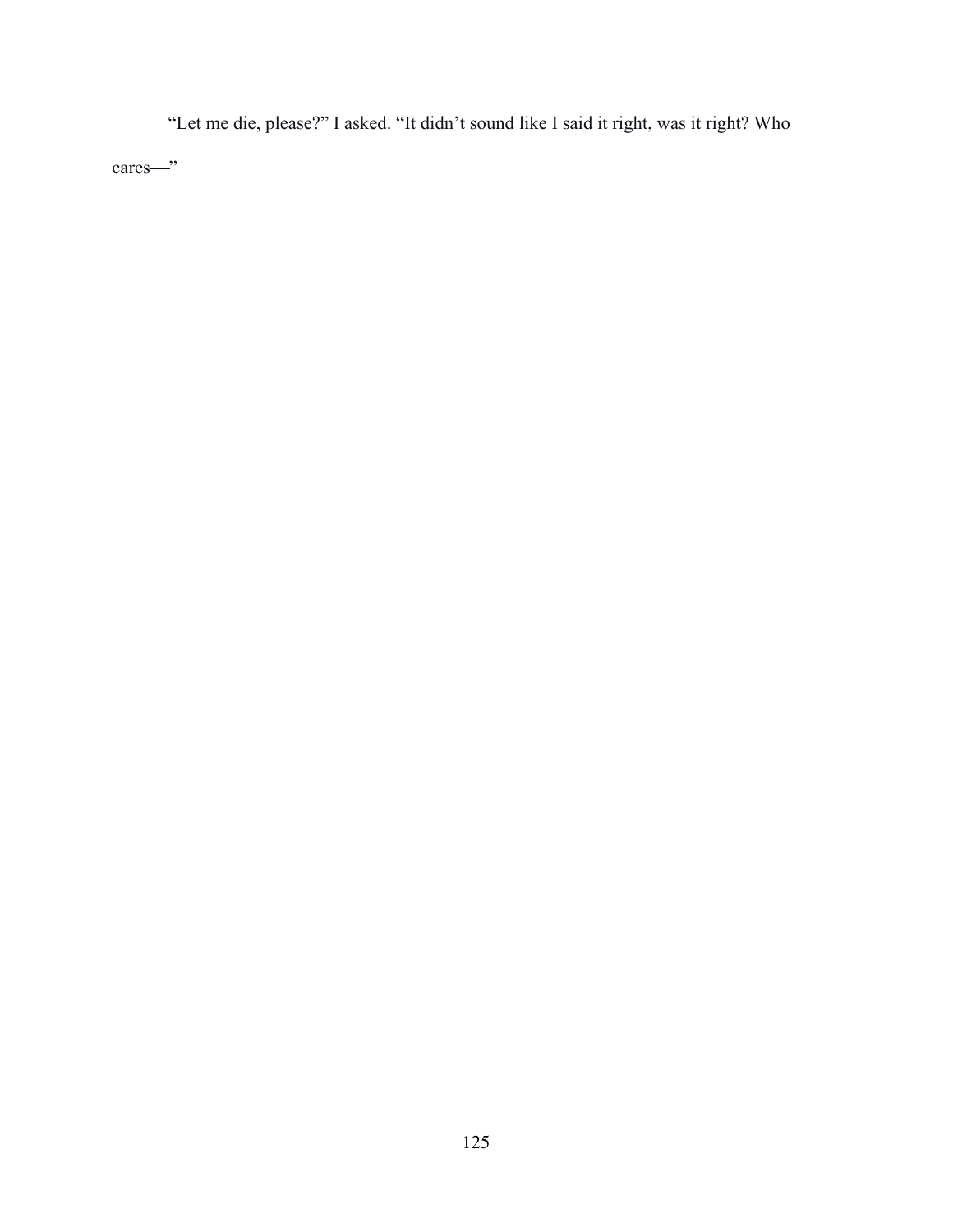# **A Price for Insanity**

# **Chapter 11**

Sunken, the mind slips under, and the cold seeps in, and all I felt was something closer to release than any thin cut could bring. A fog covers every corner of my mind, and the loop of repeated thoughts at every waken moment slid like soft sand through my fingertips. I felt how I slowed, and the sounds faded to a low buzz, and I sunk deeper. I wasn't fighting this time; I let whatever this was pull me deeper and deeper towards whatever awaited me at the bottom. Was this freeing? I didn't know, but there was some burning hope deep inside my chest that said, "Maybe," and so I went. It told me to sleep. I tried to be obedient for Grandma Fran, for Uncle Auggie, and when mama and daddy were alive, I was for them. So, I slept.

"CLEAR!" A voice screamed, and a jolt of something painful shot through the fog and seemed to lift me. "No, I don't want to, please," I thought.

"AGAIN, CLEAR!"

"Why? Why now?" I gasped, and my eyes opened, unseeing and tearful. "Why?" "We've got her! Let's get her aboard the bus."

I was strapped down and moved; I saw the ceiling and blurry faces move in and out of focus. I felt more tears.

"Excuse me, Sir. We need to get her on the bus. We're heading to University Hospital. I need you to follow."

# "GET THIS BUS MOVING! SHE'S CRASHING!"

"Please. Please. Please, let me die."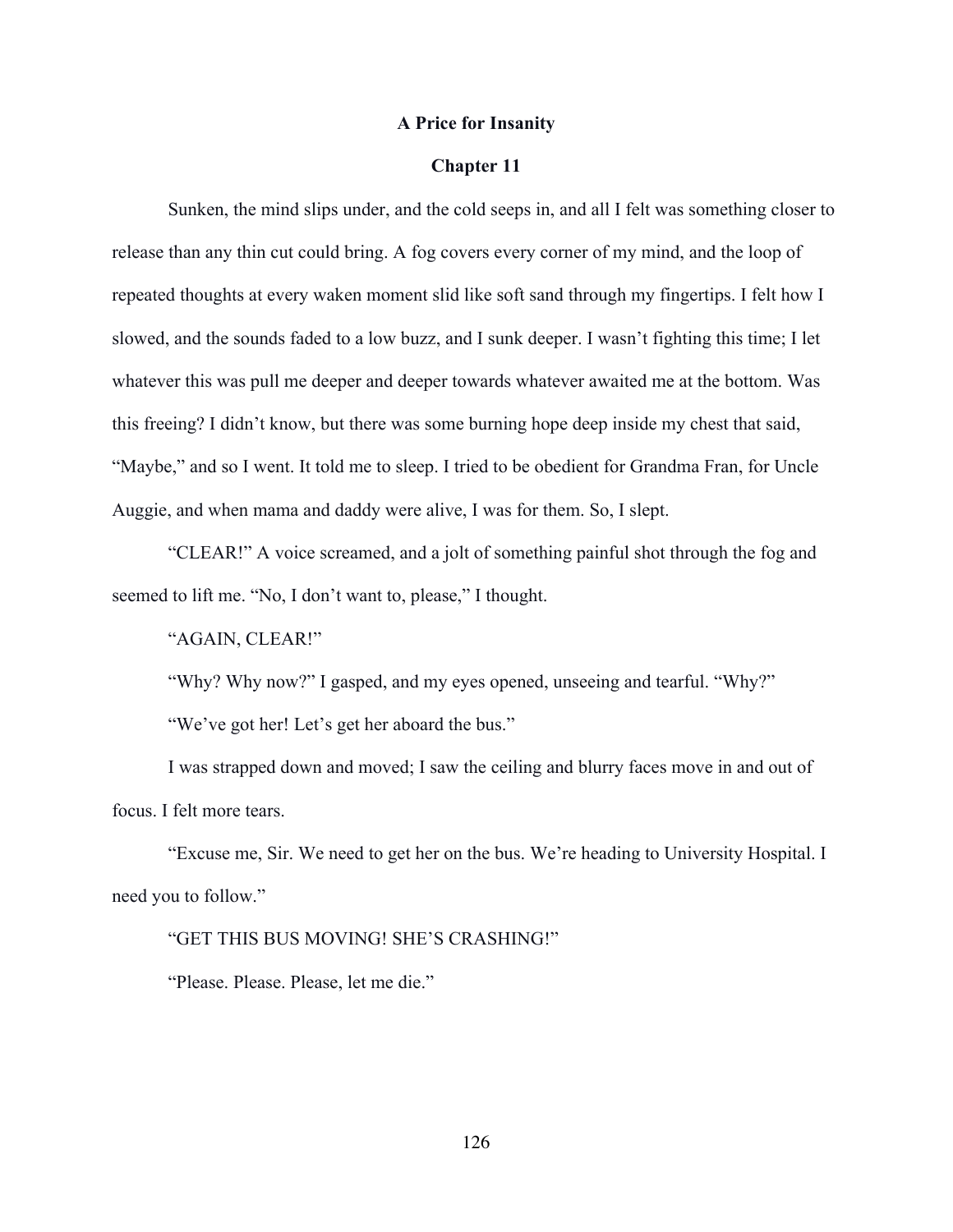"Frankie." Uncle Auggie called. I struggled to move. I couldn't speak; something held me down. I struggled to free myself. The bed shook underneath. Uncle Auggie's calloused hand pushed at my shoulder.

"Frankie stop! Frankie! STOP!" Uncle Auggie yelled.

"I want out. Help." I tried and failed to say.

"Frankie calm down. You're ok. You're ok. Stop moving you're hurting yourself." A monitor blared an annoying alarm. A nurse rushed in, reset the monitor, and assessed the damage in a very clinical way.

"Frankie, I'm Nurse Atkins. Do you know where you are?" I didn't respond. "That's ok. You're in the hospital. We have you strapped down so you can't hurt yourself. I'm going to examine your wrist," She spoke in a calm, measured way.

Nurse Atkins unraveled the bandages and murmured something about a stitch pop. "I'll have to call someone into fix this."

She left the room quickly, and I remembered shutting down.

I woke up next to voices.

"This is Frankie's second suicide attempt, Mr. Moon. This time she died for three minutes before being resuscitated. Let's consider an inpatient care facility now. I need to ensure that Frankie has round the clock care in a stable and safe environment."

"What does that mean? Frankie's safe with me. We're her family."

"Sir, no offense, but Frankie was able to overdose on old pain killers and now has slashed both wrists. The facility's environment is stable, with less access to restricted items such as sharp razors and medication. We need to offer Frankie a more controlled environment, which would lessen the stress on Frankie and you and your sister."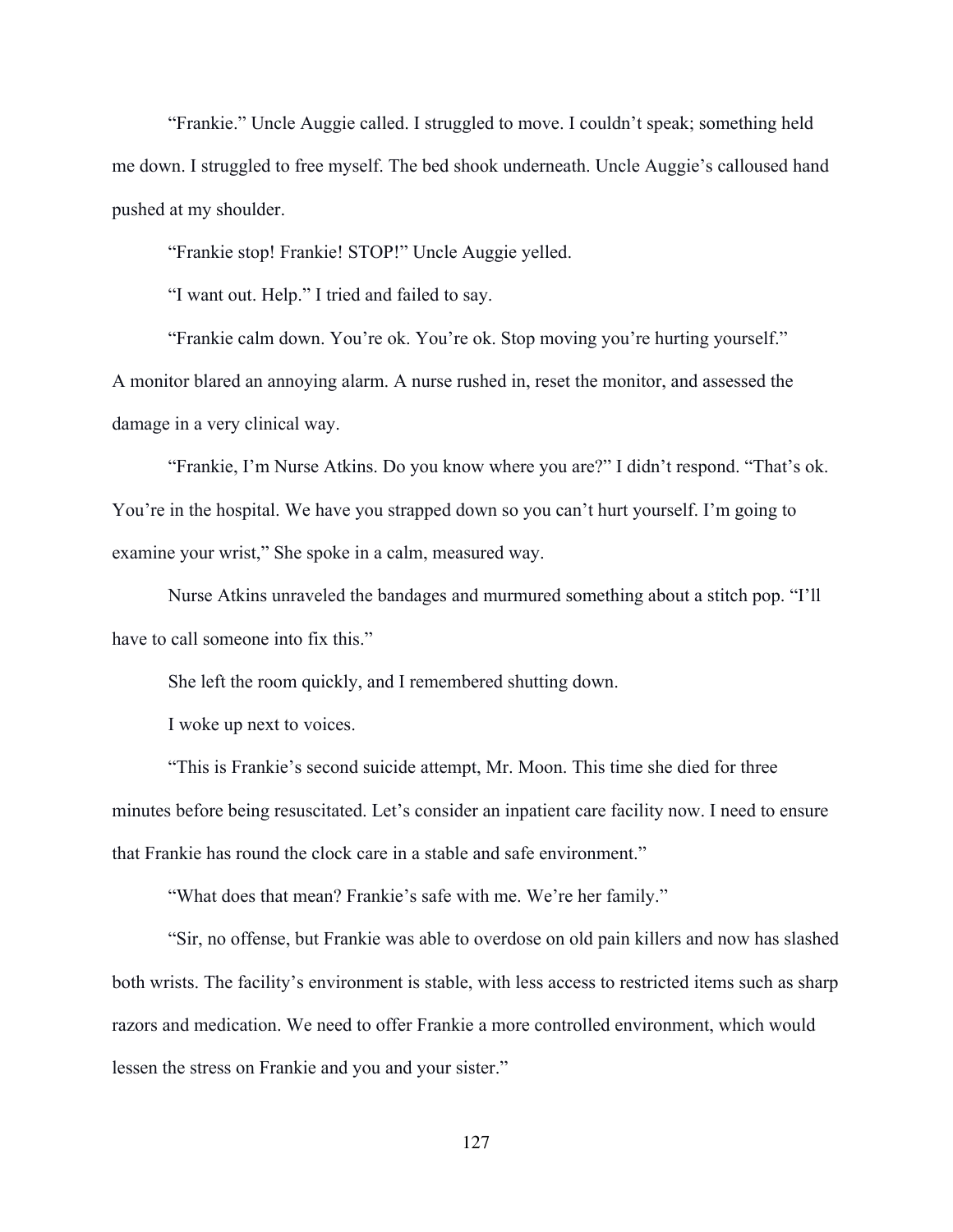They talked over my head like I wasn't there. Again, I wanted to die, and again I failed. What did they want from me? Well, I had nothing left to give. I wanted none of this. It was cruel. Grandma Fran said she wished it was me, but she had no idea how much I agreed. Grandma said that my soul was evil. What was more cleansing than death? The thoughts had slipped through my fingers, and now they roared as if angrier because I tried to silence them. They bounced around, and they turned into voices.

*Come on, Frankie, if you can't die, then let's climb deep inside. Can you see it, Frankie? Your mama and daddy are in your memories, August too. Step inside Frankie. Do you see?*

I closed my eyes, and I saw the warm stretch of grass—August, with his camera snapping still life photos of a vase of flowers against tree bark. So, I stepped in, and a red fox and his cat friends followed behind, one white and the other black.

*Come, Frankie,* They beckoned.

I walked further into the grass, the sun shining above, mild and pleasant weather. Then, finally, I sat beneath the old oak tree, a fuzzy body climbed into my lap, and the shutters on August's camera clicked. "I'll stay here," I thought. "Just for a little while."

### §

Fox stormed out of that break room, and I felt nothing. No regrets, he wasn't of importance, and whatever tantrums he had, I was ready and waiting.

"You know, you started something, right?" Matthew asked from the table. He closed the chicken salad container.

"Yes, and I'll finish it." I said and walked out of the break room to Frankie's room.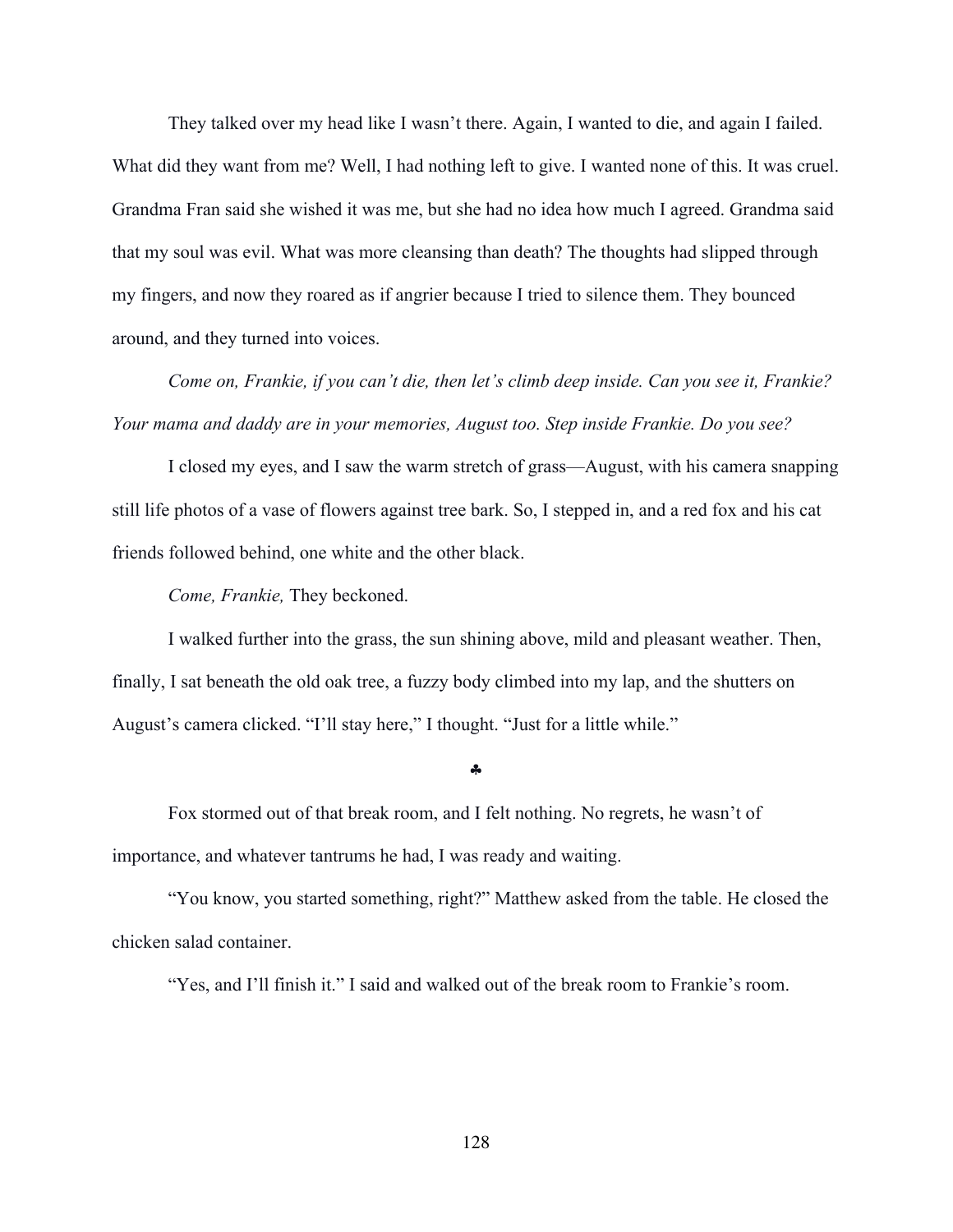He was there. Fox sat next to Frankie's bed and whispered something near her ear.

Something he knew was too low for me to catch. Frankie looked into his eyes with such a stern look it surprised me.

"Fox, where's Levi? Let Levi out." She said authoritatively.

"I can't do that."

"You can't or you won't?" I asked from the doorway.

"I WONT!" He growled.

"But you will," I said."

"Bad foxie, let Levi out." Frankie said and smacked Fox's hand.

Fox jumped up and sprinted past me, checking my shoulder as he moved out. His feet were thunderous. I hadn't cared one bit, and I was going to show how little too.

"Fox, not all bad. He restless. No friends. Like me." Frankie yarned and then turned over to nap.

I closed the blinds and drew the curtain before I left the room. Frankie had placed something heavy on my mind. Fox was always bad; evil was a better description. Wasn't he? Was that all to Fox? I needed to think.

§

"Does Frankie know? Does Frankie know that you hate her, Fran?" I asked as I pulled myself together.

Dr. Babin looked between the two of us, but she kept respectably quiet. I looked at Fran and how her lip trembled and how she twisted those pieces of Kleenex into tight twists until they tore.

"When?" I croaked. My voice was tight.

129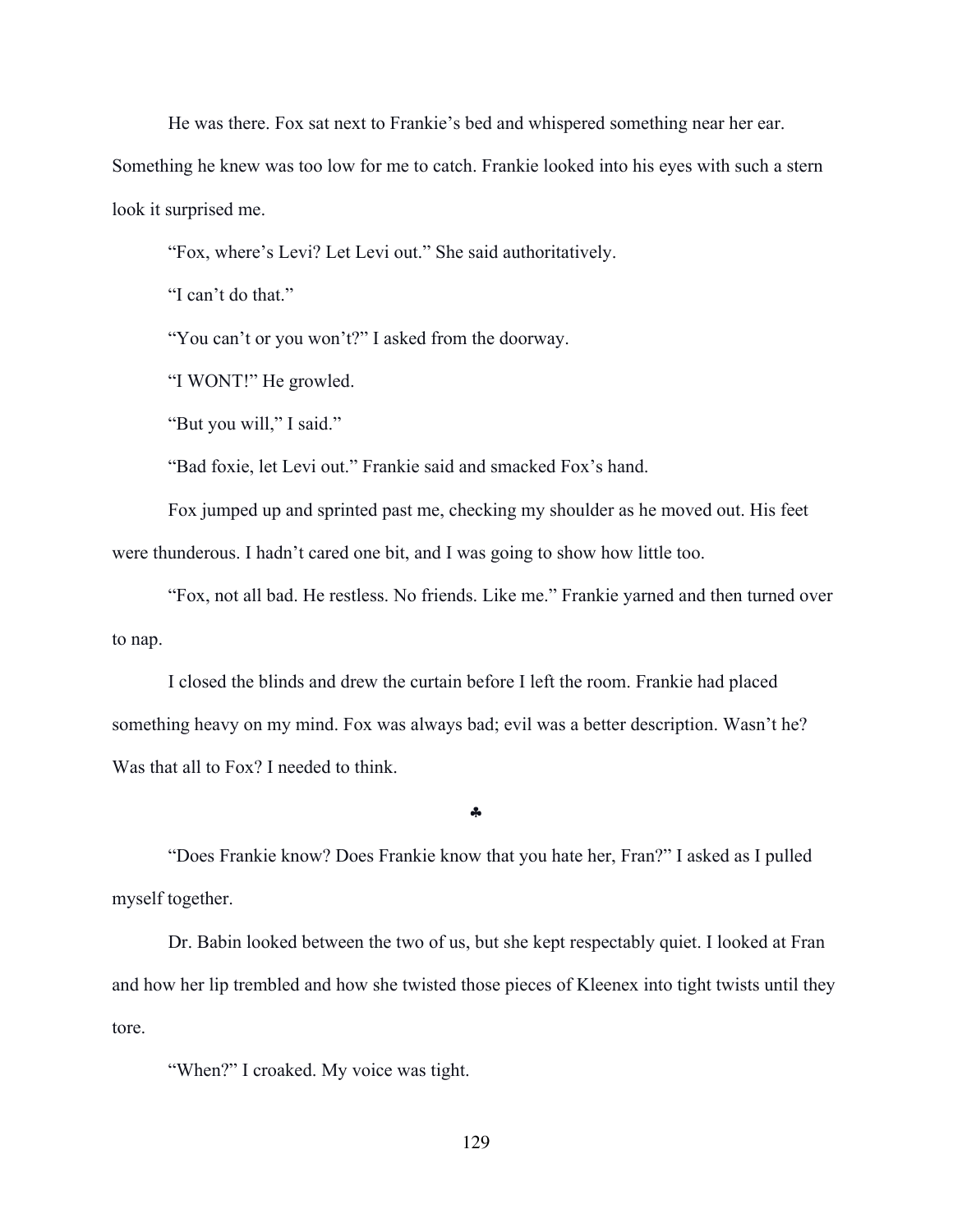"Right before..."

"Right before what, Fran? SAY IT!"

"WHEN SHE SLIT HER WRIST! I told her then and she pulled the razor from the nightstand. She said ok, but this time let her die."

My hand whizzed out before me, and a resounding CRACK filled the room. The room was silent again, and I shook. I stared at my hands and the red mark of my handprint against Fran's face.

"Oh, GOD! OH MY GOD! FRAN WHY?" I screamed, and the weight of those words made me crumble.

"Dr. Babin, I didn't mean it. I swear," Fran babbled. "Auggie? AUGGIE PLEASE?" I closed my eyes and pulled the hearing aids from my ears, and I wept.

#### §

Daddy told me that everything has a price. But, of course, daddy wasn't talking about money, but he was talking about the check and balance that we all followed in life. He taught me that we paid the price for our actions and needed to, so the world worked right. Mama called it my daddy's simplified version of Karma. I never thought it was very simplified at all. Nothing was ever as simple as we thought, even when the razor cut through the arteries. I remembered thinking that it would be easy to die, and I was wrong. Two attempts resulted in more pain. Where were the checks and balances then? I paid, I paid in losses, and I paid in flesh and blood. But it wasn't enough to die, and it wasn't sufficient to please Grandma Fran's animosity because she wanted me dead but kept me alive.

I was the only survivor out of all the people in that wreck two years ago. The driver who caused the accident even got to die, but not me. My blood and flesh left on the side of the

130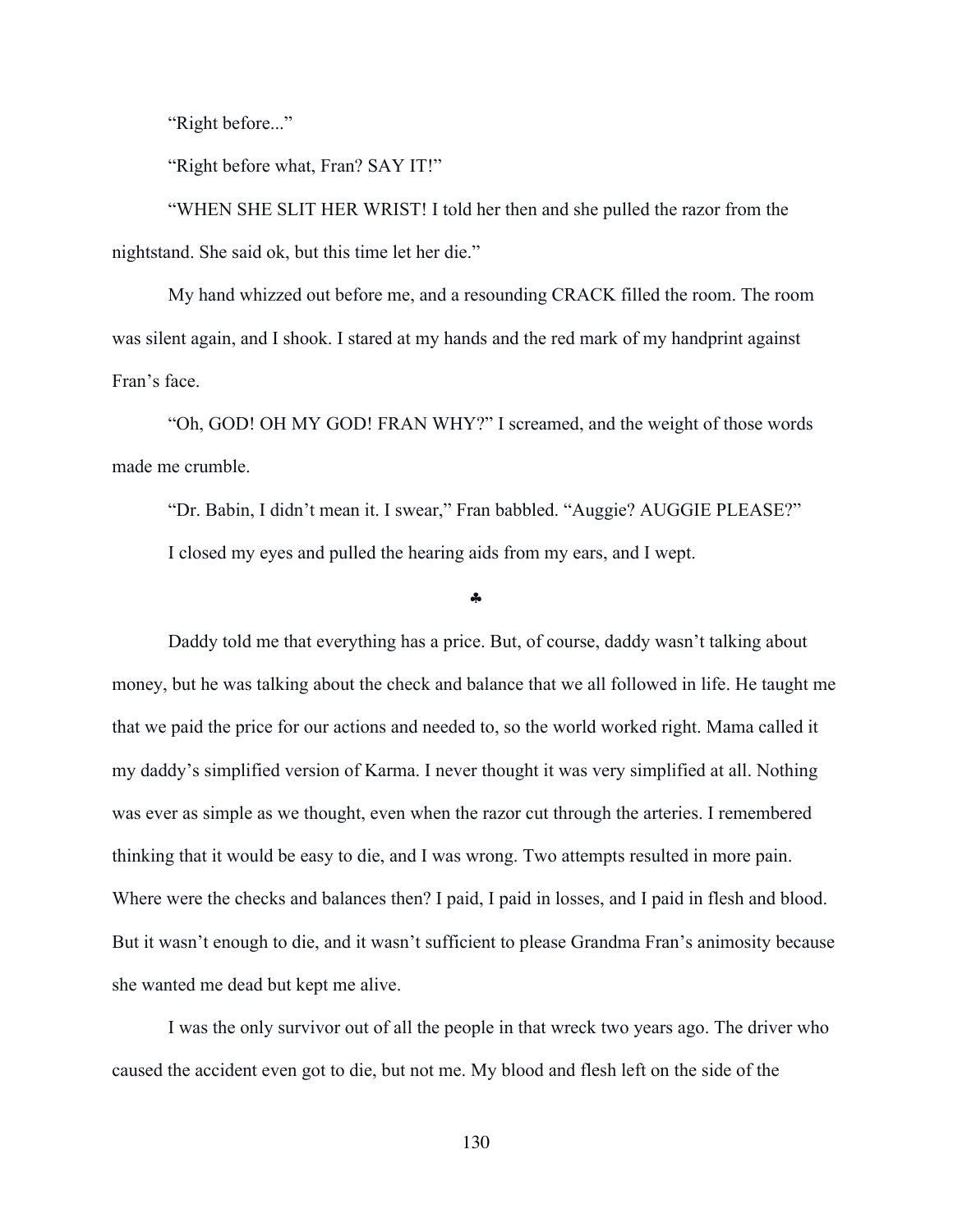interstate weren't able to balance the scales. My portion weighed less. I gave a pound, but my pound outweighed by the ton of scrap metal. When my mind shattered to pieces, I paid again, and I hid under the carefully constructed mask, all fractured smiling faces.

And so, I took a break in the recesses of my memories walled behind roots and branches of oak trees. Only for a while, the price for sanity is too high, but I can afford insanity.

We all can afford crazy it's given freely. Didn't you know Frankie? Wasn't it *obvious?* He snarked.

"FUCK YOU! EVEN THAT WASN'T FREE FOR ME!" I yelled.

*Oh really, are you sure? I don't think anyone wants to be crazy? Did you pay, Frankie? With what? What could crazy cost?*

"MY SANITY, YOU ASSHOLE! It cost me my parents, my brother, and My Grandma Fran. It cost me everything because we were coming home from Dr. Warner's office. I needed fucking pills. It was my fault."

*Sounds pretty cheap to me,* the voice laughed.

"FUCK YOU! YOU KNOW NOTHING! YOU MEAN NOTHING!" I screamed, and I was pulled under and pushed forward.

My heart thundered, and something ripped my breath and voice out of my throat, and I fell. I fell past the roots, out of clinging branches, past the dancing Fox and kitties, and out of August's gangly arms. I fell; my mind, body, and soul like separated layers of fabric fell together. Then, gathered and layered and held together by sewing thread, I woke up.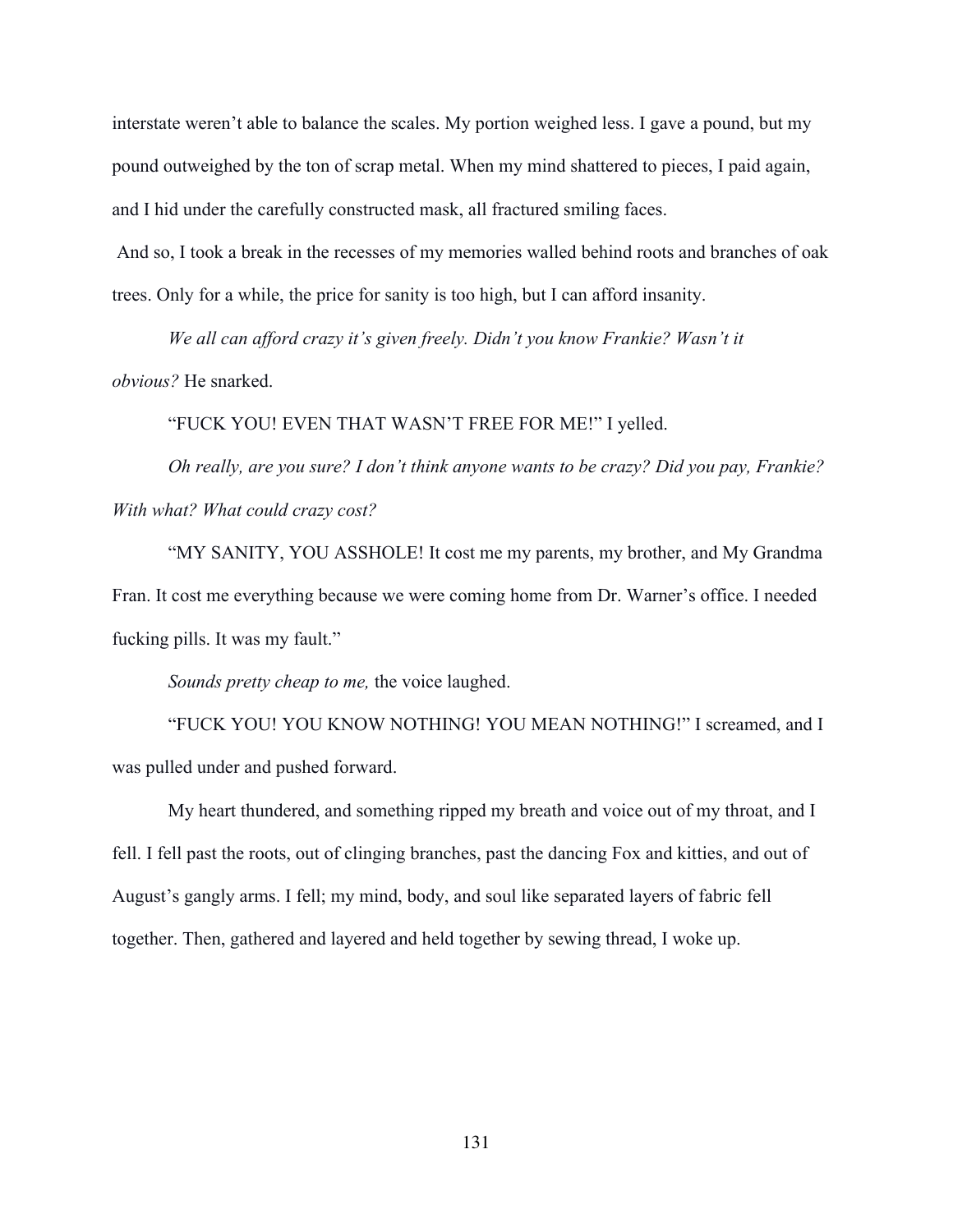## **We All Have to Face the Word**

# **Chapter 12**

There were no words to explain the ache I felt after I heard Fran. There was nothing to ease the hurt or the cruelty in her actions. So we left behind Frankie again. Months and months as an inpatient, I left her with strangers that cared for her better than I could. We rode the entire way home in purposeful silence; my hearing aids tucked in the pocket of my shirt. I had assumed that Frankie's suicide attempt resulted from lingering grief for Colette, Thomas, and August. I hadn't realized that Fran condemned Frankie, that the woman had shackled her with hate and contempt formed by ignorance so inconceivable. I saw the ignorance and the arrogance demonstrated with those hateful church ladies, and that devilish preacher worsened the situation. They humiliated her in front of people. The size of the group of people wasn't significant; it was the idea that Fran discussed Frankie publicly. I knew Ida Mae had lost her rocker ages ago and was the queen of mess, but Fran had taken the cake. However, I had no right to slap Fran, but I couldn't apologize just yet. I wasn't able to look at her.

We pulled up to the house; I put the truck into park but kept the motor running. Fran grabbed my hand.

"Please, Auggie, let me explain. You don't have to say anything, and you don't have to believe me, but could you listen. Put your hearing aids in, please," she asked in sign.

I rubbed my hand down my face before pulling out my hearing aids.

"There. There in. Say what you got to say."

"You asked how I could forgive Joe and not Frankie—I never forgave Joe. You thought it was a little crush because he was a few years older than us, but it wasn't by much, and you should know because Miriam was two years younger, and she's been running after you since

132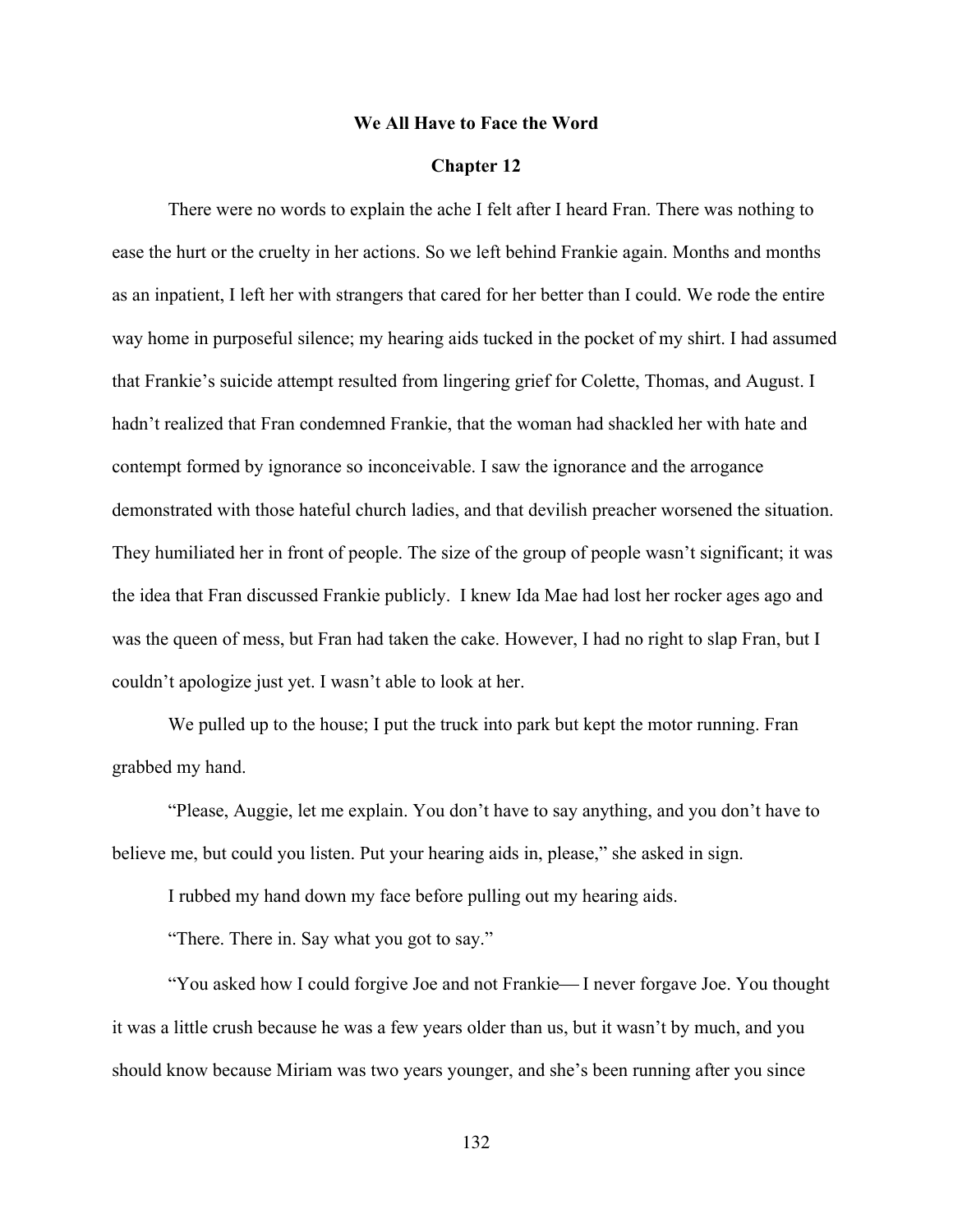then. Joe was my first everything. I loved him, and he loved me. He was going to marry me when he returned from war, but the Joe I knew and the Joe that returned from Vietnam were not the same. I couldn't reach him. No one could. He had that same glassy-eyed look that Frankie had."

# "So what?"

"I found him. I found Joe. I was there when he pulled the trigger. I saw my Joe for the shortest moments, and how his lips curled upwards and those dimples sat deep in his cheeks, but it all ended with a BANG. His mama and I were so close to him, and then we weren't because neither of us could get to him before he pulled the trigger." Fran paused and rubbed at her face.

"I saw him in Frankie. I hated myself for so long that it was easier to lash out at her, to hate her. She was falling at the seams, and I couldn't do that. I never could. I was thrown cards I had to play with, and she wouldn't hold up her hand. I twisted it August. When she asked me what I wanted, I told her I hated her and wished she was dead. I was angry about the bakery and her sneaking in and out. Then I hated again that there wasn't a way for me stop them from dying in that wreck, and everything I loved just rotted from inside out. I didn't expect she would follow through. I wanted her to hurt because I hurt. I wanted her to fester in grief like me."

"And you wanted to die, Fran. But you couldn't do it. You wanted her to hurt and she just wanted you to love her even as she obeyed your wishes. She did it because she loved you. Get the hell out of my truck. I can't see your face Fran. At least not now."

I threw the truck into reverse, backed out, and clipped the mailbox in the process. Then, I drove the interstate and got off at St. Charles. When I pulled up to the bakery, I texted Miriam.

Miriam flew out of the bakery's back door and was in my arms before I could even say anything. I cried in her neck, and I didn't know what the hell I was able to say as the hurt choked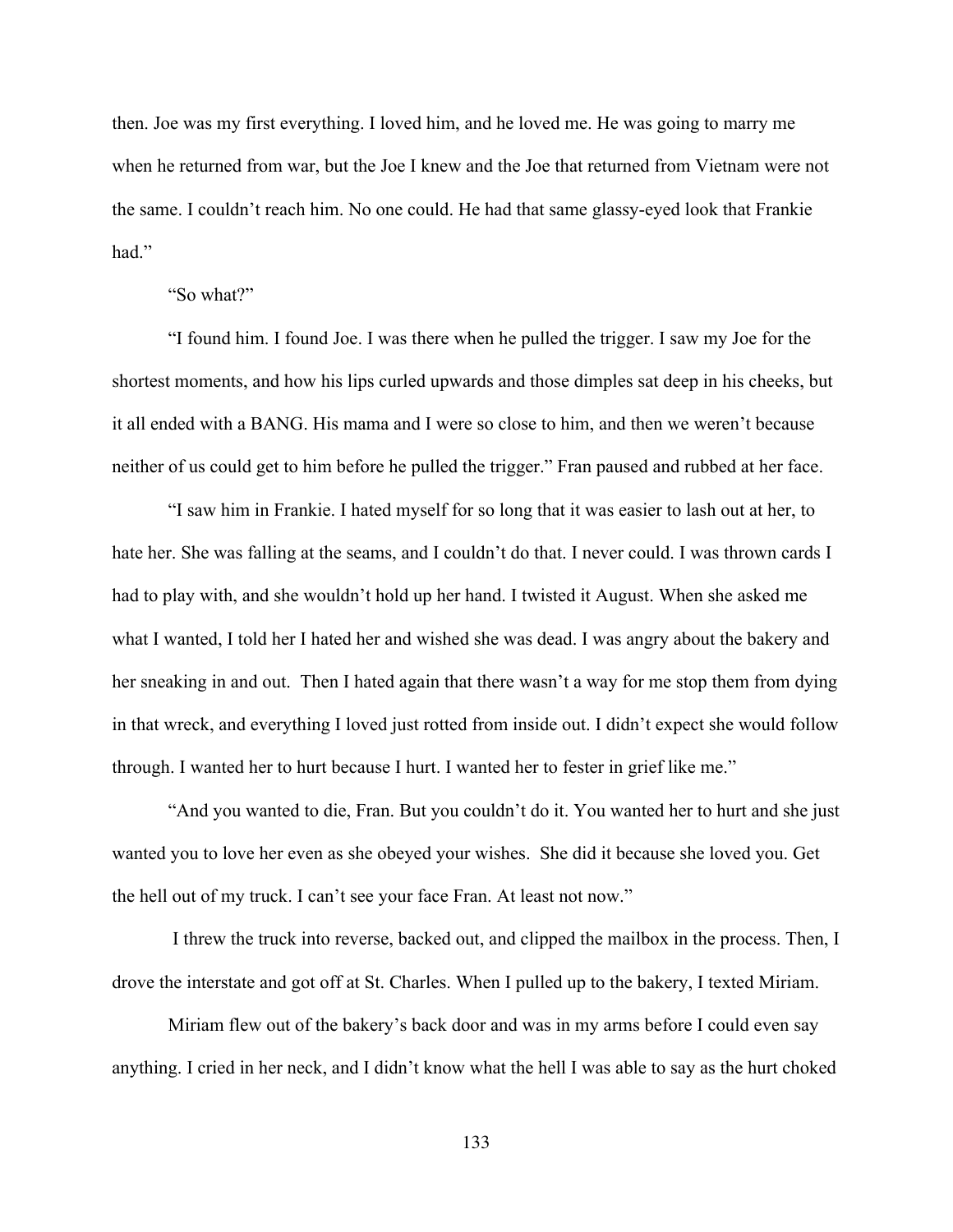me. I was a grown man, and I was crying like a babe. This short little woman held me with a power I hadn't felt since Mama Tess. She squeezed at all the places that felt weak, and I wept.

"August Moon, let me drive you to my house. Come on, let me get you home. We can talk. Do whatever you need. You can't drive like this. I ain't gonna let you. So shove over." Miriam shoved me over and sat in the driver's seat.

"Frankie, forgive me." I cried.

§

I felt uneasy after I talked with Frankie. I felt like I was missing something, and though I knew Fox longer than her, Frankie seemed aware of something that I wasn't, which irritated me. Not because she was conscious, but that I wasn't. Nothing was making sense to me, so I made a phone call on my break. I stood outside the facility near my jeep.

"Grandma, do you remember Fox?"

"Cassandra, baby, what's wrong. Is Levi ok?"

"He's been gone, and Fox is here. I'm trying to understand something. One of my patients said something that has me puzzled."

"Sounds like it. So what did this patient say?"

"I had words with Fox, we don't like each other and he's taken a shine to Frankie.

Frankie's under our care. Well, She said that Fox isn't all bad, just restless and lonely, I guess. I just don't see how she can say that."

"Cassandra, do you remember when Fox showed up? Where he came to?"

"Yeah, he came to our house for me and Matthew."

"Exactly, Fox isn't so separated from Levi that he exists alone. He's a part of Levi. Fox's the part Levi wasn't brave enough to reach because it was closed off to him, and his mind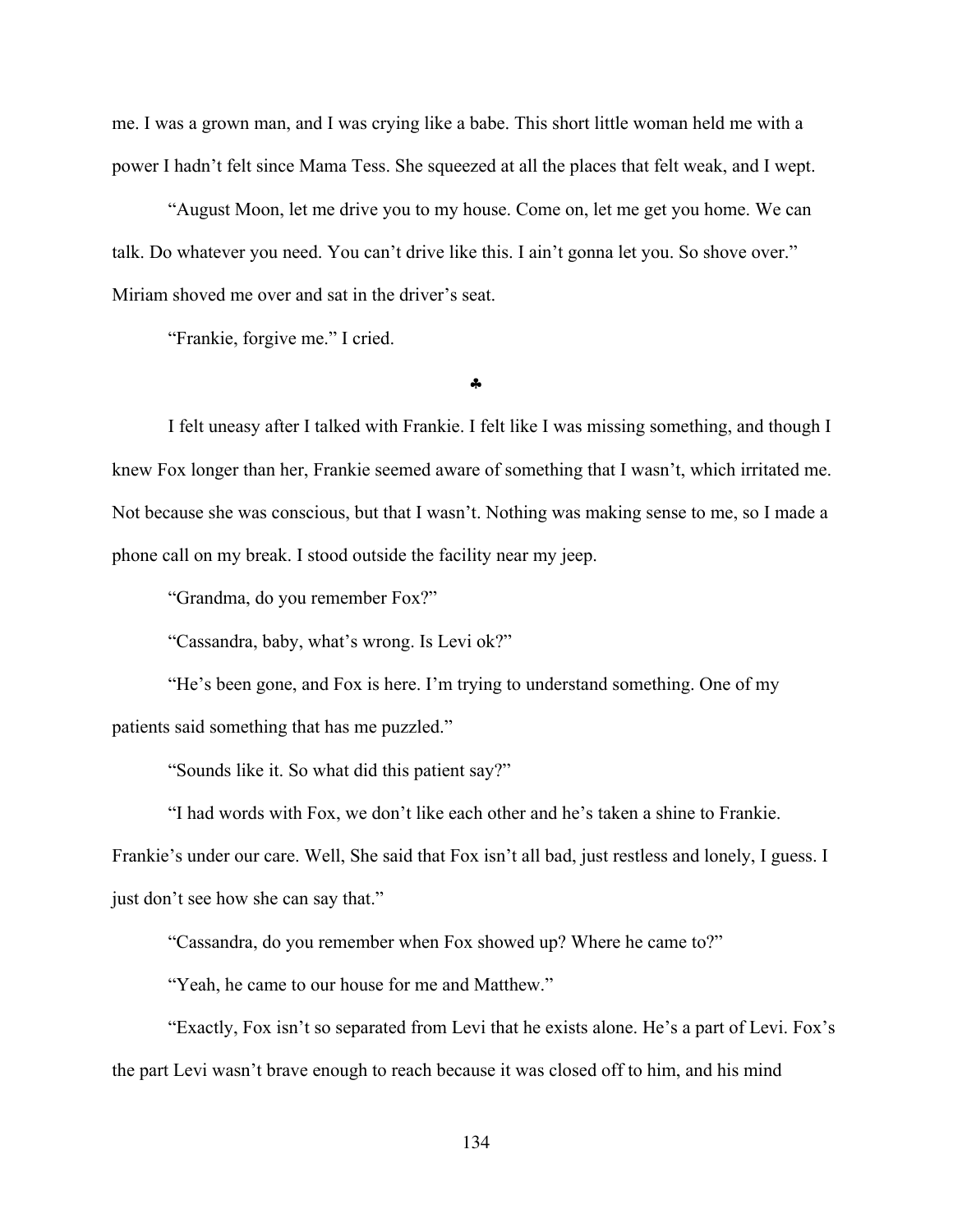fractured when he was near death. I've told you that Levi could have died that night. "She huffed like it hurt to think of that night or like it was fresh pain. "Like Peter Parker and Spiderman. They are one but alter egos. Don't you see— you love Levi and hate Fox, but they're one. "

"So, I'm the problem."

"I wouldn't say you're the problem; you couldn't see past how Fox takes over Levi because you loved what you knew. People aren't one-dimensional. Think Cassandra. See past what you've been taught in those books and look past your prejudices. Fox came to you and Matthew, and you turned him away. How would you feel Cassandra?"

"Angry. I would feel angry, Grandma."

"What else? You've compared him to a toddler. Those tantrums are not just anger; it's hurt and betrayal. Fox, may seem like a bastard, but he's the emotions that Levi can't express on his own. Think about that, Cassandra."

"I have to go. I'll call you back."

"Ok, and tell Matthew to call me too. Good luck!"

### §

Where the hell was I? The room was dark. I pulled myself up and looked around, trying to figure out where I was, and in the darkness, I noticed someone sitting in the chair near me.

"Hello Frankie, did you sleep well?"

"Who are you... Fox?"

"You still remember me, even though you weren't really here?"

"You've been whispering in my ear. I don't think I could forget you if I wanted. Click the light. I want to see your face."

"Why? Don't you want to see Levi?"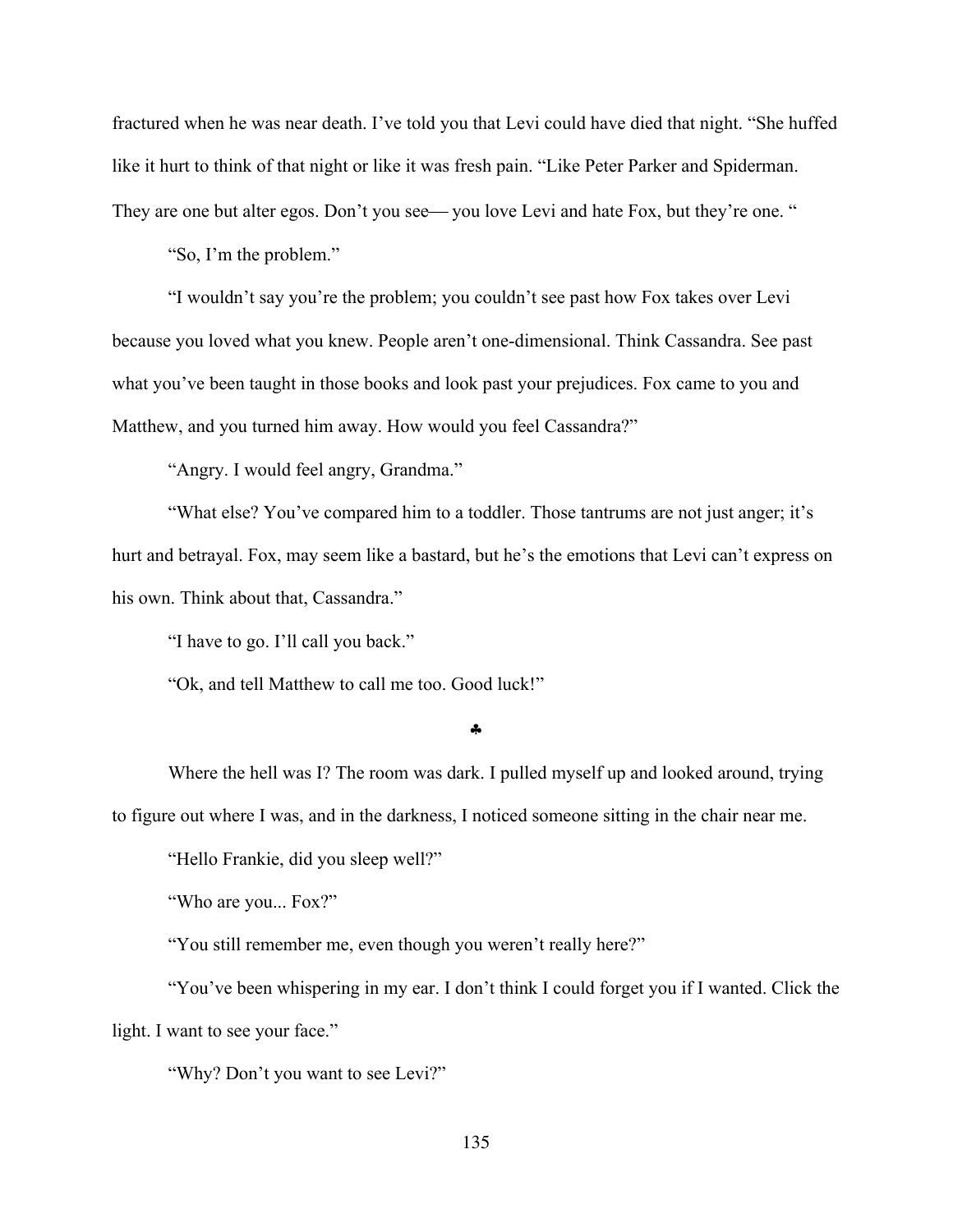"Don't you know that I know your secret? Come. Turn the light on."

The man stood tall at over six feet. He sauntered in a slouch that I knew he exaggerated on purpose. He clicked the light, and I saw his copper face and wheat yellow eyes. His locs lacked shells and string.

"Come here." I beckoned him with a wave of my hand, and it drew my attention to the scars on my left hand and fingers.

Fox grabbed my hands and settled them in his palms.

"I did that?"

"Yes. We all scar in different ways."

"Yeah, we do," I said and traced the scar on his eyebrow. "We're scarred inside and outside aren't we? Which name do you want me to call you?"

"Whatever, you like?"

"I'll call you friend, my only friend," I whispered.

My friend kissed my hands, and I said nothing when his tears dampened my hands. Why would I?